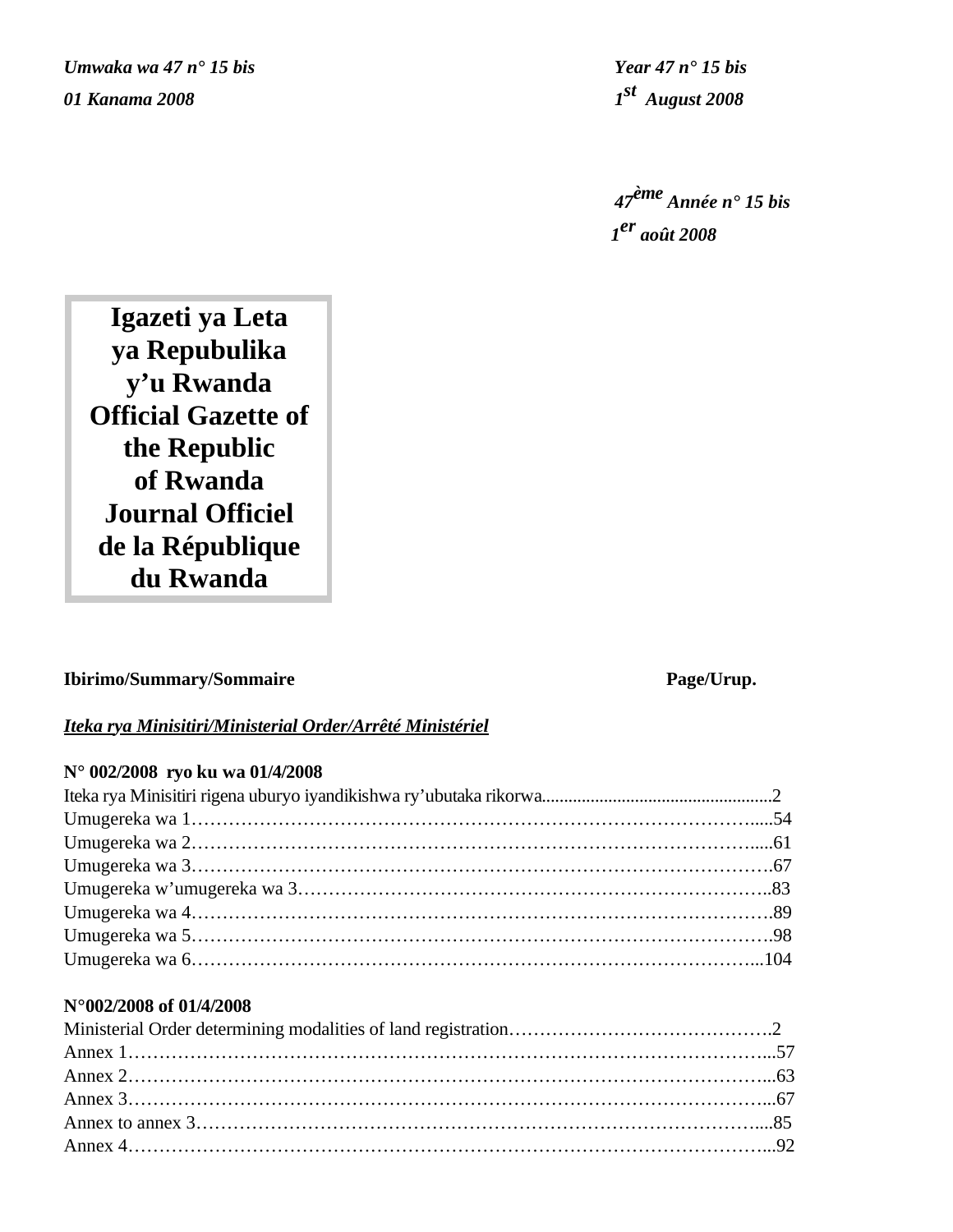# **N° 002/2008 du 01/4/2008**

| ITEKA RYA MINISITIRI N°<br>002/2008 RYO KU WA 01/04/2008<br><b>UBURYO</b><br><b>RIGENA</b><br>IYANDIKISHWA RY'UBUTAKA | <b>Section II: Processing of applications</b><br>for registration              | Article11 : De l'enregistrement des<br>demandes                                                                                |
|-----------------------------------------------------------------------------------------------------------------------|--------------------------------------------------------------------------------|--------------------------------------------------------------------------------------------------------------------------------|
| RIKORWA.                                                                                                              | Article 8: Persons who may apply                                               | Article12 : Du traitement des demandes                                                                                         |
| <b>ISHAKIRO</b>                                                                                                       | Article 9: Authorities to whom land<br>applications are made                   | Article 13 : De l'autorité compétente pour<br>délivrer les certificats d'enregistrement<br>Section III: Du registre des titres |
| <b>WA</b><br><b>UMUTWE</b><br>MBERE:                                                                                  |                                                                                |                                                                                                                                |
| IBYEREKEYE INGINGO<br><b>RUSANGE</b>                                                                                  | Article 10: Application letter                                                 | Article 14 : Des registres tenus par le                                                                                        |
| Ingingo ya mbere: Ikigamijwe n'iri Teka                                                                               | Article 11: Registration of applications                                       | Service                                                                                                                        |
| Ingingo ya 2: Ibyerekeye Amatsinda                                                                                    | Article 12: Processing of applications                                         | Article 15: Des types de Certificat                                                                                            |
| y'ubutaka burebwa n'iri Teka<br>Ingingo ya 3: Ibyerekeye ibisobanuro                                                  | Article 13: Authority with competence<br>to issue certificates of regsitration | d'enregistrement                                                                                                               |
| by'amagambo akoreshwa muri iri Teka                                                                                   | <b>Section II: Register of Titles</b>                                          | Article 16: Des détails qui doivent être<br>inscrits sur le Certificat d'enregistrement                                        |
| UMUTWE WA II: IBYEREKEYE<br>KWANDIKISHA IBYEMEZO<br><b>BY'UBUTAKA</b>                                                 | Article 14: Registration records to be<br>kept by the Office                   | Article 17: Des annotations faites au<br>Certificat d'enregistrement                                                           |
| Icyiciro cya mbere: Ibyerekeye<br>ingingo rusange                                                                     | Article 15: Types of Certificate of                                            | Article 18: De la carte indexée au registre<br>et des Zones d'Enregistrement                                                   |
| Ingingo ya 4: Ibyerekeye ibyemezo ku<br>butaka bishingiye ku iyandikishwa                                             | Registration                                                                   | Article 19 : Du numéro d'identification<br>de la parcelle                                                                      |
| Ingingo ya 5: Ibyerekeye uko agaciro<br>k'ihererekanya ry'ubutaka gashingira ku<br>iyandikishwa                       | Article 16: Particulars to be recorded on<br>Certificates of Registration      | Article 20: Des copies envoyées au<br>Conservateur et au Conservateur Adjoint                                                  |
| Ingingo ya 6: Ibyerekeye uko                                                                                          | Article 17: Annotations to be made on<br>Certificates of registration          | Article 21 : Des autres registres tenus par<br>le Service                                                                      |
| iyandikishwa rigomba kujyana n'iri Teka<br>Ingingo ya 7: Ibyerekeye ko iyandishwa                                     | Article 18: Registry Index Map and<br><b>Registration Areas</b>                | Article 22 : De l'accès aux registres                                                                                          |
| rikorerwa mu ifasi y'iyandikishwa                                                                                     | Article 19: Parcel Identification Number                                       | Article 23 : De la force probante du<br>Certificat d'enregistrement                                                            |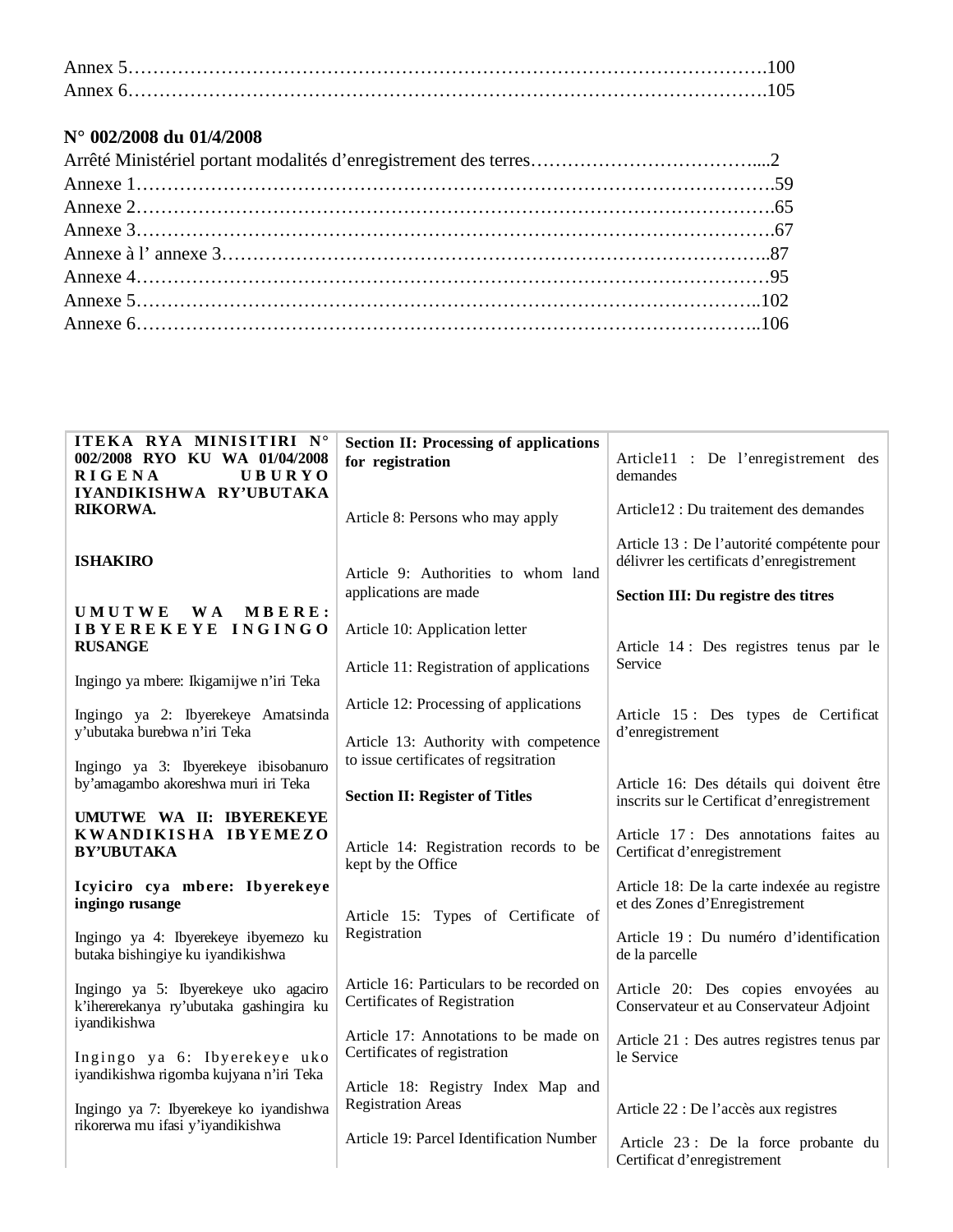| Icyicyiro cya II: Ibyerekeye isesengura                                              | Article 20: Copies sent to the Registrar<br>and the Deputy Registrar        | <b>Section IV: Du premier enregistrement</b>                                     |
|--------------------------------------------------------------------------------------|-----------------------------------------------------------------------------|----------------------------------------------------------------------------------|
| ry'ubusabe ry'iyandikisha                                                            | Article 21: Other records to be kept by<br>the Office                       | Article 24: Du devoir d'enregistrement de<br>la terre                            |
| Ingingo ya 8: Ibyerekeye abantu basaba<br>iyandikisha ry'ubutaka                     |                                                                             | Article 25: De l'enregistrement<br>systématique                                  |
| Ingingo ya 9<br>: Ibyerekeye urwego<br>rusabwa                                       | Article 22: Access to records<br>Article 23: Conclusiveness of              | Article 26: De l'enregistrement volontaire                                       |
|                                                                                      | <b>Registered Title</b>                                                     | Article 27: De l'enregistrement<br>obligatoire                                   |
| Ingingo ya 10 : Ibyerekeye inyandiko<br>z'ubusabe                                    | <b>Section IV: First Registration</b>                                       |                                                                                  |
| Ingingo ya 11 : Ibyerekeye iyandikwa<br>ry'ubusabe                                   | Article 24: Obligation for Land<br>Registration                             | <b>CHAPITRE III: DE LA TENUE DU</b><br><b>REGISTRE DES TITRES</b>                |
| Ingingo ya 12: Ibyerekeye gusesengura                                                | Article 25: Systematic Registration                                         | Section première: Des procédures et<br>modalités d'enregistrement                |
| ubusabe                                                                              | Article 26: Voluntary Registration                                          | Article 28: Des matières à enregistrer                                           |
| Ingingo ya 13 : Ibyerekeye urwego<br>rutanga ibyemezo by'umutungo bwite<br>w'ubutaka | Article 27: Mandatory Registration                                          | Article 29 : Des instruments présentés<br>pour enregistrement                    |
| Icyiciro cya II: Ibyerekeye rejisitiri<br>z'ibyemezo by'ubutaka                      | <b>CHAPTER III: MAINTENANCE OF</b><br>THE REGISTER OF TITLES                | Article 30: Des modalités d'inscriptions                                         |
| Ingingo ya 14: Ibyerekeye inyandiko                                                  | Section one: Procedures and<br>modalities of registration                   | des mentions                                                                     |
| zirebana n'iyandikishwa zigomba<br>gutunganywa n'Urwego                              |                                                                             | Article 31: De l'inscription des<br>rectifications et renvois                    |
| Ingingo ya 15: Ibyerekeye ubwoko                                                     | Article 28: Matters to be registered                                        |                                                                                  |
| bw'ibyemezo by'iyandikisha                                                           | Article 29: Instruments presented for<br>registration                       | Article 32: Du registre de suite                                                 |
| Ingingo ya 16: Ibyerekeye ibigomba<br>kwandikwa ku cyemezo cy'iyandikisha            |                                                                             | Article 33: Des modifications au certificat                                      |
| Ingingo ya 17: Ibyerekeye ibyandikwa<br>nyuma ku Cyemezo cy'iyandikisha              | Article 30: Recording procedures for<br>entries and annotations             | d'enregistrement                                                                 |
| Ingingo ya 18: Ibyerekeye ikarita yometse<br>ku gitabo                               | Article 31: Entry of rectifications and<br>referrals                        | Section II: De l'enregistrement des<br>changements de propriété des droits       |
| Ingingo ya 19: Ibyerekeye inomero<br>z'ikibanza                                      | Article 32: Follow-up registry                                              | Article 34 : Des mutations par contrat<br>d'aliénation                           |
| Ingingo ya 20: Ibyerekeye kopi zoherezwa<br>Umubitsi cyangwa Umubitsi wungirije      | Article 33: Alteration to the Certificate<br>of Registration                | Article 35 : De la transmission pour cause<br>de décès                           |
| Ingingo ya 21: Ibyerekeye ibindi bigomba<br>kwankikwa bitunganywa n'Urwego           | <b>Section II: Registration of Changes in</b><br><b>Ownership of rights</b> | Article 36: De l'enregistrement des titres<br>acquis par prescription            |
| Ingingo ya 22: Ibyerekeye gushyikira<br>inyandiko                                    | Article 34: Transfers by contracts of<br>alienation                         | Article 37 : De la saisie immobilière, de<br>la faillite et de l'expropriation   |
| Ingingo ya 23: Ibyerekeye ubuhamya<br>butangwa n'ibyemezo byandikishijwe             | Article 35: Transmission on death                                           | Section III : De l'enregistrement des<br>modifications opérées sur les parcelles |
| Icyiciro cya IV: Ibyerekeye<br>iyandikishwa rya mbere                                | Article 36: Registration of Prescriptive                                    | Article 38 : De la division des parcelles                                        |
|                                                                                      | Title                                                                       | Article 39: Du remembrement de narcelles                                         |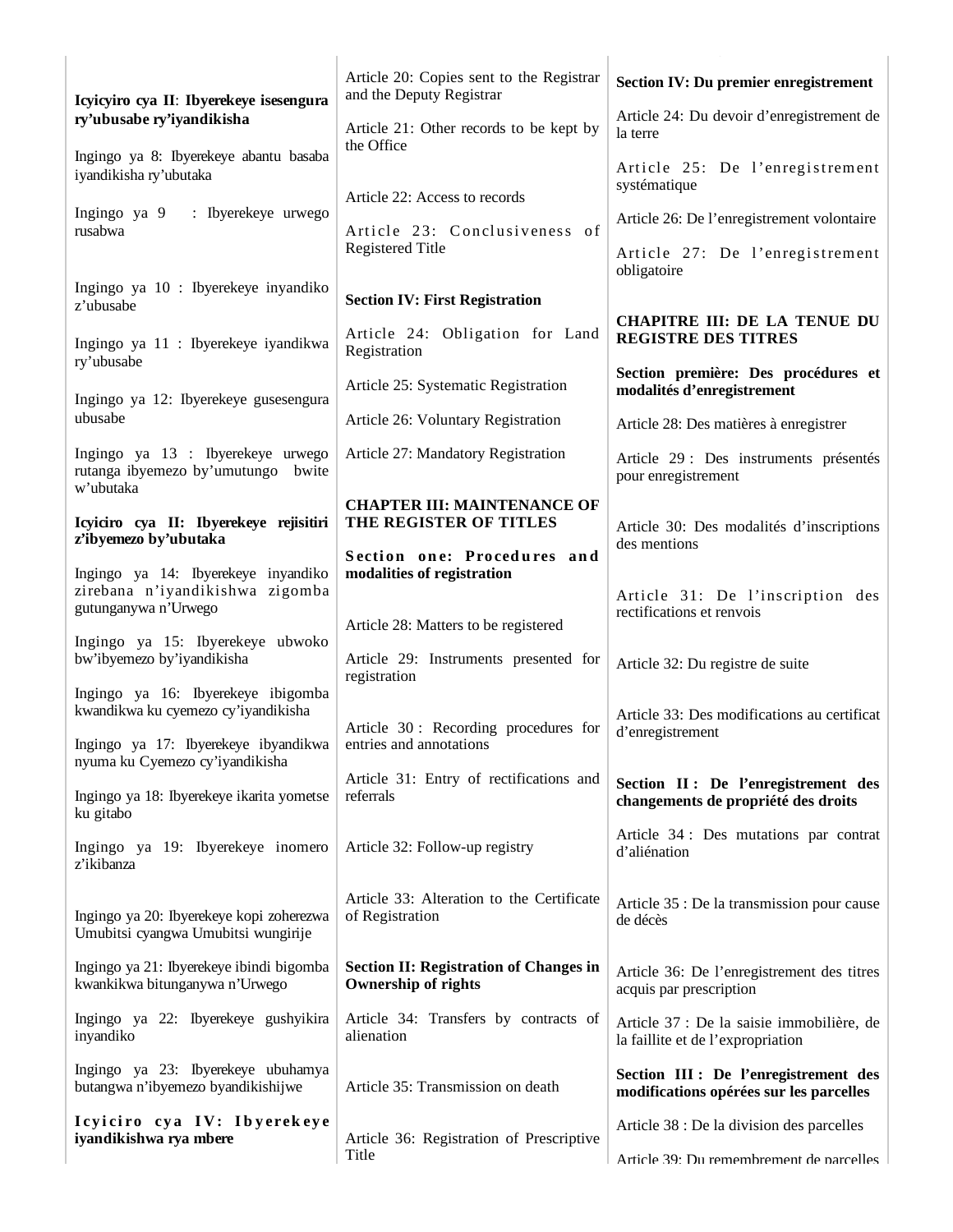| Ingingo ya 24: Ibyerekeye itegeko ryo<br>kwandikisha ubutaka                                        |                                                                           | ranon con esta rememoremente es pareciros<br>Section IV : De l'enregistrement des     |
|-----------------------------------------------------------------------------------------------------|---------------------------------------------------------------------------|---------------------------------------------------------------------------------------|
| Ingingo ya 25: Ibyerekeye iyandikisha<br>rusange                                                    | Article 37: Seizure of immovables,<br>Bankruptcy and Expropriation        | hypothèques, des servitudes et des<br>autres charges                                  |
| Ingingo ya 26: Ibyerekeye kwandikisha<br>ku bushake                                                 | <b>Section III: Registration of Changes</b><br>in Parcels                 | Sous-section première: De l'inscription<br>hypothécaire                               |
| Ingingo ya 27: Ibyerekeye kwandikisha<br>binyuze mu mategeko                                        | Article 38: Division of Parcels<br>Article 39: Consolidation of Parcels   | Article 40: Des cas d'ouverture à<br>l'inscription hypothécaire                       |
| UMUTWE WA III: IBYEREKEYE<br><b>UBURYO</b><br><b>REJISITIRI</b><br>Z'IBYEMEZO ZIFATWA               | Section IV: Registration of<br>mortgages, servitudes and other<br>charges | Article 41: De l'inscription constitutive<br>d'hypothèque                             |
| Icyiciro cya mbere: Ibyerekeye<br>imihango n'uburyo iyandikiswha<br>rikorwa                         | Sub-section One: Mortgage<br>registration                                 | Article 42: De l'inscription des<br>conventions hypothécaires passées à<br>l'étranger |
| Ingingo ya 28: Ibyerekeye ibigomba<br>kwandikishwa                                                  | Article 40: Cases of opening for<br>mortgage registration                 | Article 43: De l'élection de domicile                                                 |
| Ingingo ya 29: Ibyerekeye ibyemezo<br>bitangwa kugirango byandikishwe                               | Article 41: Entry of satisfaction of a                                    | Article 44: Des inscriptions pour le<br>recouvrement des frais et impôts              |
| Ingingo ya 30: Ibyerekeye uburyo<br>iyandikishwa rikorwa                                            | mortgage                                                                  | Article 45 : Du contenu des inscriptions<br>relatives aux hypothèques                 |
| Ingingo ya 31: Ibyerekeye iyandikishwa                                                              | Article 42: Entry of mortgage<br>agreements entered into abroad           | Article 46: De la délivrance d'une<br>attestation constatant une inscription          |
| ry'ikosora n'inyandiko zohereza ku zindi<br>Ingingo ya 32: Ibyerekeye igitabo                       | Article 43: Election of domicile                                          | Sous-section II : Des effets de<br>l'inscription hypothécaire                         |
| gikurikiyeho                                                                                        | Article 44: Entries for the recovery of<br>costs and taxes                |                                                                                       |
| Ingingo ya 33: Ibyerekeye guhindura<br>icyemezo cy'iyandikishwa                                     | Article 45 : Content of mortgage-related<br>entries                       | Article 47: Des limites de l'inscription<br>d'une hypothèque                          |
| Icyiciro cya II: Ibyerekeye<br>iyandikishwa ry'imihindagurikire<br>y'ubutunzi                       | Article 46: Issue of a statement of an                                    | Article 48: De la période de conservation<br>de l'hypothèque                          |
| Ingingo ya 34: Ibyerekeye iherekanya<br>rishingiye ku masezerano yo kwegurira                       | entry                                                                     | Article 49 : De l'omission d'une<br>énonciation                                       |
| undi ibintu                                                                                         | Sub-section II: Effects of the entry of<br>satisfaction of a mortgage     | Sous-section III: De la radiation et de<br>la réduction des inscriptions              |
| Ingingo ya 35: Ibyerekeye ihererakanya<br>rikomoka ku izungura                                      | Article 47: Limitations of the entry of<br>satisfaction of a mortgage     | hypothécaires<br>Article 50: De la radiation d'une                                    |
| Ingingo ya 36: Ibyerekeye iyandikishwa<br>ry'icyemezo gihamya uburenganzira<br>bushingiye ku buzime | Article 48: Retention period of the<br>mortgage                           | hypothèque<br>Article 51 : Des pièces exigées lors de la                              |
| Ingingo ya 37: Ibyerekeye ifatira<br>ry'imitungo itimukanwa, igihombo no                            | Article 49 : Omission of a recital                                        | radiation ou de la réduction d'une<br>hypothèque                                      |
| kwimura abantu ku nyungu rusange                                                                    | Sub-section III: Deletion and<br>reduction of entries of satisfaction of  | Article 52: Des limites du consentement<br>du créancier à la radiation                |
| Icyiciro cya III: Ibyerekeye<br>iyandikishwa ry'imihindagurikire<br>y'ubutaka                       | a mortgage<br>Article 50: Deletion of a mortgage                          | Article 53: De la radiation en vertu d'un<br>jugement                                 |
| Ingingo ya 38: Ibyerekeye kugabanya<br>ubutaka                                                      | Article 51: Required documents for<br>deletion or reduction of a mortgage | Article 54: De la radiation d'une                                                     |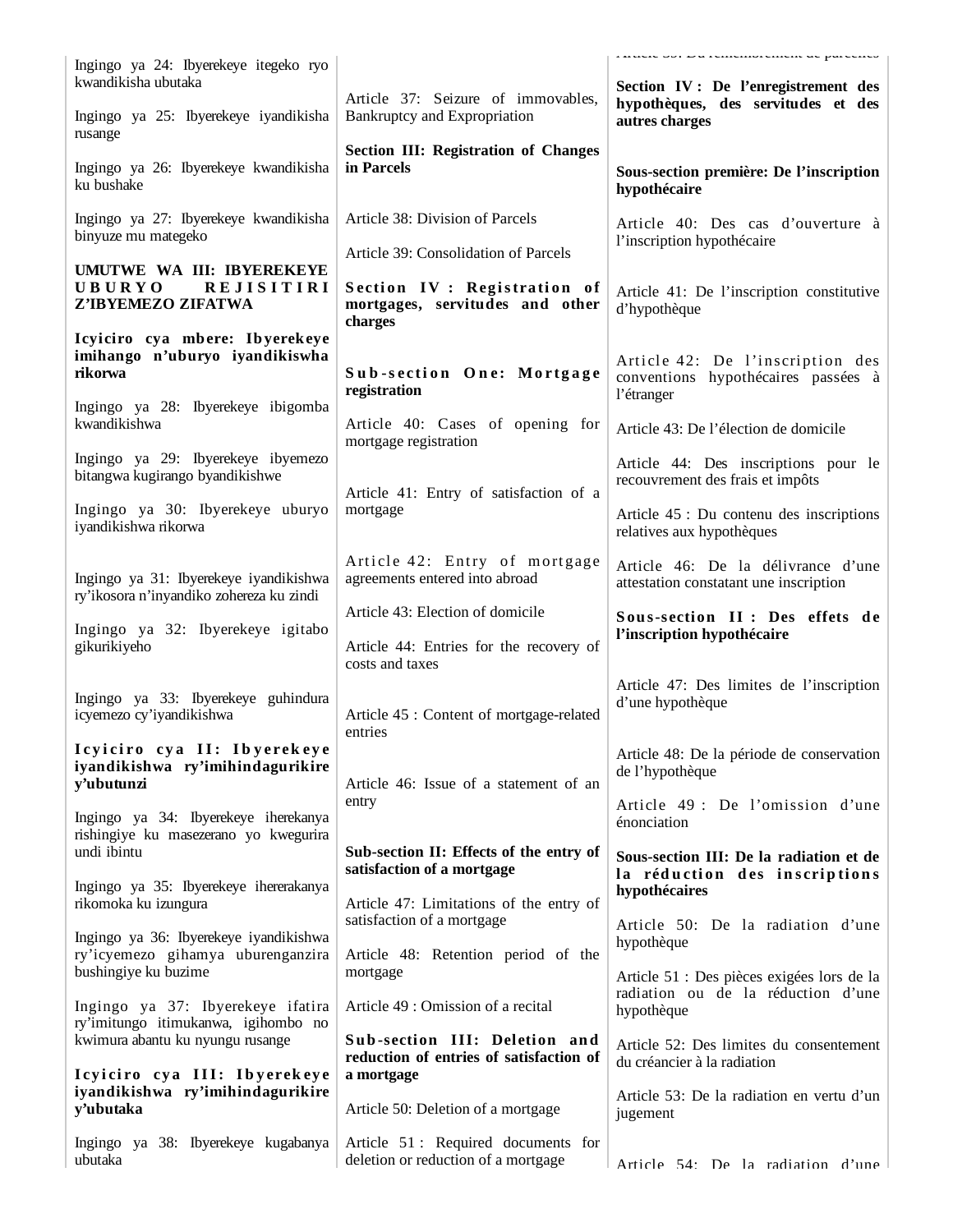|                                                                                                |                                                                                                       | anivie on be in indimital wane                                                                |
|------------------------------------------------------------------------------------------------|-------------------------------------------------------------------------------------------------------|-----------------------------------------------------------------------------------------------|
| Ingingo ya 39: ibyerekeye guhuza<br>ibibanza                                                   | Article 52: Limitations of the creditor's<br>consent for the mortgage deletion                        | hypothèque irrégulière                                                                        |
| Icyiciro cya IV: Ibyerekeye<br>kwandikisha ingwate n'ibibangamira<br>uburenganzira ku butaka   | Article 453: Deletion on basis of a court<br>judgment                                                 | Article 55: De la notification des<br>créanciers du fait des inscriptions<br>hypothécaires    |
| Akiciro ka mbere: Ibyerekeye<br>iyandikisha ry'ingwate                                         | Article 54: Deletion of an illegal<br>mortgage                                                        | Section IV : De l'enregistrement des<br>autres charges                                        |
| Ingingo ya 40: Ibyerekeye no<br>kwemererwa Iyandikisha ry'ingwate                              | Article 55: Service of notice to creditors<br>in relation with entries of satisfaction of<br>mortgage | Article 56 : De l'enregistrement du bail<br>emphytéotique                                     |
| Ingingo yo ya 41: Ibyerekeye iyandikisha<br>rituma habaho ubugwate                             | <b>Sous-section IV : De l'enregistrement</b><br>des autres charges                                    | Article 57 : De l'enregistrement des<br>servitudes et autres charges                          |
| Ingingo ya 42: Ibyerekeye iyandikishwa<br>ry'ingwate zakorewe mu mahanga                       | Article 56: Registration of Emphyteutic<br>Leases                                                     | Section VI : De la rectification et du<br>remplacement des titres                             |
| Ingingo ya 43: Ibyerekeye guhitamo aho<br>umuntu abarizwa                                      | Article 57: Registration of Servitudes                                                                | Article 58: De la rectification du Registre                                                   |
| Ingingo ya 44: Ibyerekeye iyandikisha<br>rijyanye no kwishyuza ibyakoreshejwe                  | and other charges                                                                                     | des Titres                                                                                    |
| cyangwa imisoro.<br>Ingingo ya 45: Ibyerekeranye n'ibikubiye<br>mw'iyandikwa ry'ubugwate       | Section VI: Rectification and<br><b>Replacement of Certificates</b>                                   | Article 59 : De la rectification basée sur le<br>relevé cadastral                             |
| Ingingo ya 46: Ibyerekeye<br>gutanga<br>icyemezo gihamya inyandiko                             | Article 58: Rectification of Register of<br>Title                                                     | Article 60: Du remplacement des<br>certificats perdus ou détruits                             |
|                                                                                                |                                                                                                       | <b>Section VII : De l'opposition</b>                                                          |
| Akiciro ka II: Ingaruka z'iyandikisha<br>ry'ingwate.                                           | Article 59: Rectification Based on<br><b>Cadastral Survey</b>                                         | Article 61 : De l'introduction d'une<br>opposition                                            |
| Ingingo ya 47: Ibyerekeye aho iyandikwa<br>ry'ubugwate rigarukira                              | Article 60: Replacement of Lost or                                                                    | Article 62: De l'effet d'une opposition                                                       |
| Ingingo ya 48: Ibyerekeye igihe ubugwate<br>bumara                                             | <b>Destroyed Certificates</b>                                                                         | Article 63 : De la main-levée de<br>l'opposition                                              |
| Ingingo ya 49: Ibyerekeye kwibagirwa                                                           | <b>Section VII: Caveats</b><br>Article 61: Lodging a Caveat                                           | <b>CHAPITRE</b><br>IV:<br><b>DES</b><br>DISPOSITIONS DIVERSES,                                |
| Akiciro ka III: Ibyerekeye isibwa<br>n'igabanywa ry'iyandikwa                                  | Article 62: Effect of a Caveat                                                                        | <b>TRANSITOIRES ET FINALES</b><br>Section première: Des dispositions                          |
| ry'ubugwate                                                                                    | Article 63: Lifting of a caveat                                                                       | diverses                                                                                      |
| Ingingo ya 50: Ibyerekeye gukuraho<br>ubugwate<br>Ingingo ya 51: Ibyerekeye ibyangombwa        | <b>CHAPTER IV: MISCELLANEOUS,</b><br>TRANSITIONAL AND FINAL<br><b>PROVISIONS</b>                      | Article 64 : Des indications de l'extrait<br>du certificat d'enregistrement                   |
| bisabwa mu gihe cy'isiba cyangwa<br>cy'igabanya ry'ubugwate                                    | <b>Section one: Miscellaneous provisions</b>                                                          | Article 65 : Du recours contre les<br>décisions du Conservateur et du<br>Conservateur adjoint |
| Ingingo ya 52: Ibyerekeye aho ukwemera<br>k'uberewemo umwenda ko ubugwate<br>busiba bigarukira | Article 64: Elements of the extract of<br>the Certificate of Registration                             | Article 66 : De la responsabilité pour les<br>fautes commises par le Conservateur ou le       |
| Ingingo ya 53: Ibyerekeye no gukuraho<br>ingwate biturutse ku mwanzuro<br>w'urubanza           | Article 65: Appeal Against the<br>Registrar's and Deputy Registrar's<br>Decisions                     | Conservateur adjoint<br>Article 67 : Des frais d'assurance                                    |
|                                                                                                |                                                                                                       | Article 68 : De la valeur probante du titre                                                   |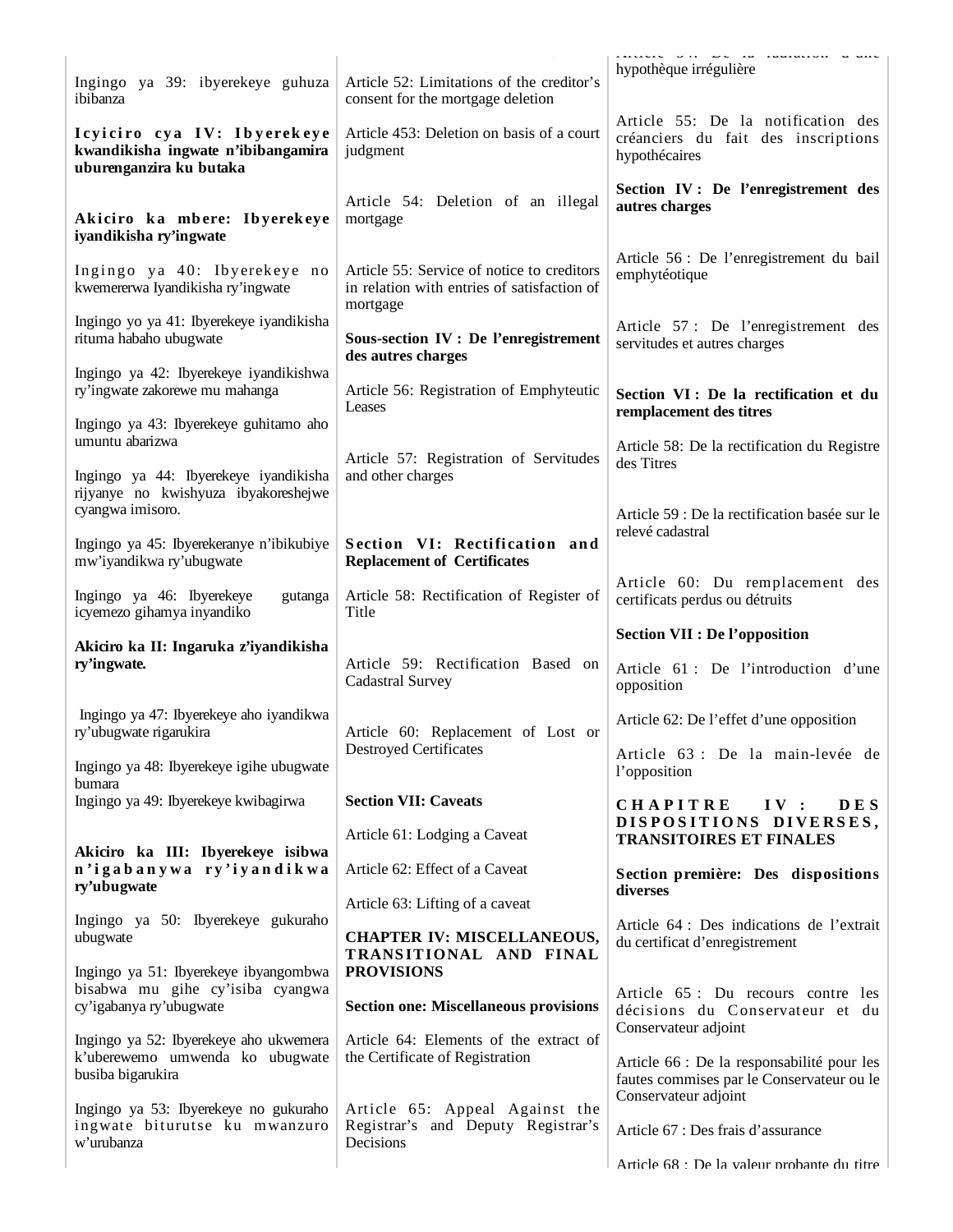| Ingingo ya 54: Ibyerekeye isibwa<br>ry'ubugwate butujuje ibisabwa                                    | Article 66: Liability for mistakes by<br><b>Registrar or Deputy Registrar</b>                   | canviv ou carv in cuivui procuniv uu nirv<br>foncier                           |
|------------------------------------------------------------------------------------------------------|-------------------------------------------------------------------------------------------------|--------------------------------------------------------------------------------|
| Inginigo ya 55: Ibyerekeye kumenyesha<br>abafitiwe imyenda ibijyanye                                 | Article 67: Assurance fee                                                                       | Article 69 : De la production du titre<br>foncier pendant les transactions     |
| n'iyandikisha ry'ingwate                                                                             | Article 68: The evidential weight of the<br>land title                                          | Article 70 : Des formulaires                                                   |
| Akiciro ka IV: Ibyerekeye<br>iyandikishwa ry'ibindi bibangamira<br>uburenganzira                     | Article 69: Producing a land title during<br>transactions                                       | Article 71: Des frais et charges<br>Article 72: De la réglementation           |
| Ingingo ya 56: Ibyerekeye iyandikishwa<br>ry'ubukode burambye                                        | Article 70: Forms                                                                               | supplémentaire                                                                 |
| Ingingo ya 57: Ibyerekeye iyandikwa<br>ry'inyungu ku butaka bw'undi muntu                            | Article 71: Fees and charges                                                                    | Section II: Des dispositions<br>transitoires                                   |
| n'ibindi bibangamira uburenganzira bwa<br>nyirumutungo                                               | Article 72: Creation of Additional<br>Regulations                                               | Article 73: De la substitution de<br>nouveaux certificats aux titres existants |
| Icyiciro cya IV: Ibyerekeye gukosora<br>no gusimbuza ibyemezo                                        | Section II: Des dispositions                                                                    | <b>Section III : Des dispositions finales</b>                                  |
| Ingingo ya 58: Ibyerekeye gukosora                                                                   | transitoires                                                                                    | Article 74: De l'abrogation des<br>dispositions contraires                     |
| IRejisitiri y'ibyemezo by'ubutaka<br>Ingingo ya 59: Ibyerekeye ikosora                               | Article 73: Substitution of New Titles<br>for Existing Titles                                   | Article 75 : Entrée en vigueur                                                 |
| rishingiye kw'ipimwa ry'ubutaka                                                                      | <b>Section III: Final Provisions</b>                                                            |                                                                                |
| Ingingo ya 60: Ibyerekeye isimburwa<br>ry'ibyemezo byatakaye cyangwa                                 | Article 74: Repeals                                                                             |                                                                                |
| byangiritse<br>Icyiciro cya VII: Ibyerekeye                                                          | Article 75: Coming into Force                                                                   |                                                                                |
| ibangamira                                                                                           | ARRETE MINISTERIEL No                                                                           |                                                                                |
| Ingingo ya 61: Ibyerekeye kwandikisha<br>ibangamira                                                  | 002/2008 DU 01/04/2008 PORTANT<br>$\mathbf{D}$<br>A L<br>T<br>$M$ O<br>$\blacksquare$<br>E<br>S |                                                                                |
| Ingingo ya 62: Ibyerekeye inkurikizi<br>z'ibangamira                                                 | D'ENREGISTREMENT DES<br><b>TERRES</b>                                                           |                                                                                |
| Ingingo ya 63: Ibyerekeye guhanagura<br>itambama                                                     | <b>TABLE DES MATIERES</b>                                                                       |                                                                                |
| UMUTWE WA IV: IBYEREKEYE<br>INGINGO ZINYURANYE,<br>IZ'INZIBACYUHO N'IZISOZA                          | <b>CHAPITRE PREMIER: DES</b><br><b>DISPOSITIONS GENERALES</b>                                   |                                                                                |
| Icyiciro cya mbere: Ibyerekeye ingingo                                                               | Article premier: De l'objet de Arrêté                                                           |                                                                                |
| zinyuranye                                                                                           | Article 2: Des catégories de terres<br>concernées par le présent Arrêté                         |                                                                                |
| Ingingo ya 64: Ibyerekeye ibigomba kuba<br>bikubiye mu nyandiko ihinnye<br>y'icyemezo cy'iyandikisha | Article 3: Des définitions                                                                      |                                                                                |
| Ingingo ya 65: Ibyerekeye kujuririra<br>ibyemezo byafashwe n'Umubitsi cyangwa<br>Umubitsi wungirije  | <b>CHAPITRE</b><br>II:<br>D E<br>L'ENREGISTREMENT DES<br><b>TITRES FONCIERS</b>                 |                                                                                |
| Ingingo ya 66: Ibyerekeye uburyozwe<br>bw'amakosa yakozwe n'Umubitsi                                 | Section Première: Des dispositions<br>générales                                                 |                                                                                |
| cyangwa Umubitsi wungirije                                                                           | Article 4: Des titres fonciers basés sur<br>l'enregistrement                                    |                                                                                |
| Ingingo ya 67: Ibyerekeye amafaranga<br>المستقلب سنتقلط والمستسلم والمنادر                           |                                                                                                 |                                                                                |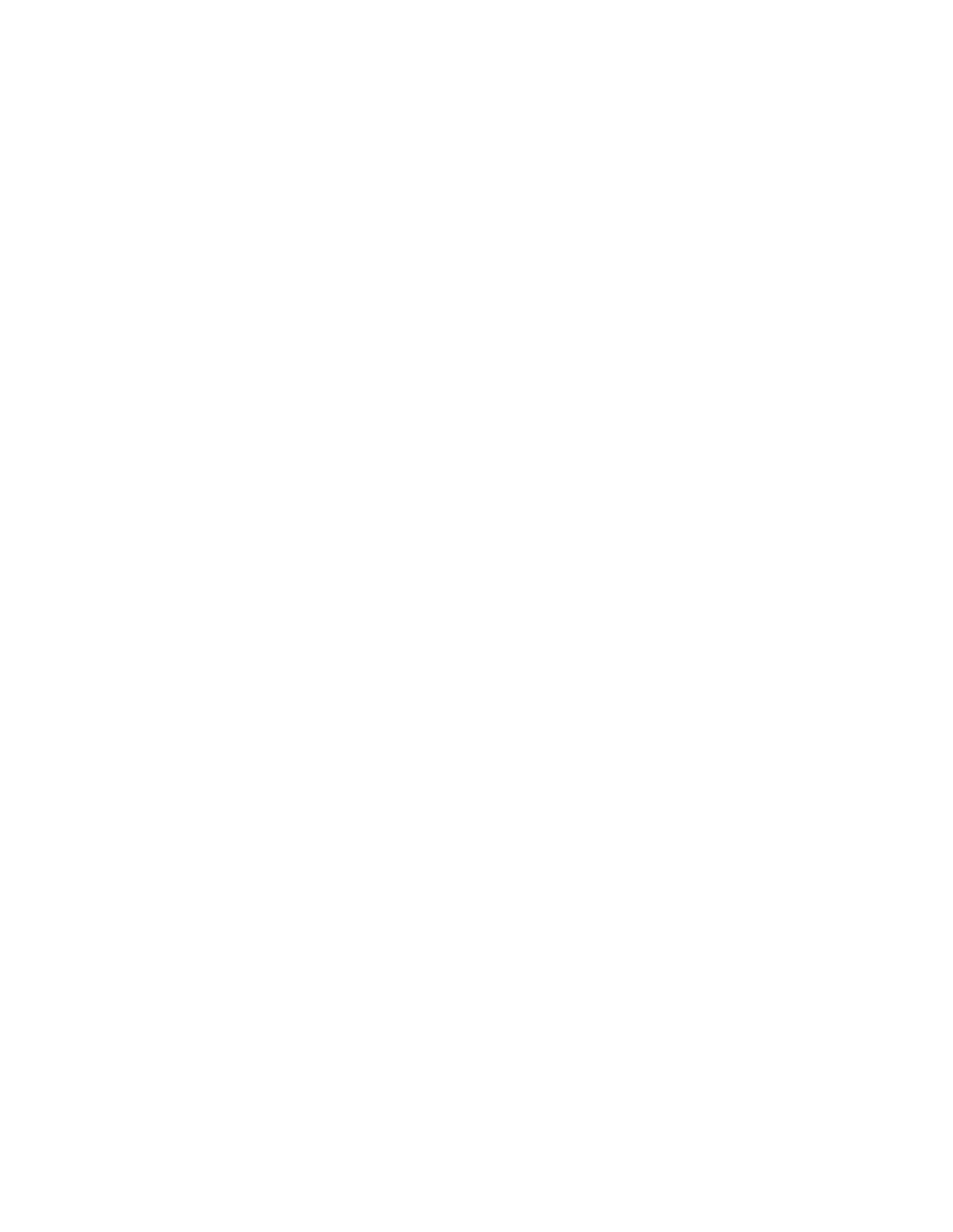| ITEKA RYA MINISITIRI N°<br>002/2008 RYO KUWA 01/4/2008<br><b>RIGENA</b><br><b>UBURYO</b><br>IYANDIKISHWA RY'UBUTAKA                                                                                                              | MINISTERIAL ORDER N°002/2008<br>OF 01/4/2008 DETERMINING<br>MODALITIES OF LAND<br><b>REGISTRATION</b>                                                                                       | <b>ARRETE MINISTERIEL N° 002/2008</b><br>DU 01/4/2008 PORTANT MODALITES<br>D'ENREGISTREMENT DES TERRES                                                                                                                              |
|----------------------------------------------------------------------------------------------------------------------------------------------------------------------------------------------------------------------------------|---------------------------------------------------------------------------------------------------------------------------------------------------------------------------------------------|-------------------------------------------------------------------------------------------------------------------------------------------------------------------------------------------------------------------------------------|
| RIKORWA.                                                                                                                                                                                                                         |                                                                                                                                                                                             | Le Ministre des Ressources Naturelles;                                                                                                                                                                                              |
| Minisitiri w'Umutungo Kamere;<br>Ashingiye ku Itegeko Nshinga rya<br>Repubulika y'U Rwanda ryo ku wa 4<br>Kamena 2003, nk'uko ryahinduwe                                                                                         | The Minister of Natural Resources;<br>Pursuant the Constitution of the<br>Republic of Rwanda of 4th June 2003,<br>as amended to date, especially its<br>Articles 11, 29, 30, 120 and 201;   | Vu la Constitution de la République du<br>Rwanda du 4 juin 2003, telle que révisée à<br>ce jour, spécialement en ses articles 11, 29,<br>30, 120 et 201;                                                                            |
| kugeza ubu, cyane cyane mu ngingo<br>zaryo: iya 11, iya 29, iya 30, iya 120<br>n'iya 201;                                                                                                                                        | Pursuant the Organic Law $N^{\circ}$ 8/2005 of<br>14th July 2005, determining the use and                                                                                                   | Vu la Loi Organique N° 08/2005 du<br>14/07/2005 portant régime foncier au<br>Rwanda, spécialement en ses articles 3, 4,<br>5, 6, 7, 30, 31 et 32;                                                                                   |
| Ashingiye ku Itegeko Ngenga n° 08/2005<br>ryo ku wa 14 Nyakanga 2005 rigena<br>imikoreshereze n'imicungire y'ubutaka<br>mu Rwanda, cyane cyane mu ngingo<br>zaryo iya 3, iya 4, iya 5, iya 6, iya 7, iya<br>30, iya 31 n'iya 32; | management of land in Rwanda,<br>especially its Articles $3, 4, 5, 6, 7, 30,$<br>31 and 32;<br>Pursuant the Presidential Order No 53/01<br>of 12 <sup>th</sup> October 2006 determining the | Vu l'Arrêté Présidentiel No 53/01 du<br>12/10/2006 portant Structure, Compétence<br>et Fonctionnement du Service du<br>Conservateur des Titres Fonciers;                                                                            |
| Ashingiye ku Iteka rya Perezida n° 53/01<br>ryo ku wa 12 Ugushyingo 2006 rigena<br>imiterere, ububasha n'imikorere y'Urwego<br>rw'Umubitsi w'Impapurompamo<br>z'Ubutaka;                                                         | Structure, Powers and Functions of the<br>Office of the Registrar of Land Titles;<br>After consideration and adoption by<br>Cabinet in its meeting of February 20 <sup>th</sup> ,           | Après examen et adoption par le Conseil<br>des Ministres, dans sa séance du 20 Février<br>2008;                                                                                                                                     |
| Inama y'Abaminisitiri yateranye ku wa 20<br>Gashyantare 2008 imaze kubisuzuma no                                                                                                                                                 | 2008;                                                                                                                                                                                       | <b>ARRETE:</b>                                                                                                                                                                                                                      |
| kubyemeza;                                                                                                                                                                                                                       | <b>ORDERS:</b>                                                                                                                                                                              | CHAPITRE PREMIER: DES<br><b>DISPOSITIONS GENERALES</b>                                                                                                                                                                              |
| <b>ATEGETSE:</b>                                                                                                                                                                                                                 | CHAPTER ONE: GENERAL                                                                                                                                                                        | Article premier: De l'objet de Arrêté                                                                                                                                                                                               |
| <b>UMUTWE</b><br>MBERE:<br>W A<br>IBYEREKEYE INGINGO<br><b>RUSANGE</b>                                                                                                                                                           | <b>PROVISIONS</b><br><b>Article One: Purpose of the Order</b>                                                                                                                               | Le présent Arrêté définit les modalités<br>d'enregistrement des terres.<br>Ces modalités incluent l'établissement d'un                                                                                                              |
| Ingingo ya mbere: Ikigamijwe n'iri<br>Teka<br>Iri Teka risobanura uburyo iyandikishwa                                                                                                                                            | This Order defines the modalities for<br>land registration, including the<br>establishment of a Register of Land<br>Titles, procedures for the registration of                              | registre des titres fonciers, les procédures<br>d'enregistrement des titres fonciers et<br>d'autres intérêts fonciers, les transferts des<br>titres fonciers et d'autres transactions<br>foncières ainsi que les matières foncières |
| ry'ubutaka rikorwa. Muri ubwo buryo                                                                                                                                                                                              |                                                                                                                                                                                             | connexes.                                                                                                                                                                                                                           |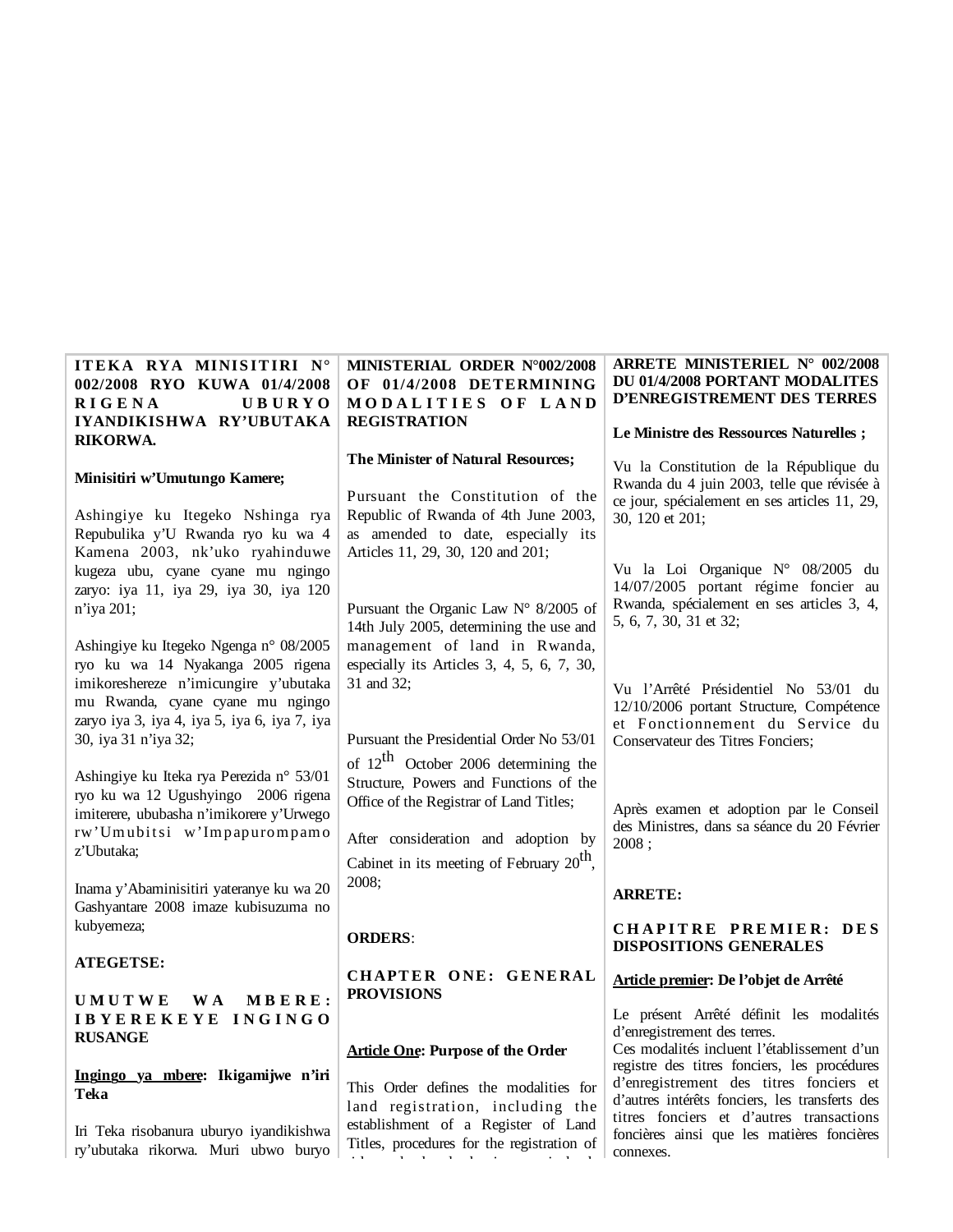harimo ishyirwaho rya regisitiri y'ibyemezo by'ubutaka, ibikurikizwa mu kwandikisha ibyemezo by'ubutaka n'izindi nyungu ku butaka, ihererekanya ry'i byem ezo by'ubut aka n'andi masezerano arebana n'iby'ubutaka n'ibindi bibazo bifitanye isano.

### **Ingingo ya 2: Ibyerekeye Amatsinda y'ubutaka burebwa n'iri Teka**

Iri Teka rireba ubutaka buvugwa mu ngingo ya 11, iya 12, iya 14, iya 15, iya 16, iya 17 n'iya 18 z'Itegeko Ngenga n° 08/2005 ryo ku wa 14 Nyakanga 2005 rigena imikoreshereze n'imicungire y'ubutaka mu Rwanda.

### **Ingingo ya 3: Ibyerekeye ibisobanuro by'amagambo akoreshwa muri iri Teka**

Muri iri Teka, amagambo akurikira asobanurwa ku buryo bukurikira:

**"Itegeko Ngenga"**: risobanura Itegeko Ngenga n° 08/2005 ryo ku wa 14 Nyakanga 2005 rigena imikoreshereze n'imucungire y'ubutaka mu Rwanda;

 **"Ubutaka bw'abantu ku giti cyabo":** ni ubutaka buvugwa mu Ngingo ya 11 y'Itegeko Ngenga;

**"Dipurikata y'icyemezo":** ni kopi y'Icyemezo cy'iyandikisha cyahawe nyir'ikibanza wanditse n'Umwanditsi w'impapurompamo z'ubutaka cyangwa Umwanditsi Wungirije w'impapurompamo z'ubutaka;

**"Urwego":** ni Urwego rw'Umubitsi w' i m p a p u r o m p a m o z' u b u t a k a rwashyizweho n'Ingingo ya mbere y'Iteka rya Perezida N°53/01 ryo kuwa 12/10/2006 rigena imiterere, ububasha n'inshingano z'urwego rw'Umubitsi w'Impapurompamo z'Ubutaka.

**"Umuntu":** ni ijambo risobanura umuntu wese ku giti cye cyangwa ishyirahamwe rifite ubuzima gatozi. Ishyirahamwe rifite ubuzima gatozi rishobora kuba irya Leta cyangwa iryigenga;

**"Umubitsi":** risobanura Umubitsi w ' i m p a p u r o m p a m o z ' u b u t a k a ushyirwaho hakurikijwe ingingo ya 2 n'iya 6 z'Iteka rya Perezida n° 53/01 ryo titles to land and other interests in land, transfers of title to land and other transactions related to land, and related matters.

# **Article 2: Categories of Land Included in this Order**

This Order concerns the land categories specified in Articles 11, 12, 14, 15, 16, 17 and 18 of the Organic Law No. 08/2005 of 14th July 2005 determining the use and management of land in Rwanda.

# **Article 3: Definitions**

In the present Order the following terms are defined as follows:

**"Organic Law"** means the Organic Law No. 8/2005 of 14th July 2005, determining the use and management of land in Rwanda;

**"Individual land"** has the meaning assigned to it by Article 11 of the Organic Law;

**"Duplicate Certificate":** is a copy of the Certificate of Registration of land title issued to the registered proprietor by the Registrar of Land Titles or the Deputy Registrar of Land Titles;

"**Office**" means the Office of the Registrar of Land Titles established by Article one of Presidential Order N° 53/01 of 12/10/2006 determining the Structure, Powers and Functions of the Office of the Registrar of Land Titles;

**"A person"** designates any natural or legal person. A legal person can be a public or private entity;

**"Registrar"** means a Registrar of Land Titles appointed in accordance with Articles 2 and 6 of Presidential Order N° 53/01 of 12/10/2006 determining the Structure, Powers and Functions of the Office of the Registrar of Land Titles ;

"**D t R it** " h

# **Article 2: Des catégories de terres concernées par le présent Arrêté**

Le présent Arrêté concerne les terres précisées dans les articles 11, 12, 14, 15, 16, 17 et 18 de la Loi Organique N° 08/2005 du 14/07/2005 portant régime foncier au Rwanda.

# **Article 3: Des définitions**

Dans le présent Arrêté, les termes suivants sont définis comme suit:

**"Loi Organique":** désigne la Loi Organique n° 08/2005 du 14/07/2005 portant régime foncier au Rwanda ;

**"Terres individuelles"** a le sens donné par l'Article 11 de la Loi Organique,

**"Duplicata du Certificat":** est une copie du Certificat d'Enregistrement d'un titre foncier délivré au propriétaire enregistré par le Conservateur des Titres Fonciers ou le Conservateur-adjoint des Titres Fonciers ;

**"Service"** signifie le Service du Conservateur des Titres Fonciers établi par l'Article premier de l'Arrêté Présidentiel N° 53/01 du 12/10/2006 portant Structure, Pouvoirs et Fonctions du Service du Conservateur des Titres Fonciers;

**"Une personne":** désigne toute personne physique ou morale. La personne morale peut être publique ou privée ;

**"Conservateur":** désigne le Conservateur des Titres Fonciers nommé conformément aux Articles 2 et 6 de l'Arrêté Présidentiel N°53/01 du 12/10/2006 portant Structure, Pouvoirs et Fonctions du Service du Conservateur des Titres Fonciers;

**"Conservateur adjoint":** désigne le Conservateur Adjoint des Titres Fonciers nommé conformément aux Articles 2 et 6 de l'Arrêté Présidentiel N°53/01 du 12/10/2006 portant Structure, Pouvoirs et Fonctions du Service du Conservateur des Titres Fonciers;

**"Aliénation" :** selon l'acte juridique qui a été accompli, est soit une vente, un legs, un d éh terminek a személy a felszítette a személy a személy a személy a személy a személy a személy a személy a személy a személy a személy a személy a személy a személy a személy a személy a személy a személy a személy a s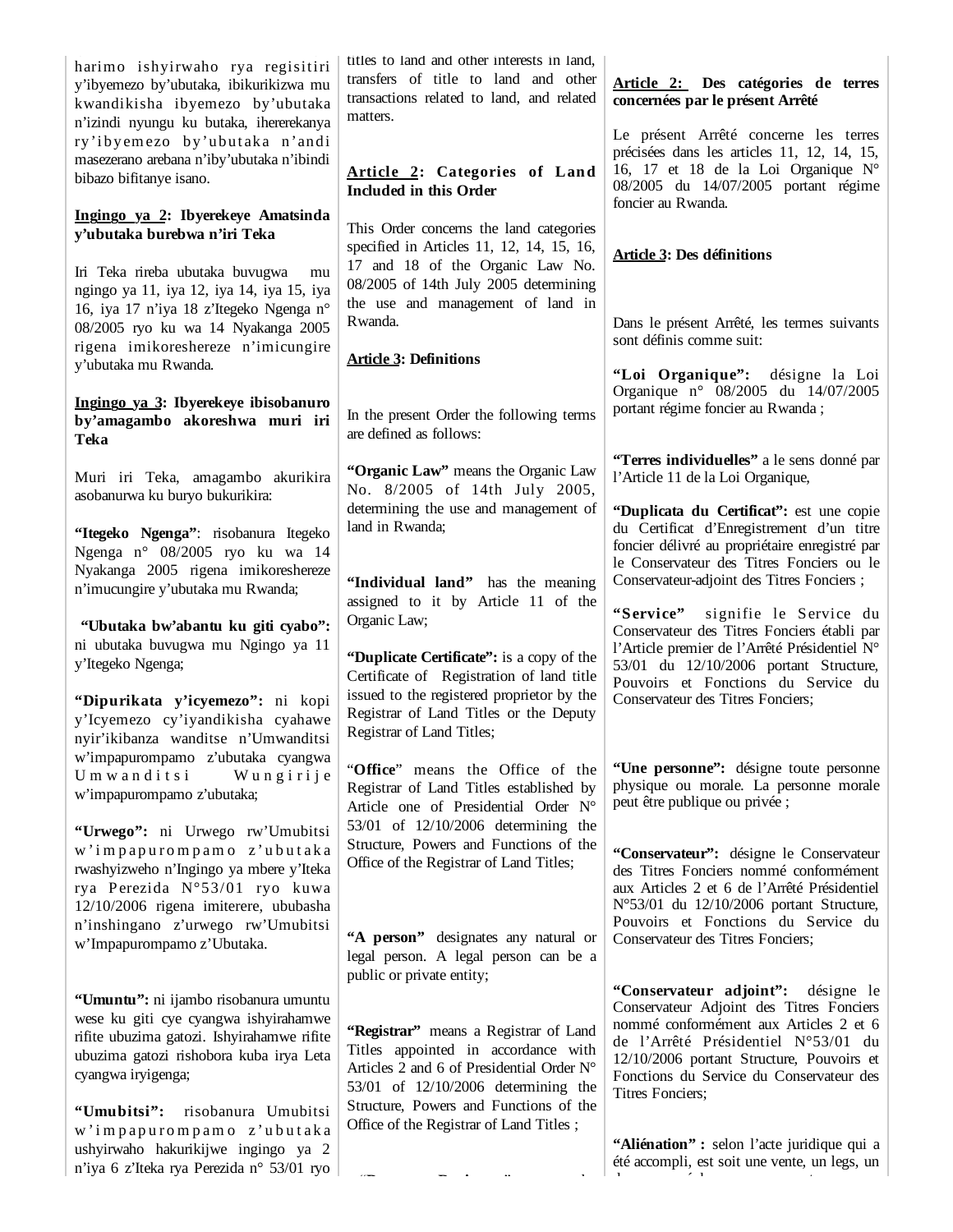ku wa 12 Ugushyingo 2006 rigena imiterere, ububasha n'imikorere y'Urwego rw'Umubitsi w'Impapurompamo z'Ubutaka;

**"Umubitsi wungirije":** risobanura Umubitsi w'impapurompamo wungirije ufite ububasha washyizweho hakurikijwe Ingingo ya 2 n'iya 6 z'Iteka rya Perezida N°53/01 ryo kuwa 12/10/2006 rigena Imiterere, Ububasha n'Imikorere y ' U r w e g o r w ' U m u b i t s i w'Impapurompamo z'Ubutaka;

**"Ihererekanya ry'ubutaka":** bitewe n'icyakozwe ni ukubugurisha, kuburaga, kubutangaho impano, kubugurana ubundi cyangwa ikindi kintu, kubusaranganya, kubugabana, gukodesha ubukode umuntu abufiteho, kuburagiza, kubugwatiriza, cyangwa se ubundi buryo bwose bwo kwikuraho umutungo w'ubutaka cyangwa igice cyawo hubahirijwe amategeko mboneza mubano;

**"Ibibangamira uburenganzira bwa nyiri umutungo":** ni uburenganzira bufitwe n'umuntu wundi ku mutungo w'ubutaka, bubangamira nyiri umutungo mu bwisanzure bwe;

**"Kwandikisha bwa mbere":** ni inzira iyandikisha ry'ubutaka ritegetswe rigomba kunyuramo hakurikije ibiteganywa n'iri Teka;

**"Icyemezo":** ni inyandiko yose itanga uburenganzira bushobora gukorerwa iyandikishwa hashingiwe kuri iri Teka;

**"Ingwate":** ni uburenganzira ku mutungo utimukanwa bufasha kurinda inshingano.

**"Nyir'umutungo":** bisobanura umuntu wanditse mu gitabo cy'iyandikisha ry'ubutaka nk'umuntu utunze icyemezo cy'ubutaka. Iyo umutungo utunzwe n'abantu barenga umwe, bose bandikwa mu Rejisitiri y'ibyemezo by'ubutaka nka ba Nyir'uwo mutungo kandi bakitwa ba nyirumutungo bafatanije;

**"Ifatanyamutungo"** muri iri teka bivuga uburenganzira bufitwe na buri wese k'umutungo utimukanwa uhuriweho n'abantu benshi ku migabane idashobora kugabanywa ingana cyangwa itangana**.**

 "**Deputy Registrar**" means the competent Deputy Registrar of Land Titles appointed in accordance with Articles 2 and 6 of Presidential Order N° 53/01 of 12/10/2006 determining the Structure, Powers and Functions of the Office of the Registrar of Land Titles;

**"Disposition":** due to the transaction completed, is a sale, an inheritance, a gift, an exchange, a partition, a subdivision, a sublease, an assignment, a mortgage**,** or any other way of transfer of land rights or a part of them according to the provisions of the Civil Code.

"**Encumbrance**" means a right held by a third party over land which is registered against the title proprietor in the name of the person who is the holder of the right;

**"First registration"** is the process of mandatory registration of land in conformity with provisions of this Order;

"Title" is any document which creates a right capable of being registered under this Order;

"**Mortgage**" means any charge over land, securing the discharge of an obligation.

"**Proprietor**" means in relation to a title, the person named in the register of titles as the proprietor of that title. Where the land is jointly owned, more than one person shall be named in the register of titles as the proprietor of that title and they shall be known as proprietors;

**"Co-proprietorship"** is, under this Order, a real right held by each one of the proprietors over land belonging to several persons with equal or unequal pro indiviso shares.

"**Registry Index Map**" means the map or series of maps derived from provisional demarcation maps referred to in article 12 of this Order, and to which the Adjudication Record refers**;**

don, un échange, un partage, une subdivision, une sous-location, un transfert de gestion, une hypothèque ou tout autre moyen de cession des droits fonciers ou une partie d'eux conformément aux dispositions du Code Civil.

"**Charge**" est un droit détenu par une tierce personne sur une propriété foncière, lequel droit est enregistré au nom de son détenteur contre le propriétaire du titre foncier;

**"Premier enregistrement**" est le processus d'enregistrement obligatoire d'une terre conformément aux dispositions du présent Arrêté;

"**Titre**" est tout document qui crée un droit pouvant faire l'objet d'enregistrement aux termes du présent Arrêté;

"**Hypothèque**" est un droit réel sur un bien immobilier affecté à l'acquittement d'une obligation;

"**Propriétaire**" signifie la personne dont le nom figure dans le registre des titres comme étant propriétaire d'un titre foncier. Lorsque la terre est conjointement possédée par plus d'une personne, elles sont toutes enregistrées dans le registre des titres comme propriétaires et sont dites copropriétaires;

**"Copropriété"**, aux termes du présent Arrêté, est un droit réel détenu par chacun des propriétaires sur un bien immeuble qui appartient à plusieurs personnes pour des parts indivises égales ou inégales;

**"Carte indexée au registre"** signifie la carte ou la série de cartes issues des cartes de la délimitation provisoire des terres mentionnées à l'article 12 du présent arrêté, et auxquelles se rapporte le Rapport de Constatation des droits fonciers ;

**" Parcelle":** signifie une portion de terre avec des limites claires, qui est en possession entière par une ou plusieurs personnes pour des parts indivises ;

CHAPITRE II: DE **L'ENREGISTREMENT DES TITRES FONCIERS**

**Section Première: Des dispositions générales**

**" I k a ri t a y o m et s e k u g i t a b o**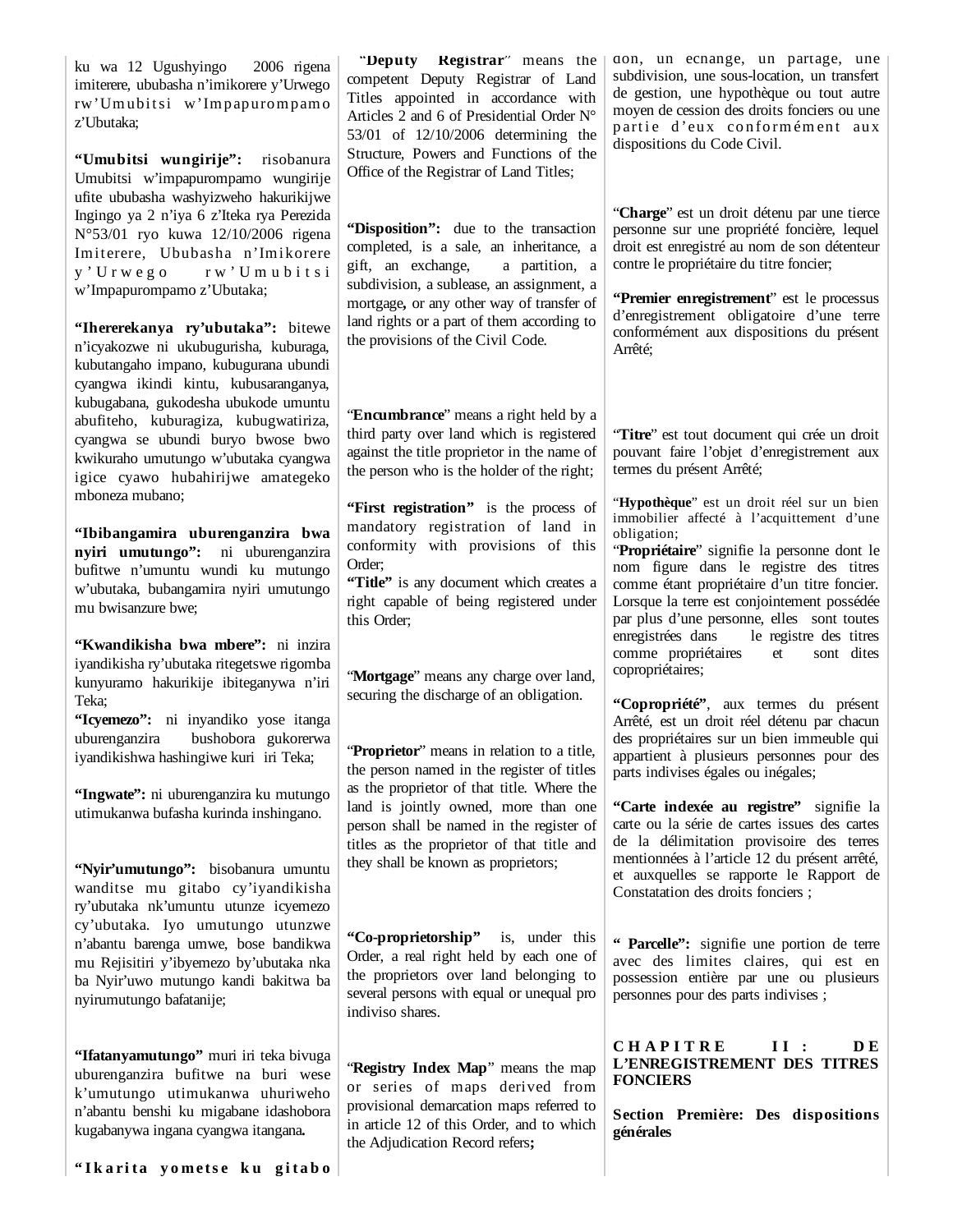| cy'ubutaka": ni ikarita cyangwa<br>uruhererekane rw'amakarita akomoka mu<br>makarita agena imbibi z'agateganyo                                                                                                                     | "Parcel" means a piece of land with clear                                                                                                                                                                                                                | Article 4: Des titres fonciers basés sur<br>l'enregistrement                                                                                                                                                                                                                                                |
|------------------------------------------------------------------------------------------------------------------------------------------------------------------------------------------------------------------------------------|----------------------------------------------------------------------------------------------------------------------------------------------------------------------------------------------------------------------------------------------------------|-------------------------------------------------------------------------------------------------------------------------------------------------------------------------------------------------------------------------------------------------------------------------------------------------------------|
| z'ubutaka avugwa mu ngingo ya 12 y'iri<br>Teka, ayo makarita akaba ajyanye na<br>raporo yo kwemeza uburenganzira kuri<br>ubwo butaka.                                                                                              | boundaries which is wholly owned by<br>one person or several persons in<br>undivided shares;                                                                                                                                                             | La propriété privée du sol ainsi que le bail<br>emphytéotique ne sont légalement établis<br>que par un Certificat d'Enregistrement du                                                                                                                                                                       |
|                                                                                                                                                                                                                                    | <b>CHAPTER II: REGISTRATION OF</b><br><b>TITLE TO LAND</b>                                                                                                                                                                                               | titre reconnu ou concédé par l'Etat.                                                                                                                                                                                                                                                                        |
| "Pariseli": ni ikibanza gifite imbibi<br>zigaragara gitunzwe n'umuntu umwe<br>cyangwa abantu benshi babusangiye mu<br>buryo bungana;                                                                                               | <b>Section one: General Provisions</b>                                                                                                                                                                                                                   | La propriété privée des immeubles par<br>incorporation et d'autres droits réels telle<br>que l'emphytéose envisagée séparément du<br>sol n'est légalement établie que par un                                                                                                                                |
| UMUTWE WA II: IBYEREKEYE<br>KWANDIKISHA IBYEMEZO<br><b>BY'UBUTAKA</b>                                                                                                                                                              | Article 4: Title to Land Based on<br><b>Registration</b>                                                                                                                                                                                                 | Certificat d'Enregistrement du titre<br>authentique qui lui sert de base.                                                                                                                                                                                                                                   |
| Icyiciro cya mbere: Ibyerekeye ingingo<br>rusange                                                                                                                                                                                  | The private ownership of land and the<br>empyteutic lease can only be legally<br>established by a Certificate of                                                                                                                                         | Article 5 : De la validité des transactions<br>qui dépend de leur enregistrement                                                                                                                                                                                                                            |
| Ingingo ya 4: Ibyerekeye ibyemezo ku<br>butaka bishingiye ku iyandikishwa                                                                                                                                                          | Registration of the title recognised or<br>granted by the State.                                                                                                                                                                                         | Les mutations de la propriété immobilière,<br>soit entre vifs, soit par décès, ne s'opèrent<br>que par l'enregistrement.                                                                                                                                                                                    |
| Umutungo bwite w'ubutaka n'ubukode<br>burambye bw'ubutaka bigaragazwa ku<br>buryo bwemewe n'amategeko n'icyemezo<br>cy'iyandikisha ry'uburenganzira ku butaka<br>gishingiye ku rupapuro rwemewe<br>cyangwa rwatanzwe na Leta.      | The private ownership of immovable by<br>incorporation and other real rights such<br>as emphyteusis owned separately from<br>the land are only legally established by a<br>Certificate of Registration of the<br>authentic deed that serves as its base. | A l'exception des servitudes légales, nulle<br>charge ne frappe la propriété immobilière si<br>elle n'est inscrite au Certificat<br>d'Enregistrement.                                                                                                                                                       |
| Gutunga ibintu bitimukanwa byometse<br>ku bindi, gutandukanye n'ubutaka<br>n'ubundi burenganzira ku butaka                                                                                                                         | <b>Article 5: Validity of Transactions</b><br><b>Depends on Registration</b>                                                                                                                                                                             | Doit également être inscrit au Certificat<br>d'Enregistrement tout contrat de location ou<br>de sous-location fait pour une durée de plus<br>de neuf $(9)$ ans.                                                                                                                                             |
| nk'ubukode burambye, kugaragazwa ku<br>buryo bwemewe n'amategeko n'icyemezo<br>cy'iyandikisha ry'inyandiko mpamo<br>gishingiyeho.                                                                                                  | Transfers of title of immoveable<br>property, whether between living persons<br>or by death, can only occur by                                                                                                                                           | Article 6 : De l'enregistrement qui doit<br>être mené selon les dispositions du<br>présent Arrêté                                                                                                                                                                                                           |
| Ingingo ya 5: Ibyerekeye uko agaciro<br>k'ihererekanya ry'ubutaka gashingira<br>ku iyandikishwa                                                                                                                                    | registration.<br>Except for legal servitudes, no<br>encumbrance or charge is binding on<br>immoveable property if it is not recorded<br>on the Certificate of Registration.                                                                              | L'enregistrement des titres fonciers et<br>d'autres intérêts fonciers, des mutations de<br>propriété immobilière et d'autres<br>transactions foncières s'effectue<br>conformément aux dispositions du présent<br>Arrêté.                                                                                    |
| Ihererekanya ry'umutungo utimukanwa,<br>haba hagati y'abakiriho, byaba se bitewe<br>n'izungura riba gusa hakoreshejwe                                                                                                              | Any lease or sub-lease contract for a term                                                                                                                                                                                                               | Article 7: De l'enregistrement dans les<br>branches                                                                                                                                                                                                                                                         |
| icyemezo cy'iyandikisha.<br>Uretse ibikorerwa ku butaka kandi<br>haseguriwe uburenganzira ku butaka bwa<br>ba gakondo, nta burenganzira bushobora<br>kugirwa ku mutungo<br>utimukanwa iyo<br>butanditse ku cyemezo cy'iyandikisha. | of more than nine (9) years must also be<br>recorded on the Certificate of<br>Registration.<br>Article 6: Registration to be carried                                                                                                                     | Exception faite aux dispositions de l'alinéa<br>2 du présent Article, les titres fonciers, les<br>transactions foncières et d'autres matières<br>requises ou autorisées à être enregistrés aux<br>termes du présent arrêté, doivent l'être à la<br>branche du Service dans laquelle la terre est<br>située. |
| Buri masezerano yo gukodesha amara<br>igihe kirenze imyaka icyenda (9) agomba<br>nayo kwandikwa ku cyemezo<br>cy'iyandikisha.                                                                                                      | out in accordance with this Order<br>Registration of title to land and other<br>interests in land, transfers of title to land<br>and other transactions related to land, are                                                                             | En vertu de l'Article 12, alinéa 2 de l'Arrêté<br>Présidentiel $N^{\circ}53/01$ du 12/10/2006, le<br>Conservateur peut délivrer des certificats de<br>titres fonciers décrits dans les Articles 12,<br>$15$ at $72$ do la $1$ at Organizum                                                                  |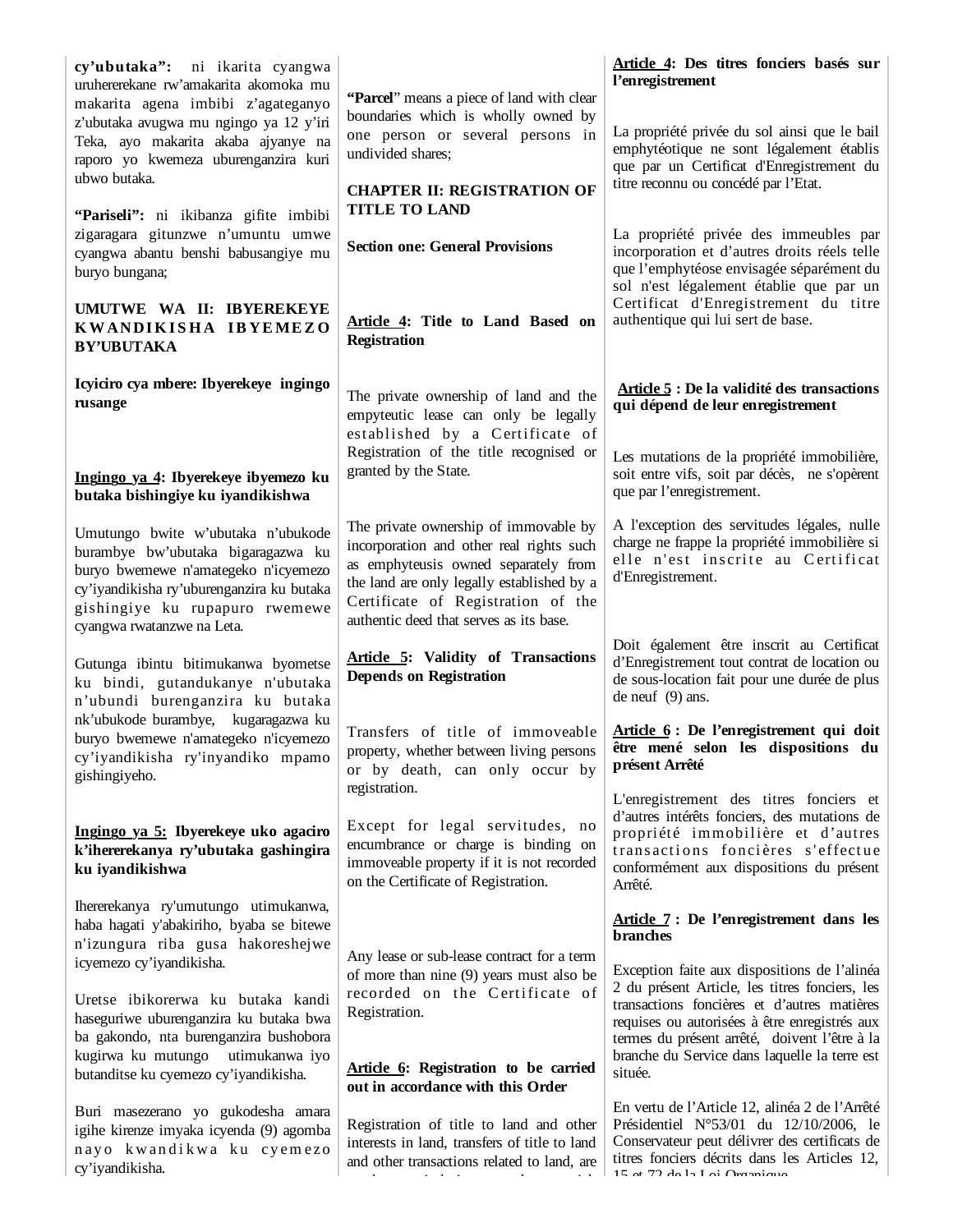|                                                                                                                                                                 | to be carried in accordance with                                                                                                                                                                   | 10 Et 12 UE 1a LOI Organique.                                                                                                                                                                                                               |
|-----------------------------------------------------------------------------------------------------------------------------------------------------------------|----------------------------------------------------------------------------------------------------------------------------------------------------------------------------------------------------|---------------------------------------------------------------------------------------------------------------------------------------------------------------------------------------------------------------------------------------------|
|                                                                                                                                                                 | provisions of this Order.                                                                                                                                                                          | Toutes les transactions subséquentes et les                                                                                                                                                                                                 |
| Ingingo ya 6: Ibyerekeye uko<br>iyandikishwa rigomba kujyana n'iri<br>Teka                                                                                      | <b>Article 7: Registration at branches</b>                                                                                                                                                         | matières requises ou autorisées par rapport à<br>ces certificats de titre doivent être<br>enregistrées à la branche du Service dans                                                                                                         |
| Iyandikisha ry'uburenganzira n'izindi<br>nyungu ku butaka, ihererekanya<br>ry'uburenganzira ku butaka bikorwa                                                   | Except as provided in the second<br>paragraph of this Article, title to land,<br>land transactions and other matters                                                                               | laquelle la terre est située.                                                                                                                                                                                                               |
| hakurikijwe ibiteganywa n'iri Teka.                                                                                                                             | required or authorised to be registered<br>under this Order are to be registered at<br>the branch of the Office where the land                                                                     | Section II : Du traitement des demandes<br>d'enregistrement                                                                                                                                                                                 |
|                                                                                                                                                                 | is located.                                                                                                                                                                                        | Article 8 : Des personnes qui peuvent<br>demander l'enregistrement foncier                                                                                                                                                                  |
| Ingingo ya 7: Ibyerekeye iyandishwa<br>mu mafasi                                                                                                                | Pursuant to Article 12 paragraph 2 of the<br>Presidential Order N° 53/01 of<br>12/10/2006, the Registrar may issue                                                                                 | L'enregistrement des propriétés foncières est<br>obligatoire.                                                                                                                                                                               |
| Haseguriwe ibivugwa mu gika cya kabiri<br>cy'iyi Ngingo, uburenganzira ku butaka,<br>ihererekanya ry'ubutaka n'ibindi bigomba<br>cyangwa byemerewe kwandikishwa | certificates of title to lands described in<br>Articles 12, 15 and 72 of the Organic<br>Law.                                                                                                       | Article 9 : Des organes compétents pour<br>recevoir les demandes                                                                                                                                                                            |
| nk'uko biteganywa n'iri Teka,<br>byandikishwa mw'ifasi y'Urwego ubwo<br>butaka buherereyemo.                                                                    | All subsequent transactions and matters<br>required or authorised to be registered                                                                                                                 | Les demandes d'enregistrement foncier sont<br>adressées au Conservateur ou au<br>Conservateur adjoint conformément à leur<br>compétence, sous couvert du Chef de                                                                            |
| Hakurikijwe ibiteganywa mu gika cya 2<br>cy'Ingingo ya 12 y'Iteka rya Perezida N°                                                                               | with respect to such certificates of title<br>are to be registered at the branch of the<br>Office where the land is located.                                                                       | Bureau Foncier dans le District où la terre<br>est située afin qu'il puisse vérifier leur<br>authenticité et si elles sont complètes.                                                                                                       |
| 53/01 ryo kuwa 12/10/2006, Umubitsi<br>ashobora gutanga Ibyemezo<br>by'uburenganzira ku butaka buvugwa                                                          | Section II: Processing of applications<br>for registration                                                                                                                                         | Endéans dix (10) jours francs, le Chef du<br>Bureau Foncier de District doit avoir                                                                                                                                                          |
| mu Ngingo za 12, 15 na 72 z'Itegeko<br>Ngenga.                                                                                                                  | <b>Article 8: Persons who may apply</b>                                                                                                                                                            | transmis le dossier complet au Conservateur<br>ou au Conservateur adjoint compétent. Les<br>dossiers de demande incomplets sont remis                                                                                                       |
| Ihererekanya n'ibindi byose bikozwe<br>nyuma y'aho bigomba cyangwa<br>byemerewe kwandikishwa hakurikijwe<br>ibyo byemezo by'uburenganzira ku butaka             | Land registration is mandatory.                                                                                                                                                                    | par le Chef du Bureau Foncier aux<br>demandeurs après qu'ils aient reçu des<br>explications y relatives.                                                                                                                                    |
| byandikishwa mw'ifasi y'Urwego ubwo<br>butaka buherereyemo.                                                                                                     | Article 9: Authorities to whom land<br>applications are made                                                                                                                                       |                                                                                                                                                                                                                                             |
| Icyicyiro cya II: Ibyerekeye isesengura<br>ry'ubusabe ry'iyandikisha                                                                                            | Applications for land registration are<br>made to the Registrar or Deputy<br>Registrar in compliance with their                                                                                    | Article 10: De la lettre de demande                                                                                                                                                                                                         |
| Ingingo ya 8: Ibyerekeye abantu<br>basaba iyandikisha ry'ubutaka                                                                                                | competence, through the Land Officer in<br>the district where that land is located so<br>that he may verify their authenticity and                                                                 | La personne qui demande un enregistrement<br>foncier remplit un formulaire établi par<br>l'Office du Conservateur des Titres<br>Fonciers.                                                                                                   |
| Kwandikisha ubutaka abantu batunze ni<br>itegeko.                                                                                                               | completeness.                                                                                                                                                                                      | Pour la demande de mutation immobilière,<br>ce formulaire doit être accompagné des                                                                                                                                                          |
| : Ibyerekeye urwego<br>Ingingo ya 9<br>rusabwa                                                                                                                  | Within ten (10) workong days, the<br>District Land Officer must have<br>transmited the complete file to the<br>Registrar or competent Deputy Registrar.<br>Incomplete applications are returned to | documents suivants :<br>la minute ou la copie certifiée<br>a)<br>conforme du contrat d'aliénation lorsque<br>celui-ci a été passé devant un officier public<br>compétent autre que le Conservateur ou le<br>Conservateur adjoint compétent; |
| Ubusabe bw'iyandikisha ry'ubutaka<br>Umubitsi<br>bwandikirwa<br>w'Impapurompamo cyangwa Umubitsi<br>w'Impapurompamo wungirije                                   | the applicants after they have received<br>explanations.                                                                                                                                           | le duplicata du certificat gardé par<br>b)<br>le propriétaire de l'immeuble;                                                                                                                                                                |
| hakurikijwe ububasha bwabo binyujijwe<br>ku Mukuru w'Ibiro by'Ubutaka mu<br>Karara uhwa hutaka huhararayama                                                     | <b>Article 10: Application letter</b>                                                                                                                                                              |                                                                                                                                                                                                                                             |

Karere ubwo butaka buherereyemo **Article 10: Application letter**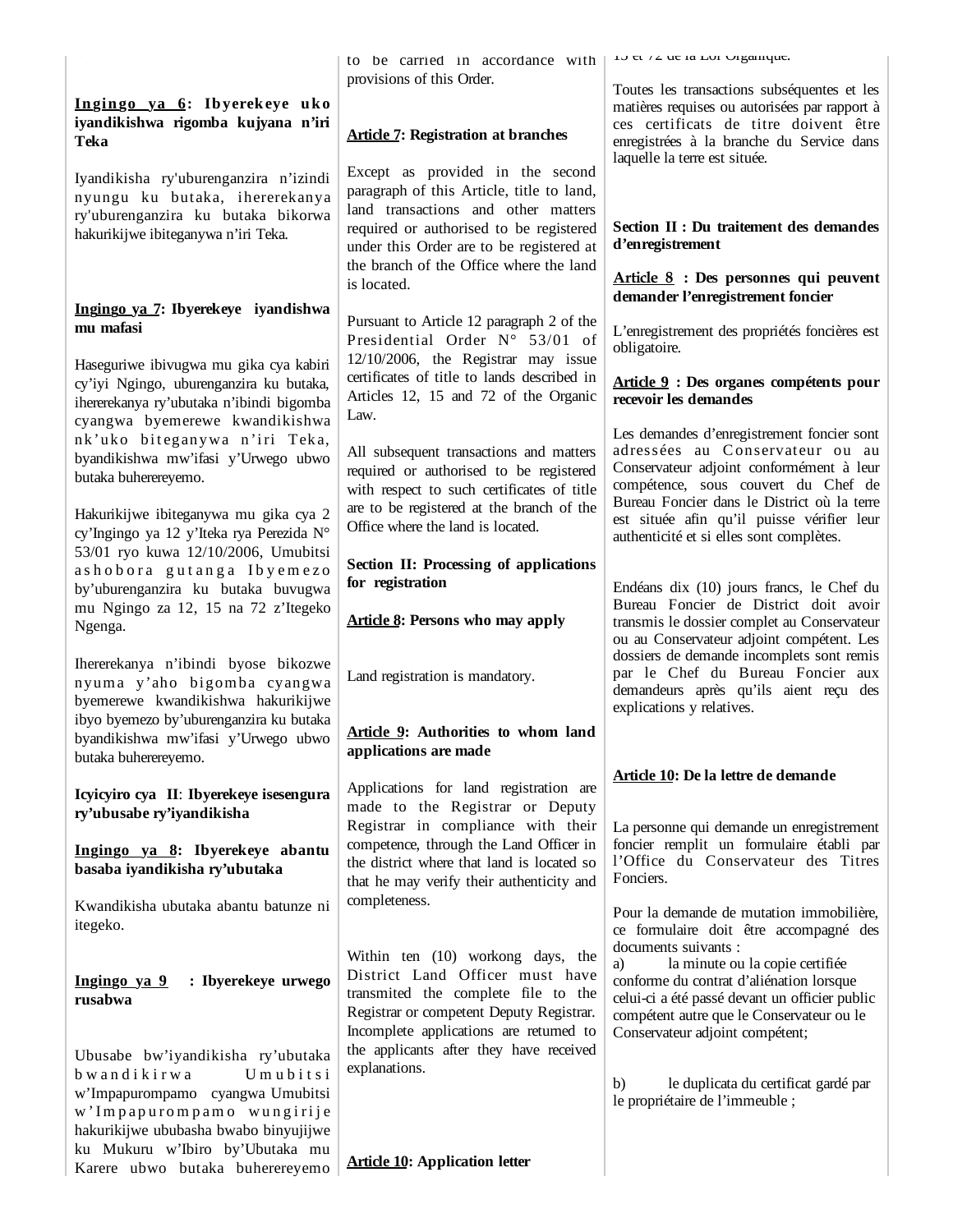| kugirango asuzume umwimerere no<br>kureba ko ibisabwa byose byuzuye.<br>Mu gihe cy'iminsi icumi y'akazi (10),<br>Umukuru w'Ibiro by'Ubutaka agomba<br>kuba yashyikirije dosiye yuzuye<br>Umubitsi w'impapuro mpamo z'ubutaka<br>cyangwa Umubitsi w'impapurompamo<br>z'ubutaka wungirije ubifitiye ububasha.<br>Iyo Umukuru w'ibiro by'ubutaka asanze<br>zitujuje ibisabwa,<br>dosiye z'ubusabe<br>azisubiza ba nyirazo, amaze<br>kubamenyesha ibiburamo.<br>Ingingo ya 10 : Ibyerekeye inyandiko<br>z'ubusabe | The person applying for land registration<br>fulfills a prescribed form setup by teh<br>Registrar.<br>That form shall be accompanied with the<br>following, for land trasfer:<br>a)<br>the minute or a certified copy of<br>the contract of transfer when it has been<br>passed before a public servant other than<br>the Registrar or the competent Deputy<br>Registrar; | Article11 : De l'enregistrement des<br>demandes<br>Lorsque le dossier de demande est complet,<br>il lui est attribué un numéro de code dans le<br>registre approprié au Service du<br>conservateur des Titres Fonciers.<br>Les demandes qui viennent des Bureaux<br>Fonciers et qui sont complètes reçoivent un<br>numéro selon l'ordre de succession dans le<br>registre approprié complété au niveau du<br>District.<br><b>Article12 : Du traitement des demandes</b> |
|---------------------------------------------------------------------------------------------------------------------------------------------------------------------------------------------------------------------------------------------------------------------------------------------------------------------------------------------------------------------------------------------------------------------------------------------------------------------------------------------------------------|---------------------------------------------------------------------------------------------------------------------------------------------------------------------------------------------------------------------------------------------------------------------------------------------------------------------------------------------------------------------------|-------------------------------------------------------------------------------------------------------------------------------------------------------------------------------------------------------------------------------------------------------------------------------------------------------------------------------------------------------------------------------------------------------------------------------------------------------------------------|
| Usaba iyandikisha ry'ubutaka abikora<br>mu nyandiko yuzuza ifishi yabugenewe<br>yateguwe n'Urwego rw'Umubitsi<br>w'impapurompamo.                                                                                                                                                                                                                                                                                                                                                                             | b)<br>the duplicate of the certificate<br>kept by the owner of the immovable<br>property;                                                                                                                                                                                                                                                                                 | Lorsque le dossier de demande<br>d'enregistrement est complet, le<br>Conservateur informe le requérant par écrit<br>du montant à payer afin d'obtenir<br>l'emregistrement.                                                                                                                                                                                                                                                                                              |
| Ku birebana n'ihererekanya ry'ubutaka<br>iyo fishi igomba kuba iherekejwe na:<br>Umwimerere cyangwa kopi<br>a)<br>yashyizweho umukono na noteri ku                                                                                                                                                                                                                                                                                                                                                            | <b>Article 11: Registration of applications</b>                                                                                                                                                                                                                                                                                                                           | Le Conservateur délivre<br>le certificat<br>d'enregistrement endéans trente (30) jours<br>après qu'un bordereau de paiement lui ait<br>été présenté.                                                                                                                                                                                                                                                                                                                    |
| masezerano y'ihererekanya ry'ubutaka iyo<br>ayo masezerano yanyuze imbere<br>y'umuyobozi ubifitiye ububasha utari<br>Umubitsi w'impapurompamo cyangwa<br>Umubitsi w'impapurompamo wungirije<br>ubifitiye ububasha;<br>dipulikata y'icyemezo kibitswe<br>b)<br>na nyir'umutungo utimukanwa;                                                                                                                                                                                                                    | When the application is complete it is<br>assigned a code number in the<br>appropriate register at the Office of the<br>Registrar of Land Titles.<br>Applications from Land Bureaux that are<br>complete are assigned a number<br>according to the order of succession in<br>the appropriate register that is filled in at                                                | Passé ce délai, le requérant reçoit, par écrit,<br>des explications sur les raisons de ce retard<br>et une copie est réservée à l'organe de<br>supervision du Conservateur ou du<br>Conservateur adjoint.<br>Article 13 : De l'autorité compétente pour                                                                                                                                                                                                                 |
|                                                                                                                                                                                                                                                                                                                                                                                                                                                                                                               | the District.                                                                                                                                                                                                                                                                                                                                                             | délivrer le certificat d'enregistrement                                                                                                                                                                                                                                                                                                                                                                                                                                 |
| Ingingo ya 11 : Ibyerekeye iyandikwa<br>ry'ubusabe                                                                                                                                                                                                                                                                                                                                                                                                                                                            | <b>Article 12: Processing of applications</b>                                                                                                                                                                                                                                                                                                                             | Le Conservateur et les Conservateurs<br>adjoints dans leurs ressorts sont seuls<br>compétents pour délivrer<br>les certificats<br>d'enregistrement.                                                                                                                                                                                                                                                                                                                     |
| Iyo dosiye yujuje ibisabwa, ihabwa<br>numero ikandikwa mu bitabo<br>byabugenewe ku rwego<br>rw'Umubitsi<br>w'Impapurompamo z'ubutaka.                                                                                                                                                                                                                                                                                                                                                                         | When the application is complete, the<br>Registrar informs the applicant in<br>writing the amount of money to be paid<br>in order to be registered.                                                                                                                                                                                                                       | Section III: Du registre des titres<br>Article 14: Des registres tenus par le                                                                                                                                                                                                                                                                                                                                                                                           |
| Dosiye ziturutse mu Biro by'Ubutaka<br>zujuje ibisabwa zihabwa inomero<br>hakurikijwe uko zikurikirana mu gitabo<br>cyabugenewe cyuzurizwa ku Karere.                                                                                                                                                                                                                                                                                                                                                         | The Registrar issues the certificate of<br>registration within thirty (30) days after<br>the Office of the Registrar is presented<br>with a remittance voucher.                                                                                                                                                                                                           | <b>Service</b><br>Les registres du Conservateur et de chaque<br>Conservateur-adjoint doivent comporter ce                                                                                                                                                                                                                                                                                                                                                               |
| Ingingo ya 12 : Ibyerekeye<br>gusesengura ubusabe                                                                                                                                                                                                                                                                                                                                                                                                                                                             | If that period elapses, the applicant                                                                                                                                                                                                                                                                                                                                     | qui suit :                                                                                                                                                                                                                                                                                                                                                                                                                                                              |
| Iyo Umubitsi w'Impurompamo z'Ubutaka<br>asanze uwasabye yujuje ibisabwa<br>amumenyesha mu nyandiko amafaranga<br>agomba kwishyura kugirango yandikishe<br>umutungo we.                                                                                                                                                                                                                                                                                                                                        | receives explanation about the reasons<br>and a copy is reserved to the organ<br>supervising the Registrar or the Deputy<br>Registrar.<br>ومستملح والمتحدث والفقول والفقوم والفرود فالأرقاء والمرقف فالمراكب                                                                                                                                                              | un registre dit « Registre des<br>a)<br>Titres » pour l'inscription des Certificats<br>d'Enregistrement au fur et à mesure qu'ils<br>sont dressés par le Conservateur ou le<br>Conservateur Adjoint. Le Registre des<br>Titres est fait de folios individuels. Chaque                                                                                                                                                                                                   |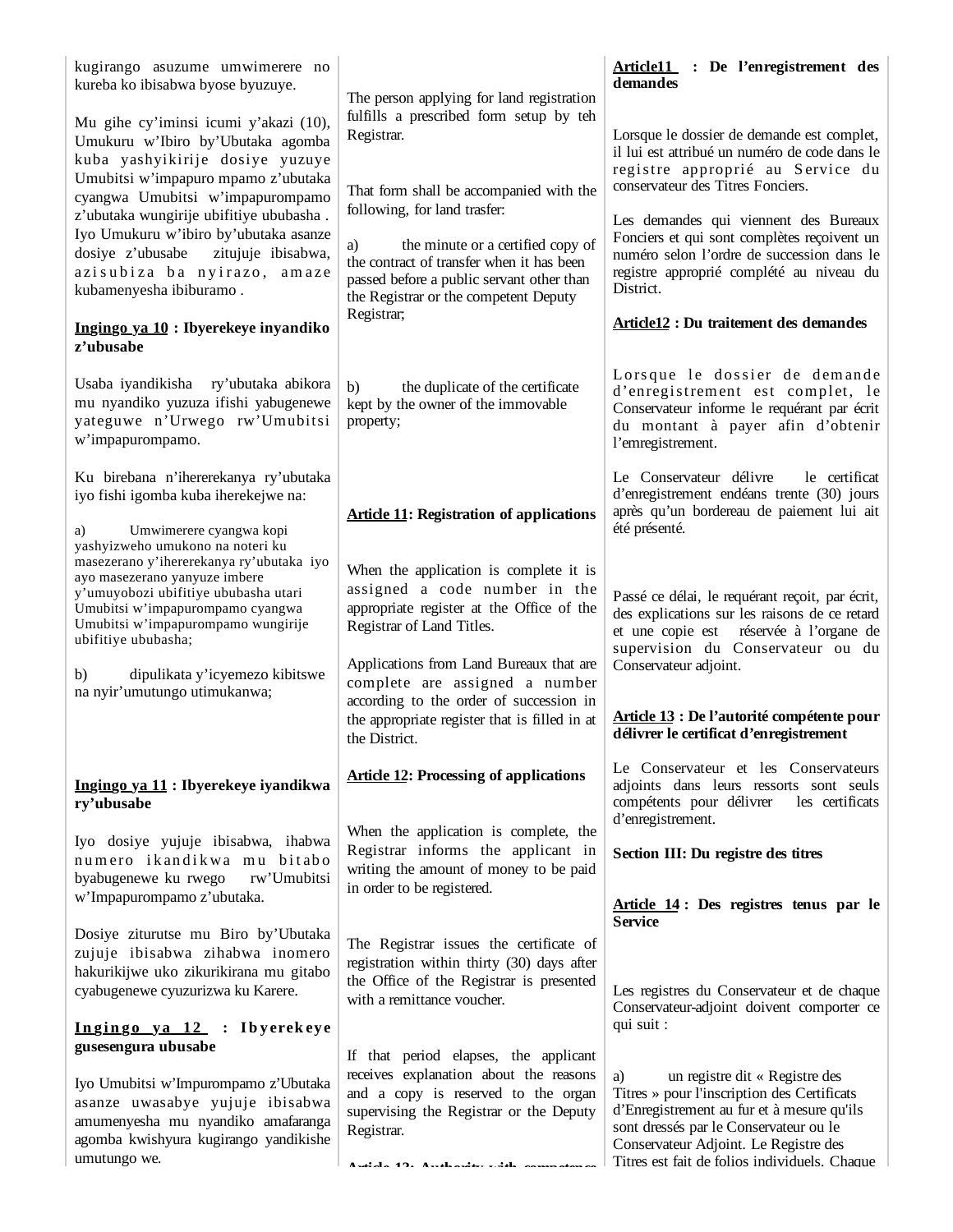|                                                                                                                                                                                                                       | Arucle 15: Authority with competence<br>to issue a certificate of registration                                                                                 | Certificat d'Enregistrement est enregistré                                                                                                                                      |
|-----------------------------------------------------------------------------------------------------------------------------------------------------------------------------------------------------------------------|----------------------------------------------------------------------------------------------------------------------------------------------------------------|---------------------------------------------------------------------------------------------------------------------------------------------------------------------------------|
| Umubitsi w'impapurompamo z'ubutaka<br>atanga icyemezo cy'umutungo w'ubutaka<br>mu gihe kitarenze iminsi mirongo itatu<br>(30), kuva Urwego rw'Umubitsi<br>w'Impapurompamo z'ubutaka<br>rushyikirijwe inyemezabwishyu. | The Registrar and the Deputy Registrars<br>in their respective areas of jurisdiction<br>are the only ones with power to issue<br>certificates of registration. | sur un folio différent. Chaque folio du<br>Registre des Titres porte un numéro d'ordre<br>ou une série de lettres et de chiffres unique;                                        |
| Iyo icyo gihe kirenze, uwasabye<br>asobanurirwa impamvu, bikamenyeshwa<br>urwego rukuriye Umubitsi                                                                                                                    | <b>Section III: Register of Titles</b>                                                                                                                         | un registre dit 'Registre des<br>b)<br>Duplicata des Certificats d'Enregistrement",<br>qui sont des copies exactes des Certificats                                              |
| w'Impapurompamo cyangwa Umubitsi<br>w'impapurompamo wungirije.                                                                                                                                                        | <b>Article 14: Registration records to be</b><br>kept by the Office                                                                                            | d'Enregsitrement enregistrés dans le<br>Registre des Titres. Ils sont délivrés aux<br>propriétaires enregistrés. Chacun a le même<br>numéro d'ordre que celui enregistré sur le |
| Ingingo ya 13 : Ibyerekeye urwego                                                                                                                                                                                     |                                                                                                                                                                | folio correspondant du Registre des Titres;                                                                                                                                     |
| rutanga icyemezo cy'umutungo bwite<br>w'ubutaka                                                                                                                                                                       | The registration records for the Registrar<br>and for each Deputy Registrar must                                                                               | un 'Répertoire alphabétique' des<br>$\mathbf{c}$<br>noms des personnes auxquelles des                                                                                           |
| Umubitsi w'Impapurompamo n'Ababitsi<br>b'Impapurompamo bungirije<br>mu                                                                                                                                                | consist of the following:<br>A register called the 'Register<br>a)                                                                                             | Certificats d'Enregistrement ont été<br>délivrés.                                                                                                                               |
| mafasi babarizwamo, nibo bonyine bafite                                                                                                                                                                               | of Titles" for recording Certificates of                                                                                                                       | Un seul Certificat d'Enregistrement est                                                                                                                                         |
| ububasha bwo gutanga ibyemezo                                                                                                                                                                                         | Registration in the sequence as they are                                                                                                                       | délivré pour chaque parcelle. Lorsque la                                                                                                                                        |
| by'umutungo bwite w'ubutaka.                                                                                                                                                                                          | drawn by the Registrar or the Deputy<br>Registrar. The Register of Titles is made                                                                              | propriété immobilière est enregistrée au<br>nom de plusieurs co-propriétaires, le                                                                                               |
| Icyiciro cya III: Ibyerekeye igitabo                                                                                                                                                                                  | of individual folios. Each Certificate of                                                                                                                      | Conservateur ou le Conservateur-Adjoint                                                                                                                                         |
| cy'ibyemezo by'ubutaka                                                                                                                                                                                                | Registration is recorded on a different<br>folio. Each folio of the Register of Titles                                                                         | établit et délivre un seul Certificat.                                                                                                                                          |
| Ingingo ya 14: Ibyerekeye inyandiko                                                                                                                                                                                   | has a distinctive serial number or series                                                                                                                      | Les co-propriétaires doivent se mettre                                                                                                                                          |
| zirebana n'iyandikishwa zigomba                                                                                                                                                                                       | of letters and numbers;                                                                                                                                        | d'accord entre eux sur la personne à qui<br>parmi eux le certificat collectif sera délivré,                                                                                     |
| gutunganywa n'Urwego                                                                                                                                                                                                  |                                                                                                                                                                | avec la responsabilité d'aider les autres pour                                                                                                                                  |
| Inyandiko zirebana n'iyandikishwa ku                                                                                                                                                                                  |                                                                                                                                                                | une réquisition quelconque. S'ils n'arrivent<br>pas à se mettre d'accord, le Certificat                                                                                         |
| Mubitsi no kuri buri Mubitsi Wungirije                                                                                                                                                                                |                                                                                                                                                                | d'enregistrement est gardé par le                                                                                                                                               |
| zigomba kuba zikubiyemo ibi bikurikira:                                                                                                                                                                               | Individual title documents<br>b)<br>called "Duplicate Certificates of<br>Registration" which are exact copies of                                               | Conservateur ou le Conservateur-Adjoint<br>compétent.                                                                                                                           |
| Igitabo cyitwa 'Rejisitiri<br>a)<br>y'ibyemezo by'ubutaka" cyandikwamo                                                                                                                                                | the Certificates of Registration recorded                                                                                                                      |                                                                                                                                                                                 |
| ibyemezo by'iyandikisha uko bigenda                                                                                                                                                                                   | in the Register of Titles. These are                                                                                                                           | Le Registre des Titres et le Répertoire<br>alphabétique peuvent être conservés sous                                                                                             |
| bikorwa n'Umubitsi cyangwa Umubitsi                                                                                                                                                                                   | issued to the registered proprietors. Each<br>has the same serial number as the                                                                                | forme physique ou électronique ou les deux                                                                                                                                      |
| wungirije. Rejisitiri y'ibyemezo<br>by'ubutaka igizwe n'impapuro z'abantu                                                                                                                                             | corresponding folio of the Register of<br>Titles;                                                                                                              | selon que l'office du conservateur le juge<br>opportun.                                                                                                                         |
| ku giti cyabo. Buri cyemezo<br>cy'iyandikisha cyanditswe ku rupapuro                                                                                                                                                  |                                                                                                                                                                |                                                                                                                                                                                 |
| rwihariye. Buri rupapuro rwa Rejisitiri                                                                                                                                                                               | An "Alphabetical Index" of<br>C)                                                                                                                               |                                                                                                                                                                                 |
| y'ibyemezo by'ubutaka rugira inomero<br>yerekana uko izo mpapuro zikurikirana                                                                                                                                         | names of the persons who have been                                                                                                                             | Chaque inscription sur le Registre des<br>Titres et chaque Duplicata de Certificat                                                                                              |
| cyangwa uruhererekane rw'inyuguti                                                                                                                                                                                     | granted Certificates of Registration.                                                                                                                          | doivent être datés, scellés et signés par le                                                                                                                                    |
| cyangwa rw'imibare byihariye;                                                                                                                                                                                         | Only one Certificate of Registration is                                                                                                                        | Conservateur ou le Conservateur-Adjoint.                                                                                                                                        |
| Rejisitiri ya Dupurikata<br>b)                                                                                                                                                                                        | issued for each parcel. Where the                                                                                                                              | Article 15: Des types de Certificat                                                                                                                                             |
| z'ibyemezo by'ubutaka igizwe na kopi                                                                                                                                                                                  | immoveable property is registered in the                                                                                                                       | d'enregistrement                                                                                                                                                                |
| z'umwimerere z'ibyemezo bihamya<br>nyirikibanza byanditswe mu Rejisitiri                                                                                                                                              | name of several co-owners, the Registrar<br>or the Deputy Registrar draws and issues                                                                           | Un Certificat d'Enregistrement peut être                                                                                                                                        |
| y'ibyemezo by'ubutaka. Zihabwa ba                                                                                                                                                                                     | only one certificate.                                                                                                                                          | l'un des types suivants :                                                                                                                                                       |
| nyir'ubutaka banditswe. Buri rupapuro<br>rw'iyo Rejisitiri rugira inomero yerekana                                                                                                                                    |                                                                                                                                                                | Un Certificat d'Enregistrement<br>a)                                                                                                                                            |
| uko zikurikirana ihuye n'iyo ku rupapuro                                                                                                                                                                              | The co-owners must agree between                                                                                                                               | d'un Titre de propriété;                                                                                                                                                        |
| rwo muri Rejisitiri y'ibyemezo                                                                                                                                                                                        | themselves on whom among them the<br>collective certificate will be issued to,                                                                                 |                                                                                                                                                                                 |
| by'ubutaka;                                                                                                                                                                                                           | with the responsibility to help others for                                                                                                                     | $\mathbf{b}$<br>Un Certificat d'enregistrement<br>d'un Bail emphytéotique.                                                                                                      |
| Igitabo ndondoramazina<br>C)                                                                                                                                                                                          | any requisition. If they fail to agree, the                                                                                                                    | Le formulaire du Certificat                                                                                                                                                     |
| hakurikijwe "alufabe" y'amazina y'abantu                                                                                                                                                                              | Certificate of Regsitration is kept by the                                                                                                                     | d'Enregistrement Foncier est prévu à                                                                                                                                            |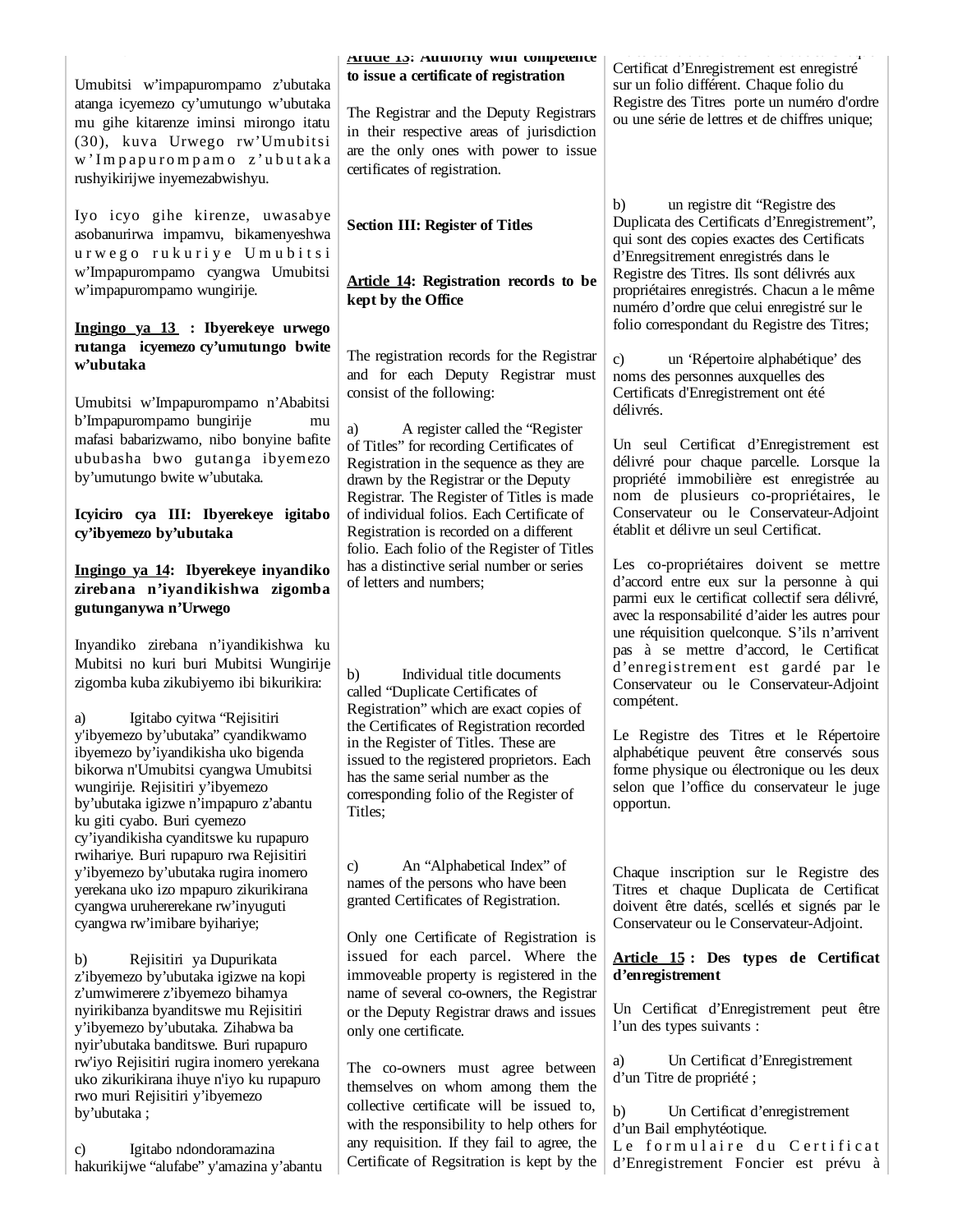| bahawe ibyemezo bihamya nyir'ikibanza.                                                                                                                                                                                                                                                     | Registrar or the competent Deputy   l'Annexe 1 du présent Arrêté.                                                                                                                                                                                                             |                                                                                                                                                                                                                                                                                                                                                                                                                                                             |
|--------------------------------------------------------------------------------------------------------------------------------------------------------------------------------------------------------------------------------------------------------------------------------------------|-------------------------------------------------------------------------------------------------------------------------------------------------------------------------------------------------------------------------------------------------------------------------------|-------------------------------------------------------------------------------------------------------------------------------------------------------------------------------------------------------------------------------------------------------------------------------------------------------------------------------------------------------------------------------------------------------------------------------------------------------------|
| Buri pariseli igenerwa Icyemezo<br>cy'iyandikisha kimwe. Iyo umutungo<br>utimukanwa wanditswe ku mazina<br>y'abawusangiye benshi, Umubitsi<br>cyangwa Umubitsi wungirije ategura<br>kandi agatanga Icyemezo kimwe gusa.                                                                    | Registrar.<br>The Register of Title and the<br>Alphabetical Index may be kept in any<br>physical or electronic form or in a<br>combination of both as the Registrar or<br>the Deputy Registrar thinks fit.                                                                    | Un Certificat d'Enregistrement d'un Titre<br>de Propriété peut être délivré pour les terres<br>du domaine foncier privé des particuliers ou<br>celles du domaine privé de l'Etat, de la<br>Ville de Kigali, de District ou celles des<br>établissements publics dans le domaine<br>public ou privé.                                                                                                                                                         |
| Abasangiye umutungo bagomba<br>kumvikana hagati yabo ku muntu umwe<br>Icyemezo rusange kizandikwaho, akagira<br>n'inshingano yo gufasha abandi mu byo<br>basaba. Iyo batabashije kumvikana,<br>Icyemezo cy'iyandikisha kibikwa<br>n'Umubitsi cyangwa Umubitsi wungirije<br>ufite ububasha. | Every entry on the Register of Titles and<br>every Duplicate Certificate must be<br>dated, sealed and signed by the Registrar<br>or a Deputy Registrar.<br>Article 15: Types of Certificate of<br><b>Registration</b>                                                         | Un certificat pour les terres de l'Etat, de la<br>Ville de Kigali, de District ou celles des<br>établissements publics doit spécifier si ces<br>terres sont du domaine public ou privé.<br>Un bail emphytéotique<br>des terres<br>individuelles ou pour lesquelles l'Etat, la<br>Ville de Kigali, le District ou un<br>établissement public possèdent un Certificat<br>d'Enregistrement du Titre de Propriété doit<br>être enregistré par annotation sur le |
| Rejisitiri y'ibyemezo by'ubutaka<br>n'igitabo ndondoramazina hakurikijwe<br>"alufabe" bishobora kubikwa mu buryo<br>bufatika cyangwa hakoreshejwe<br>ikoranabuhanga cyangwa mu buryo<br>bwombi nk'uko Umubitsi cyangwa<br>Umubitsi wungirije abiteganije                                   | A Certificate of Registration may be of<br>one of the following kinds: -<br>A Certificate of Registration of<br>a)<br>a Full Title;<br>A Certificate of Registration of<br>b)<br>an Emphyteutic Lease.                                                                        | Certificat d'Enregistrement du Titre de<br>Propriété qui lui sert de base.<br>Un Certificat d'Enregistrement d'un Bail<br>Emphytéotique est seulement délivré pour<br>les terres non-enregistrées dans le domaine<br>privé de l'Etat, de la Ville de Kigali, des<br>Districts ou des établissements publics.                                                                                                                                                |
| Buri nyandiko mu Rejisitiri y'ibyemezo<br>by'ubutaka na buri Dipurikata y'Icyemezo<br>bigomba kuba bifite itariki, biteweho<br>kashe kandi bishyizweho umukono<br>n'Umubitsi cyangwa Umubitsi wungirije.                                                                                   | The form of the Certificate of Land<br>Registration is provided for in Annex 1<br>of this Order.                                                                                                                                                                              | Article 16 : Des détails qui doivent être<br>inscrits sur le Certificat d'enregistrement<br>Chaque Certificat d'Enregistrement a trois<br>parties:                                                                                                                                                                                                                                                                                                          |
| Ingingo ya 15: Ibyerekeye ubwoko<br>bw'ibyemezo by'iyandikisha<br>Icyemezo cy'iyandikisha gishobora kuba<br>kimwe muri ibi bikurikira:                                                                                                                                                     | A Certificate of Registration of a Full<br>Title may be issued for the private lands<br>of individuals or for lands of the State,<br>the City of Kigali, the Districts or<br>parastatal bodies in the public domain or<br>the private domain.                                 | 1º la Section réservée à la parcelle. Elle<br>contient la description de la propriété<br>immobilière dont sa localisation, sa<br>description, sa surface approximative, un<br>croquis ou une image graphique<br>de la<br>parcelle, lui donnant un numéro unique                                                                                                                                                                                             |
| Icyemezo cy'iyandikisha<br>a)<br>ry'umutungo bwite;<br>Icyemezo cy'iyandikisha<br>b)<br>ry'ubukode bw'igihe kirekire.<br>Ifishi y'Icyemezo cy'iyandikisha<br>ry'ubutaka igaragara ku Mugereka wa 1<br>w'iri Teka.                                                                          | A certificate for lands of the state, City<br>of Kigali, District or parastatal body<br>must record if the land is in the public or<br>the private domain.<br>An emphyteutic lease of land in                                                                                 | d'identification de la parcelle et une<br>référence à la Carte Indexée au Registre de<br>la terre et toutes les annotations relatives<br>aux servitudes ou d'autres droits réels au<br>profit de la propriété. Le propriétaire<br>enregistré peut choisir de baser<br>l'enregistrement sur le plan cadastral. Le<br>formulaire du plan cadastral est prévu dans<br>l'Annexe 2 du présent Arrêté.                                                            |
| Icyemezo cy'iyandikisha ry'umutungo<br>bwite gishobora gutangwa ku butaka<br>bwite bw'abantu ku giti cyabo cyangwa<br>ku butaka bwa Leta, bw'Umujyi wa<br>Kigali, bw'Uturere cyangwa bw'ibigo bya<br>Leta bifite ubuzimagatozi buri mu                                                     | individual land or for which the State,<br>the City of Kigali, the District, a<br>parastatal body has a Certificate of<br>Registration of full title, must be<br>registered by annotation on the<br>Certificate of Registration of the full title<br>that serves as its base. | 2º la section réservée au propriétaire. Elle<br>contient tous les détails relatifs au<br>propriétaire de l'immeuble dont une adresse<br>pour la signification au Rwanda et, si le<br>propriétaire est une personne morale, son<br>numéro d'enregistrement;                                                                                                                                                                                                  |
| mutungo rusange cyangwa bwite.<br>Icyemezo cy'ubutaka bwa Leta,<br>bw'Umujyi wa Kigali, bw'Akarere<br>cyangwa bw'Ikigo cya Leta gifite                                                                                                                                                     | A Certificate of Registration of an<br>Emphyteutic Lease is only issued for<br>unregistered land in the private domain                                                                                                                                                        | 3° la section réservée aux charges. Elle<br>contient les annotations des charges réelles<br>sur l'immeuble autres que les servitudes<br>légales dont les servitudes grevant la<br>parcelle, les baux de plus de neuf ans et les                                                                                                                                                                                                                             |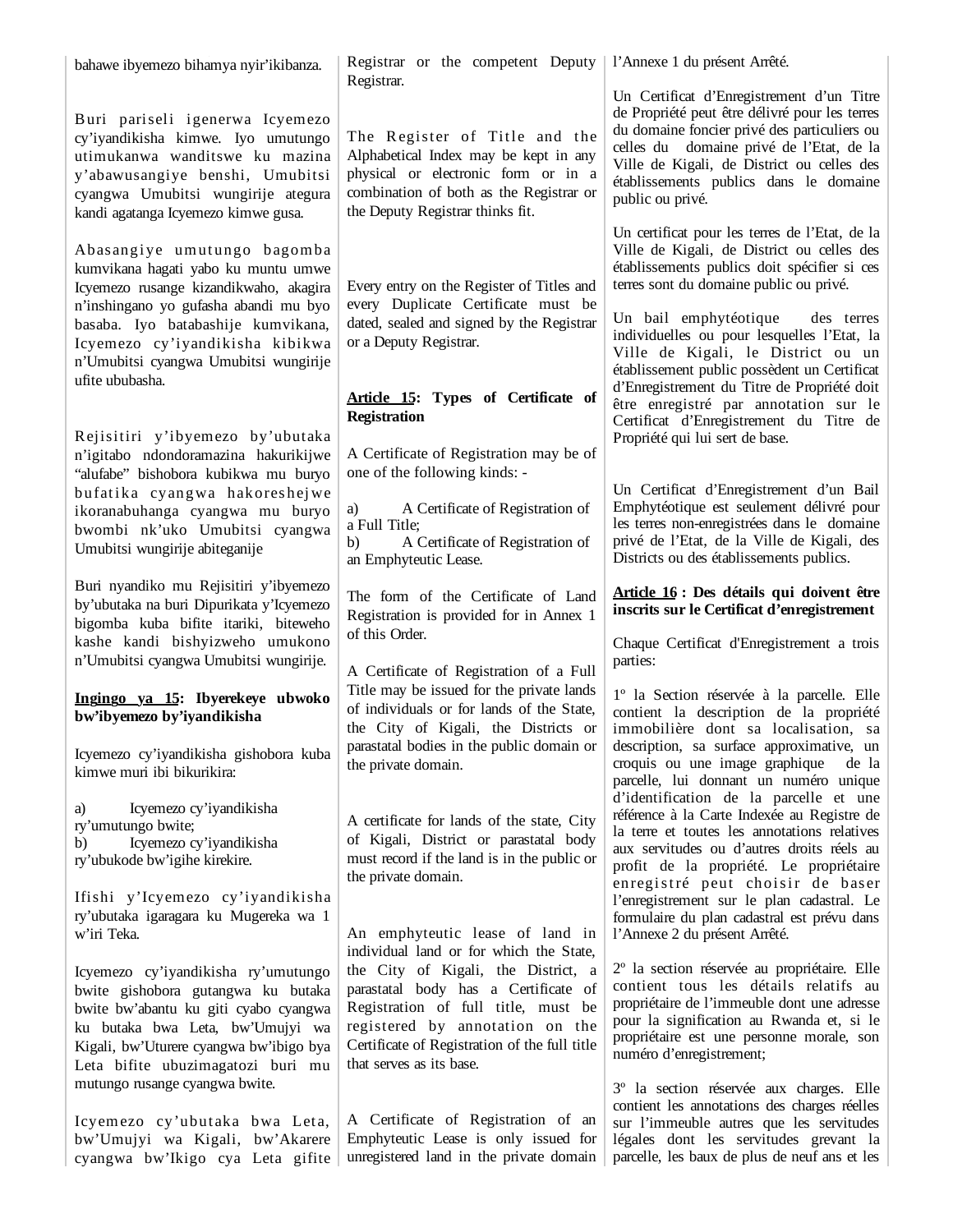ubuzimagatozi kigomba kugaragaza niba ubutaka buri mu mutungo rusange cyangwa mu mutungo bwite

Ubukode bw'igihe kirekire ku butaka bw'abantu ku giti cyabo cyangwa bwa Leta, Umujyi wa Kigali, Akarere, Ikigo cya Leta gifite ubuzimagatozi bifitiye Icyemezo cy'iyandikisha ry'umutungo bwite kigomba kwandikwa hongeweho inyandiko ku Cyemezo cy'iyandikisha ry'umutungo bwite gishingiyeho.

Icyemezo cy'iyandikisha ry'ubukode bw'igihe kirekire gitangwa gusa ku butaka butanditse mu mutungo bwite wa Leta, w'Umujyi wa Kigali, w'Uturere cyangwa w'ibigo bya Leta bifite ubuzimagatozi.

# **Ingingo ya 16: Ibyerekeye ibigomba k w a n d i k w a k u c y e m e z o cy'iyandikisha**

Buri Cyemezo cy'iyandikisha gifite ibice bitatu:

1º Igice kigenewe amakuru ya pariseli. Cyandikwamo amakuru areba umutungo utimukanwa, harimo aho uri, uko uteye, ubuso bwawo, igishushanyo cya pariseli, hakabamo inomero yihariye ya pariseli n'inomero igaragara ku ikarita yometse ku gitabo cy'ubutaka n'inyandiko zerekana uburenganzira abandi bafite kuri ubwo butaka cyangwa ubundi burenganzira nyirubutaka afite. Nyirubutaka wanditse ashobora guhitamo gushingira iyandikwa ku gishushanyo kigaragaza ibibanza. Ifishi y'igishushanyo kigaragaza ibibanza igaragara ku Mugereka wa 2 w'iri Teka.

2º Igice kigenewe amakuru ajyanye na nyirubutaka. Cyandikwamo amakuru areba nyirumutungo utimukanwa, harimo aho yoherezwa inzandiko mu Rwanda kandi iyo nyirumutungo ari ishyirahamwe rifite ubuzima gatozi, inomero y'iyandikisha;

3º Igice kigenewe ubundi burenganzira. Cyandikwamo inyandiko z'ubundi burenganzira ku mutungo utimukanwa butari ubwo amategeko ateganya, harimo ubukode burenza imyaka icyenda n'ingwate.

Icyemezo cy'iyandikisha gishobora gukosorwa hakurikijwe ibiteganywa n'iri Teka.

**Ingingo ya 17: Ibyerekeye ibyandikwa nyuma ku Cyemezo cy'iyandikisha**

of the State, the City of Kigali, the hypothèques. Districts or parastatal bodies.

# **Article 16: Particulars to be recorded on Certificates of Registration**

Each Certificate of Registration has three parts:

1º the "Parcel Section" in which is recorded the description of the immoveable property, including its location, description, approximate surface area, sketch map or graphic image of the parcel, giving the unique parcel identification number and a reference to the Registry Index Map of the land and any annotations concerning servitudes or other real rights benefiting the property. The registered proprietor may choose to base the registration on the cadastral plan. The form of the cadastral plan is provided for in Annex 2 of this Order.

2º the "Proprietorship Section": in which is recorded full details of the owner of the immoveable property, including an address for service in Rwanda and, if the proprietor is a legal person, its registration number;

3º the "Charges Section": in which is recorded annotations of real charges on the immovable property, other than legal servitudes, including servitudes burdening the land, leases for more than nine years and mortgages.

A certificate of registration may be rectified according to this Order.

### **Article 17: Annotations to be made on Certificates of registration**

Any subsequent annotation made in accordance with the provisions of this Order on the Certificate of Registration recorded in the Register of Titles and the Duplicate Certificate issued to the owner, must be specifically dated, sealed and signed by the Registrar or a Deputy Registrar.

## **Article 18: Registry Index Map and Registration Areas**

On the basis of the provisional demarcation records prepared during systematic registration carried out under

Un Certificat d'enregistrement peut être rectifié conformément aux dispositions du présent Arrêté.

### **Article 17 : Des annotations faites au Certificat d'enregistrement**

Toute annotation postérieure faite conformément aux dispositions du présent Arrêté au Certificat d'Enregistrement enregistré dans le Registre des Titres et au Duplicata du Certificat délivré au propriétaire doit être spécialement datée, scellée et signée par le Conservateur ou le Conservateur Adjoint.

#### **Article 18: De la carte indexée au registre et des Zones d'Enregistrement**

Sur base du programe de délimitation provisoire préparés lors de l'enregistrement systématique effectué aux termes de l'Article 18 du présent Arrêté, ou d'autres sources considérées comme fiables, le Conservateur ou le Conservateur Adjoint ordonne la préparation et la confection d'une carte indexée ou une série de cartes indexées au registre.

Chaque ressort d'enregistrement est divisé en zones qui sont identifiées par des noms distinctifs. Chaque zone peut être divisée en unités qui reçoivent des numéros ou lettres distinctifs ou une combinaison de numéros et de lettres. Le Conservateur ou le Conservateur Adjoint peut à tout moment ordonner que des zones ou des unités d'enregistrement soient combinées ou divisées.

## **Article 19 : Du numéro d'identification de la parcelle**

Les parcelles dans chaque zone ou unité d'enregistrement sont numérotées. Le nom de la zone d'enregistrement, le numéro, la lettre de l'unité s'il y en a, et le numéro de la parcelle forment ensemble un numéro unique d'identification de la parcelle.

#### **Article 20 : Des copies envoyées au Conservateur et au Conservateur Adjoint**

En cas de perte ou de destruction du Registre des Titres, le Duplicata du Titre Foncier reçu par le Conservateur en provenance du Consevateur Adjoint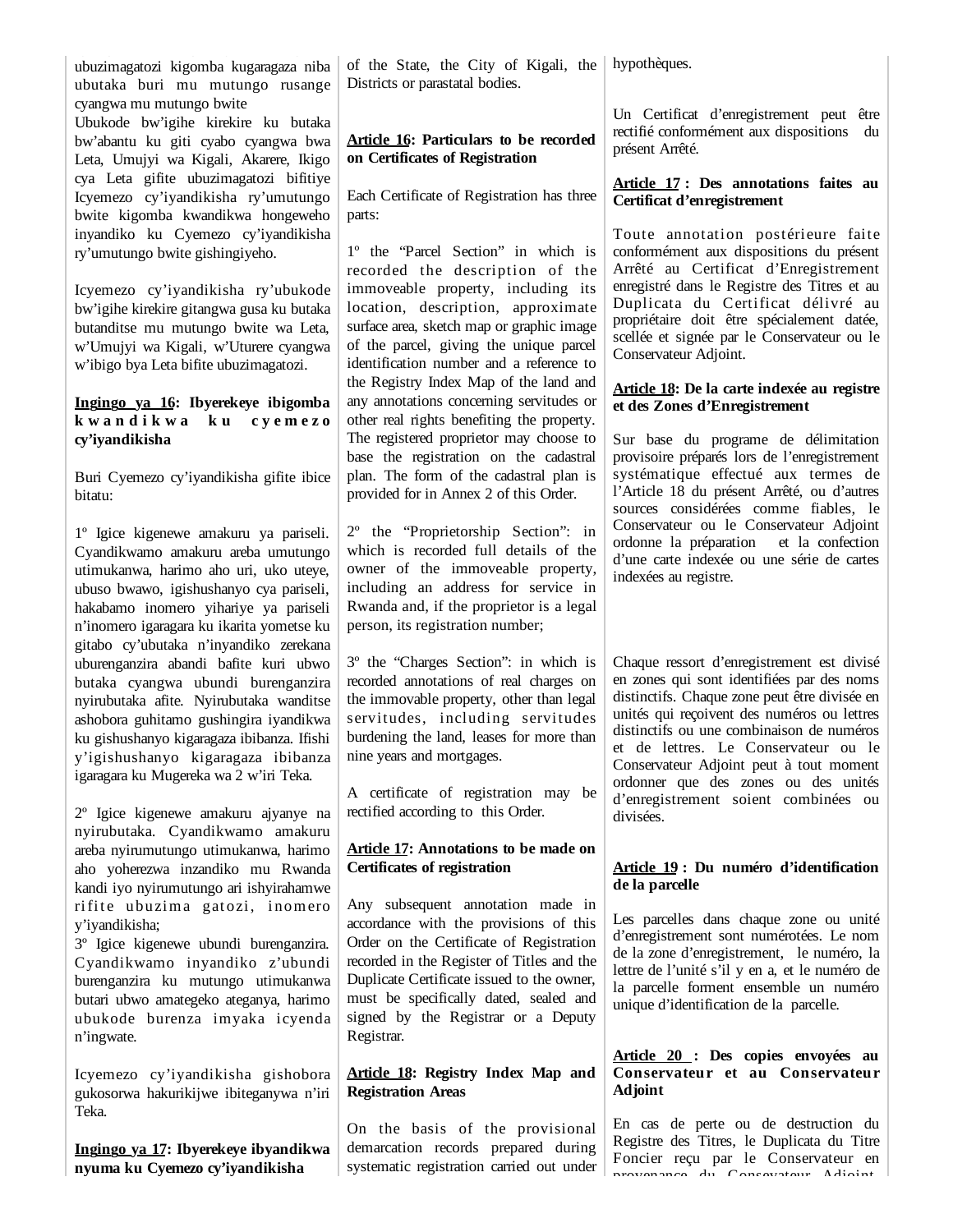Ibyanditswe byose nyuma bivuga ubukode cyangwa uburenganzira ku bitimukanwa by'undi bikozwe ku cyemezo cyanditse muri Rejisitiri y'ibyemezo by'ubutaka no ku cyemezo cy'iyandikisha ruhabwa nyiracyo mushya, bigomba gushyirwaho itariki, ikashi n'umukono w'Umubitsi cyangwa Umubitsi wungirije.

#### **Ingingo ya 18: Ibyerekeye ikarita yometse ku gitabo**

Hashingiwe kuri gahunda yo kugena imbibi z'agateganyo yakozwe igihe cyo kwandika ku buryo buhwitse mu gihe cyo gushyiraho amategeko yo gutunga ubutaka nk'uko biteganywa n'Ingingo ya 18 y'iri Teka, cyangwa ibindi bintu bifatwa nk'aho ari ukuri, Umubitsi w'impapurompamo z'ubutaka cyangwa Umubitsi w'impapurompamo wungirije ategeka itegurwa ry'ikarita yometse cyangwa uruhererekane rw'amakarita yometse kuri rejisitiri y'ubutaka.

Ifasi y'iyandikishwa ry'Ubutaka igabanyijemo uduce tuzwi ku mazina atandukanye. Buri gace gashobora kugabanywamo utundi duce duto duhabwa inomero zitandukanye cyangwa inyuguti zituranga cyangwa byombi. Umubitsi w'impapurompamo z'ubutaka ashobora gutegeka ko utwo duce tw'ibarura duhurizwa hamwe cyangwa tukagabanywa.

#### **Ingingo ya 19: Ibyerekeye inomero z'ikibanza**

Ibibanza bya buri hantu hafatwa nk'agace k'ibarura bihabwa inomero. Izina, inomero n'inyuguti iharanga, iyihari n'inomero y'ikibanza byose hamwe bikaba bigize inomero imwe yonyine iranga ikibanza.

# **Ingingo ya 20: Ibyerekeye kopi zoh ererezwa Umu b itsi cyan gwa Umubitsi wungirije**

Mu gihe IR ejisitiri y'ibyemezo by'ubutaka itakaye cyangwa yangirijwe, Dipurikata y'inyandiko y'ubutaka Umubitsi Wungirije yahaye Umubitsi hakurikijwe ibiteganywa mu ngingo ya Article 18 of this Order, or from other reliable sources, the Registrar or the Deputy Registrar must order the design and preparation of a registry index map or series of registry index maps.

Each registration branch's jurisdiction is divided into areas which are identified by distinctive names. Each such area can be divided into units which are assigned distinctive numbers or letters or a combination of both. The Registrar or Deputy Registrar may at any time order the merger or division of registration areas or units.

## **Article 19: Parcel Identification Number**

Parcels in each registration area and unit are numbered. The name of the registration branch's jurisdiction, District and the registration area, the number or letter or combined number and letter of the unit, and the number of the parcel, together constitute a unique parcel identification number.

## **Article 20: Copies sent to the Registrar and the Deputy Registrar**

In the event of loss or destruction of the Register of Titles, the Duplicate of the Land Title received by the Registrar from the Deputy Registrar, in accordance with the provisions of Article 19 of Presidential Order N°53/01 of 12/10/2006 determining the Structure, Powers and Functions of the Office of the Registrar of Land Titles; or the Duplicate of the land titles received by the Deputy Registrar from the Registrar in accordance with this Article, is as authoritative as the original copy.

### **Article 21: Other records to be kept by the Office**

In addition to the registration records determined by Article 14 of this Order, the Registrar or Deputy Registrar, as the case may be, must keep records of all certificates and annotations and any deeds, requests and documents remitted to the Office.

provenance du Consevateur Adjoint, conformément aux dispositions de l'Article 19 de l'Arrêté présidentiel N°53/01 du 12/10/2006 portant Structure, Pouvoirs et Fonctions du Service du Conservateur des Titres Fonciers; ou le Duplicata du Titre Foncier reçu par le Conservateur Adjoint en provenance du Conservateur conformément au présent Article, a la même valeur probante que l'original.

### **Article 21: Des autres registres tenus par le Service**

 Outre des registres déterminés par l'article 14 du présent Arrêté, le Conservateur ou le Conservateur Adjoint tient un registre journal de tous les certificats, annotations et actes quelconques de son service et de tous les actes, requêtes et documents qui lui sont remis .

# **Article 22 : De l'accès aux registres**

Le Registre des Titres et le répertoire alphabétique sont publics. Moyennant le paiement de la taxe fixée par les règlements, toute personne peut les consulter sous la surveillance du Conservateur ou du Conservateur Adjoint.

### **Article 23 : De la force probante du Certificat d'enregistrement**

Le certificat d'enregistrement fait pleine foi du droit de propriété, de bail emphytéotique ou des droits réels ou charges réelles qui y sont spécifiées.

Le droit de propriété, tel qu'il y est constaté, est inattaquable, même si le certificat a été dressé en vertu d'un contrat d'aliénation résoluble ou entaché de nullité, ou d'une ordonnance d'investiture obtenue par surprise.

Les causes de résolution ou de nullité du contrat ou l'erreur de l'ordonnance d'investiture ne donnent ouverture qu'à des actions personnelles en dommages intérêts.

Néanmoins, lorsque la propriété de l'immeuble est encore intacte sur la tête de l'acquéreur, les causes de résolution ou d'annulation de l'aliénation qui lui a été consenti donnent ouverture pour l'aliénateur à une action en rétrocession de l'immeuble, avec dommages intérêts, s'il y a lieu.

**Section IV: Du premier enregistrement**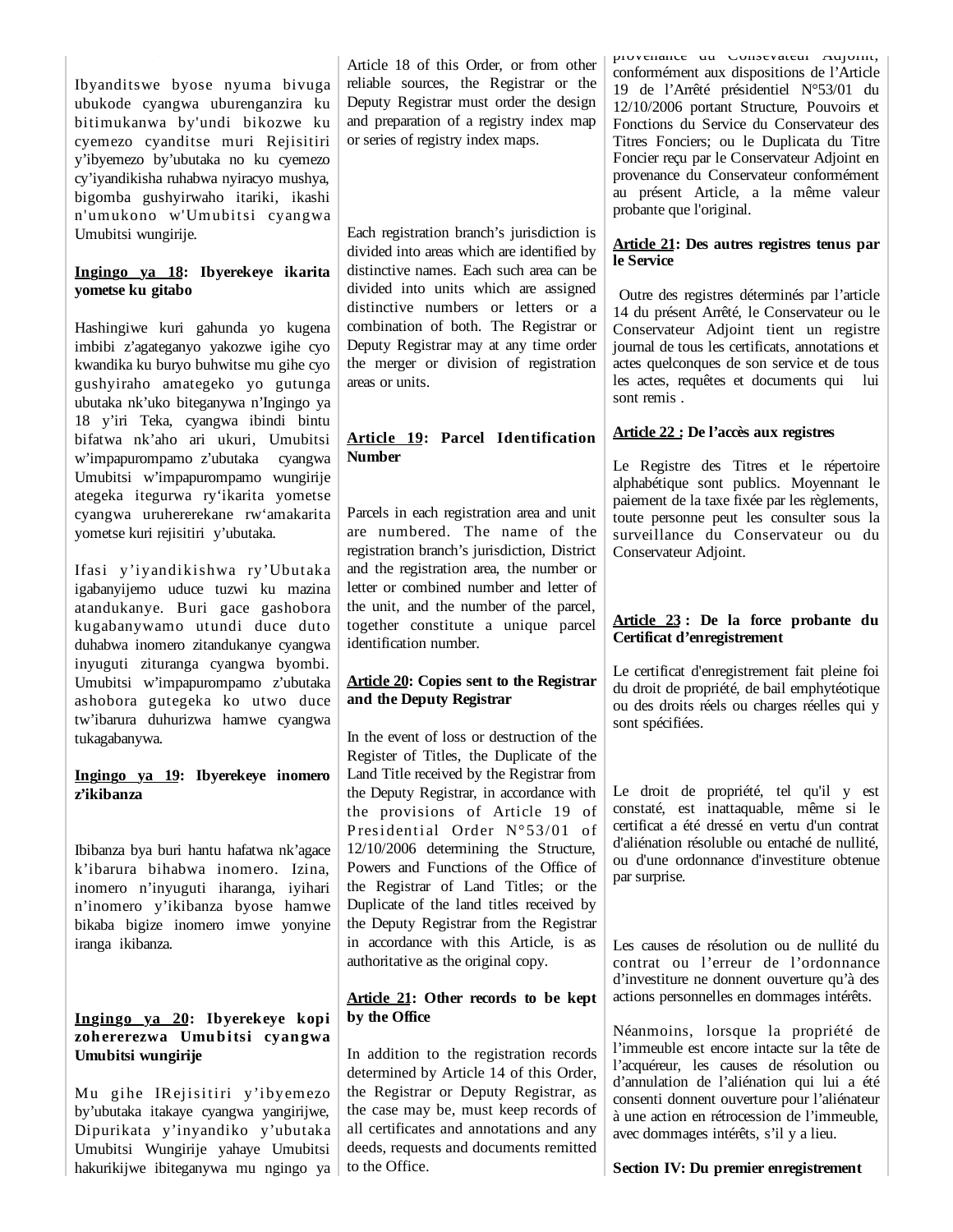19 y'Iteka rya Perezida N°53/01 ryo kuwa 12/10/2006 rigena imiterere, ububasha n'imikorere y'Urwego rw'Umubitsi w'Impapurompamo z'Ubutaka; cyangwa Dipurikata y'inyandiko y'ubutaka Umubitsi yahaye Umubitsi wungirije nk'uko biteganywa n'iyi Ngingo, ifite agaciro nk'ak'icyemezo cy'umwimerere.

## **Ingingo ya 21: Ibyerekeye ibindi bigomba kwankikwa bitunganywa n'Urwego**

Uretse ibitabo biteganywa n'ingingo ya 14 y'iri Teka, Umubitsi cyangwa Umubitsi wungirije yuzuza n'igitabo cy'ibikorwa buri munsi cyandikwamo ibyemezo byose, inyandiko zose zerekeye akazi ke n'inyandiko zose, ibibazo n'inyandiko ashyikirijwe.

### **Ingingo ya 22: Ibyerekeye kugera ku inyandiko**

Rejisitiri y'ibyemezo by'ubutaka n'igitabo ndondora-mazina hakurikijwe "alufabe" bishobora gusomwa ushatse wese. Hatanzwe amafaranga y'umusoro yateganijwe n'amabwiriza, umuntu wese ashobora kubisoma acungwa n'Umubitsi cyangwa Umubitsi wungirije.

### **Ingingo ya 23: Ibyerekeye ubuhamya butangwa n'ibyemezo byandikishijwe**

Icyemezo cy'iyandikisha cyerekana nta mpaka uburenganzira ku mutumgo bwite w'ubutaka, ku bukode bw'ubutaka cyangwa uburenganzira ku mutungo cyangwa ibiwubangamira byanditse kuri icyo cyemezo.

Uburenganzira ku mutungo nk'uko buvugwa mu cyemezo, ntibuhungabanywa kabone n'ubwo icyemezo cyaba cyarakozwe bashingiye ku masezerano yo kurekura umutungo ashobora guseswa cyangwa ashobora guteshwa agaciro, cyangwa icyemezo cy'urukiko cyemeza izungura ku buryo butunguranye.

Impamvu yo gusesa cyangwa gutesha agaciro amasezerano, cyangwa ukwibeshya kwabaye mu cyemezo cy'urukiko bitangirwa gusa ibirego by'indishyi.

Cyakora, iyo uburenganzira bwo gutunga umutungo bugifitwe n'uwawuhawe,

# **Article 22: Access to records**

The Register of Titles and the Alphabetical Index are public documents. Anyone may consult them under the supervision of the Registrar or the Deputy Registrar, after paying the fee determined by the regulations.

# Article 23: Conclusiveness of **Registered Title**

The Certificate of Registration on the Register of Titles is full evidence for the right of ownership, empyteutic lease or real rights or encumbrances (real charges) that are specified on it.

The right of ownership which is recorded thereon cannot be challenged, even though the Certificate was drawn on basis of a cancellable or invalid contract of alienation, or a court order obtained by surprise.

Causes of rescission or invalidity of the contract or the mistake of the order only gives rises to a cause of personal action for damages.

Nonetheless, when the right of ownership over the property is still with the acquirer, causes of rescission or invalidity of the alienation that was made to him give rise for the assignor to a cause of action for reassignment of the property with damages, if need be.

# **Section IV: First Registration**

**Article 24: Obligation for Land Registration** 

The registration of title to land is obligatory, as provided for in Article 30 of the Organic Law.

All landowners must ensure that their title to land is registered either by systematic registration or voluntary registration.

### **Article 24: Du devoir d'enregistrement de la terre**

L'enregistrement de la propriété foncière est obligatoire conformément à l'Article 30 de la Loi Organique.

Tous les propriétaires des terres enregistrées ou non ont le devoir de faire enregistrer leurs droits ou intérêts sur la terre que ce soit par le biais de l'enregistrement systématique ou l'enregistrement volontaire.

Toutes les personnes ayant des droits réels sur des terres appartenant à autrui doivent s'assurer que leurs droits sont enregistrés sur le titre du propriétaire enregistré, que ce soit pendant ou après le processus de l'enregistrement systématique et ce, conformément au présent Arrêté.

## Article 25 : De l'enregistrement **systématique**

Le Bureau Foncier de chaque District prépare et exécute un programme d'enregistrement systématique de toutes les zones et unités au sein du ressort. Avant son exécution, ce programme doit être soumis à la Commission Foncière au niveau du District pour approbation.

Sur base du programme approuvé, le Conservateur Adjoint peut, sur avis du Bureau Foncier de District, désigner une zone ou unité comme une « zone d'enregistrement ».

Dans la mesure du possible, les zones et les unités d'enregistrement se conforment aux limites existantes des secteurs et des cellules.

Le Chef du Bureau Foncier de District peut, avec l'approbation du Conservateur Adjoint, modifier les limites des zones et unités lorsque cela s'avère nécessaire.

Le programme d'enregistrement systématique doit être exécuté conformément aux procédures fixées dans l'Annexe 3 du présent Arrêté. Il doit être suivi par le chef du Bureau Foncier de District sous la supervision du Conservateur Adjoints des Titres fonciers dans son ressort.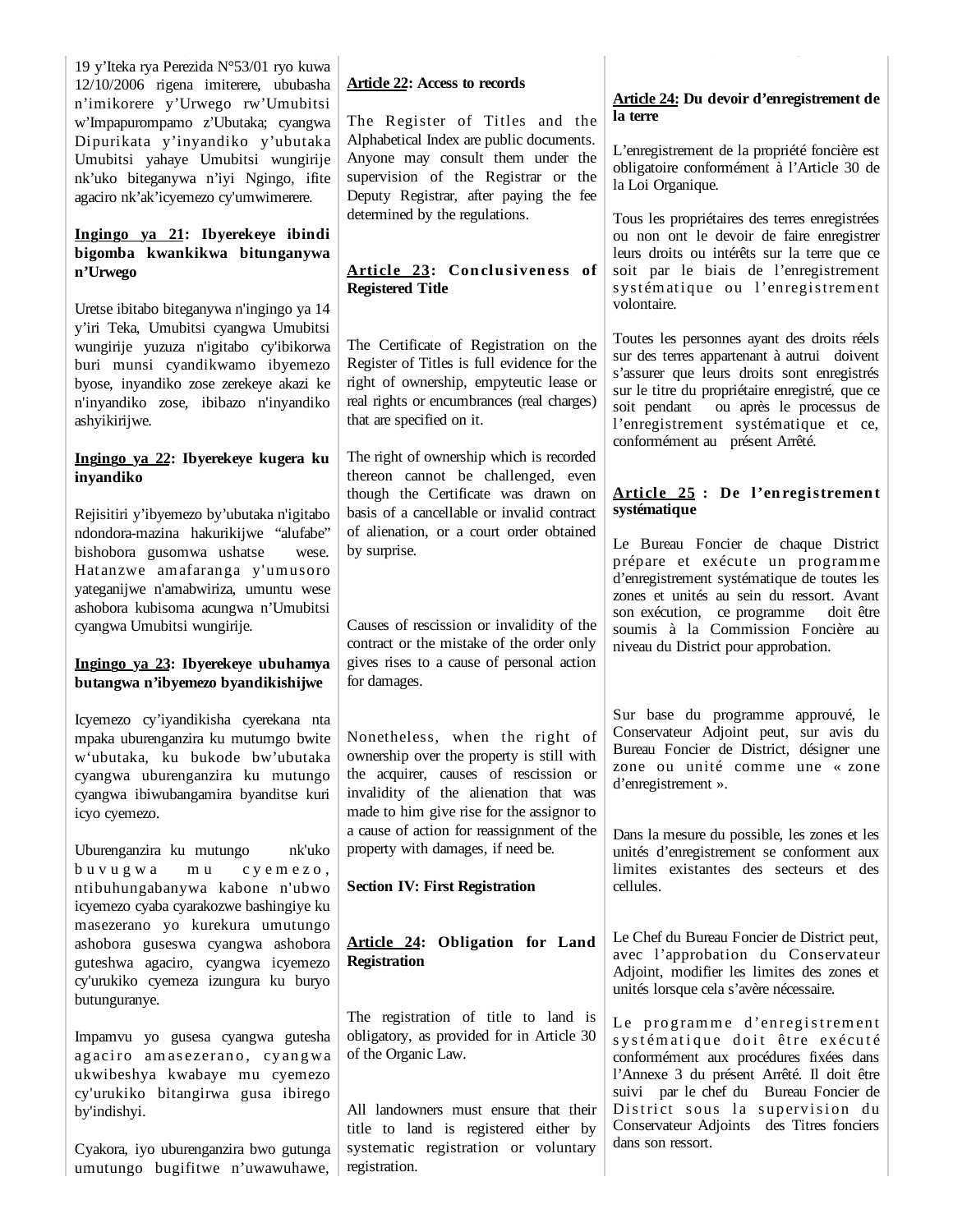impamvu yo gusesa cyangwa gutesha agaciro amasezerano yakozwe nawe bituma uwawutanze atangirwa ibirego byo kongera gutanga uwo mutungo akongeraho n'indishyi iyo bibaye ngombwa.

I cyiciro cya IV: Ibyerek eye **iyandikishwa rya mbere**

### **Ingingo ya 24: Ibyerekeye itegeko ryo kwandikisha ubutaka**

Kwandikisha ubutaka umuntu atunze ni itegeko kuri buri wese nk'uko biteganywa n'Ingingo ya 30 y'Itegeko Ngenga.

Abantu bose batunze ubutaka bwanditswe cy angwa but and its we bagomba kwandikisha uburenganzira n'inyungu zibyazwa ubutaka bwabo haba ku buryo bwo kubwandikisha muri rusange ku baturage bose, cyangwa umuntu ku giti cye.

Abantu bose bafite uburenganzira ku butaka bw'abandi, bagomba gukora ibishoboka byose bakandikisha uburenganzira bwabo ku cyemezo cya nyiri ubutaka wakoresheje iyandikisha, byakorwa muri gahunda rusange y'iyandikisha cyangwa nyuma yayo, hakurikijwe ibiteganijwe n'iri Teka.

### **Ingingo ya 25: Ibyerekeye iyandikisha rusange**

Ibiro by'ubutaka muri buri karere bitegura kandi bigashyira mu bikorwa gahunda y'iyandikisha rusange ry'ahantu n'uduce duto mu ifasi y'iyandikishwa ry'ubutaka . Mbere yo kuyishyira mu bikorwa, iyo gahunda yohererezwa Komisiyo y'Ubutaka ku rwego rw'Akarere kugirango iyemeze.

Hashingiwe kuri gahunda yemejwe, Um u bit si wun girije ashobora, abigiriwemo inama na Biro y'Ubutaka ku Karere, kwemeza ko ahantu runaka cyangwa agace kaho hagizwe ahantu handikishirizwa imitungo y'ubutaka.

Aho bishoboka hose, aho hantu nutwo duce duto hahuzwa n'imbibi zisanzwe z'imirenge n'utugari.

Umukuru w'Ibiro by'Ubutaka ashobora

All persons with real rights over the land owned by other persons must ensure that their rights are recorded on title of the registered proprietor, either during the process of systematic registration or thereafter in the manner provided for by this Order.

#### **Article 25: Systematic Registration**

The District Land Bureau of each District must prepare and execute a systematic land registration programme of all areas and units within its jurisdiction. Before execution, the systematic land registration programme must be submitted to the District Land Commission for approval.

On the basis of the approved programme, the Deputy Registrar may, on the advice of the District Land Bureau, designate an area or a land unit as a "Registration Area".

As much as possible, areas as well as units must conform to the existing boundaries of sectors and cells.

The District Land Officer may, with the approval of the Deputy Registrar, change the boundaries of areas and units whenever this appears to be necessary.

The systematic land registration programme must be carried out in accordance with the procedures set out in the Annex 3 to this Order. It must be supervised by the District Land Bureau under the oversight of the Deputy Registrar of Land titles where the land is located.

### **Article 26: Voluntary Registration**

Any person in possession of land may apply to the District Land Bureau to register his or her title to or real right over that parcel of land.

Where the parcel of land lies within an area designated as a Registration Area pursuant to Article 19 of this Order, which is subject to a systematic land registration programme, the Land Bureau

# **Article 26: De l'enregistrement volontaire**

Toute personne qui possède une terre peut demander au Bureau Foncier de District de faire enregistrer son droit ou son intérêt sur une propriété foncière.

Lorsqu'un tel droit ou intérêt est dans une zone désignée comme zone d'enregistrement foncier conformément à l'Article 19 du présent Arrêté, et est soumis au programme d'enregistrement systématique, le Bureau foncier réfère la demande à la Commission Foncière au niveau du District qui est compétente pour cette zone. L'enregistrement des droits ou intérêts revendiqués doit suivre les procédures prescrites pour la délimitation des parcelles et la constatation des droits fonciers fixés dans l'Annexe 3 du présent Arrêté.

Lorsque un tel droit ou intérêt n'est pas dans une zone désignée comme zone d'enregistrement foncier conformément à l'Article 19 du Présent Arrêté, le Chef du Bureau Foncier de District doit examiner la revendication au droit de propriété ou au droit réel faite par le requérant et après l'avoir notarié, remettre la demande au Conservateur ou au Conservateur Adjoint, selon le cas, pour enregistrer le titre ou le droit réel sur cette terre. Dans ce cas, les frais impliqués dans l'enregistrement sont à charge de la personne qui demande l'enregistrement.

# Article 27: De l'enregistrement **obligatoire**

Le Ministre ayant les terres dans ses attributions peut ordonner l'enregistrement d'un droit ou intérêt non enregistré sur une terre lorsqu'un tel enregistrement est dans l'intérêt public. Les propriétaires auxquels une mesure légale impose d'enregistrer la terre doivent le faire dans un délai de soixante (60) jours à partir de la date de notification de la mesure.

L'enregistrement est obligatoire pour les terres non enregistrées qui sont expropriées ou confisquées par une autorité publique ayant l'autorité légale de prendre une telle mesure.

L'enregistrement obligatoire suit la procédure de délimitation des parcelles et de constatation des droits fonciers. Le coût total des frais de l'enregistrement sont à charge du propriétaire.

**CHAPITRE III: DE LA TENUE DU**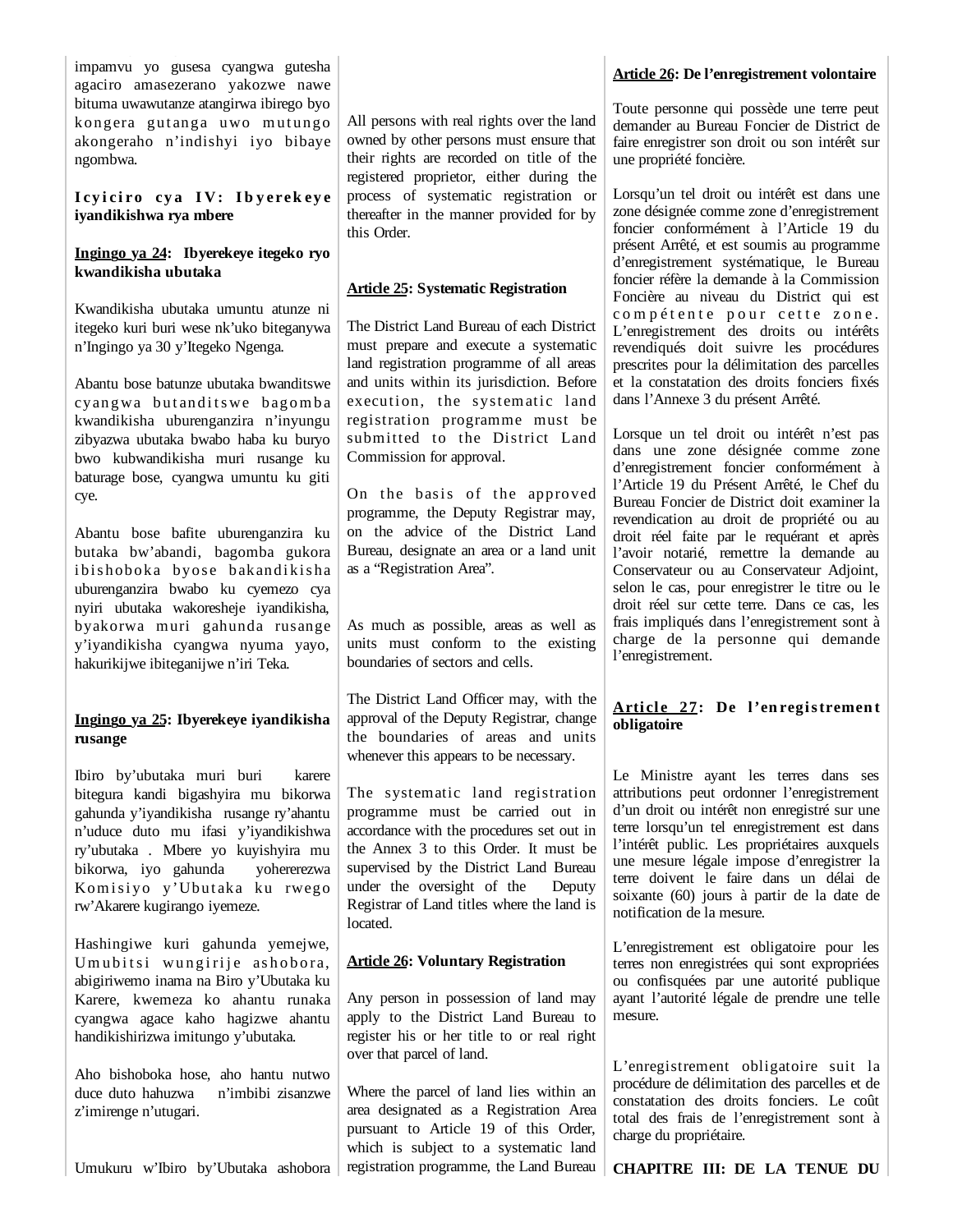guhindura imbibi z'uduce n'ahantu handikishirizwa imitungo y'ubutaka igihe bibaye ngombwa byemejwe n'Umubitsi wungirije.

 Gahunda isanzwe y'iyandikisha ry'ubutaka igomba gukorwa hubahirijwe ibiteganywa mu Mugereka wa 3 w'iri Teka. Igomba gukurikiranwa n'Ibiro by'ubutaka mu Karere bikagenzurwa n'Umubitsi w'Impapurompamo wungirije mu ifasi ubutaka buherereyemo.

#### **I n g i n g o y a 2 6 : I b y e r e k e y e kwandikisha ku bushake**

Umuntu wese ufite ubutaka ashobora gusaba Ibiro bishinzwe iby'ubutaka ku karere kwandika uburenganzira n'inyungu afite kuri uwo mutungo w'ubutaka.

Iyo ubwo burenganzira cyangwa inyungu ziri ahantu hiswe agace kiyandikisha ry'ubutaka hakurikijwe ibiteganywa mu ngingo ya 19 y'iri Teka, kandi bikaba ngombwa ko kwandikwa mu rwego rwo guhamya uburenganzira ku butaka, Ibiro by'Ubutaka bishyikiriza ikibazo Komisiyo ishinzwe iby'Ubutaka ku rwego rw'Akarere. Kwandikisha ubwo burenganzira cyangwa inyungu bikurikiza uburyo bwo gushyiraho imbibi z'ibibanza no kwemeza uburenganzira ku butaka biteganywa ku Mugereka wa 3 w'iri Teka.

Iyo ubwo burenganzira cyangwa inyungu zitari ahantu hiswe agace cyangwa ishami ry'iyandikisha ry'ubutaka hakurikijwe ibiteganywa mu ngingo ya 19 y'iri Teka, Umukuru w'Ibiro by'ubutaka agomba gusuzuma ubwo burenganzira cyangwa izo nyungu bivugwa na nyiri kubisaba, amaze kubyemeza, akabigeza ku Mubitsi cyangwa Umubitsi wungirije kugira ngo yandike ubwo burenganzira cyangwa izo nyungu kuri ubwo butaka. Icyo gihe, usaba kwandikisha niwe wishyura amafaranga asabwa kugira ngo iryo yandikisha rikorwe.

#### **I n g i n g o y a 2 7 : I b y e r e k e y e kwandikisha binyuze mu mategeko**

Minisitiri ufite ubutaka mu nshingano ze ashobora gutegeka kwandikisha uburenganzira cyangwa inyungu zitandikishijwe ku butaka iyo iryo yandikisha rijyanye n'inyungu rusange z'abaturage. Abo icyemezo nk'icyo gitegeka kwandikisha ubutaka bwabo bagomba kubikora mu minsi mirongo must refer the application to the District Land Commission having jurisdiction over that area. Registration of the claimed rights and interests must follow the prescribed procedures for boundary demarcation and adjudication of title set out in the Annex 3 to this Order.

Where the parcel of land does not lie within an area designated as a Registration Area pursuant to Article 19 of this Order, the District Land Officer must examine the claim to landownership or real right made by the applicant and, after notarizing it, remit the application to the Registrar or Deputy Registrar, as the case may be, to register the applicant's title to or real right over that parcel of land. In that case, the full cost of carrying out the registration is to be borne by the person applying for registration.

### **Article 27: Mandatory Registration**

The Minister having land in his or her attributions may order the registration of any unregistered right to or interest in or over land where such registration is in the public interest. Registration is compulsory within sixty (60) days from the day proprietors are notified of a legal decision imposed upon them to register land.

Registration is compulsory for any unregistered land that is expropriated or confiscated by any public authority having the legal authority to take such action.

Compulsory registration follows the process prescribed for voluntary registration. The full cost of carrying out the registration is to be borne by the proprietor.

### **CHAPTER III: MAINTENANCE OF THE REGISTER OF TITLES**

**Section one: Procedures and modalities of registration**

### **Article 28: Matters to be registered**

The Registrar or Deputy Registrar must enter upon the Certificate of Registration

#### **REGISTRE DES TITRES**

**Section première: Des procédures et modalités d'enregistrement**

#### **Article 28 : Des matières à enregistrer**

Le Conservateur ou le Conservateur Adjoint doit inscrire sur le Certificat d'Enregistrement dans le Registre des Titres et sur le Duplicata du Certificat d'Enregistrement délivré au propriétaire enregistré chaque instrument, transaction ou autre matière affectant le titre foncier qui est requis ou autorisé par le présent Arrêté ou toute autre loi écrite pour être enregistré. Chaque mention doit être inscrite conformément à l'Article 10 du présent Arrêté.

#### **Article 29: Des instruments présentés pour enregistrement**

Chaque instrument présenté en vue d'être enregistré doit être en forme authentique

Le Conservateur ou Conservateur Adjoint garde et enregistre tous les actes et preuves remis au Service pour toute inscription faite au Registre des Titres.

Les instruments présentés pour être enregistrés sont considérés en priorité dans l'ordre où ils sont présentés pour être enregistrés et non selon la date de l'instrument en soi. Chaque instrument présenté pour être enregistré doit être endossé de telle sorte à le faire dans l'ordre où les instruments sont présentés pour être enregistrés.

#### **Article 30: Des modalités d'inscriptions des mentions**

Les inscriptions au Registre des Titres et les mentions sont précédées d'un numéro d'ordre. Elles reproduisent la date de la remise des pièces ainsi que le numéro sous lequel cette remise est constatée au registrejournal.

Si un même acte donne lieu à l'inscription de différents chefs, chaque inscription est effectuée sous un numéro distinct.

Dans le cas des titres documentaires, les inscriptions doivent être lisibles, écrites au moyen d'une encre indélébile, sans b é i ti blianc an air an t-air an t-air an t-air an t-air an t-air an t-air an t-air an t-air an t-air an t-a<br>T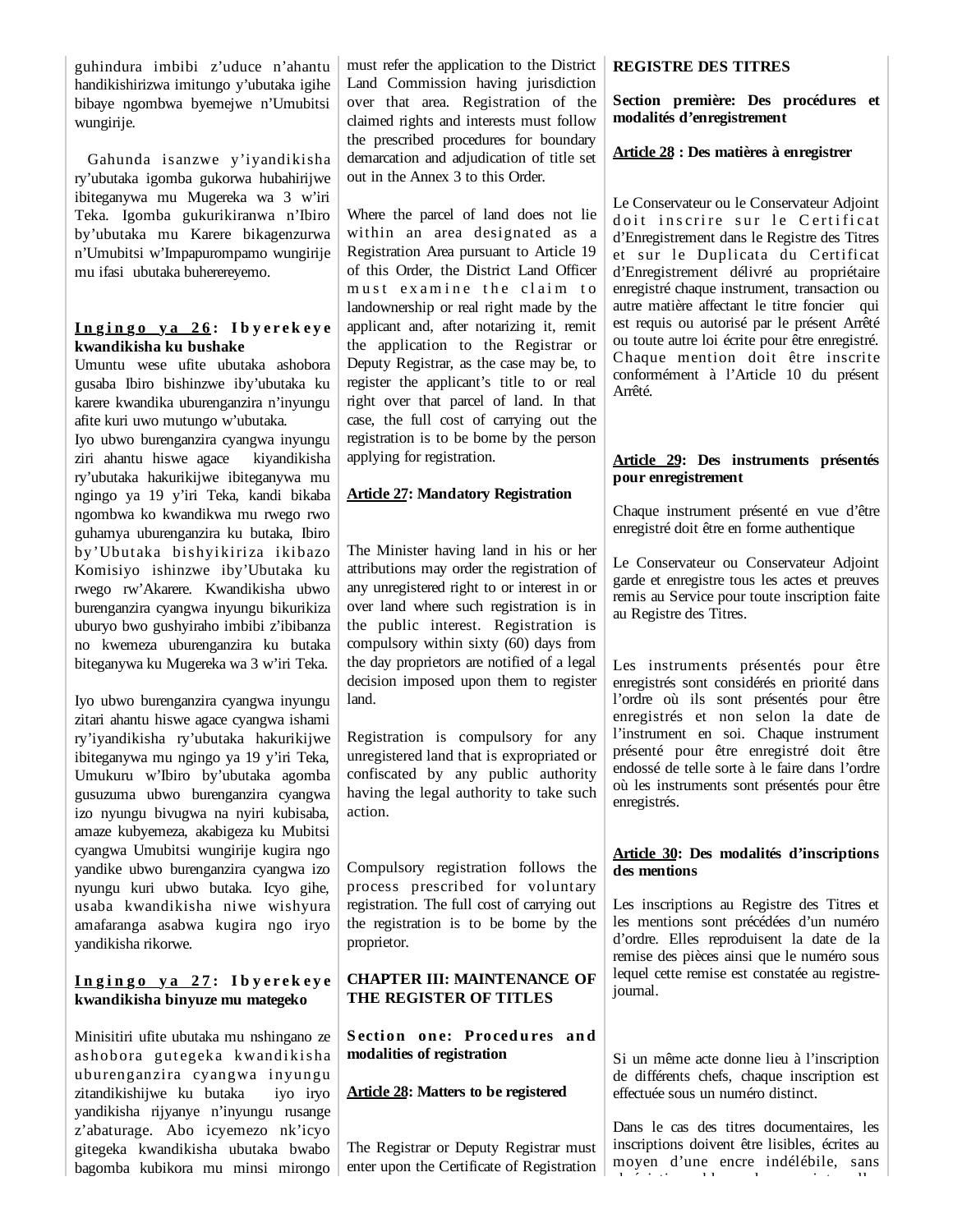itandatu (60) uhereye ku itariki icyo cyemezo cyatangarijweho.

Kwandikisha ubutaka biba itegeko iyo byerekeranye n'ubutaka butanditswe kandi bwaguzwe kubera impamvu z'inyungu rusange cyangwa se bwafatiriwe n'Ubuyobozi bubifitiye ububasha.

Kwandikisha ubutaka ku itegeko bikurikiza uburyo bwo gushyira imbibi ku bibanza no kwemeza uburenganzira ku butaka. Ibyishyurwa mu kwandikisha ubutaka bireba nyirabwo.

#### **UMUTWE WA III: IBYEREKEYE U B U R Y O R E J I S I T I R I Z'IBYEMEZO ZIFATWA**

**Icyiciro cya mbere: Ibyerekeye imihango n'uburyo iyandikiswha rikorwa**

## **Ingingo ya 28: Ibyerekeye ibigomba kwandikishwa**

Umubitsi cyangwa Umubitsi wungirije agomba kwandika ku Cyemezo cy'iyandikisha muri Rejisitiri y'ibyemezo by'ubutaka no kuri Dipurikata y'Icyemezo cy'iyandikisha cyahawe nyirumutungo wanditse buri nyandiko, ihererekanya cyangwa ikindi kintu gifite ingaruka ku burenganzira ku butaka, cyaba ari igisabwa cyangwa cyemerewe kwandikwa n'iri Teka cyangwa andi mategeko yanditswe. Buri nyandiko igomba gukorwa hakurikijwe Ingingo ya 10 y'iri Teka.

### **Ingingo ya 29: Ibyerekeye ibyemezo bitangwa kugirango byandikishwe**

Buri nyandiko itanzwe kubw'impamvu zo kwandikisha igomba kuba ari iy'umwimerere.

Umubitsi cyangwa Umubitsi wungirije abika kandi akandika ibyemezo n'ubuhamya bwose bwagejejwe ku Rwego kubw'impamvu y'inyandiko ikorwa muri Rejisitiri y'ibyemezo by'ubutaka.

Inyandiko zatanzwe kubw'impamvu zo kwandika zandikwa hakurikijwe uko zaje hatitaweho amatariki zateguriweho. Buri nyandiko yatanzwe kugira ngo yandikwe igomba kuba yarakiriwe ku buryo zigenda zikurikirana nk'uko zagiye zitangwa The designation of people whose names

in the Register of Titles and on the Duplicate Certificate of Registration issued to the registered proprietor every instrument, dealing or other matter affecting the title to the land that is required or authorised by this Order or any other written law to be registered. Every such entry must be made in accordance with Article 10 of this Order.

### **Article 29: Instruments presented for registration**

Every instrument presented for registration must be passed in authentic form.

The Registrar or Deputy Registrar keeps and records all deeds and evidence remitted to the Office for purposes of any entry made on the Register of Titles.

Instruments presented for registration are entitled to priority over one another according to the order in which they are presented for registration and not according to the date of the instrument itself. Every instrument presented for registration must be endorsed in such manner as to record the order in which instruments are presented for registration.

# **Article 30: Recording procedures for entries and annotations**

Entries in the Register of Titles and annotations are preceded by a serial number. They include the date on which the instruments were provided as well as the number under which that provision is registered in the register.

If one and same deed provides for the entry of different rights, each entry is carried out under a different number.

In the event of documentary titles, entries must be legible, written with white indelible ink, without abbreviation, gaps, intervals, alteration or erasure. They state indicate in characters the amounts, the quantities and the dates.

abréviation, blanc, lacune, intervalle, surcharge ni grattage; elles énoncent en toutes lettres les sommes, les quantités et les dates.

La désignation des personnes dont les noms doivent figurer dans une inscription se fait par la mention de leur nom, prénoms, profession ou qualité, domicile ou résidence, et, éventuellement, de leur domicile d'élection.

Le Conservateur appose la date d'inscription ainsi que sa signature immédiatement à la suite de l'inscription.

#### **Article 31 : De l'inscription des rectifications et renvois**

Les rectifications et renvois sont approuvés et signés par le Conservateur ou le Conservateur Adjoint.

Aucune rectification par nature ou renvoi ne peut être apportée aux inscriptions après que les formalités aient été clôturées.

Si une erreur est constatée ultérieurement, le Conservateur peut la rectifier à la date courante par un article motivé. Dans ce cas, l'article de rectification est mentionné au registre-journal.

Lorsqu'une inscription a quelque rapport avec une inscription antérieure, il établit une référence de l'une ou l'autre, par l'indication dans l'inscription nouvelle, du numéro d'ordre de l'inscription antérieure et, en marge de l'inscription antérieure, du numéro de l'inscription nouvelle.

# **Article 32: Du registre de suite**

Lorsque l'espace réservé aux inscriptions sur le certificat est complètement rempli, celles-ci sont continuées dans un registre de suite ayant les mêmes mentions que celles du Registre des Titres des titres, avec les références nécessaires.

## **Article 33 : Des modifications au certificat d'enregistrement**

Sauf dans les cas où la modification sur le Certificat d'Enregistrement est ordonnée par le Tribunal ou par les lois spécifiques, la modification peut être effectuée seulement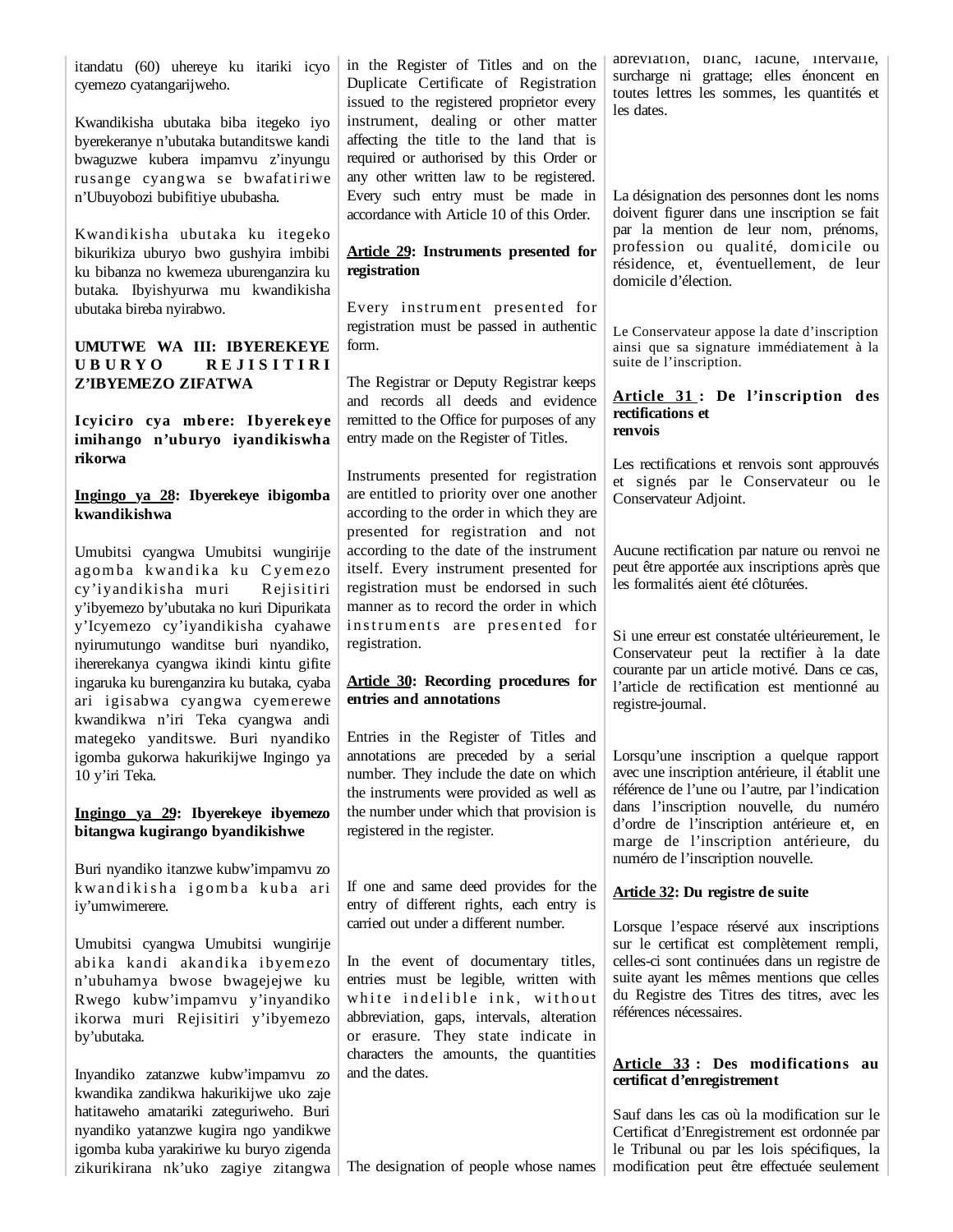| kugira ngo zandikwe.                                                                                                                                                                                        | must be indicated in an entry is by<br>specifying their full name, profession or<br>quality, domicile or residence and                                                                                   | après que le Duplicata du Certificat<br>d'Enregistrement à modifier ait été présenté<br>au Conservateur ou au Conservateur-<br>Adjoint. Le Conservateur ou Conservateur-   |
|-------------------------------------------------------------------------------------------------------------------------------------------------------------------------------------------------------------|----------------------------------------------------------------------------------------------------------------------------------------------------------------------------------------------------------|----------------------------------------------------------------------------------------------------------------------------------------------------------------------------|
| Ingingo ya 30: Ibyerekeye uburyo<br>iyandikishwa rikorwa                                                                                                                                                    | possibly their elected domicile.                                                                                                                                                                         | Adjoint applique la modification en<br>inscrivant dans le Registre des Titres et sur<br>le Duplicata du Certificat d'Enregistrement                                        |
| Inyandiko zose n'ibindi byose byandikwa<br>Rejisitiri y'ibyemezo by'ubutaka<br>muri<br>bibanzirizwa n'inomero igaragaza uko<br>bikurikirana. Byandikwaho itariki izo<br>mpapuro zatangiweho kimwe n'inomero | The Registrar affixes the date of entry as<br>well as his/her signature immediately<br>after the entry.<br><b>Article 31: Entry of rectifications and</b><br>referrals                                   | une mention conformément aux<br>dispositions de l'Article 10 du présent<br>Arrêté.                                                                                         |
| iryo tangwa ryemerejweho muri Rejisitiri<br>yandikwamo ibikorwa bya buri munsi.                                                                                                                             | Rectifications and referrals are approved                                                                                                                                                                | Section II : De l'enregistrement des<br>changements des droits de propriété                                                                                                |
| Iyo igikorwa kimwe kigomba gukorerwa<br>inyandiko zitandukanye, buri nyandiko                                                                                                                               | and signed by the Registrar or the<br>Deputy Registrar.                                                                                                                                                  | Article 34 : Des mutations par contrat<br>d'aliénation                                                                                                                     |
| ikorerwa ku nomero yihariye.<br>Iyo ari ibyemezo byuzuzwa n'intoke,<br>inyandiko zandikwa ku buryo busomeka,<br>hakoreshejwe wino idasibangana, nta                                                         | No rectification or referral may be made<br>to the entries after the formalities have<br>been closed.                                                                                                    | Les mutations en vertu de contrats<br>d'aliénation ne peuvent être opérées que si<br>les contrats sont passés en forme<br>authentique.                                     |
| guhina amagambo, nta cyezi, nta<br>kibuzemo, nta gusimbuka umurongo, nta<br>kugerekeranya amagambo, nta guhanagura                                                                                          | If a mistake is eventually noticed, the<br>Registrar may rectify it at the current                                                                                                                       | Le formulaire à utiliser est prévu dans<br>l'Annexe 4 du présent Arrêté.                                                                                                   |
| cyangwa guharura urupapuro; izo<br>nyandiko zigaragaza kandi mu inyuguti<br>zose amafaranga uko ibintu bingana<br>n'amatariki.                                                                              | date with a reasoned article. In that case,<br>the rectification article is indicated in the<br>registry.                                                                                                | Le contrat d'aliénation peut être passé<br>devant le conservateur ou le Conservateur<br>adjoint compétent, qui en dresse l'acte avant<br>l'enregistrement. Le conservateur |
| Kugena abantu bagomba kugaragara mu<br>nyandiko bikorwa havugwa, amazina<br>yabo y'ingereka, umwuga wabo cyangwa<br>umwanya wabo, aho batuye cyangwa se                                                     | When an entry is somehow related to a<br>previous entry, it establishes a reference<br>to the one or the other by indicating in<br>the new entry the serial number of the                                | n'instrumente qu'après s'être fait remettre le<br>certificat de l'aliénateur et s'être assuré de<br>l'identité et de la capacité des contractants.                         |
| aho baba, ndetse, biramutse bibaye<br>ngombwa, ahantu bahisemo bazajya<br>bamenyesherezwa inyandiko ziberekeye.                                                                                             | previous entry and in the margin of the<br>previous entry the number of the new<br>entry.                                                                                                                | Lorsque le contrat d'aliénation a été passé<br>devant un autre officier public au Rwanda<br>ou à l'étranger, l'acte de ce contrat est remis                                |
| Umubitsi yandika itariki y'iyandikisha<br>kandi agashyira umukono we munsi<br>y'inyandiko amaze gukora.<br>Ingingo ya 31: Ibyerekeye<br>iyandikishwa ry'ikosora n'inyandiko<br>zohereza ku zindi            | <b>Article 32: Follow-up registry</b><br>When the space reserved for entries on<br>the certificate is completely filled in,<br>additional entries are continued in a<br>follow-up registry with the same | au conservateur, en minute ou en copie<br>certifiée conforme. Le conservateur s'assure<br>de la validité de l'acte. S'il y échet, il en<br>exige la législation.           |
| Ikosora iryo ari ryo ryose n'inyandiko<br>zohereza ku zindi byemezwa kandi<br>bigashyirwaho umukono n'Umubitsi<br>cyangwa Umubitsi wungirije.                                                               | annotations as those of the Registry of<br>Titles and the necessary references.<br><b>Article 33: Alteration to the Certificate</b>                                                                      | Les mutations en vertu de jugements ne<br>peuvent être opérées que s'ils sont passés en<br>force de chose jugée.                                                           |
| Nta kosora ry'uko inyandiko iteye                                                                                                                                                                           | of Registration                                                                                                                                                                                          | Article 35: De la transmission pour<br>cause de décès                                                                                                                      |
| cyangwa se inyandiko yohereza ku yindi<br>bishobora gukorwa iyo mihango<br>y'iyandika yashojwe.                                                                                                             | Except in cases where the alteration to<br>the Certificate of Registration is ordered<br>by the court or provided for by specific<br>laws, the alteration may only be carried                            | Les mutations par décès ne peuvent être<br>opérées qu'en vertu d'une ordonnance du<br>juge du tribunal compétent de la situation                                           |
| Iyo bigaragaye nyuma ko habayeho<br>ukwibeshya, Umubitsi ashobora<br>kubikosorera kw'itariki agezeho<br>akoresheje ingingo isobanura impamvu                                                                | out after the Duplicate Certificate of<br>Registration to be altered is presented to<br>the Registrar or Deputy Registrar. The<br>Registrar or Deputy Registrar effects the                              | de l'immeuble. La requête de l'héritier ou<br>légataire doit être publiée dans un ou<br>plusieurs journaux du Rwanda ou de<br>l'étranger, à désigner par le juge.          |

alteration by entering in the Register of

zibiteye. Iyo bigenze bityo, ingingo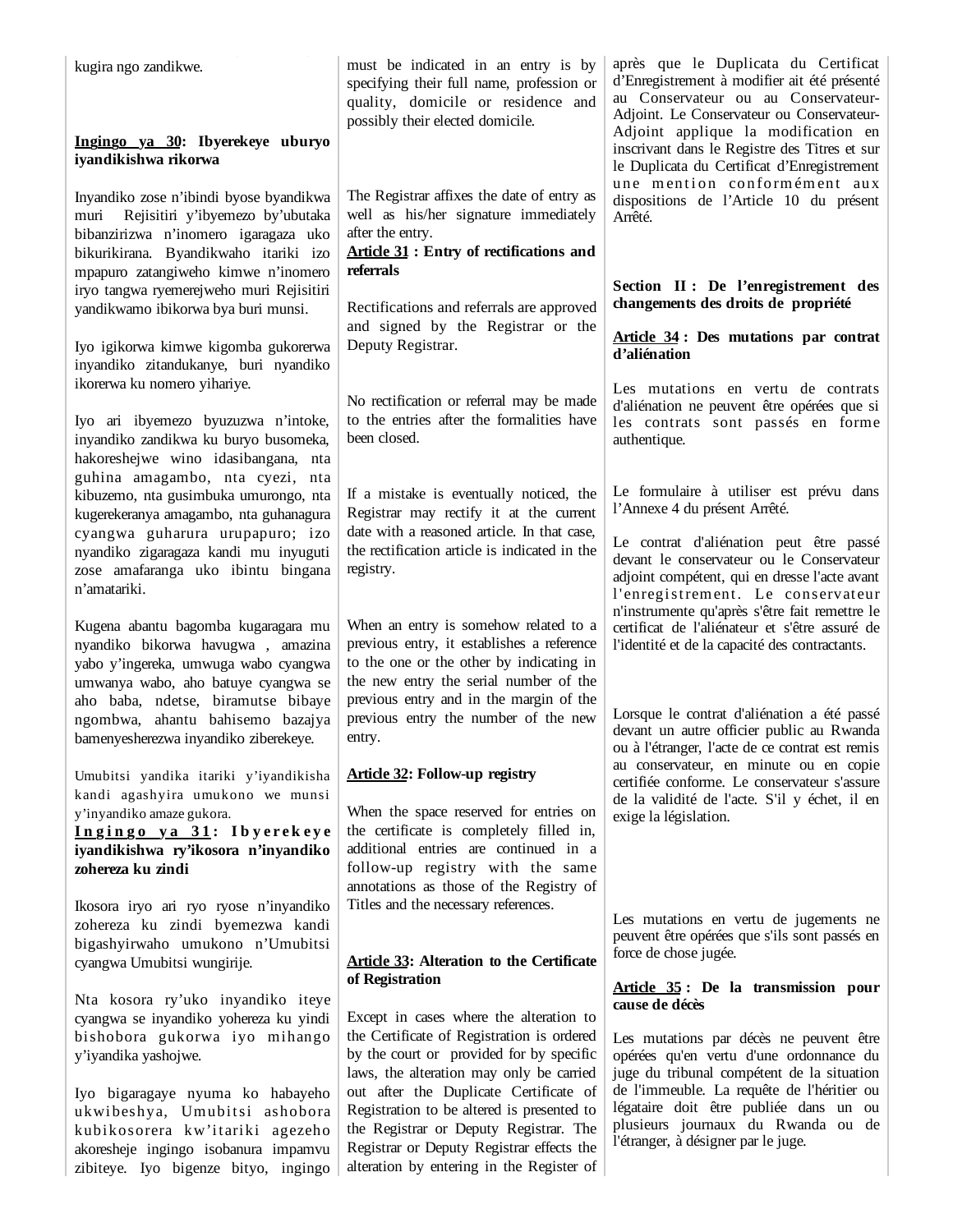| y'ikosora yandikwa mu gitabo<br>cyandikwamo ibikorwa bya buri munsi.<br>Iyo iyandikwa rifite aho rihuriye<br>n'iyandikwa ryaribanjirije, irya nyuma<br>rigomba kugaragaza nomero ya gahunda<br>y'iyandikwa rya mbere kandi n'inyuma<br>y'umurongo wo mu mpande z'inyandiko<br>ya mbere hakandikwa inomero ya<br>gahunda y'inyandiko nshya. | Titles and on the Duplicate Certificate of<br>Registration an annotation in accordance<br>with the prescriptions of Article 10 of<br>this Order.<br><b>Section II: Registration of Changes in</b><br>Ownership of rights<br>Article 34: Transfers by contracts of<br>alienation | L'ordonnance d'investiture n'est rendue<br>qu'après examen de tous actes ou<br>documents propres à justifier le droit de<br>l'impétrant, et telles mesures d'instruction<br>qu'il appartient à la vigilance du magistrat<br>de prescrire.<br>L'ordonnance d'investiture doit être rendue<br>conformément à la Loi n° 18/2004 du<br>20/06/2004 relative aux Procédures Civiles,<br>Commerciales, Sociales et Administratives. |
|--------------------------------------------------------------------------------------------------------------------------------------------------------------------------------------------------------------------------------------------------------------------------------------------------------------------------------------------|---------------------------------------------------------------------------------------------------------------------------------------------------------------------------------------------------------------------------------------------------------------------------------|------------------------------------------------------------------------------------------------------------------------------------------------------------------------------------------------------------------------------------------------------------------------------------------------------------------------------------------------------------------------------------------------------------------------------|
| Ingingo ya 32: Ibyerekeye igitabo<br>gikurikiyeho<br>Iyo umwanya wagenewe inyandiko ku                                                                                                                                                                                                                                                     | Transfers of title by virtue of contracts<br>of alienation are only operative when<br>the contracts are made in authentic                                                                                                                                                       | La procédure à cet effet court à partir de la<br>date de publication des journaux qui ont<br>publié la requête d'investiture.                                                                                                                                                                                                                                                                                                |
| cyemezo gihamya nyirikibanza wuzuye<br>wose, inyandiko zikomerezwa mu gitabo<br>gikurikiyeho, hakandikwamo inyandiko<br>zigaragara mu gitabo cyandikwamo                                                                                                                                                                                   | form.<br>The form to be used is provided for in                                                                                                                                                                                                                                 | <b>Article 36 : De l'enregistrement des titres</b><br>acquis par prescription                                                                                                                                                                                                                                                                                                                                                |
| ibikorwa bya buri munsi n'ibikenewe<br>biranga aho izindi nyandiko ziherereye.<br>Ingingo ya 33: Ibyerekeye guhindura<br>icyemezo cy'iyandikishwa                                                                                                                                                                                          | Annex 4 of this Order.<br>An alienation contract may be passed<br>before the Registrar who draws the deed<br>thereof before registration. The Registrar                                                                                                                         | Toute personne qui revendique avoir acquis<br>par prescription le titre d'un bien-fonds qui<br>est enregistré aux termes du présent Arrêté,<br>ou d'une loi écrite abrogée, peut soumettre<br>au Chef du Bureau Foncier une demande de                                                                                                                                                                                       |
| Keretse mu gihe guhindura icyemezo<br>cy'iyandikisha bitegetswe n'urukiko<br>cyangwa biteganywa n'amategeko                                                                                                                                                                                                                                | only enters it after receiving the<br>alienator's Certificate and checking the<br>identity and capacity of the contracting<br>parties.                                                                                                                                          | déclaration de titre d'un bien-fonds. Une<br>telle demande doit être accompagnée par :<br>les documents ou d'autres preuves<br>a)                                                                                                                                                                                                                                                                                            |
| yihariye, guhindura bishobora gukorwa<br>gusa iyo dipurikata y'icyemezo<br>cy'iyandikisha kigomba guhindurwa<br>igejejwe ku Mubitsi cyangwa Umubitsi<br>wungirije. Umubitsi cyangwa Umubitsi                                                                                                                                               | Where the alienation contract was made<br>before another public officer in Rwanda                                                                                                                                                                                               | fiables pour appuyer la revendication;<br>un affidavit contenant les détails<br>b)<br>qui peuvent être nécessaires ; et<br>un croquis ou un plan de la<br>c)<br>parcelle revendiquée.                                                                                                                                                                                                                                        |
| wungirije yemeze ihindurwa akoze<br>inyandiko mu gitabo cyandikwamo<br>imirimo ya buri munsi no kuri dipurikata<br>y'icyemezo cy'iyandikisha nk'uko<br>biteganywa n'Ingingo ya 10 y'iri Teka.                                                                                                                                              | or abroad, the deed of that contract is<br>remitted to the Registrar or Deputy<br>Registrar in minute or as a certified<br>copy. The Registrar or Deputy Registrar<br>checks the validity of the deed. If need<br>be, he requires certification by that<br>public officer.      | A la réception de la demande, le Chef du<br>Bureau Foncier doit enquêter sur la<br>revendication. Si le Chef du Bureau Foncier<br>trouve la revendication non-fondée, il peut<br>la rejeter. Si la demande n'est pas rejetée, le<br>Chef du Bureau Foncier doit instruire au<br>requérant de:                                                                                                                                |
| Icyiciro cya II: Ibyerekeye<br>iyandikishwa ry'imihindagurikire<br>y'uburenganzira                                                                                                                                                                                                                                                         |                                                                                                                                                                                                                                                                                 | signifier un avis de la<br>a)<br>revendication à la personne ou aux                                                                                                                                                                                                                                                                                                                                                          |
| Ingingo ya 34: Ibyerekeye iherekanya<br>rishingiye ku masezerano yo<br>kwegurira undi ibintu                                                                                                                                                                                                                                               | Transfers of title by virtue of court<br>judgments may only be carried out if<br>they are invested with the authority of a<br>final judgment.                                                                                                                                   | personnes indiquées dans le Registre des<br>Titres en tant que propriétaire foncier<br>enregistré;<br>publier l'avis de la revendication<br>b)<br>dans un ou plusieurs journaux au Rwanda                                                                                                                                                                                                                                    |
| Ihererekanya rishingiye ku masezerano yo<br>kwegurira undi ibintu ntirishobora<br>gukorwa iyo amasezerano rishingiyeho<br>atakozwe ku buryo bw'inyandiko                                                                                                                                                                                   | <b>Article 35: Transmission on death</b>                                                                                                                                                                                                                                        | ou à l'étranger désignés par le Chef du<br>Bureau Foncier; et<br>afficher une copie de l'avis dans la<br>$\mathbf{c}$<br>parcelle.                                                                                                                                                                                                                                                                                           |
| y'umwimerere.<br>Ifishi igomba gukoreshwa iteganijwe mu<br>Mugereka wa 4 w'iri Teka.                                                                                                                                                                                                                                                       | Transfers of title by death must only be<br>carried out by virtue of an order of the<br>judge of the competent Court where the<br>immovable is located. The heir's or<br>legatee's request must be published in                                                                 | Toute personne qui s'oppose à la<br>revendication du demandeur ou souhaite<br>loger une contre-revendication sur le bien-<br>fonds peut soumettre une objection ou<br>contre-revendication au Chef du Bureau                                                                                                                                                                                                                 |
| Amasezerano yo kwegurira undi ibintu<br>ashobora gukorerwa imbere y'umubitsi<br>w'inyandiko z'ubutaka, abikorera                                                                                                                                                                                                                           | one or many newspapers from Rwanda<br>or abroad as designated by the judge.                                                                                                                                                                                                     | Foncier endéans une (1) année à partir de la<br>date de la signification ou de la publication<br>de l'avis. Si, après l'expiration de ce délai                                                                                                                                                                                                                                                                               |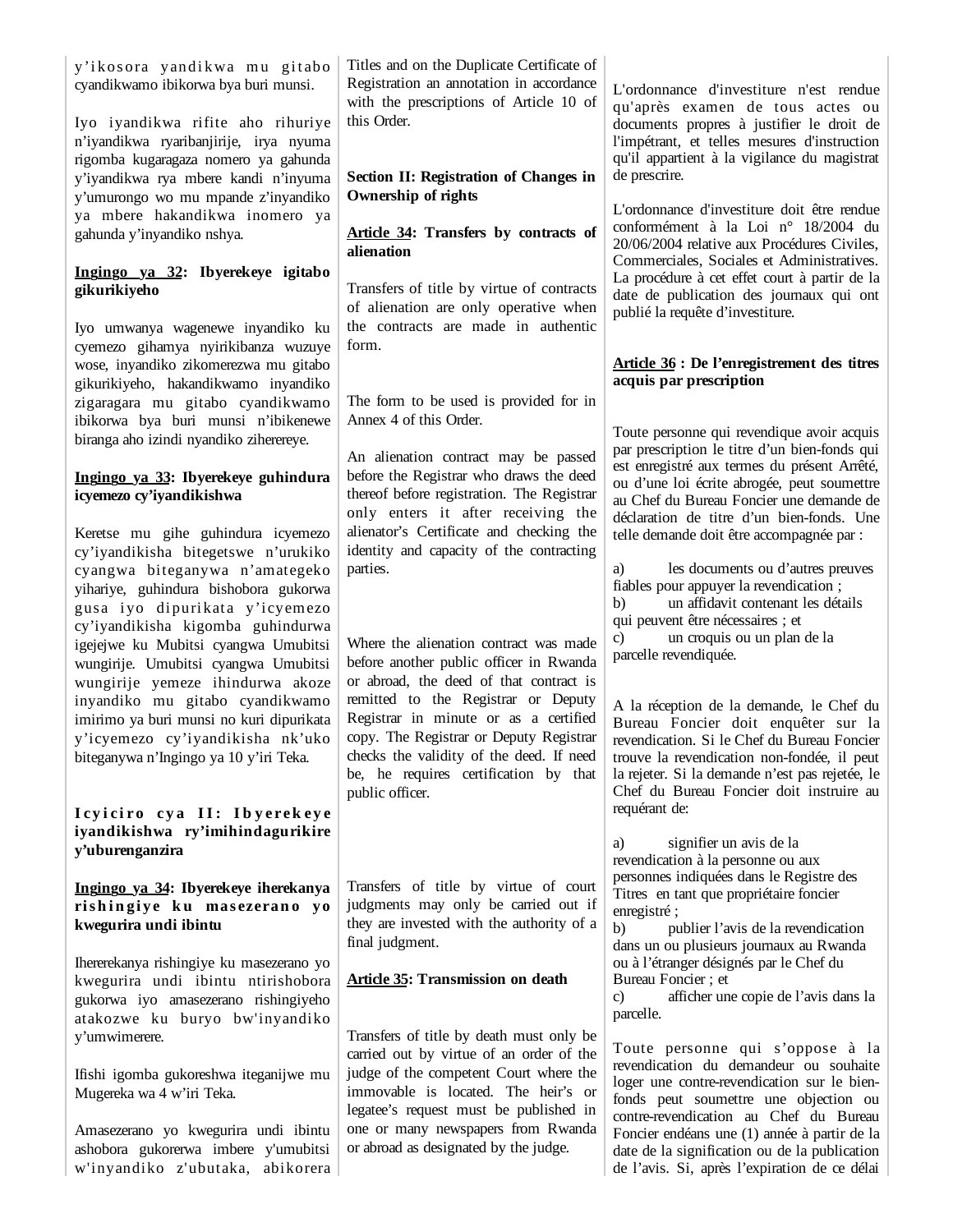inyandiko mbere yo kubyandika. Umubitsi w'inyandiko z'ubutaka akora inyandiko gusa nyuma y'aho aboneye icyemezo cy'ubyeguriye undi kandi amaze kumenya neza umwirondoro n'ubushobozi bw'abagiranye amasezerano.

Iyo amasezerano yegurira undi ibintu yakorewe imbere y'undi mutegetsi mu Rwanda cyangwa mu mahanga, inyandiko y'ayo masezerano ishyikirizwa Umubitsi cyangwa Umubitsi Wungirije mu nyandiko y'umwimerere cyangwa se kopi yayo yemejwe ko ihuye nayo. Umubitsi cyangwa Umubitsi Wungirije agomba kubona gihamya ko iyo nyandiko ifite agaciro. Iyo bibaye ngombwa, asaba ko bisinyirwa n'umutegetsi ushinzwe kwemeza agaciro kayo.

Ihererekanya rishingiye ku manza rikorwa gusa iyo izo manza zaciwe burundu zikaba zitagishoboye kujuririrwa.

### **I n g i n g o y a 3 5 : I b y e r e k e y e ihererakanya rikomoka ku izungura**

Ihererekanya rikomoka ku izungura rikorwa gusa hakurikijwe itegeko rya juji w'urukiko rubifitiye ububasha rw'aho ibitimukanwa biherereye. Ikibazo cy'uwazunguye cyangwa uwarazwe kigomba gutangazwa mu kinyamakuru kimwe cyangwa byinshi byo mu Rwanda cyangwa byo mu mahanga, byavuzwe n'umucamanza.

Icyemezo cy'izungura gifatwa gusa nyuma y'isuzuma ry'inyandiko zishobora kwerekana uburenganzira bw'usaba, n'iby emezo bindi by'iperereza umucamanza ashobora gutegeka abanje gushishoza.

Icyemezo cy'izungura kigomba gutangwa hakurikijwe ibiteganywa n'Itegeko n° 18/2004 ryo kuwa 20/06/2004 riteganya i b i k u r i k i z w a m u m a n z a z'imbonezamubano, z'ubucuruzi, z'umurimo n'iz'ubutegetsi. Icyemezo gifatwa hashingiwe kw'itariki ibinyamakuru byatangajwemo ikibazo byatangarijwe.

# **I n g i n g o y a 3 6 : I b y e r e k e y e iyandikishwa ry'icyemezo gihamya uburenganzira bushingiye ku buzime**

Umuntu wese uvuga ko yahawe biturutse ku buzime uburenganzira ku butaka The court order is only issued after review of all deeds or documents necessary to justify the right of the recipient, and such instruction measures as the judge should prescribe.

The court order must be issued according to Law n° 18/2004 of 20/06/2004 relating to the Civil, Commercial, Labour and Administrative Procedures. The procedure to that effect shall run from the date of issue of the newspapers that published the request of the order.

### **Article 36: Registration of Prescriptive Title**

Any person who claims to have acquired by prescription the title to any land that is registered under this Order, or the written law abrogated, may submit to the District Land Officer an application for a declaration of title to that land. Any such application must be accompanied by:

a) the documents or other evidence relied upon to support the claim; b) an affidavit containing such particulars as may be required; and c) a sketch map or plan of the parcel of land claimed.

Upon receipt of the application, the Land Officer must investigate the claim. If the Land Officer finds the claim to be without merit, the Land Officer may dismiss it. If the application is not dismissed, the Land Officer must direct the applicant to:

a) serve notice of the claim on the person or persons shown in the Register of Titles as the registered proprietor of the land;

b) publish notice of the claim in one or many newspapers in Rwanda or abroad as designated by the Land Officer; and

c) post a copy of the notice on the land.

Any person who opposes the applicant's claim or desires to file a counter-claim to th l die bij bjever de bij tijden op de trochten.<br>Die

aucune objection ou contre-revendication n'a été reçue, le Chef du Bureau Foncier doit examiner la revendication du demandeur et, après l'avoir notariée, remettre la demade au Conservateur ou au Conservateur-adjoint selon le cas, pour qu'il enregistre le titre du requérant sur la parcelle.

Si une objection ou une contrerevendication est reçue, le Chef du Bureau Foncier doit renvoyer la question au Comité des Conciliateurs si la parcelle a une valeur qui relève de leur compétence ou, dans d'autres cas, à la Commission Foncière. Si le Comité des Conciliateurs ou la Commission Foncière maintient la revendication du demandeur, le Chef du Bureau Foncier de District doit remettre la demande au Conservateur ou au Conservateur-adjoint pour qu'il enregistre le titre du demandeur sur la parcelle.

S'il y a un appel contre la décision du Comité des Conciliateurs ou de la Commission Foncière, selon le cas, auprès d'un tribunal compétent, le Conservateur ou le Conservateur-adjoint ne doit pas enregistrer le titre du demandeur jusqu'à ce qu'il y soit autorisé par un jugement rendu par le tribunal.

L'enregistrement du titre obtenu par une personne par prescription acquisitive fait disparaitre le titre de l'ancien propriétaire enregistré ainsi que tout droit réel qui serait issu de ce titre.

# **Article 37 : De la saisie immobilière, de la faillite et de l'expropriation**

Les conditions préalables aux mutations en cas de saisie immobilière, de faillite, d'expropriation pour cause d'utilité publique, sont fixées par les dispositions propres à ces matières.

**Section III : De l'enregistrement des modifications opérées sur les parcelles**

### **Article 38 : De la division des parcelles**

Dans tous les cas où le propriétaire enregistré désire aliéner une ou plusieurs parties d'une parcelle ou une parcelle est divisée aux termes d'un accord ou d'une ordonnance d'un tribunal compétent entre deux ou plusieurs personnes qui sont enregistrées comme des co-propriétaires, ou en vertu de la transmission du droit de propriété lors d'un décès, le Duplicata du Certificat d'Enregistrement à remplacer doit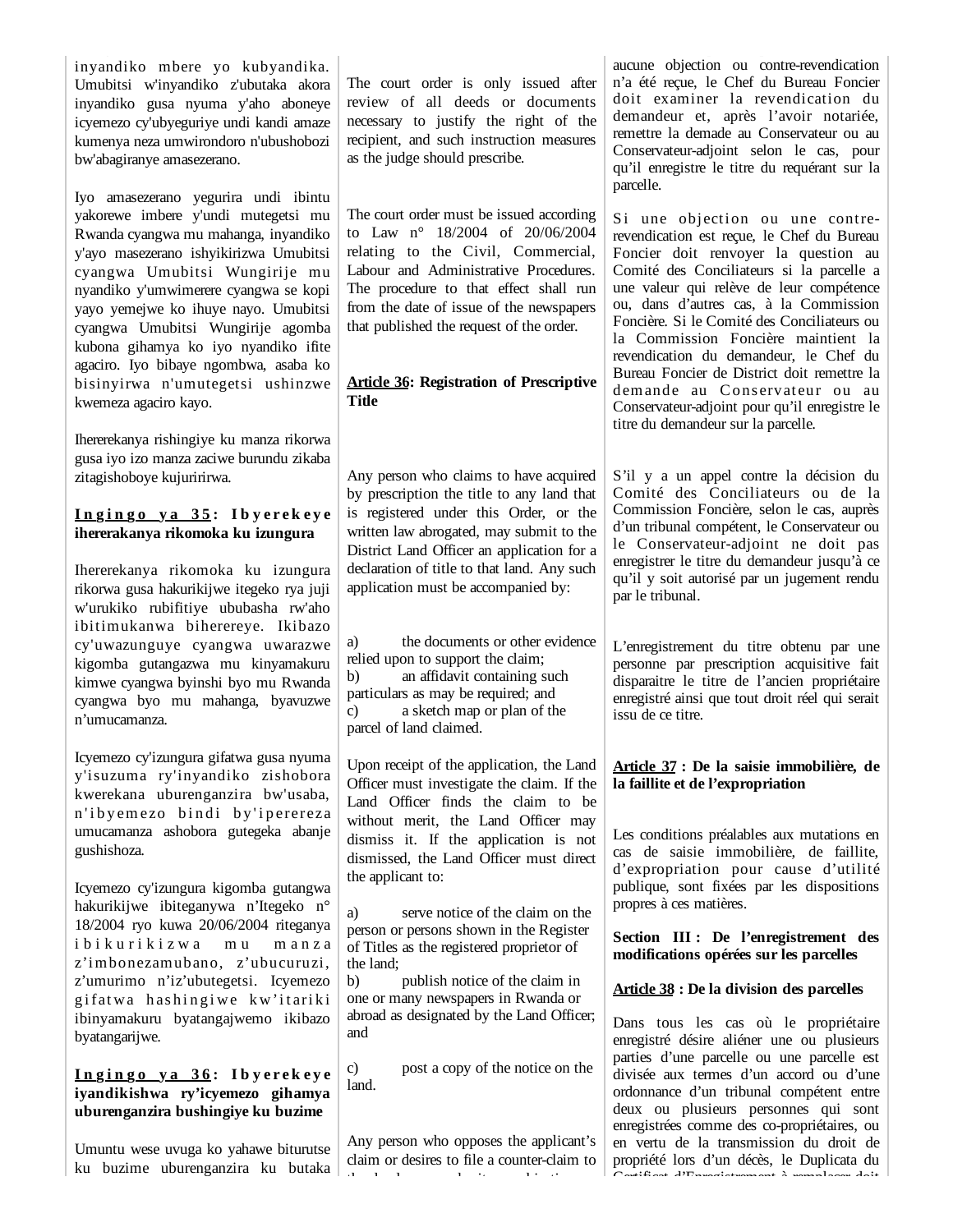bwanditse nk'uko biteganywa n'iri Teka cyangwa itegeko ryanditse ryavanyweho ashobora gusaba Umukuru w'Ibiro by 'Ubutaka invandiko yemeza uburenganzira bwe kuri ubwo butaka. Iryo saba rye rigomba kuba rikubiyemo ibikurikira:

a) impapuro cyangwa ibindi bihamya koko ko ibyo yemeza ari byo; b) urwandiko rukubiyemo amakuru ashobora gukenerwa; c) igishushanyo cy'ubutaka buvugwa.

Amaze kubona iyo inyandiko isaba, Umukuru w'Ibiro by'Ubutaka akora iperereza ku bisabwa. Asanze bidafite ishingiro, ashobora guhagarika ibisabwa. Iyo atabihagaritse, Umukuru w'Ibiro by'ubutaka ategeka uwasabye:

a) kubimenyesha mu nyandiko umuntu cyangwa abantu bagaragara mu gitabo cyandikwamo ibikorwa bya buri munsi nka ba nyirubutaka banditse; b) gutangaza ibyo asaba mu kinyamakuru kimwe cyangwa byinshi byo mu Rwanda cyangwa byo mu mahanga byagenwe n'Umukuru w'Ibiro by'ubutaka;

c) kumanika kopi y'ibyo yasabye muri icyo kibanza.

Umuntu wese utambamira ibyasabwe cyangwa wifuza kuvuguruza ibyasabwe ageza inyandiko ivuguruza ku Mukuru w'ibiro by'ubutaka mu gihe kitarenze umwaka umwe (1) uhereye kw'itariki yabimenyesherejweho cyangwa amakuru yatangarijwe mu binyamakuru. Iyo icyo gihe gishize ntawe utambamiye cyangwa ngo avuguruze ibyasabwe, Umukuru w'Ibiro by'ubutaka asuzuma ibyasabwe, yamara kubyemeza akabyohereza ku Mubitsi cyangwa Umubitsi wungirije kugira ngo yandike icyemezo cy'uwasabye gihamya uburenganzira bwe kuri bwa butaka.

Iyo hagize utambamira cyangwa uvuguruza, Umukuru w'Ibiro by'ubutaka agomba kubimenyesha Komite y'abunzi iyo agaciro k'ubutaka kangana n'ibyo bafitiye ububasha bwo gukemura, cyangwa Komisiyo y'ubutaka iyo bitagenze bityo. Iyo Komite y'abunzi cyangwa Komisiyo y'ubutaka yemeje In any case where the Registered

the land may submit an objection or counter-claim to the Land Officer by within one (1) year from the date of service or publication of the notice.

If, after the expiry of that period, no objections or counter-claims have been received, the Land Officer must examine the applicant's claim and, after notarizing it, remit the application to the Registrar or Deputy Registrar, as the case may be, to register the applicant's title to the parcel of land.

If any objection or counter-claim is received, the District Land Officer must refer the matter to the Committee of Mediators, if land has a value within their competence, or in any other case to the Land Commission. If the Committee of Mediators or the Land Commission upholds the applicant's claim, the District Land Officer must remit the application to the Registrar or Deputy Registrar to register the applicant's title to the parcel of land.

If there is an appeal from the decision of the Committee of Mediators or the Land Commission, as the case may be, to a court of competent jurisdiction, the Registrar or the Deputy Registrar must not register the applicant's title until authorised to do so by a judgment issued by the court.

Upon the registration of the title of any person by acquisitive prescription, the title of the former registered proprietor together with any real rights arising from that title cease to exist.

# **Article 37: Seizure of immovables, Bankruptcy and Expropriation**

Conditions prior to mutations in case of seizure of immovables, bankruptcy and expropriation for public use are provided for by provisions related to those matters.

**Section III: Registration of Changes in Parcels**

### **Article 38: Division of Parcels**

Certificat d Enregistrement à remplacer doit être soumis au Conservateur ou au Conservateur-adjoint. L'ancien Certificat inscrit dans le Registre des Titres doit être annulé et une annotation est faite en indiquant les raisons de l'annulation ainsi que la date et le numéro des nouveaux Certificats délivrés. Le Conservateur ou le Conservateur-adjoint doit délivrer aux parties autant de nouveaux Certificats d'enregistrement qu'il y a de nouveaux propriétaires.

#### **Article 39 : Du remembrement de parcelles**

Au cas où des parcelles contigües appartiennent au même propriétaire enregistré et sont soumises aux mêmes droits et obligations, sur demande du Propriétaire enregistré, le Conservateur ou le Conservateur-adjoint doit fusionner les parcelles en remplaçant les Certificats d'enregistrement des parcelles originales par un seul Certificat pour la nouvelle parcelle. Les anciens Certificats inscrits dans le Registre des Titres doivent être annulés et une annotation est faite sur chacun d'entre eux indiquant les raisons de l'annulation ainsi que la date et le numéro du nouveau Certificat délivré.

### **Section IV : De l'enregistrement des hypothèques, des servitudes et des autres charges**

**Sous-section première: De l'inscription hypothécaire**

**Article 40: Des cas d'ouverture à l'inscription hypothécaire** 

Le Conservateur ou le Conservateur Adjoint procède à l'inscription de l'hypothèque :

a) Sur production d'une déclaration authentique du créancier affirmant l'existence de sa créance s'agissant du recouvrement des frais exposés en vue de la conservation d'un immeuble qui se trouvait exposé à un danger imminent de destruction totale ou partielle;

b) Sur production, par le fonctionnaire à ce qualifié par la législation fiscale, d'un extrait certifié conforme du rôle des impôts pour lesquels l'inscription est requise, ou d'une attestation de ce que l'impôt réclamé est dû;

c) Sur production de la minute ou d'une expédition de la convention qui sert de base à ces inscriptions, en matière d'hypothèques conventionnelles à moins que le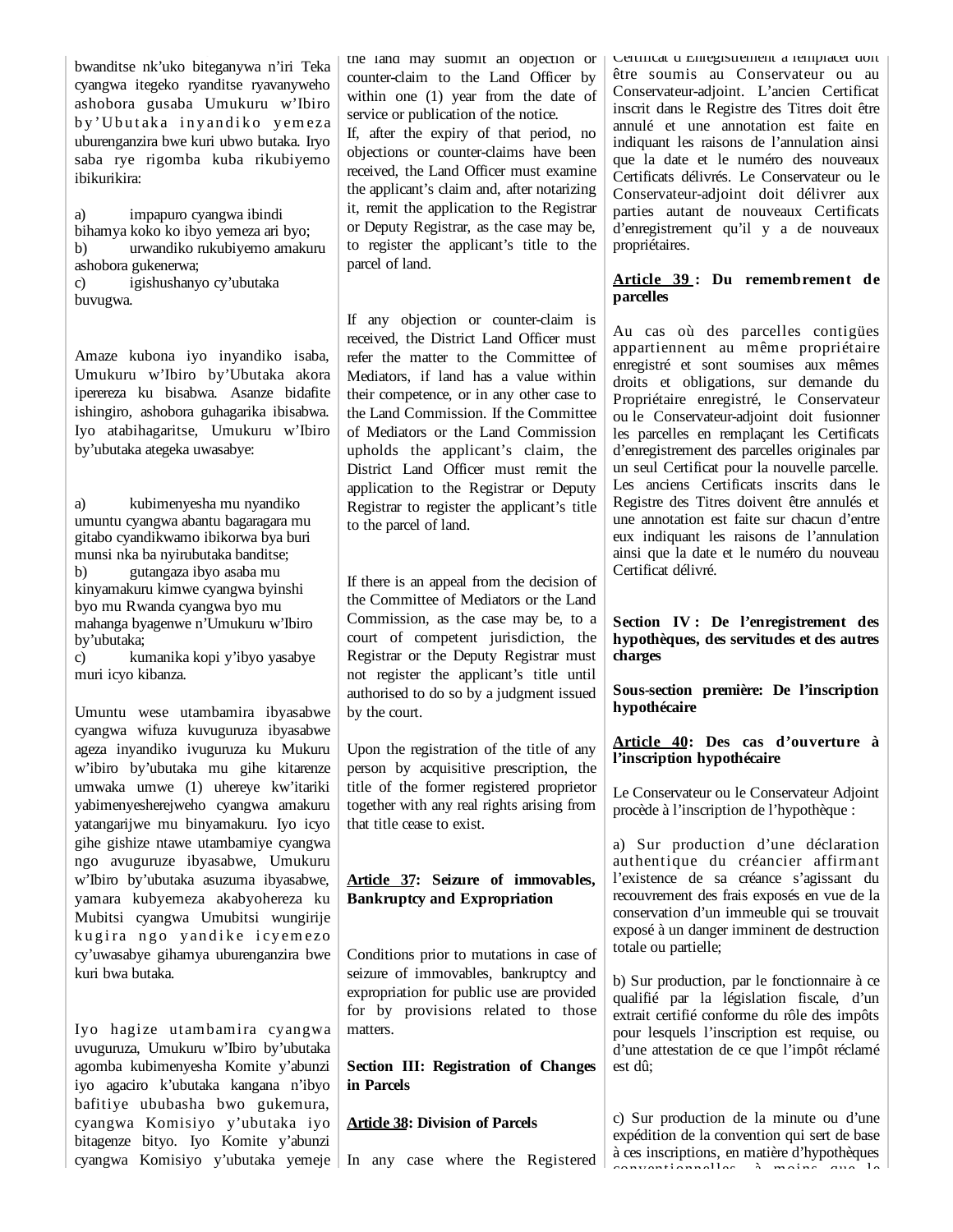ibyasabwe, Umukuru w'Ibiro by'ubutaka mu Karere ageza ibyasabwe ku Mubitsi cyangwa Umubitsi wungirije kugira ngo yandike icyemezo cy'uwasabye gihamya uburenganzira bwe kuri ubwo butaka.

Iyo icyemezo cya Komite y'abunzi cyangwa Komisiyo y'ubutaka kijuririwe mu rukiko rubifitiye ububasha, Umubitsi cyangwa Umubitsi wungirije ntagomba kwandika icyemezo cy'uwasabye kugeza igihe abyemerewe n'icyemezo cy'urukiko.

Iyo icyemezo cy'uburenganzira ku butaka cyanditswe kigahabwa umuntu biturutse ku buzime, icyemezo cy'uburenganzira bwa nyirubutaka wari wanditse hamwe n'uburenganzira yari afite bihita bihagarara.

# **Ingingo ya 37: Ibyerekeye ifatira ry'imitungo itimukanwa, igihombo no kwimura abantu ku nyungu rusange**

Ibisabwa mbere y'uko ihererekanya riba mu gihe cy'ifatira ry'umutungo utimukanwa, guhomba no kwimurwa ku bw'inyungu rusange bishyirwaho n'amabwiriza ajyanye nabyo.

# I cyiciro cya III: Ibyerekeye **iyandikishwa ry'imihindagurikire y'ubutaka**

### **Ingingo ya 38: Ibyerekeye kugabanya ubutaka**

Igihe cyose Nyir'umutungo wanditse yifuza guhererekanya igice kimwe cyangwa byinshi by'ipariseli cyangwa ipariseli igabanyije habaye ubwumvikane cyangwa byategetswe n'urukiko rubifitiye ububasha hagati y'abantu babiri cyangwa benshi banditse nk'abafatanije umutungo, cyangwa habayeho kuzungura, dipurikata y'icyemezo cy'iyandikisha kigomba gusimburwa ishyikirizwa Umubitsi w'Impapurompamo cyangwa Umubitsi w'Impapurompamo wungirije. Icyemezo cya kera cyanditse mu gitabo cyandikwamo imirimo ya buri munsi cyamburwa agaciro kikanandikwaho impamvu z'ukwambura agaciro n'itariki n'inomero y'ibyemezo bishya byatanzwe. Umubitsi cyangwa Umubitsi wungirije agomba guha ba nyirumutungo ibyemezo by'iyandikisha bingana n'uko bangana.

Proprietor wishes to alienate one or more parts of a parcel or a parcel is divided by agreement or order of a competent court between two or more persons who are registered as co-owners, or by virtue of transmission of ownership upon death, the Duplicate Certificate of Registration to be replaced must be surrendered to the Registrar or the Deputy Registrar. The former Certificate recorded in the Register of Titles must be cancelled and an annotation made on it indicating the reasons for cancellation as well as the date and number of the new Certificates issued. The Registrar or the Deputy Registrar must issue to the parties as many new Certificates of Registration as there are new owners.

## **Article 39: Consolidation of Parcels**

In a case where parcels are owned by the same Registered Proprietor and are subject to the same rights and obligations, at the request of the Registered Proprietor, the Registrar or the Deputy Registrar must merge the parcels by replacing the Certificates of Registration for the original parcels with a single Certificate for the new parcel. The former Certificates recorded in the Register of Titles must be cancelled and an annotation made on each of them indicating the reasons for cancellation as well as the date and number of the new Certificate issued.

**Section IV: Registration of mortgages, servitudes and other charges**

Sub-section One: Mortgage **registration**

**Article 40: Cases of opening for mortgage registration**

The Registrar or Deputy Registrar registers the mortgage:

a) Upon production of an authentic statement of the creditor that certifies the existence of his debt in regard with the recovery of the cost in order to keep an immovable property that was exposed to imminent danger of total or partial destruction;

conventionnelles, à moins que le conservateur ne soit lui-même dépositaire de la minute, et en tout cas, sur production d'une copie certifiée conforme de cette convention.

d) Sur production d'une copie de l'exploit de saisie ou d'une expédition de l'ordonnance du tribunal, le cas échéant.

Le formulaire d'une hypothèque conventionnelle à utiliser est prévu dans l'Annexe 5 du présent Arrêté.

### **Article 41: De l'inscription constitutive d'hypothèque**

Pour l'inscription constitutive de l'hypothèque, le créancier indique d'une façon précise au bas de la copie certifiée conforme de la convention, les sommes pour lesquelles l'inscription est demandée.

L'inscription constitutive de l'hypothèque est, de plus, subordonnée à la présentation du certificat d'enregistrement délivré au propriétaire de l'immeuble grevé.

Cette inscription est portée tant sur le certificat délivré au propriétaire que sur celui conservé au bureau du Conservateur.

#### Article 42: De l'inscription des **conventions hypothécaires passées à l'étranger**

La convention constitutive ou transmissive de l'hypothèque ou de l'acte portant consentement à radiation d'un acte passé hors du Rwanda, ne peut avoir d'effet au Rwanda que si l'authenticité de l'acte est constaté par la législation de l'autorité compétente.

### **Article 43: De l'élection de domicile**

Tout créancier hypothécaire est tenu de faire élection de domicile au domicile indiqué dans le Registre des Titres, à défaut de quoi toutes les significations et notifications relatives à l'inscription pourront être faites par affichage au bureau du Conservateur ou du Conservateur adjoint et publication au Journal Officiel de la République du Rwanda.

b) Upon production, by the officer so  $\vert$  inscription existe ou à son représentant, de Il est loisible, à celui au profit duquel une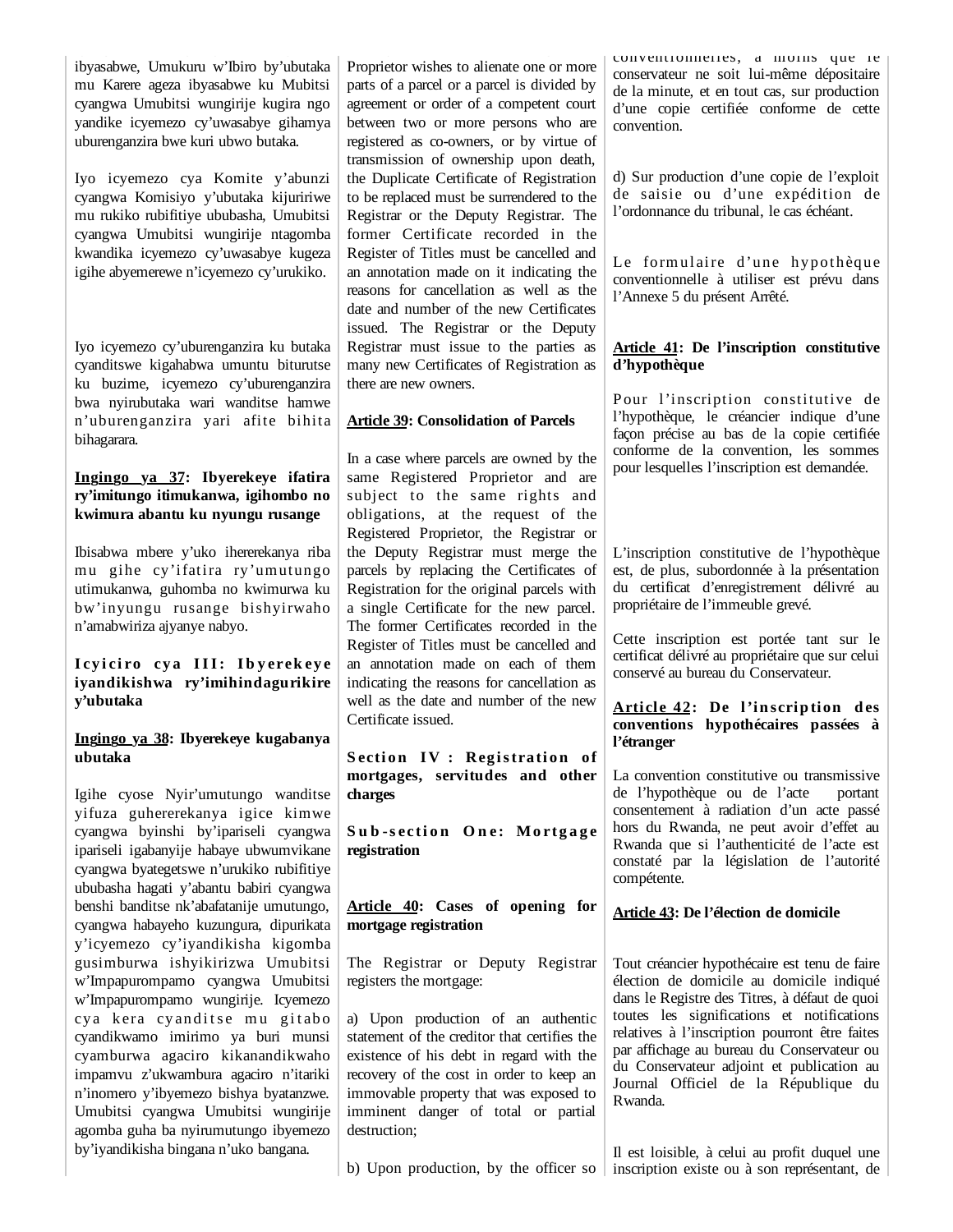| Ingingo ya 39: ibyerekeye guhuza<br>ibibanza<br>Mu gihe ibibanza byegeranye ari<br>iby'umuntu wanditse umwe kandi bikaba<br>bihuje uburenganzira n'inshingano,<br>bisabwe na nyirabyo wanditse, Umubitsi<br>cyangwa Umubitsi wungirije agomba<br>kubihuza asimbuje ibyemezo<br>by'iyandikisha by'ibibanza bya mbere<br>n'Icyemezo kimwe cy'ikibanza gishya.<br>Ibyemezo bya mbere byanditse mu gitabo<br>cyandikwamo ibikorwa bya buri munsi<br>bigomba kwamburwa agaciro<br>bikanandikwaho kuri buri kimwe cyose                                                                    | qualified by the tax legislation, of a<br>certified extract of the tax roll for which<br>the registration is required, or a<br>statement showing that the claimed tax<br>is due;<br>c) Upon production of the draft or<br>official copy of the agreement that is the<br>base of such registrations in regard with<br>conventional mortages unless the<br>Registrar is not himself the bailee of the<br>draft and, in all cases, upon the<br>production of a certified copy of that<br>agreement.                                                                                                                                                      | changer le domicile par lui élu, à condition<br>d'en indiquer un autre.<br>Cette élection de domicile ou le<br>changement de domicile peuvent être faits,<br>soit dans l'acte qui sert de base à<br>l'inscription du droit du créancier, soit dans<br>un acte authentique séparé, soit par une<br>déclaration signée devant le Conservateur<br>ou le Conservateur adjoint.<br>Le Conservateur ou le Conservateur adjoint<br>fait annotation du domicile élu sur le<br>certificat d'enregistrement d'une propriété<br>foncière ou d'emphytéose. |
|--------------------------------------------------------------------------------------------------------------------------------------------------------------------------------------------------------------------------------------------------------------------------------------------------------------------------------------------------------------------------------------------------------------------------------------------------------------------------------------------------------------------------------------------------------------------------------------|-------------------------------------------------------------------------------------------------------------------------------------------------------------------------------------------------------------------------------------------------------------------------------------------------------------------------------------------------------------------------------------------------------------------------------------------------------------------------------------------------------------------------------------------------------------------------------------------------------------------------------------------------------|------------------------------------------------------------------------------------------------------------------------------------------------------------------------------------------------------------------------------------------------------------------------------------------------------------------------------------------------------------------------------------------------------------------------------------------------------------------------------------------------------------------------------------------------|
| impamvu z'ukwamburwa agaciro n'itariki<br>n'inomero by'Icyemezo gishya cyatanzwe.<br>Icyiciro cya IV: Ibyerekeye<br>kwandikisha ingwate n'ibibangamira<br>uburenganzira ku butaka<br>Akiciro ka mbere: Ibyerekeye<br>iyandikisha ry'ingwate                                                                                                                                                                                                                                                                                                                                          | d) Upon production of a copy of the<br>seizure's notice or of an official copy of<br>the court's order where relevant.<br>The form of a conventional mortgage to<br>be used is provided for in Annex 5 of<br>this Order.                                                                                                                                                                                                                                                                                                                                                                                                                              | Article 44: Des inscriptions pour le<br>recouvrement des frais et impôts<br>Les inscriptions hypothécaires prévues pour<br>le recouvrement des frais effectuées en vue<br>de la conservation d'un immeuble qui se<br>trouvait exposé à un danger imminent de<br>destruction totale ou partielle et celles<br>garantissant les créances de l'Etat du chef<br>des impôts qui lui sont dus mentionnent la<br>cause et le montant des sommes garanties;                                                                                            |
| Ingingo ya 40: Ibyerekeye kwemererwa<br>Iyandikisha ry'ingwate                                                                                                                                                                                                                                                                                                                                                                                                                                                                                                                       | Article 41: Entry of satisfaction of a<br>mortgage                                                                                                                                                                                                                                                                                                                                                                                                                                                                                                                                                                                                    | ces dernières mentionnent, en outre, les<br>noms, prénoms, profession et domicile réel<br>du créancier.                                                                                                                                                                                                                                                                                                                                                                                                                                        |
| Umubitsi cyangwa Umubitsi wungirije<br>yandika ingwate mu bihe bikurikira:<br>Hagaragajwe icyemezo<br>a)<br>cy'uwishyuza yemeza ko afitiwe<br>umwenda ku bijyanye no kwishyurwa<br>kugira ngo agumane umutungo<br>utimukanwa wari ugiye kwangizwaho<br>igice cyangwa wose;                                                                                                                                                                                                                                                                                                           | For the entry of satisfaction of a<br>mortgage, the creditor precisely indicates<br>at the bottom of nthe certified copy of<br>the agreement the amount of money for<br>which the entry is required.                                                                                                                                                                                                                                                                                                                                                                                                                                                  | Article 45 : Du contenu des inscriptions<br>relatives aux hypothèques<br>L'inscription des hypothèques<br>conventionnelles, celle de la transmission<br>ou de la dation en gage d'une créance<br>hypothécaire, celle de la saisie-arrêt d'une<br>créance hypothécaire et celle du transfert<br>d'une créance hypothécaire pour cause de                                                                                                                                                                                                        |
| b)<br>Umukozi, ubyemererwa<br>n'amategeko y'Icungamari, agaragaje<br>icyemezo cy'agaciro k'imisoro iryo<br>yandikisha rikorewe, cyangwa se<br>icyemezo kigaragaza ko umusoro usabwa<br>utishyuwe;<br>Hagaragajwe ingingo<br>C)<br>y'inyandiko cyangwa kopi y'amasezerano<br>iryo yandikisha rishingiyeho ku bijyanye<br>n'ingwate zumvikanyweho, keretse<br>Umubitsi ubwe abaye ariwe ufite iyo<br>nyandiko, kandi uko byagenda kose,<br>hagaragajwe kopi y'ayo masezerano ifite<br>umukono wa noteri;<br>Hagaragajwe kopi y'icyemezo<br>d)<br>cy'ifatira bidashobotse se hakaboneka | The entry of satisfaction of mortgage is<br>moreover subject to the presentation of<br>the Certificate of Registration issued to<br>the proprietor of the burdened property.<br>That entry is recorded on the Certificate<br>issued to the proprietor as well as on the<br>one kept at the Registrar's office.<br>Article 42: Entry of mortgage<br>agreements entered into abroad<br>The agreement to constitute or transfer a<br>mortgage or the deed of consent to the<br>deletion of an action entered into abroad<br>cannot have any effect in Rwanda unless<br>the authenticity of the deed is identified<br>by the legislation of the competent | mort comprennent :<br>la date de l'acte en vertu duquel<br>a)<br>l'inscription a lieu;<br>la nature de l'acte, la désignation<br>b)<br>du juge ou de l'officier public dont il<br>émane;<br>les noms, prénoms, professions et<br>$\mathbf{c}$<br>domicile des parties;<br>d)<br>s'il s'agit des hypothèques<br>conventionnelles explicites ou implicites, la<br>nature de la convention et ses éléments<br>principaux.<br>Article 46: De la délivrance d'une<br>attestation constatant une inscription<br>Après avoir opéré l'inscription, le  |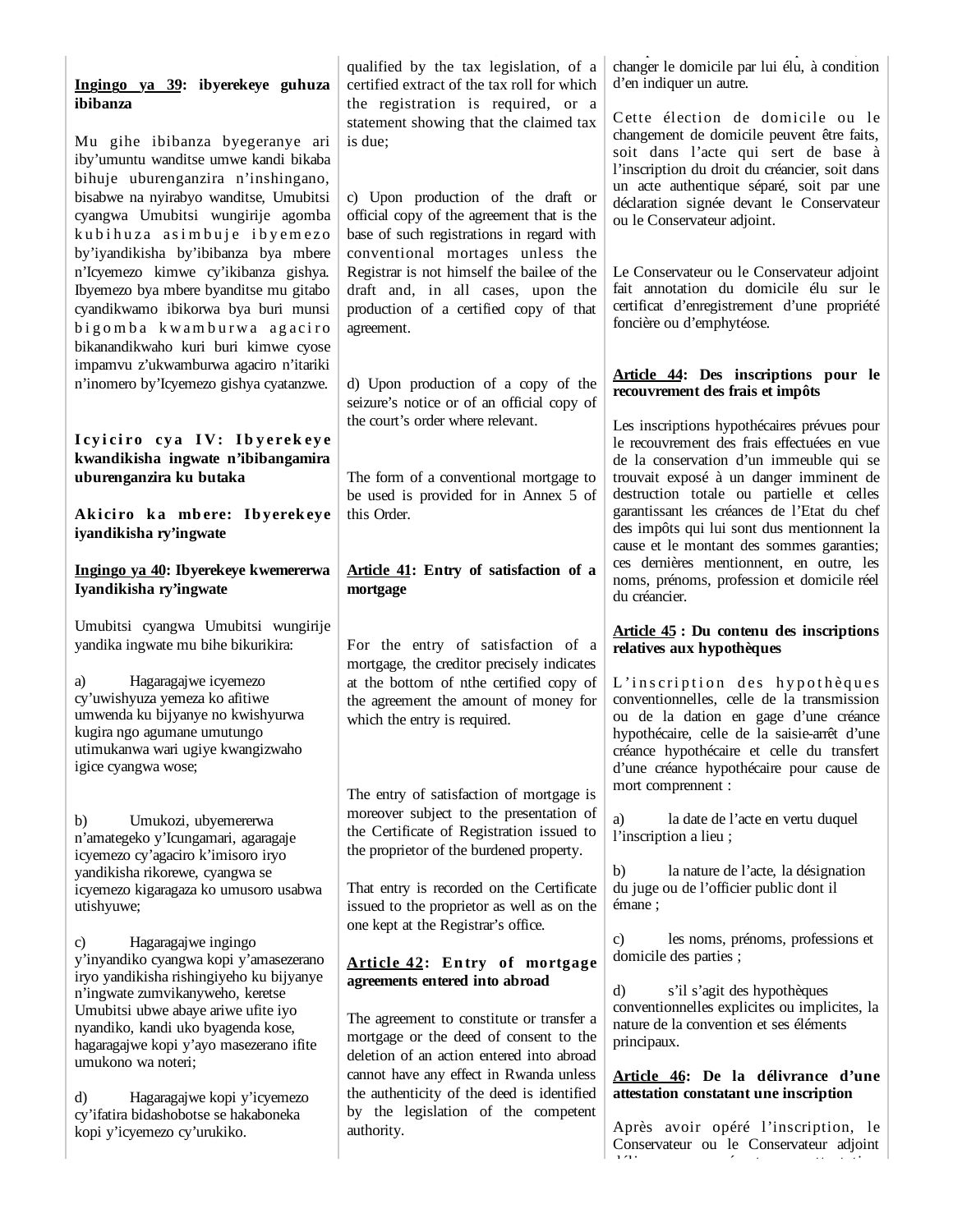Ifishi y'ingwate yumvikanyweho igomba gukoreshwa igaragara ku Mugereka wa 5 w'iri Teka.

#### **In gin go yo ya 41: Ib yerek eye iyandikisha rituma habaho ubugwate**

Ku byerekeye iyandikisha rituma habaho ubugwate, uberewemo umwenda yerekana ku buryo bugaragara neza munsi y'urupapuro rw'amasezerano rwemejwe ko ruhuye n'urw'umwimerere, umubare w'amafaranga y'umwenda watumye iyandikwa risabwa

Iyandikwa rituma habaho ubugwate rikorwa kandi ari uko urisabye yerekanye urupapuro rw'icyemezo cy'iyandikisha ruhabwa nyirumutungo utimukanwa watanzweho ubugwate.

Iryo yandikwa rishyirwa ku cyemezo gihamya nyirikibanza uyu yahawe kimwe no ku cyemezo kibikwa mu biro by'Umubitsi.

#### **I n g i n g o y a 4 2 : I b y e r e k e y e iyandikishwa ry'ingwate zakorewe mu mahanga**

Amasezerano yatumye habaho cyangwa hahererekanwa ingwate cyangwa icyemezo cyo guhanagura igikorwa cyakorewe hanze y'u Rwanda ntabwo ashobora kugira inkurikizi mu Rwanda keretse umwimerere w'icyo gikorwa wemejwe n'amategeko y'abayobozi babifitiye ububasha.

## **Ingingo ya 43: Ibyerekeye guhitamo aho umuntu abarizwa**

Umuntu wese watanze umwenda akawuhererwa ubugwate ku bintu bitimukanwa ategetswe guhitamo aho azajya abarizwa hagomba kuba hagaragara mu gitabo cyandikwamo ibikorwa bya buri munsi. Iyo bitabaye ibyo, imenyesha ryose ryerekeye iyandikwa ry'ubugwate rishobora gukorwa rimanitse ku biro by'Umubitsi kandi Umubitsi wungirije cyangwa rigatangazwa mu Igazeti ya Leta ya Repubulika y'u Rwanda.

Umuntu wese wandikishije ubugwate bwe cy angwa u mu hag arariye, afite uburenganzira bwo kuba yahindura aho yahisemo azajya abarizwa, ariko akerekana ahandi yahisemo.

### **Article 43: Election of domicile**

Any mortgage creditor must elect domicile at the domicile indicated in the Register of Titles. Otherwise all services of notice related to the entry will be done by posting at the office of the Registrar or Deputy Registrar and publication in the Official Gazette of the Republic of Rwanda.

It is optional for the entry's beneficiary or his representative to change the domicile he elected provided he indicates another one.

That election of domicile or the change of domicile may be carried out either in the deed that serves as the basis of the entry of the creditor's right, or in a separate authentic deed, or by a statement signed before the Registrar or Deputy Registrar.

The Registrar or Deputy Registrar annotates the domicile elected on the Certificate of land Registration or of empyteutic lease.

### **Article 44 : Entries for the recovery of costs and taxes**

Entries of satisfaction of mortage provided for in case of recovery of cost carried out for keeping land that was exposed to imminent danger of total or partial destruction and those that secure claims of the State for taxes due indicate the cause and the amount of money secured. They also indicate the name, profession and real domicile of the creditor.

## **Article 45 : Content of mortgagerelated entries**

The entry of conventional mortgages, transmission or conditional assignment of a mortage claim, attachment by garnishment of a mortgage claim and transfer of a mortgage claim for reason of death includes:

délivre au requérant une attestation constatant qu'elle a été faite.

Cette attestation mentionne la date à laquelle l'inscription a été effectuée ainsi que le certificat sur lequel elle a été portée.

Lorsque l'inscription a lieu sur production d'une convention, d'une décision de justice, l'attestation est mise au pied de la minute ou de l'expédition de l'acte authentique présenté au Conservateur ou au Conservateur adjoint.

La minute ou l'expédition est restituée au requérant; la copie certifiée reste déposée au bureau du Conservateur ou du Conservateur adioint.

Toutefois, dans le cas d'une inscription prise en vertu d'un contrat tacite d'hypothèque présenté par l'acquéreur, le Conservateur ou le Conservateur adjoint adresse à l'aliénateur une attestation de ce que l'inscription a été faite.

Sous-section 2 : Des effets de **l'inscription hypothécaire**

### **Article 47: Des limites de l'inscription d'une hypothèque**

L'inscription d'une hypothèque ne prouve pas l'existence de la créance garantie et n'en couvre pas les vices.

Pareillement, l'inscription relative à la transmission de la créance ne couvre pas les vices de l'acte en vertu duquel cette transmission a eu lieu.

### **Article 48: De la période de conservation de l'hypothèque**

L'inscription conserve l'hypothèque foncière et celle sur les constructions pendant trente (30) années. Elle cesse de produire ses effets si, avant l'expiration de ce délai, le Conservateur ou le Conservateur adjoint n'a pas, à la requête du créancier, mentionné sur le titre foncier que l'inscription est renouvelée. Cette mention vaut renouvellement.

Toute inscription renouvelée après l'expiration du délai de trente (30) ans ne vaut que comme inscription première.

Le renouvellement d'une inscription première ne peut être effectué si, depuis la péremption de cette inscription, l'immeuble a été inscrit au nom d'un autre propriétaire.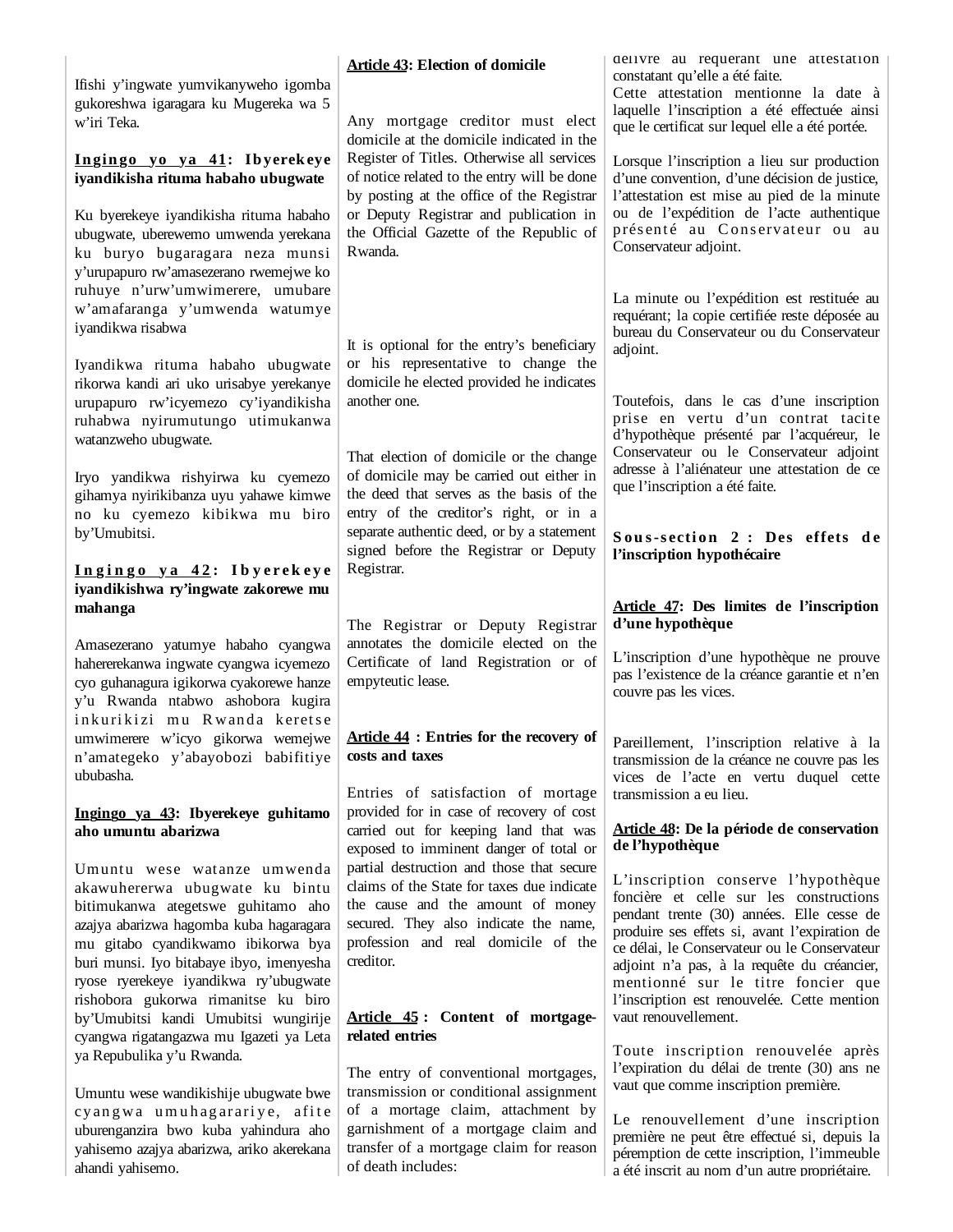|                                                                                                                                                                                                                                                                                                                             |                                                                                                                                                                                                                                                                                                                                                   | and the company of the com-<br>$\mathbf{r} \rightarrow \mathbf{r}$                                                                                                                                                                                                                         |
|-----------------------------------------------------------------------------------------------------------------------------------------------------------------------------------------------------------------------------------------------------------------------------------------------------------------------------|---------------------------------------------------------------------------------------------------------------------------------------------------------------------------------------------------------------------------------------------------------------------------------------------------------------------------------------------------|--------------------------------------------------------------------------------------------------------------------------------------------------------------------------------------------------------------------------------------------------------------------------------------------|
| Iryo hitamo ry'aho umuntu azajya<br>abarizwa cyangwa ihindura ryaho<br>bishobora gukorwa, haba mu nyandiko<br>uberewemo umwenda ashingiraho asaba<br>iyandikwa ry'ubugwate, haba mu<br>nyandiko mvaho itandukanye, cyangwa se<br>haba mw'imenyesha rishyiriweho<br>umukono imbere y'Umubitsi cyangwa<br>Umubitsi wungirije. | the date of the deed on basis of<br>a)<br>which the entry occurred;<br>the nature of the deed, the<br>b)<br>designation of the judge or the public<br>official who issued it;<br>the name, profession and<br>$\mathbf{c}$<br>domicile of the parties;<br>$\rm d$<br>if they are expressed or implied<br>conventional mortgages, the nature of the | Article 49 : De l'omission d'une<br>énonciation<br>L'omission dans l'inscription de l'une ou<br>de plusieurs des énonciations requises par le<br>présent Arrêté n'entraîne la nullité de<br>l'inscription que s'il ne peut y être suppléé<br>par les autres énonciations du titre foncier. |
| Umubitsi cyangwa Umubitsi wungirije<br>yandika aho umuntu yahisemo kuzajya<br>abarizwa ku Cyemezo cy'iyandikisha<br>ry'ubutaka cyangwa cy'ubukode<br>burambye.                                                                                                                                                              | convention and its main components.<br>Article 46: Issue of a statement of an<br>entry                                                                                                                                                                                                                                                            | La nullité ne peut être invoquée que par des<br>tiers auxquels l'omission a porté préjudice.<br>Sous-section 3: De la radiation et de la                                                                                                                                                   |
|                                                                                                                                                                                                                                                                                                                             |                                                                                                                                                                                                                                                                                                                                                   | réduction des inscriptions hypothécaires                                                                                                                                                                                                                                                   |
| Ingingo ya 44: Ibyerekeye iyandikisha<br>rijyanye no kwishyuza ibyakoreshejwe<br>cyangwa imisoro.                                                                                                                                                                                                                           | After making an entry, the Registrar or<br>Deputy Registrar issues to the applicant<br>a statement that certifies that an entry has                                                                                                                                                                                                               | Article 50: De la radiation d'une<br>hypothèque                                                                                                                                                                                                                                            |
| Iyandikisha ry'ingwate riteganijwe mu<br>kwishyuza ibyakoreshejwe mu kurinda<br>inzu yashoboraga gusenyuka burundu<br>yose cyangwa se igice kimwe, hamwe<br>n'amafaranga yishingira imyenda ya Leta                                                                                                                         | been carried out.<br>That statement indicates the date on<br>which the entry was carried out as well<br>as the certificate on which it was carried<br>out.                                                                                                                                                                                        | Les inscriptions sont rayées totalement ou<br>partiellement selon le consentement du<br>créancier ayant capacité à cet effet, ou en<br>vertu d'un jugement passé en force de chose<br>jugée.                                                                                               |
| cyangwa imisoro itarishyurwa Leta,<br>rigaragaza impamvu, n'agaciro<br>k'amafaragna yishingiwe, ndetse<br>n'amazina yombi, umwuga n'aho ufite<br>umwenda atuye.                                                                                                                                                             | When the entry is made upon production<br>of an agreement, a court decision, the<br>statement is put at the bottom of the<br>draft or official copy of th authentic deed<br>presented to the Registrar or Deputy<br>Registrar.                                                                                                                    | La radiation est mentionnée sur le certificat<br>d'enregistrement.<br>Article 51 : Des pièces exigées lors de la                                                                                                                                                                           |
| Ingingo ya 45: Ibyerekeranye                                                                                                                                                                                                                                                                                                |                                                                                                                                                                                                                                                                                                                                                   | radiation ou de la réduction d'une<br>hypothèque                                                                                                                                                                                                                                           |
| n'ibikubiye mw' iyandikwa                                                                                                                                                                                                                                                                                                   | The draft or official copy is given back                                                                                                                                                                                                                                                                                                          |                                                                                                                                                                                                                                                                                            |
| ry'ubugwate<br>Mw'iyandikwa ry'ubugwate<br>bwumvikanyweho, iry'ihererekanya<br>iry'ubugwate bwatanzweho<br>cyangwa se                                                                                                                                                                                                       | to the applicant; the certified copy is<br>kept at the office of the Registrar or<br>Deputy Registrar.                                                                                                                                                                                                                                            | Ceux qui requièrent la radiation ou la<br>réduction doivent déposer au bureau du<br>Conservateur ou du Conservateur adjoint<br>l'expédition de l'acte authentique ou de                                                                                                                    |
| umwenda, iry'ifatira ry'ubugwate<br>bwatanzweho umwenda n'iry'izungura<br>ry'ubugwate bwatanzweho umwenda<br>hakubiyemo ibi bikurikira:                                                                                                                                                                                     | Nonetheless, in case of an entry made on<br>basis of a tacit mortgage contract<br>presented by the acquirer, the Registrar<br>or Deputy Registrar issues to the<br>alienator a statement as to the fact that                                                                                                                                      | l'acte en brevet portant consentement; un<br>extrait littéral suffit, lorsqu'il y est déclaré,<br>par le notaire qui l'a délivré, que l'acte ne<br>contient ni conditions ni réserves.                                                                                                     |
| itariki inyandiko ishingirwaho<br>a)<br>mu kwandikisha ubugwate yakoreweho<br>kamere y'iyo nyandiko, amazina<br>b)                                                                                                                                                                                                          | the entry has been made.                                                                                                                                                                                                                                                                                                                          | Toutefois, lorsque la créance est à ordre, le<br>consentement peut être donné par acte sous<br>seing-privé par le dernier cessionnaire, après                                                                                                                                              |
| y'umucamanza cyangwa umukozi wa Leta<br>wayikoze;<br>amazina bwite, amazina<br>C)<br>y'ingereka, umwuga by'abarebwa                                                                                                                                                                                                         | Sub-section 2: Effects of the entry of<br>satisfaction of a mortage                                                                                                                                                                                                                                                                               | que le Conservateur ou le Conservateur<br>adjoint se sera assuré que le signataire en a<br>été saisi par une succession ininterrompue<br>d'endossements.                                                                                                                                   |
| n'ikibazo n'aho batuye;<br>niba ari ubugwate bw'ibintu<br>d)<br>bitimukanwa bukomoka ku masezerano                                                                                                                                                                                                                          | <b>Article 47:</b> Limitations of the entry of<br>satisfaction of a mortgage                                                                                                                                                                                                                                                                      |                                                                                                                                                                                                                                                                                            |
| bweruye cyangwa buteruye, kamere<br>y'amasezerano n'ibyangombwa by'ingenzi<br>biyagize.                                                                                                                                                                                                                                     | The entry of satisfaction of a mortgage<br>does not prove the existence of the<br>secured claim and does not cover its<br>defects.                                                                                                                                                                                                                | Le titre à ordre est joint à l'acte de<br>mainlevée pour rester déposé au Service. Le<br>Conservateur adresse au débiteur de la<br>créance un récépissé du dépôt.                                                                                                                          |
| Ingingo ya 46: Ibyerekeye<br>gutanga<br>icyemezo gihamya inyandiko                                                                                                                                                                                                                                                          |                                                                                                                                                                                                                                                                                                                                                   |                                                                                                                                                                                                                                                                                            |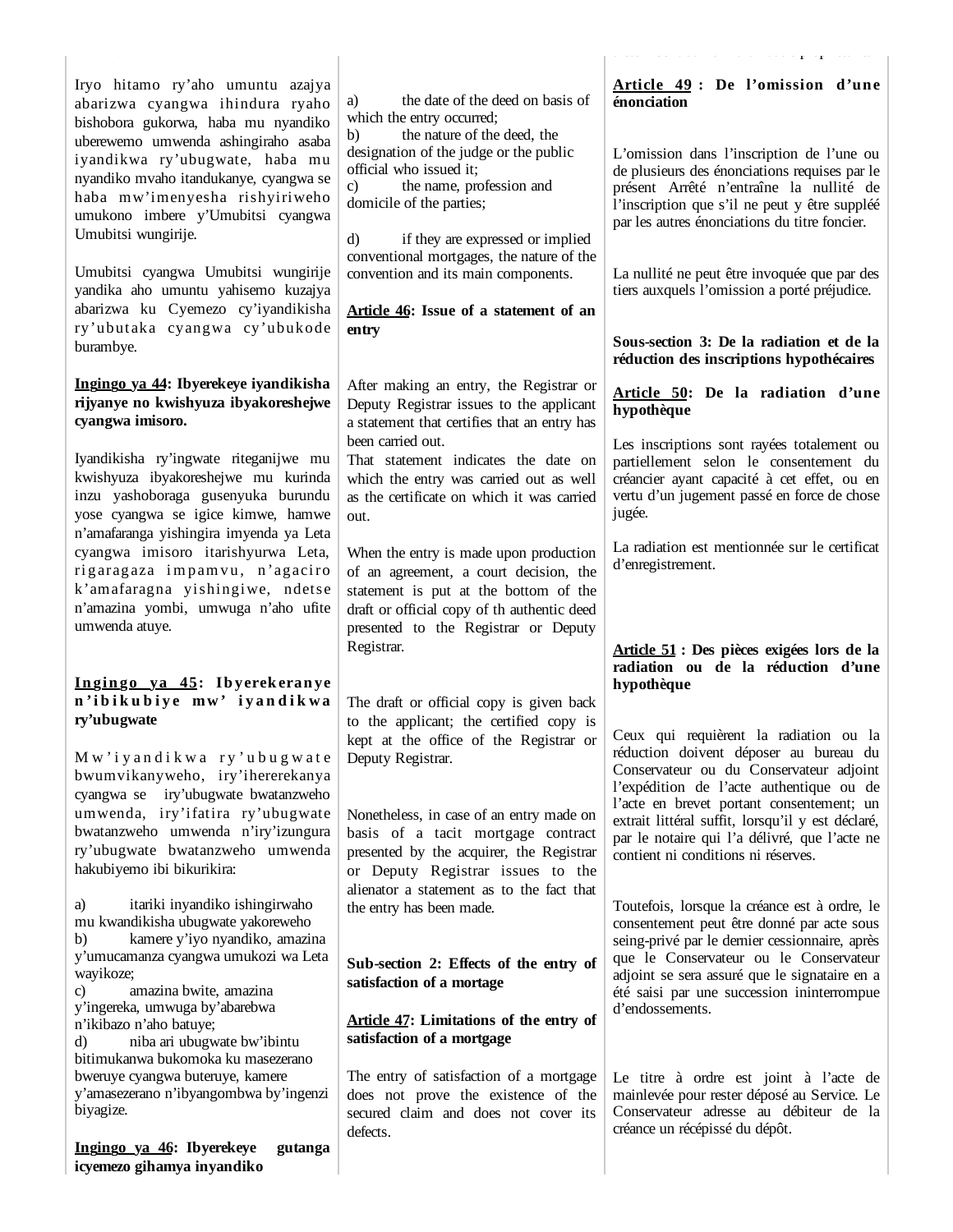| Iyo Umubitsi cyangwa Umubitsi<br>wungirije arangije gukora iyandikishwa,<br>aha uwarisabye icyemezo cyerekana ko                                                                                                                                                                        | Similarly, the entry of the claim<br>transmission does not cover the defects<br>of the deed on basis of which that<br>transmission occurred.                                                                                                                      | Article 52: Des limites du consentement<br>du créancier à la radiation                                                                                                                                                                                                                                              |
|-----------------------------------------------------------------------------------------------------------------------------------------------------------------------------------------------------------------------------------------------------------------------------------------|-------------------------------------------------------------------------------------------------------------------------------------------------------------------------------------------------------------------------------------------------------------------|---------------------------------------------------------------------------------------------------------------------------------------------------------------------------------------------------------------------------------------------------------------------------------------------------------------------|
| ryakozwe.<br>Icyo cyemezo cyerekana itariki iyandikwa<br>ryakoreweho ndetse n'icyemezo gihamya<br>nyirikibanza iryo yandikwa ryashyizweho.                                                                                                                                              | Article 48: Retention period of the<br>mortgage                                                                                                                                                                                                                   | Sauf volonté expresse contraire, le<br>consentement du créancier à la radiation<br>totale ou partielle de l'inscription d'une<br>hypothèque n'emporte pas la renonciation<br>au droit en vertu duquel elle a été effectuée.                                                                                         |
| Iyo iyandikwa ryakozwe ariko berekanye<br>amasezerano cyangwa icyemezo<br>cy'urukiko, icyemezo gishyirwa munsi<br>y'inyandiko y'umwimerere cyangwa<br>y'inyandiko-mvaho yashyikirijwe<br>Umubitsi cyangwa Umubitsi wungirije.                                                           | The entry retains the mortgage of land<br>and buildings for thirty (30) years. It<br>stops being effective if, before that<br>deadline expires, the Registrar or Deputy<br>Registrar did not, upon the creditor's<br>request, indicate on the land title that the | Article 53 : De la radiation en vertu d'un<br>jugement                                                                                                                                                                                                                                                              |
| Inyandiko y'umwimerere cyangwa<br>y'inyandiko-mvaho isubizwa uwasabye<br>iyandikwa, kopi yayo iriho icyemezo ko                                                                                                                                                                         | entry is renewed. That indication shall be<br>held to be a renewal.                                                                                                                                                                                               | La radiation en vertu d'un jugement a lieu<br>sur la production de l'expédition du<br>jugement passé en force de chose jugée.                                                                                                                                                                                       |
| ihuje n'iy'umwimerere ikaguma mu biro<br>by'Umubitsi cyangwa Umubitsi<br>wungirije.                                                                                                                                                                                                     | Every entry renewed after the lapse of the<br>thirty (30) year period is only held to be<br>like a first entry.                                                                                                                                                   | Article 54: De la radiation d'une<br>hypothèque irrégulière<br>La radiation doit être ordonnée par les                                                                                                                                                                                                              |
| Nyamara ariko, mu gihe hakozwe<br>iyandikwa hakurikijwe amasezerano<br>ateruye yo gutanga ubugwate bw'ibintu<br>bitimukanwa yerekanywe<br>n'uwabyeguriwe, Umubitsi cyangwa                                                                                                              | The renewal of a first entry may only be<br>carried out if, since the lapse of that<br>entry, the immovable was registered<br>under another proprietor.                                                                                                           | tribunaux lorsque l'inscription a été faite<br>sans être fondée ni sur la loi ni sur un titre,<br>lorsque le droit d'hypothèque est éteint ou<br>lorsque la créance garantie est nulle ou<br>éteinte.                                                                                                               |
| Umubitsi wungirije yoherereza<br>uwikuyeho ibintu icyemezo cy'uko<br>iyandikwa ryakozwe.                                                                                                                                                                                                | <b>Article 49 : Omission of a recital</b>                                                                                                                                                                                                                         |                                                                                                                                                                                                                                                                                                                     |
| Akiciro ka II: Ingaruka z'iyandikisha<br>ry'ingwate.                                                                                                                                                                                                                                    | Omission in the entry of one or many of<br>the recitals required by this Order<br>invalidates the entry only if it may not<br>be replaced by the other recitals of the                                                                                            | Article 55: De la notification des<br>créanciers du fait des inscriptions<br>hypothécaires                                                                                                                                                                                                                          |
| Ingingo ya 47: Ibyerekeye aho<br>iyandikwa ry'ubugwate rigarukira                                                                                                                                                                                                                       | land title.                                                                                                                                                                                                                                                       | Les actions auxquelles les inscriptions<br>donnent lieu contre les créanciers sont<br>intentées par exploit fait à leur personne ou                                                                                                                                                                                 |
| Iyandikwa ry'ubugwate ku bintu<br>bitimukanwa si ikimenyetso ko umwenda<br>watumye ubugwate butangwa uriho kandi<br>ntirikuraho inenge uwo mwenda waba                                                                                                                                  | Invalidity may only be raised by third<br>parties who have been adversely affected<br>by the omission.                                                                                                                                                            | au dernier des domiciles élus conformément<br>au présent Arrêté.                                                                                                                                                                                                                                                    |
| ufite.                                                                                                                                                                                                                                                                                  | Sub-section 3: Deletion and reduction<br>of entries of satisfaction of a mortgage                                                                                                                                                                                 |                                                                                                                                                                                                                                                                                                                     |
| Nanone kandi, iyandikwa ryerekeye<br>ihererekanya ry'umwenda watangiwe<br>ubugwate ntirikuraho inenge z'inyandiko<br>iryo hererekanya rishingiyeho.                                                                                                                                     | <b>Article 50: Deletion of a mortgage</b>                                                                                                                                                                                                                         | Section IV: De l'enregistrement des<br>autres charges                                                                                                                                                                                                                                                               |
| Ingingo ya 48: Ibyerekeye igihe                                                                                                                                                                                                                                                         | Entries are totally or partially deleted<br>according to the consent of the cerditor<br>with capacity to that effect, or on basis                                                                                                                                 | Article 56: De l'enregistrement du bail<br>emphytéotique                                                                                                                                                                                                                                                            |
| ubugwate bumara                                                                                                                                                                                                                                                                         | of a judgment form which there is no<br>appeal.                                                                                                                                                                                                                   | Lorsqu'un bail d'une durée de plus de neuf<br>ans sur une terre du domaine privé est                                                                                                                                                                                                                                |
| Iyandikwa rigumisha ubugwate ku bintu<br>bitimukanwa mu gihe cy'imyaka mirongo<br>itatu (30). Nta gaciro rikomeza kugira, iyo<br>mbere y'uko icyo gihe gishira, Umubitsi<br>cyangwa Umubitsi wungirije abisabwe<br>n'uberewemo umwenda, atanditse ku<br>cyemezo gihamya nyirikibanza ko | Deletion is indicated on the Certificate of<br>registration.                                                                                                                                                                                                      | présenté pour être enregistré, le<br>Conservateur ou le Conservateur Adjoint<br>doit placer une copie certifiée conforme à<br>l'original du bail dans le dossier et inscrire<br>les détails du bail dans la section réservée<br>aux charges du Certificat d'Enregistrement<br>dans le Registre des Titres et sur le |
| iyandikwa rivuguruwe.                                                                                                                                                                                                                                                                   | Article 51: Required documents for                                                                                                                                                                                                                                | Duplicata du Certificat d'Enregistrement<br>qui lui sert de base                                                                                                                                                                                                                                                    |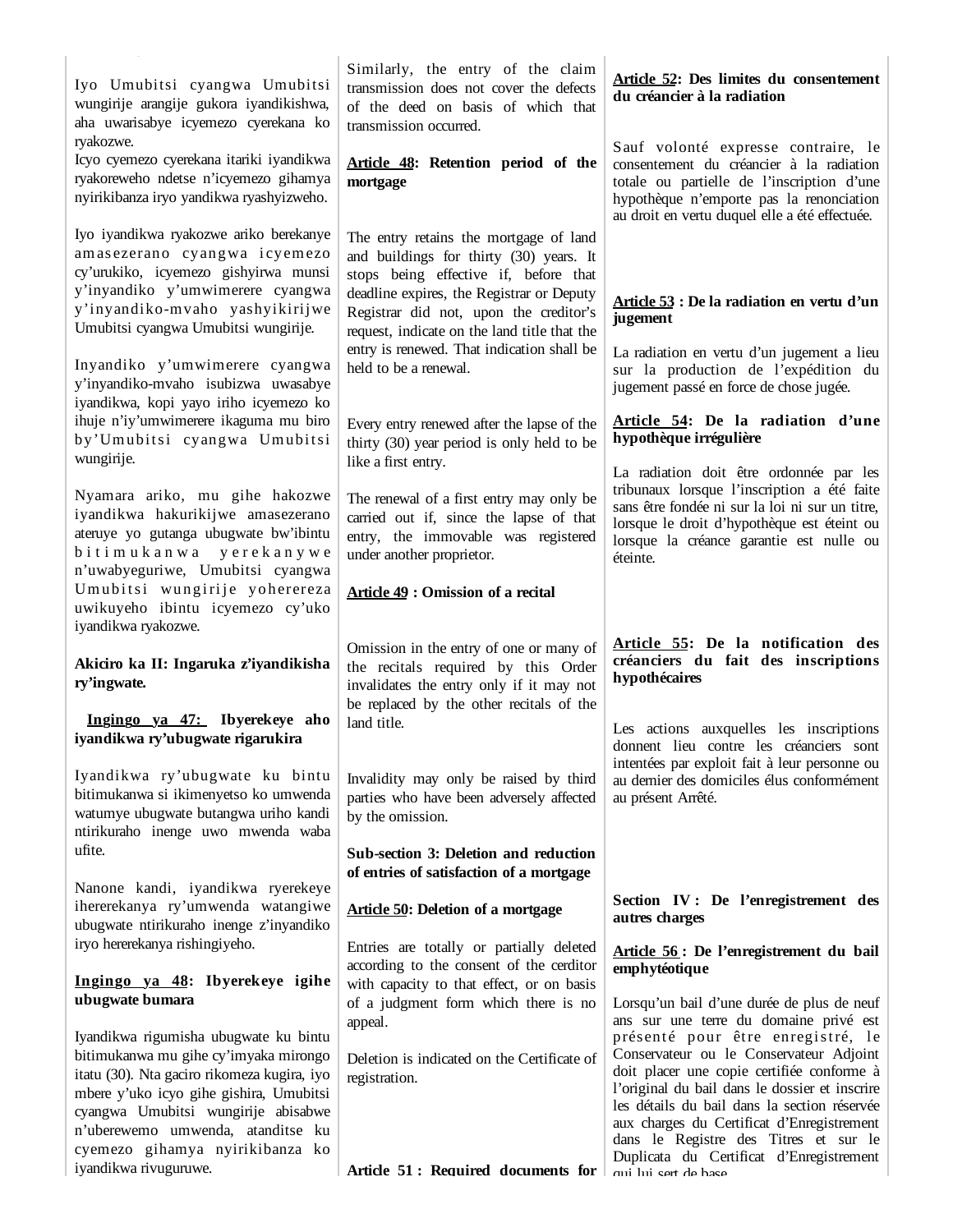|                                                                                                                                                                                                                                                                                                     | deletion or reduction of a mortgage                                                                                                                                                                                                                                                                                                                                         | yar rur over up ouov.                                                                                                                                                                                                                                                                                                                                                                                                                                                                                           |
|-----------------------------------------------------------------------------------------------------------------------------------------------------------------------------------------------------------------------------------------------------------------------------------------------------|-----------------------------------------------------------------------------------------------------------------------------------------------------------------------------------------------------------------------------------------------------------------------------------------------------------------------------------------------------------------------------|-----------------------------------------------------------------------------------------------------------------------------------------------------------------------------------------------------------------------------------------------------------------------------------------------------------------------------------------------------------------------------------------------------------------------------------------------------------------------------------------------------------------|
| Iyandikwa ryose rikozwe nyuma y'imyaka<br>mirongwitatu (30) rifatwa nk'aho ari<br>iyandikwa rikozwe ubwa mbere.<br>Ivugururwa ry'iyandikwa rya mbere<br>ntirishobora gukorwa niba, kuva aho iryo<br>yandikwa risaziye ibintu bitimukanwa<br>byaranditswe kw'izina ry'undi muntu<br>wabaye nyirabyo. | hose who require deletion or reduction of<br>a mortgage must bring to the office of<br>the Registrar or Deputy Registrar the<br>official copy of the authentic deed or the<br>notarial deed en brevet of the agreement.<br>A literal extract is sufficient when the<br>notary that issued it states therein that<br>the deed contains neither conditions nor<br>exceptions. | Sur présentation d'une preuve par affidavit<br>ou autrement qu'un bail enregistré d'une<br>terre du domaine privé a expiré ou a été<br>résilié de quelque manière que ce soit, le<br>Conservateur ou le Conservateur Adjoint<br>doit apporter une annotation sur le<br>Certificat d'Enregistrement dans le Registre<br>des Titres et sur le Duplicata du Certificat<br>d'Enregistrement en radiant la charge sur la<br>parcelle avec effet à partir de la date à<br>laquelle le bail a expiré ou a été résilié. |
| Ingino ya 49: Ibyerekeye kwibagirwa<br>cyangwa kwirengagiza<br>Kudashyira cyangwa kwirengagiza ikintu<br>kimwe cyangwa byinshi byateganyijwe                                                                                                                                                        | Nonetheless, when the claim is in order<br>form, the consent may be given through<br>a deed under private writing by the last<br>transferee after the Registrar or Deputy<br>Registrar has made sure that the                                                                                                                                                               | Article 57: De l'enregistrement des<br>servitudes et autres charges                                                                                                                                                                                                                                                                                                                                                                                                                                             |
| n'iri Teka mw'iyandikwa, biba imvano<br>y'iseswa ry'iyandikwa gusa igihe<br>bidashobora gusimburwa n'izindi ngingo<br>zikubiye mu cyemezo cy'ubutaka.                                                                                                                                               | signatory has benefited from a continued<br>succession of endorsements.                                                                                                                                                                                                                                                                                                     | L'enregistrement des servitudes foncières et<br>des autres charges se fait conformément aux<br>dispositions des Articles 34 à 49 du présent<br>Arrêté.                                                                                                                                                                                                                                                                                                                                                          |
| Iseswa rishobora gusabwa gusa n'abandi<br>Bantu batarebwa n'ikibazo ariko<br>bangirijwe n'uko iyandikwa hari ibyo<br>ryirengagije.                                                                                                                                                                  | The security in order form is attached to<br>the deed of release to be kept at the<br>Office. The Registrar issues a deposit<br>receipt to the debtor.                                                                                                                                                                                                                      | Section VI : De la rectification et du<br>remplacement des titres                                                                                                                                                                                                                                                                                                                                                                                                                                               |
| Akiciro ka 3: Ibyerekeye isibwa                                                                                                                                                                                                                                                                     |                                                                                                                                                                                                                                                                                                                                                                             | <b>Article 58 : De la rectification du Registre</b><br>des Titres                                                                                                                                                                                                                                                                                                                                                                                                                                               |
| n'igabanywa ry'iyandikwa<br>ry'ubugwate<br>Ingingo ya 50: Ibyerekeye gukuraho                                                                                                                                                                                                                       | Article 52: Limitations of the<br>creditor's consent for the mortgage<br>deletion                                                                                                                                                                                                                                                                                           | Le Conservateur peut rectifier le Registre<br>des Titres ou tout instrument présenté pour<br>être enregistré dans les cas suivants:                                                                                                                                                                                                                                                                                                                                                                             |
| ubugwate<br>Iyandikwa ry'ubugwate ku bitimukanwa<br>risibwa ryose cyangwa se rigasibwa igice                                                                                                                                                                                                        | Unless otherwise directed, the creditor's<br>consent to totally or partially delete the                                                                                                                                                                                                                                                                                     | dans les questions formelles et en<br>a)<br>cas d'erreurs ou omissions qui n'affectent<br>pas matériellement les intérêts d'un<br>propriétaire;                                                                                                                                                                                                                                                                                                                                                                 |
| iyo byemewe n'ugomba kwishyurwa<br>ubifitiye ubushobozi, cyangwa se<br>hakurikijwe urubanza rwaciwe burundu<br>kandi rutagishobora kujurirwa.                                                                                                                                                       | entry of a mortgage does not remove the<br>waiver of the interest on basis of which<br>the entry was carried out.                                                                                                                                                                                                                                                           | dans tous les cas et n'importe<br>b)<br>quand avec le consentement de toutes les<br>parties intéressées ;                                                                                                                                                                                                                                                                                                                                                                                                       |
| Isibwa ryandikwa ku cyemezo<br>cy'iyandikisha.                                                                                                                                                                                                                                                      | Article 53: Deletion on basis of a<br>court judgment                                                                                                                                                                                                                                                                                                                        | lorsque, lors de la redélimitation<br>C)<br>d'une parcelle ou d'une zone de terrain, une<br>dimension ou une superficie indiquée dans<br>le Registre des Titres se trouve être<br>incorrecte, mais dans un tel cas, le                                                                                                                                                                                                                                                                                          |
| Ingingo ya 51: Ibyerekeye<br>ibyangombwa bisabwa mu gihe<br>cy'isiba cyangwa cy'igabanya<br>ry'ubugwate                                                                                                                                                                                             | Deletion on basis of a court judgment<br>is carried out upon the production of<br>the official copy of the judgment from<br>which there is no appeal.                                                                                                                                                                                                                       | Conservateur ou le Conservateur adjoint<br>doit d'abord informer et entendre toutes les<br>parties qui apparaissent dans le Registre des<br>Titres et susceptibles d'être intéressées ou<br>affectées par son intention de rectifier;                                                                                                                                                                                                                                                                           |
| Abasaba isibwa cyangwa igabanywa<br>bagomba gushyikiriza ku biro                                                                                                                                                                                                                                    | Article 54: Deletion of an illegal<br>mortgage                                                                                                                                                                                                                                                                                                                              | en cas d'une ordonnance du<br>d)<br>tribunal.                                                                                                                                                                                                                                                                                                                                                                                                                                                                   |
| by'Umubitsi cyangwa Umubitsi<br>wungirije inyandiko-mpamo ikubiyemo<br>ukwemera kw'ugomba kwishyurwa;                                                                                                                                                                                               | Deletion must be ordered by the courts<br>when the entry was made without                                                                                                                                                                                                                                                                                                   | Article 59 : De la rectification basée sur<br>le relevé cadastral                                                                                                                                                                                                                                                                                                                                                                                                                                               |
| inyandiko ihinnye nayo irahagije, iyo<br>noteri wayitanze yemeza ko inyandiko<br>bwite idakubiyemo inkomyi cyangwa se                                                                                                                                                                               | complying with the law or the title,<br>when the mortgage right is extinguished<br>or when the secured claim is void or                                                                                                                                                                                                                                                     | Lorsque l'indication de la superficie ou le<br>croquis d'un immeuble enregistré sont<br>reconnus inexacts ou incomplets par un                                                                                                                                                                                                                                                                                                                                                                                  |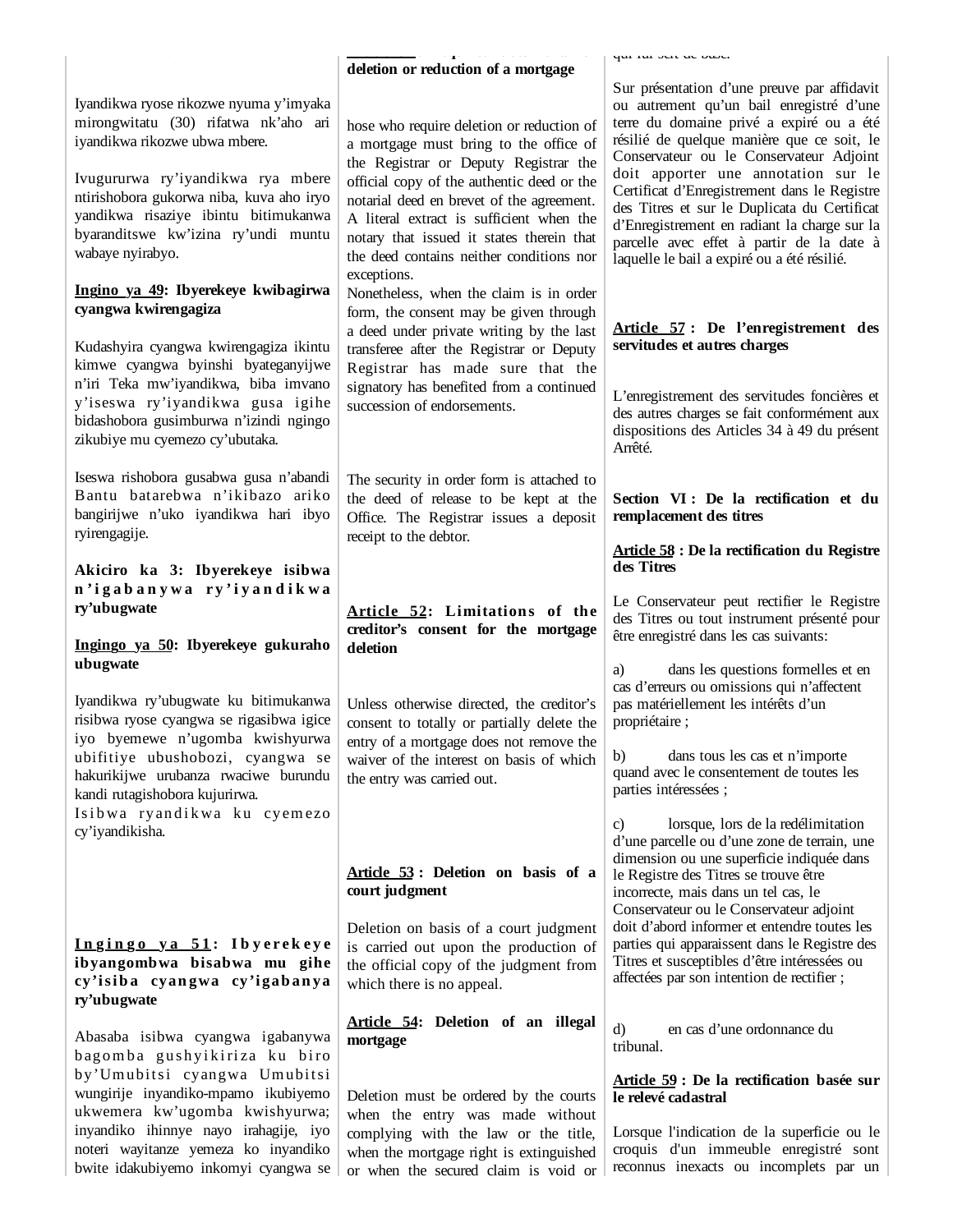| ubwisegure.<br>Nyamara iyo umwenda wishyuzwa<br>n'uwerekanywe na nyirawo, ukwemera                                                                                             | extinguished.                                                                                                                                                                                                                   | procès-verbal des agents du cadastre et que<br>la rectification n'est pas de nature à porter<br>atteinte aux droits enregistrés des voisins, le<br>propriétaire peut réclamer qu'un nouveau<br>certificat soit dressé en remplacement de         |
|--------------------------------------------------------------------------------------------------------------------------------------------------------------------------------|---------------------------------------------------------------------------------------------------------------------------------------------------------------------------------------------------------------------------------|--------------------------------------------------------------------------------------------------------------------------------------------------------------------------------------------------------------------------------------------------|
| gushobora gutangwa mu nyandiko bwite<br>ikozwe n'uwa nyuma werekanywe ko ari<br>we ugomba kwishyurwa, Umubitsi<br>cyangwa Umubitsi wungirije yabanje                           | Article 55: Service of notice to<br>creditors in relation with entries of<br>satisfaction of mortgage                                                                                                                           | l'ancien.<br>L'ancien certificat est annulé au Registre des<br>Titres dans la forme indiquée à l'article 28                                                                                                                                      |
| ariko kugenzura ko uwo wa nyuma<br>werekanywe ari we ugomba kwishyurwa<br>yahawe ubwo burenganzira nyuma<br>y'uruhererekane rw'amasinyatire rutarimo<br>icyuho.                | Actions arising from entries of<br>satisfaction of mortgage are brought<br>against the creditors after a notice is<br>served to them at their last domicile<br>elected in accordance with the provisions<br>of this Order.      | du présent Arrêté.<br>Le nouveau certificat n'est différent de<br>l'ancien que quant aux inexactitudes et<br>omissions relevées par les agents du<br>cadastre. Il est dressé au Registre des Titres                                              |
| Urupapuro rw'umwenda wishyuzwa<br>n'uwerekanywe na nyirawo rwomekwa ku<br>cyemezo cy'ubugwatuze kugira ngo<br>rukomeze kubikwa ku Rwego. Umubitsi                              |                                                                                                                                                                                                                                 | et délivré au propriétaire avec renvoi au<br>folio du certificat antérieur et mention de la<br>cause pour laquelle il est délivré.                                                                                                               |
| ashyikiriza uwarimo umwenda icyemezo<br>cy'ubwo bubitsi.                                                                                                                       | Sous-section IV : De l'enregistrement<br>des autres charges                                                                                                                                                                     | Le Conservateur ou le Conservateur-adjoint                                                                                                                                                                                                       |
| Ingingo ya 52: Ibyerekeye aho<br>ukwemera k'uberewemo umwenda ko<br>ubugwate busiba bigarukira                                                                                 | Article 56: Registration of<br><b>Emphyteutic Leases</b>                                                                                                                                                                        | retient l'ancien certificat et le procès-verbal<br>des agents du cadastre, et les inscrit à son<br>Registre des Titres.                                                                                                                          |
| Ukwemera k'uberewemo umwenda ko<br>inyandiko z'ubugwate ku bitimukanwa                                                                                                         | When a lease for a term of more than<br>nine years of private land is presented for<br>registration, the Registrar or Deputy                                                                                                    | Article 60: Du remplacement des<br>certificats perdus ou détruits                                                                                                                                                                                |
| zisibwa zose cyangwa se zigasibwa igice<br>ntabwo bimuvutsa uburenganzira bwe<br>bwo gukomeza gukurikirana ubwishyu<br>bw'umwenda bamurimo.                                    | Registrar must place a certified copy of<br>the lease on file and record particulars of<br>the lease in the charges section of the<br>Certificate of Registration in the Register<br>of Titles and on the Duplicate Certificate | En cas de perte ou de destruction d'un<br>Duplicata du Certificat d'enregistrement, le<br>propriétaire peut en réclamer un nouveau sur<br>production d'une ordonnace rendu par le<br>tribunal compétent.                                         |
|                                                                                                                                                                                | of Registration which serves as its base.                                                                                                                                                                                       | Le nouveau Duplicata du Certificat est<br>exactement conforme à l'ancien, tel qu'il                                                                                                                                                              |
| Ingingo ya 53: Ibyerekeye no<br>gukuraho ingwate biturutse ku<br>mwanzuro w'urubanza                                                                                           | On presentation of proof by affidavit or<br>otherwise that a registered lease of<br>private land has expired or been<br>terminated in any manner, the Registrar                                                                 | figure au Registre des Titres. Il est dressé au<br>Registre des Titres et délivré au propriétaire,<br>avec renvoi au folio du certificat antérieur et<br>mention de la cause pour laquelle il est<br>délivré, ainsi que de l'engagement pris par |
| Isibwa rishingiye ku rubanza rikorwa ari<br>uko hagaragajwe kopi y'urubanza rwaciwe<br>burundu kandi rutagishobora kujuririrwa.                                                | or Deputy Registrar must make an<br>annotation on the Certificate of<br>Registration in the Register of Titles and<br>on the Duplicate Certificate of                                                                           | le propriétaire. L'ancien certificat est annulé<br>au Registre des Titres dans la forme<br>indiquée à l'article 28 du présent Arrêté.                                                                                                            |
| Ingingo ya 54: Ibyerekeye isibwa<br>ry'ubugwate butujuje ibisabwa                                                                                                              | Registration, striking out the<br>encumbrance on the land with effect from                                                                                                                                                      | Section VII : De l'opposition                                                                                                                                                                                                                    |
| Isibwa rigomba gutegekwa n'inkinko iyo<br>iyandikwa ry'ubugwate ku bitimukanwa<br>ryakozwe ridashingiye ku mategeko                                                            | the date when the lease expired or was<br>terminated.                                                                                                                                                                           | Article 61: De l'introduction d'une<br>opposition                                                                                                                                                                                                |
| cyangwa se ngo rishingire ku rupapuro<br>rw'umwenda, iyo ubugwate bwazimye,<br>cyangwa iyo umwenda watangiwe<br>ingwate ari nta gaciro ugira, cyangwa se<br>na none warazimye. | <b>Article 57: Registration of Servitudes</b><br>and other charges                                                                                                                                                              | Par requête présentée au Conservateur ou<br>Conservateur-adjoint dans un formulaire<br>prévu dans l'Annexe 6, l'une des personnes<br>suivantes peut former opposition à<br>l'exercice du droit de disposer ou d'effectuer                        |
| Inginigo ya 55: Ibyerekeye<br>kumenyesha abafitiwe imyenda<br>ibijyanye n'iyandikisha ry'ingwate                                                                               | The registration of servitudes and other<br>charges is carried out in accordance with<br>provisions of Articles 34 through 49 of<br>this Order.                                                                                 | une transaction quelconque par le<br>propriétaire inscrit au Registre des Titres:<br>un créancier gagiste du Certificat<br>a)<br>d'Enregistrement;                                                                                               |
| Kuregera urukiko ababerewemo imyenda                                                                                                                                           |                                                                                                                                                                                                                                 |                                                                                                                                                                                                                                                  |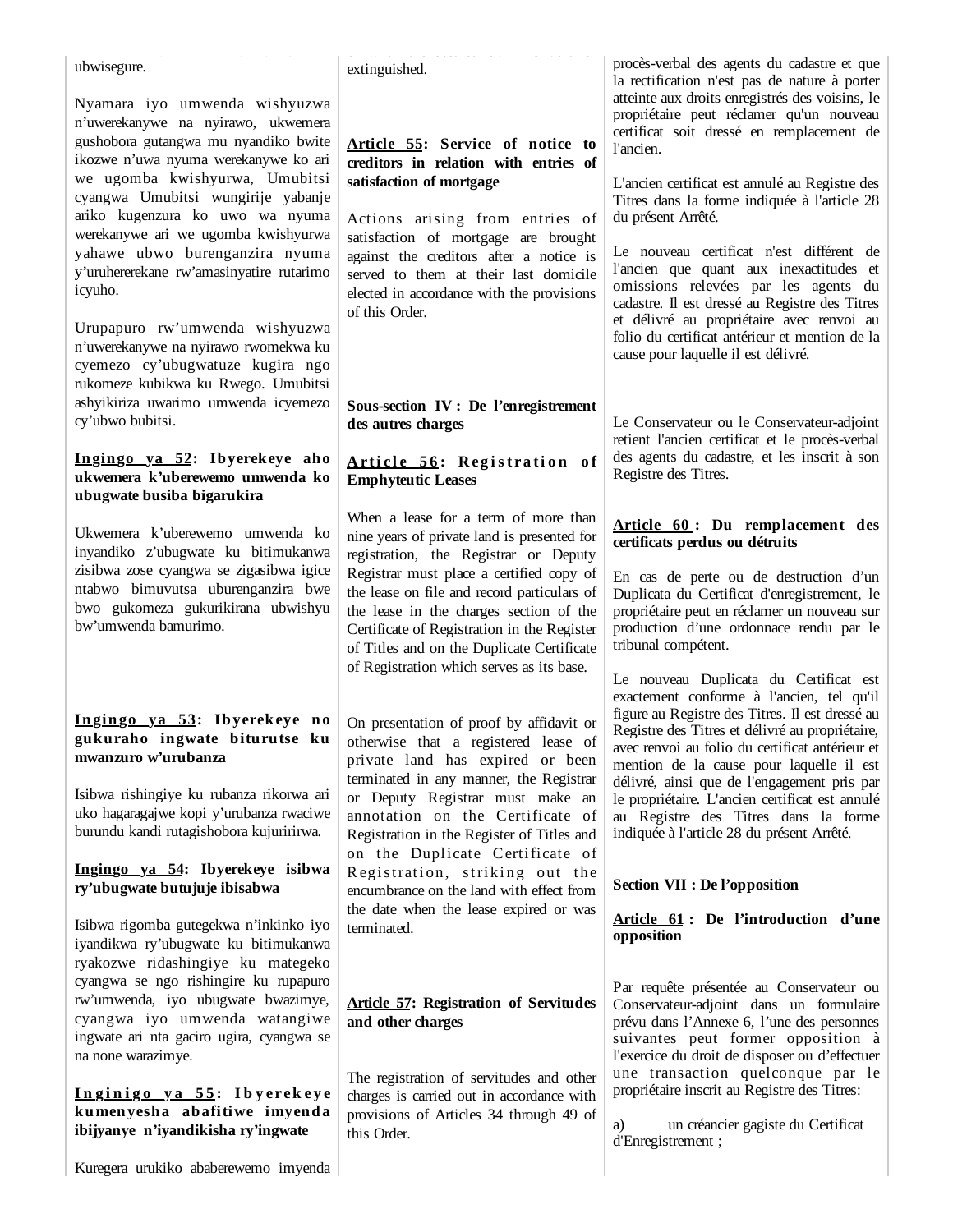yatangiwe ingwate z'ibitimukanwa, iyo Section VI: Rectification and ikirego cyerekeranye n'iyandikwa ry'ubugwate, bikorwa n'imenyesha ry'umuhesha w'inkiko ryohererejwe uberewemo umwenda ubwe cyangwa se ryoherejwe aho yahisemo bwa nyuma ko ariho azajya amenyesherezwa inyandiko zimwerekeye nk'uko biteganywa n'iri Teka.

# Akiciro ka IV: Ibyerekeye **iyandikishwa ry'ibindi bibangamira uburenganzira**

#### **I n g i n g o y a 5 6 : I b y e r e k e y e iyandikishwa ry'ubukode burambye**

Iyo ubukode burenza imyaka icyenda ku butaka bwite buzanywe kwandikwa, Umubitsi cyangwa Umubitsi wungirije agomba gushyira kopi y'amasezerano y'ubukode yemejwe muri dosiye akandika ibiranga ubwo bukode mu gace kagenewe ibibangamira uburenganzira bwa n y i r u m u t u n g o k u C y e m e z o cy'iyandikisha mu gitabo cyandikwamo ibikorwa bya buri munsi no kuri dipurikata y'Icyemezo cy'iyandikisha ubukode bushingiyeho.

Iyo Umubitsi cyangwa Umubitsi wungirije agejejweho igihamya giherekejwe n'indahiro cyangwa mu bundi buryo cyerekana ko amasezerano y'ubukode yanditse ku butaka bwite yashaje cyangwa yasheshwe mu buryo ubwo ari bwo bwose, akora inyandiko ku Cyemezo cy'iyandikisha mu gitabo cyandikwamo ibikorwa bya buri munsi no kuri dipurikata y'Icyemezo cy'iyandikisha, gisiba ibibangamira uburenganzira bwa nyirumutungo guhera kw'itariki amasezerano y'ubukode yasaziye cyangwa yasesewe.

## **Ingingo ya 57: Ibyerekeye iyandikwa ry'inyungu ku butaka bw'undi mu n tu n 'i b i n d i b i b a n g a mi ra uburenganzira bwa nyirumutungo**

Iyandikwa ry'inyungu ku butaka bw'undi n'ibindi bibangamira uburenganzira bwa nyirumutungo bikorwa hakurikijwe ibiteganywa n'Ingingo guhera ku ya 34 kugeza ku ya 49 z'iri Teka.

# **Icyiciro cya IV: Ibyerekeye gukosora no gusimbuza ibyemezo**

**Ingingo ya 58: Ibyerekeye gukosora** 

| а<br>а<br>e                                      | nccumation<br><b>Replacement of Certificates</b><br><b>Article 58: Rectification of Register of</b>                                                                                                                                                                                                                                | un créancier muni d'un titre<br>b)<br>exécutoire ;                                                                                                                                                                                                                                                   |
|--------------------------------------------------|------------------------------------------------------------------------------------------------------------------------------------------------------------------------------------------------------------------------------------------------------------------------------------------------------------------------------------|------------------------------------------------------------------------------------------------------------------------------------------------------------------------------------------------------------------------------------------------------------------------------------------------------|
| e<br>C                                           | <b>Title</b>                                                                                                                                                                                                                                                                                                                       | c)<br>un curateur en cas de faillite;                                                                                                                                                                                                                                                                |
| $\mathbf{C}$<br>i<br>e                           | The Registrar may rectify the register of<br>title or any instrument presented for<br>registration in the following cases:                                                                                                                                                                                                         | d)<br>le précédent propriétaire ayant un<br>droit à rétrocession dérivant d'une cause de<br>résolution ou de nullité du contrat par<br>lequel il a aliéné l'immeuble;                                                                                                                                |
| a<br>e                                           | in formal matters and in the<br>(a)<br>case of errors or omissions not<br>materially affecting the interests<br>of any proprietor;                                                                                                                                                                                                 | toute personne renvendiquant le<br>e)<br>droit de propriété de la terre ou un droit réel<br>sur la terre, que ce soit aux termes d'un<br>instrument non-enregistré ou autrement.                                                                                                                     |
| ı<br>,<br>e<br>C                                 | (b) in any case and at any time<br>with the consent of all<br>interested parties;                                                                                                                                                                                                                                                  | Le requérant doit justifier de la qualité qui<br>lui donne le droit d'agir en opposition par<br>une déclaration sous serment.                                                                                                                                                                        |
| а<br>e<br>а<br>C<br>$\mathbf{C}$<br>1<br>а<br>İ. | (c) where, upon a re-demarcation of<br>a parcel or an area of land, a<br>dimension or area shown in the<br>register of title is found to be<br>incorrect, but in such case the<br>Registrar or Deputy Registrar<br>must first give notice and<br>hearing to all parties appearing<br>by the register of title to be                | Le Conservateur ou le Conservateur-adjoint<br>fait annotation de l'opposition, dans la<br>forme indiquée à l'article 11 du présent<br>Arrêté, sur le certificat inscrit au Registre<br>des Titres et informe de l'opposition le<br>propriétaire enregistré de la terre affectée par<br>l'opposition. |
| а<br>ı<br>C                                      | interested or affected of his<br>intention so to rectify;                                                                                                                                                                                                                                                                          | Article 62 : De l'effet d'une opposition                                                                                                                                                                                                                                                             |
| e<br>C<br>ı<br>C<br>1<br>C                       | (d) in case of a court order.<br>Article 59: Rectification Based on<br><b>Cadastral Survey</b>                                                                                                                                                                                                                                     | L'annotation paralyse le droit de disposition<br>du propriétaire pendant six mois dès<br>l'instant où elle est faite. Elle peut être<br>renouvelée pour une période de même<br>durée, en vertu d'une ordonnance du juge du<br>tribunal compétent, pour motif grave.                                  |
| а<br>a<br>e<br>a<br>i<br>a                       | Where the surface area or the map of<br>registered land is recognised to be<br>inaccurate or incomplete as a result of a<br>castral survey and rectification is not of a<br>nature to adversely affect the neighbours'<br>registered rights, the owner may demand<br>that a new certificate be drawn to replace<br>the former one. | Nulle mutation, en vertu de quelque cause<br>que ce soit, ne peut avoir lieu avant<br>l'expiration du délai légal ou judiciaire, à<br>moins qu'il ne soit donné mainlevée de<br>l'opposition par l'opposant ou par un<br>jugement passé en force de chose jugée.                                     |
| $\mathbf{i}$<br>a<br>e                           | The former certificate is cancelled in the<br>Register of Titles in the form indicated<br>in Article 28 of this Order.                                                                                                                                                                                                             | Article 63 : De la main-levée de<br>l'opposition                                                                                                                                                                                                                                                     |
| 4                                                | The new certificate is different from the<br>former one only in respect of inaccuracies                                                                                                                                                                                                                                            | En cas de mainlevée, l'annotation de<br>l'opposition est frappée d'un timbre                                                                                                                                                                                                                         |

d'annulation et d'une mention datée, scellée et signée par le Conservateur ou Conservateur adjoint, indiquant le motif de

l'annulation.

and omissions noted by the staff of the cadastre. It is recorded in the Register of Titles and a new Duplicate Certificate is issued to the owner with reference to the folio of the previous certificate and the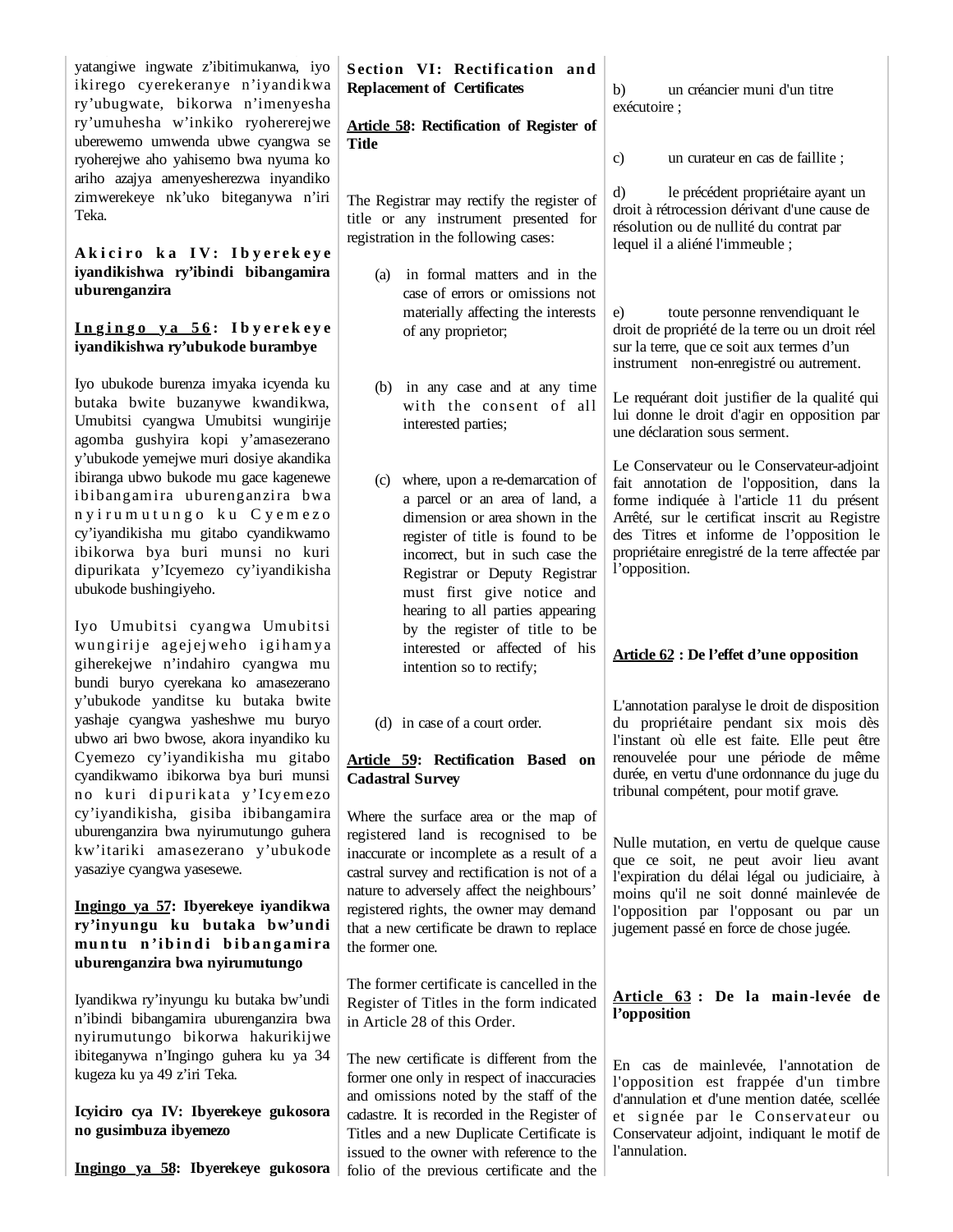| reason for which it is issued.                                                                                                                                                                                   | Le Conservateur ou Conservateur-adjoint<br>retient l'acte ou le jugement de mainlevée et                                                                                                      |
|------------------------------------------------------------------------------------------------------------------------------------------------------------------------------------------------------------------|-----------------------------------------------------------------------------------------------------------------------------------------------------------------------------------------------|
| The Registrar or Deputy Registrar keeps<br>the former certificate and the minutes of<br>the staff from the cadastre, and records<br>them in the Register of Titles.                                              | l'inscrit au Registre des Titres.<br><b>CHAPITRE IV: DES DISPOSITIONS</b><br>DIVERSES, TRANSITOIRES ET<br><b>FINALES.</b>                                                                     |
| Article 60: Replacement of Lost or<br><b>Destroyed Certificates</b>                                                                                                                                              | Section première: Des dispositions<br>diverses                                                                                                                                                |
| In case of loss or destruction of a<br>Duplicate Certificate, the owner may<br>request a new one upon production of a<br>decision par the competent court.                                                       | Article 64 : Des indications de l'extrait<br>du certificat d'enregistrement                                                                                                                   |
| The new Duplicate Certificate exactly<br>conforms to the former one as shown<br>on the Register of Titles. It is recorded<br>in the Register of Titles and issued to<br>the owner with reference to the folio of | L'extrait du certificat d'enregistrement du<br>bien grevé, à publier au Journal officiel<br>indique au minimum :                                                                              |
| the previous certificate and the reason<br>for which it is issued, as well as the<br>owner's undertaking. The former<br>certificate is cancelled in the Register of                                              | la conservation des titres fonciers<br>a)<br>des registres desquels l'extrait est délivré ;<br>le certificat d'enregistrement sur le<br>b)                                                    |
| of this Order.<br><b>Section VII: Caveats</b>                                                                                                                                                                    | quel est inscrit le bien immobilier grevé de<br>l'hypothèque : par la mention du numéro de<br>registre dans lequel ce certificat est inscrit et<br>du folio sur lequel il figure;             |
|                                                                                                                                                                                                                  |                                                                                                                                                                                               |
|                                                                                                                                                                                                                  | la situation, la description et la<br>C)<br>superficie du bien immobilier sur le<br>certificat d'enregistrement duquel                                                                        |
| Registrar or the Deputy Registrar in the<br>proper form provided for in Annex 6,<br>any of the following persons may lodge<br>a caveat against the exercise by the<br>registered proprietor of the right to      | l'hypothèque est inscrite;<br>$\mathbf{d}$<br>le droit grevé de l'hypothèque<br>(propriété, droit d'emphytéose, etc);                                                                         |
|                                                                                                                                                                                                                  |                                                                                                                                                                                               |
| dispose of or otherwise deal with the<br>land:<br>a secured creditor of the<br>a)                                                                                                                                | la société ou association<br>e)<br>propriétaire de l'immeuble ou titulaire du<br>droit immobilier grevé de l'hypothèque :<br>par la mention de sa dénomination sociale                        |
| Certificate of Registration;<br>a creditor who has obtained<br>b)                                                                                                                                                | et de son siège social et, si le propriétaire de<br>l'immeuble ou le titulaire du droit<br>immobilier à grever est une personne<br>physique, par ses nom, prénoms, profession<br>et domicile; |
|                                                                                                                                                                                                                  | titles in the form indicated in article 28<br><b>Article 61: Lodging a Caveat</b><br>By means of a notice presented to the                                                                    |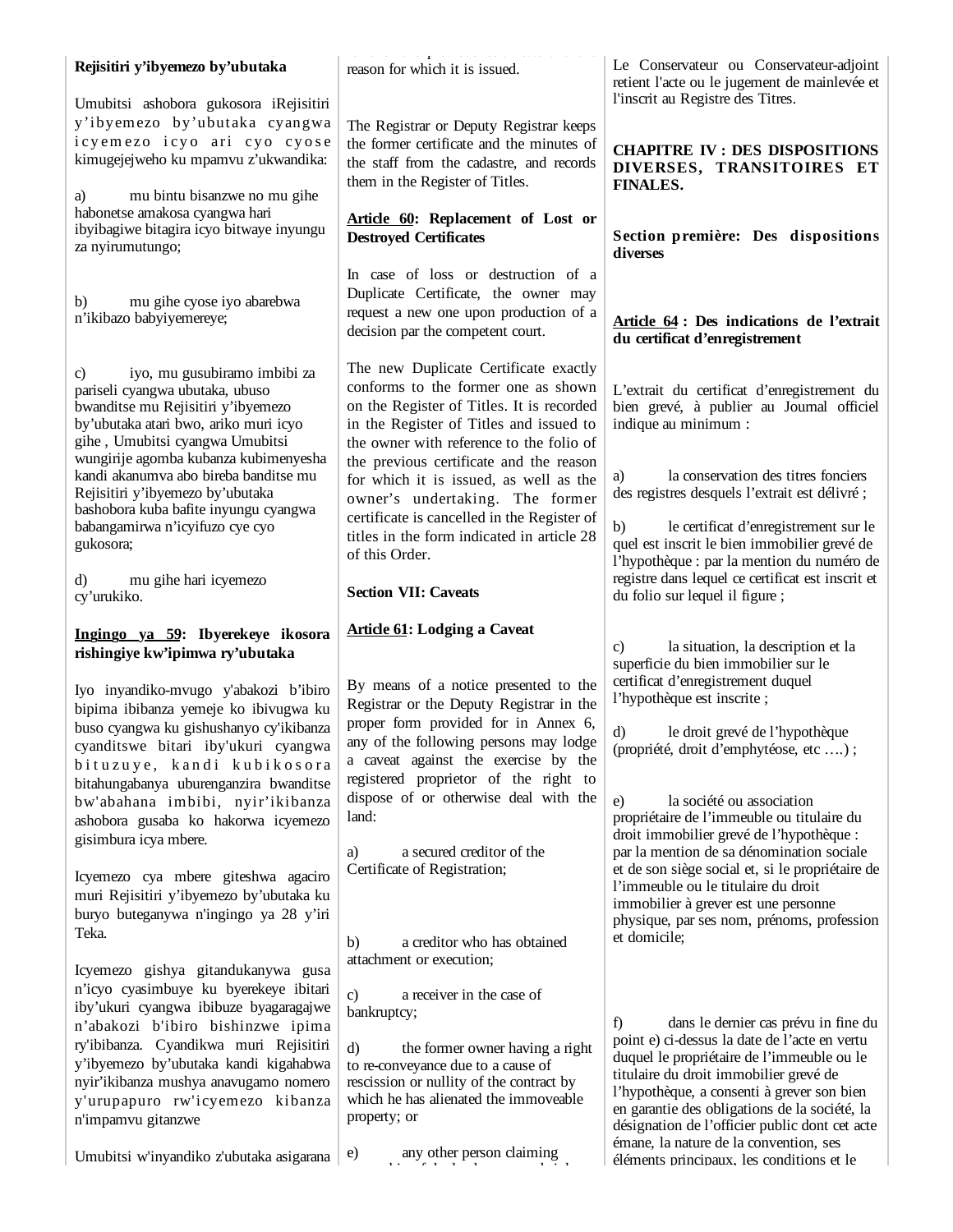icyemezo cya mbere n'inyandiko-mvugo y'abakozi b'ibiro bipima ibibanza akabyandika mu gitabo cye cy'ibikorwa buri munsi.

## **Ingingo ya 60: Ibyerekeye isimburwa ry'ibyemezo byatakaye cyangwa byangiritse**

Mu gihe Dipurikata y'icyemezo itakaye cyangwa yangiritse, nyir'ikibanza ashobora gusaba ikindi gishya amaze kwerekana icyemezo cy'urukiko rubifitiye ububasha.

Dipurikata y'icyemezo nshya ihura neza n'iya mbere, nk'uko iri mu Rejisitiri y'ibyemezo by'ubutaka. Yandikwa mu gitabo kandi igahabwa nyirikibanza, bakandikaho nomero y'urupapuro rw'icyemezo cya mbere n'impamvu gitanzwe n'inshingano zafashwe na nyiracyo. Icyemezo cya mbere giteshwa agaciro mu Rejisitiri y'ibyemezo by'ubutaka mu buryo buvugwa mu ngingo ya 28 y'Iri Teka.

#### I cyiciro cya VII: Ibyerekeye **ibangamira**

### **I n g i n g o y a 6 1 : I b y e r e k e y e kwandikisha ibangamira**

Akoresheje ikirego ashyikirije Umubitsi cyangwa Umubitsi wungirije mw'ifishi iteganywa ku Mugereka wa 6, uwo ari wese mu bantu bakurikira ashobora gutambamira uburenganzira bwa nyir'ikibanza muri Rejisitiri y'ibyemezo by'ubutaka bwo kubyegurira undi:

a) uberewemo umwenda wishyuzwa wahawe icyemezo gihamya nyir'ikibanza ho ingwate ku bintu byimukanwa;

b) uberewemo umwenda ufite inyandiko mpesha;

c) ushinzwe gucunga igihombo;

d) uwari utunze ibintu mbere akaba afite uburenganzira bwo kubisubizwa biturutse ku mpamvu z'iseswa cyangwa z'itesha-gaciro ry'amasezerano yagurishije ikitimukanwa;

e) undi muntu uwo ari we wese yemeza ko ubutaka ari ubwe cyangwa afite inyungu kuri bwo, yaba atabifitiye inyandiko cyangwa mu bundi buryo.

ownership of the land or any real right over the land, whether under an unregistered instrument or otherwise.

The person lodging the caveat must justify the capacity in which he has the right to lodge the caveat by sworn affidavit.

The Registrar or Deputy Registrar must make an annotation of the caveat in the form indicated in Article 11 of this Order on the Certificate recorded in the Register of Titles and give notice of the caveat to the registered proprietor of the land affected by the caveat.

# **Article 62: Effect of a Caveat**

The annotation suspends the registered proprietor's right of disposal for a period of six months from the day it is made. It may be renewed for a period of same duration under an order of the judge of the competent court, for a serious reason.

No transfer, transmission or other transaction with respect to the land, under whatever cause, may occur before the expiry of the period prescribed by law or the court, unless the caveat is lifted by the person who filed it or by a judgment from which there is no appeal.

# **Article 63: Lifting of a caveat**

In a case where a caveat is lifted, the annotation of the caveat is cancelled and a dated, sealed and signed annotation made by the Registrar or Deputy Registrar indicating the reason for cancellation.

The Registrar or Deputy Registrar keeps the deed or the judgment of release and records it in the Register.

# **CHAPTER IV: MISCELLANEOUS, TRANS ITIONAL AND FINAL PROVISIONS.**

**Section one: Miscellaneous provisions**

é é e ts p c pau , es co d t o s et e terme prévus ;

g) les hypothèques primant celle inscrite pour sûreté de l'emprunt réalisé ou à réaliser : par la mention de la date de leur inscription et, le cas échéant, de leur renouvellement ; par la désignation précise des créanciers hypothécaires et des sommes pour lesquelles l'inscription a été prise ; par l'indication des conditions des obligations garanties par ces hypothèques, de l'époque de l'exigibilité des sommes dues à titre de capital, ainsi que du taux des intérêts stipulés ; le cas échéant, l'extrait mentionne l'existence de la clause à ordre ou de la stipulation de voie parée;

h) l'hypothèque prise pour sûreté de l'emprunt : par la reproduction de l'inscription, telle qu'elle figure sur le certificat ;

i) la conformité des mentions de l'extrait avec les registres fonciers ; la date à laquelle l'extrait a été délivré ; la qualité et le nom de celui qui l'a délivré.

# **Article 65 : Du recours contre les décision du Conservateur et du Conservateur adjoint**

Les décisions du Conservateur ou du Conservateur-adjoint peuvent être attaquées par un recours conformément à la Loi N° 18/2004 du 20/06/2004 relative aux Procédures Civiles, Commerciales, Sociales et Administrative.

### **Article 66 : De la responsabilité pour les fautes commises par le Conservateur ou le Conservateur adjoint**

L'Etat est responsable des erreurs du Conservateur et du Conservateur-adjoint. Cette responsabilité ne peut excéder la valeur du fonds et des constructions et plantations à l'époque où l'erreur a été commise, cette valeur augmentée d'un cinquième.

Sans préjudice à leur responsabilité pour les sanctions pénales prévues à l'Article 83 de la Loi Organique, ni le Conservateur, ni le Conservateur-adjoint ou toute autre personne agissant sous son autorité ne peuvent être tenus personnellement pour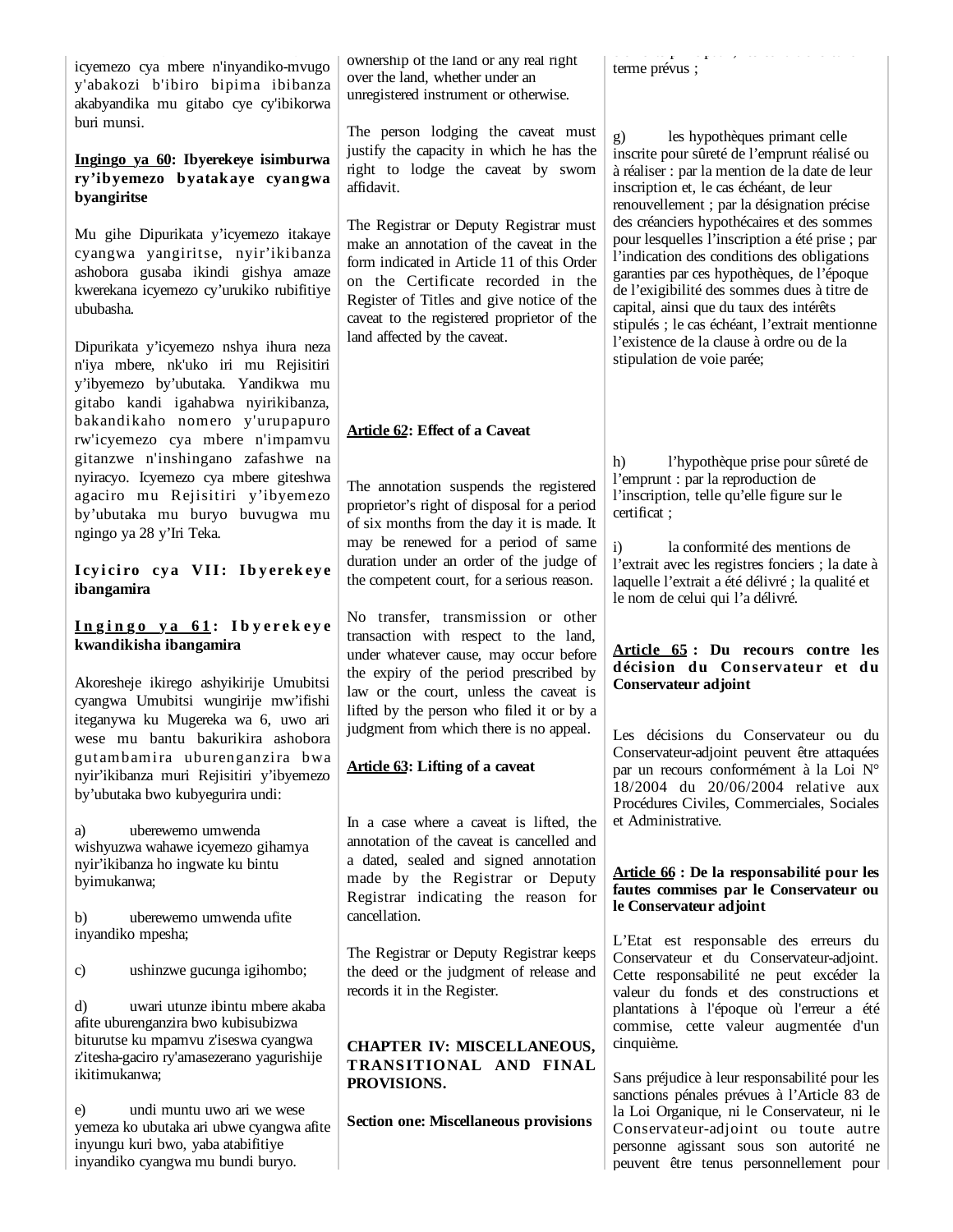Utanga ikibazo agomba kwerekana ko afite ububasha ashingiraho ubwo burenganzira.

Umubitsi cyangwa Umubitsi wungirije yandika itambama, ku buryo buvugwa mu ngingo ya 11 y'iri Teka, ku Cyemezo cyanditse muri Rejisitiri y'ibyemezo by'ubutaka akamenyesha iryo tambama nyrumutungo urebwa n'iryo tambama.

### **Ingingo ya 62: Ibyerekeye inkurikizi z'ibangamira**

Iyandikwa ry'ibangamira riburizamo uburenganzira bwa nyirikibanza bwo kukikenuza mu gihe cy'amezi atandatu uhereye igihe ikorewe. Ishobora kongererwa igihe kingana n'icya mbere, bitegetswe n'icyemezo cy'urukiko rubifitiye ububasha, kubera impamvu ikomeye.

Nta hererekanya rishobora gukorwa, ku mpamvu iyo ariyo yose, mbere y'uko igihe cyateganijwe n'amategeko cyangwa n'urukiko kirangira, keretse iyo itambama rikuweho n'uwarikoze cyangwa n'urubanza rwaci we burundu, rudashobora kujuririrwa.

#### **Ingingo ya 63: Ibyerekeye guhanagura itambama**

Iyo itambama rivuyeho, inyandiko itambama ishyirwaho tembure iyitesha agaciro n'inyandiko iriho itariki, n'umukono w'Umubitsi cyangwa Umubitsi wungirije isobanura impamvu y'iryo teshagaciro.

Umubitsi w'inyandiko z'ubutaka asigarana inyandiko cyangwa urubanza rwakuyeho itambama kandi akabyandika muri Rejisitiri y'ibyemezo by'ubutaka.

# **UMUTWE WA IV: IBYEREKEYE I N G I N G O Z I N Y U R A N Y E , IZ'INZIBACYUHO N'IZISOZA.**

**Icyiciro cya mbere: Ibyerekeye ingingo zinyuranye**

# **Article 64 : Elements of the extract of the Certificate of Registration**

The extract of the Certificate of Registration of the burdened property to be published in the Official Gazette includes the following at the minimum: a) the registers of land titles of the register from which the extract is issued;

b) the certificate of registration on which the mortgaged immovable property is recorded: by mentioning the number of the register in which that certificate is recorded and the folio on which it is found:

c) the location, description and surface area of the immovable property on the certificate of registration on which the mortgage is entered;

d) the mortaged right (ownership, emphyteutic right, etc.);

e) the company or association that owns the immovable property or holder of the mortaged interest in immoveables: by indicating its legal name and head office and, if the owner of the immovable property or the holder of the interest in immoveables to be mortgaged is a natural person, his full name, profession and domicile;

in the last case provided for in fine of item e) above, the date of the deed on basis of which the owner of the immovable property or the holder of the morgaged interest in immoveables agreed to burden his property as a security for the company's liabilities, the designation of the public officer who issued that deed, the nature of the agreement, its main elements, terms and conditions and the duration agreed upon; g) mortgages that take precedence over the one recorded as a security of the loan granted or to be granted: by indicating the date of their entry and, if need be, of their renewal; by designating precisely mortgage creditors and sums for which the entry was recorded; by indicating terms and conditions for liabilities secured by those mortgages, the deadline for payment of amounts due on account of capital, as well as the rate of stipulated interests; if need be, the extract indicates the existence of the

produced a product of the product of the product of the product of the product of the product of the product of the product of the product of the product of the product of the product of the product of the product of the p responsables pour une chose faite ou omise de bonne foi aux termes du présent Arrêté.

# **Article 67: Des frais d'assurance**

Lors de l'enregistrement des terres ou de toute transaction aux termes du présent Arrêté, des frais dits frais d'assurance doivent être payés au Trésor Public.

Ces frais sont déterminés par le Ministre ayant les terres dans ses attributions après concertation avec le Ministre ayant les finances dans ses attributions.

Si la responsabilité de l'Etat est établie dans une procédure civile pour les erreurs commises par le Conservateur ou le Conservateur-adjoint, le montant des dommages et des frais mis à la charge de l'Etat doit être payé en provenance des frais d'assurances.

Les montants à payer à ceux qui auront obtenu gain de cause contre l'Etat doivent, à cette fin, émarger du budget annuel du Service.

### **Article 68 : De la valeur probante du titre foncier**

Un Certificat d'Enregistrement a valeur probante du droit de propriété, de bail ou des charges y relatives selon sa nature.

Lors de l'enregistrement systematique, un certificat provisoire est délivré et est signé par le président du comité foncier, le proprietaire de la terre ainsi que le topographe qui a mesuré la terre. Ce certificat est trsansmis au secrétaire exécutif de la cellule ou la terre est localisée pour qui'il y appose le sceau.

Il a une valeur probante aussi longtemps qu'il n'est pas remplacé par un certificat définitif conformément aux dispositions du présent Arreté. Il peut être hypothequé et faire objet d'autres transactions.

## **Article 69 : De la production du titre foncier pendant les transactions**

A moins qu'il ne soit gardé dans le bureau du Conservateur, un Certificat d'Enregistrement doit toujours être présenté pour l'enregistrement d'une transaction f iè de traite de traite de la procession de traite de la procession de traite de la procession de traite de l<br>De la procession de la procession de la procession de la procession de la procession de la procession de la pr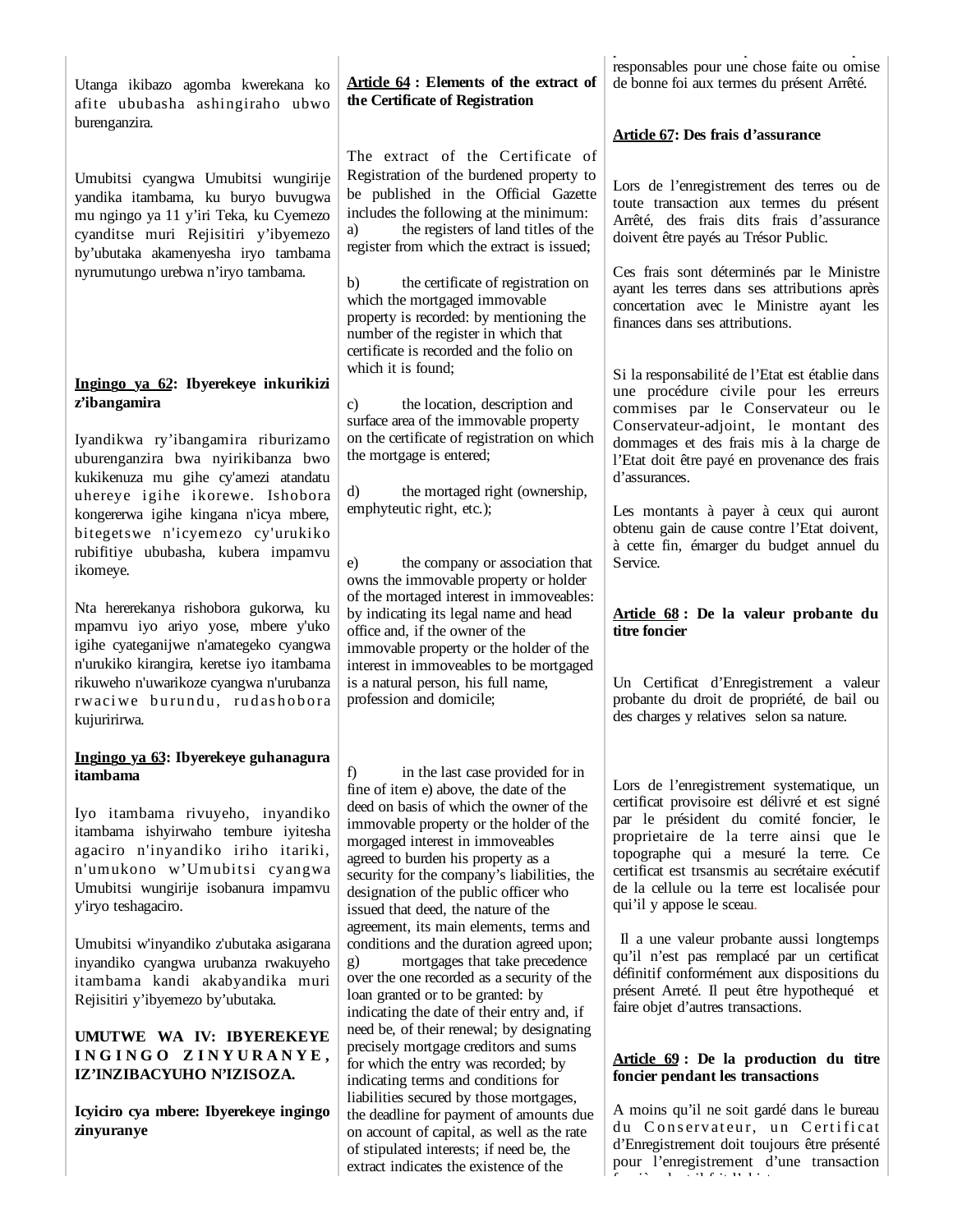| Ingingo ya 64: Ibyerekeye ibigomba                                                                                                                                                                                                                                | stipulation that provides for auction that                                                                                                                                                                                                                 | fonciere dont il fait l'objet.                                                                                                                                                                                                                                                                             |
|-------------------------------------------------------------------------------------------------------------------------------------------------------------------------------------------------------------------------------------------------------------------|------------------------------------------------------------------------------------------------------------------------------------------------------------------------------------------------------------------------------------------------------------|------------------------------------------------------------------------------------------------------------------------------------------------------------------------------------------------------------------------------------------------------------------------------------------------------------|
| kuba bikubiye mu nyandiko ihinnye<br>y'icyemezo cy'iyandikisha                                                                                                                                                                                                    | was agreed upon;                                                                                                                                                                                                                                           | <b>Article 70: Des formulaires</b>                                                                                                                                                                                                                                                                         |
| Inyandiko ihinnye y'icyemezo gihamya<br>nyir'ikibanza gifitweho uburenganzira<br>n'undi utari nyiracyo itangazwa mu<br>Igazeti ya Leta igaragaza byibuze:<br>ibitabo by'ububitsi<br>a)<br>bw'inyandiko z'ubutaka byakomotsemo                                     | the mortage taken as the<br>h)<br>security of the loan: by repeating the<br>entry as it is indicated on the certificate;                                                                                                                                   | Aux fins de sa mise en application, le<br>Conservateur peut déterminer d'autres<br>formulaires que ceux prévus au présent<br>Arrêté. Ils sont publiés de la même manière<br>au Journal Officiel de la République du<br>Rwanda.                                                                             |
| iyo nyandiko ihinnye;<br>icyemezo cy'iyandikisha<br>b)<br>cyanditsweho ikitimukanwa                                                                                                                                                                               | $\ddot{1}$<br>the compliance of the extract's<br>entries with land registers; the date on<br>which the extract was issued; the title<br>and the name of the authority that issued                                                                          | <b>Article 71: Des frais et charges</b>                                                                                                                                                                                                                                                                    |
| cyagwatirijwe hagaragazwa inomero<br>y'igitabo icyemezo cy'iyandikisha<br>cyanditsemo n'urupapuro rw'icyo gitabo<br>cyanditsweho;                                                                                                                                 | it.                                                                                                                                                                                                                                                        | Le Ministre ayant les terres dans ses<br>attributions peut, après consultation avec le<br>Ministre ayant les finances dans ses<br>attributions, prescrire les frais à payer pour                                                                                                                           |
| aho ikitimukanwa cyatanzweho<br>C)<br>ingwate ikandikwa ku cyemezo cyayo                                                                                                                                                                                          | Article 65: Appeal Against the<br>Registrar's and Deputy Registrar's<br><b>Decisions</b>                                                                                                                                                                   | tous les aspects relatifs à l'enregistrement<br>des titres.                                                                                                                                                                                                                                                |
| cy'iyandikisha giherereye, uko giteye<br>n'ubuso bwacyo;                                                                                                                                                                                                          |                                                                                                                                                                                                                                                            | Article 72 : De la réglementation<br>supplémentaire                                                                                                                                                                                                                                                        |
| uburenganzira bwatanzweho<br>d)<br>ingwate (uburenganzira bwa nyirikintu,<br>uburenganzira bw'ubukode burambye,<br>$\ldots$ );                                                                                                                                    | Any decisions of the Registrar or Deputy<br>Registrar may be appealed against<br>according to the Law $N^{\circ}$ 18/2004 of<br>20/06/2004 relating to the Civil,<br>Commercial, Labour and Administrative<br>Procedures.                                  | Pour tout ce qui n'est pas prévu par le<br>présent Arrêté en rapport avec le foncier, le<br>manuel des procédures complète et<br>interprète les dispositions du présent Arrêté.                                                                                                                            |
| isosiyete cyangwa se<br>e)<br>ishyirahamwe nyir'icyo kintu                                                                                                                                                                                                        |                                                                                                                                                                                                                                                            | <b>Section II : Des dispositions transitoires</b>                                                                                                                                                                                                                                                          |
| kitimukanwa cyangwa se<br>nyir'uburenganzira bwatanzweho ingwate:<br>hagaragazwa izina ryayo n'icyicaro cyayo                                                                                                                                                     | Article 66: Liability for mistakes by<br><b>Registrar or Deputy Registrar</b>                                                                                                                                                                              | Article 73: De la substitution de<br>nouveaux certificats aux titres existants                                                                                                                                                                                                                             |
| kandi iyo nyir'ikitimukanwa cyangwa<br>nyiruburenganzira bugwatirizwa ari<br>umuntu ku giti cye, hagaragazwa amazina<br>ye, umwuga we n'aho atuye;                                                                                                                | The State is liable for the mistakes of the<br>Registrar and Deputy Registrars. That<br>liability must not exceed the value of<br>land and attachments to the land at the                                                                                  | Les certificats d'enregistrement des<br>propriétés foncières acquis antérieurement à<br>l'entrée en vigueur du présent Arrêté,<br>conformément à la législation, demeurent<br>valides et opposables aux tiers jusqu'à leur                                                                                 |
| f)<br>ku byerekeye ibiteganywa mu<br>mpera z'agace ka e) kavuzwe hejuru,                                                                                                                                                                                          | time the mistake occurred; that value is<br>increased by one fifth.                                                                                                                                                                                        | remplacement par les Certificats prévus par<br>cet Arrêté, sous réserve de ce qui suit :                                                                                                                                                                                                                   |
| itariki y'inyandiko nyir'ikitimukanwa<br>cyangwa se nyir'uburenganzira<br>bwagwatirijwe hishingirwa inshingano<br>z'isosiyete, amazina y'umuyobozi<br>inyandiko ikomokaho, ubwoko<br>bw'amasezerano, ibyangombwa byayo<br>by'ingenzi, inkomyi zayo n'igihe agomba | Without prejudice to their liability to<br>penal sanctions under Article 83 of the<br>Organic Law, neither the Registrar nor a<br>Deputy Registrar, nor any person acting<br>under their authority, can be held<br>personally liable for any thing done or | Les baux emphytéotiques existants<br>a)<br>d'une durée inférieure à celle prévue par<br>l'Arrêté Présidentiel n° 30/01 du<br>29/06/2007 déterminant le nombre exact<br>des années de bail des terres se conforment<br>à la durée prévue par le même Arrêté;                                                |
| kurangirizwaho;                                                                                                                                                                                                                                                   | omitted to be done under this Order in<br>good faith.                                                                                                                                                                                                      | b)<br>Les baux emphytéotiques existants<br>d'une durée supérieure à celle prévue par<br>l'Arrêté Présidentiel n° 30/01 du                                                                                                                                                                                  |
| ubugwate ku bitimukanwa buza<br>g)<br>mbere y'ubwanditse bwishingira<br>inguzanyo yatanzwe cyangwa igomba<br>gutangwa hagaragazwa itariki y'iyandika<br>ryabwo hamwe, biramutse bibaye<br>ngombwa n'itariki y'ukwandikwa                                          | <b>Article 67: Assurance fee</b><br>Upon registration of any land or any<br>transaction under this Order there must<br>be paid a fee called assurance fee to the                                                                                           | 29/06/2007 déterminant le nombre exact<br>des années de bail des terres subsistent<br>jusqu'à leur expiration. En cas de demande<br>de régularisation pour se conformer aux<br>dispositions du présent Arrêté, la durée sera<br>réduite à celle prévue par l'Arrêté<br>Présidentiel n° 30/01 du 29/06/2007 |
| kwabwo bundi bushya: hagaragazwa neza<br>ababerewemo imyenda baherewe ingwate<br>ku bitimukanwa n'amafaranga ubwo<br>bugwate bwatangiwe: hagaragazwa<br>inkomyi z'inshingano zishingiwe n'ubwo                                                                    | Public Treasury.<br>This fee is determined by the Minister                                                                                                                                                                                                 | déterminant le nombre exact des années de<br>bail des terres.                                                                                                                                                                                                                                              |
| bugwate. Igihe amafaranga y'iremezo                                                                                                                                                                                                                               | having lands in his/her attributions after                                                                                                                                                                                                                 | Les cessions gratuites des terres<br>$\mathbf{c}$                                                                                                                                                                                                                                                          |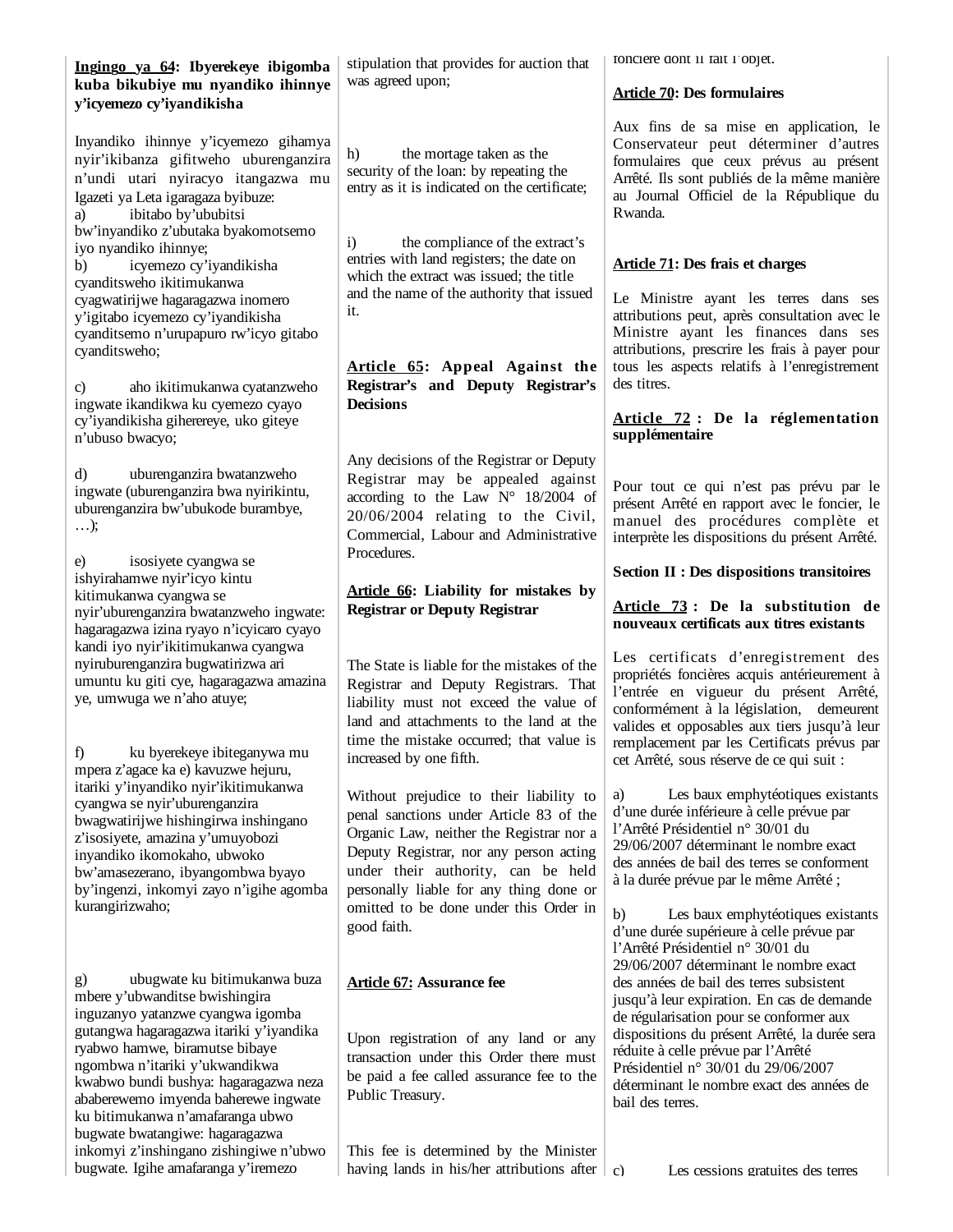| y'umwenda agomba kwishyurirwaho<br>kimwe n'ijanisha ry'inyungu zagenwe;<br>biramutse bibaye ngomba, inyandiko<br>ihinnye igaragaza ukubaho kw'ingingo<br>y'amasezerano iteganya cyamunara<br>yumvikanyweho;<br>ubugwate bwishingira<br>h)<br>inguzanyo: handukurwa inyandiko nk'uko | concertation with the Minister having<br>finance in his/her attributions.<br>If in any civil suit for the mistakes of the<br>Registrar or Deputy Registrar the State is<br>found liable, the amount of damages and<br>costs awarded against the State must be<br>paid out of the Assurance fee. | $\bullet$<br>consenties antérieurement au présent Arrêté<br>demeurent acquises aux bénéficiaires pour<br>la durée de leur cession. Ils peuvent<br>néanmoins, à l'expiration de la cession,<br>demander à être soumis au régime du bail<br>emphytéotique, conformément au présent<br>Arrêté. |
|-------------------------------------------------------------------------------------------------------------------------------------------------------------------------------------------------------------------------------------------------------------------------------------|-------------------------------------------------------------------------------------------------------------------------------------------------------------------------------------------------------------------------------------------------------------------------------------------------|---------------------------------------------------------------------------------------------------------------------------------------------------------------------------------------------------------------------------------------------------------------------------------------------|
| iteye ku cyemezo gihamya nyirikibanza;<br>uguhura kw'ibyanditse mu<br>$\mathbf{i}$<br>nyandiko ihinnye n'ibyanditse mu bitabo<br>by'inyandiko z'ubutaka, itariki inyandiko                                                                                                          | The amount of money to be paid to<br>those that won the case against the State<br>must therefore come from the Office's<br>annual budget.                                                                                                                                                       | Le programme de remplacement des titres<br>fonciers existants est fixé par le<br>Conservateur et publié au Journal Officiel<br>de la République du Rwanda ou dans les<br>Journaux à grand tirage, sous peine de perte<br>de la validité du titre en cas de non respect                      |
| ihinnye yatangiweho, icyo uwayitanze<br>akora n'izina rye.<br>Ingingo ya 65: Ibyerekeye kujuririra<br>ibyemezo byafashwe n'Umubitsi                                                                                                                                                 | Article 68: The evidential weight of<br>the land title<br>A Certificate of Registration has                                                                                                                                                                                                     | des délais prévus dans le programme. Dans<br>ce dernier cas, la propriété foncière sera<br>considérée comme un bien abandonné et<br>traité comme tel.                                                                                                                                       |
| cyangwa Umubitsi wungirije<br>Ibyemezo by'Umubitsi cyangwa Umubitsi                                                                                                                                                                                                                 | evidentiary effect of proprietorship, lease<br>or actual charges therein specified<br>according to its nature.                                                                                                                                                                                  | A la réception d'une demande de<br>substitution de la part d'un propriétaire<br>enregistré, le Conservateur ou le                                                                                                                                                                           |
| wungirije bishobora kujurirwa nk'uko<br>biteganywa n'Itegeko N° 18/2004 ryo<br>kuwa 20/06/2004 rireba imiburanishirize<br>y'imanza z'imbonezamubano,<br>iz'ubucuruzi, iz'akazi n'iz'ubutegetsi.                                                                                     | Within a systematic registration, a<br>provisional certificate is issued by chair<br>Person of the land committee, land ovner<br>and suvery. That certicate should be                                                                                                                           | Conservateur-adjoint doit transférer les<br>informations du titre foncier de l'ancien<br>registre vers le Registre des Titres établi<br>conformément à l'Article 8 du présent<br>Arrêté et délivrer un nouveau Certificat<br>d'Enregistrement au propriétaire enregistré                    |
| Ingingo ya 66: Ibyerekeye uburyozwe<br>bw'amakosa yakozwe n'Umubitsi<br>cyangwa Umubitsi wungirije                                                                                                                                                                                  | stumped by the coordinator of the cell<br>where the land is located.                                                                                                                                                                                                                            | conformément aux dispositions de cet<br>Article.                                                                                                                                                                                                                                            |
|                                                                                                                                                                                                                                                                                     |                                                                                                                                                                                                                                                                                                 |                                                                                                                                                                                                                                                                                             |
| Leta iryozwa amakosa yakozwe<br>n'Umubitsi n'Ababitsi bungirije. Ubwo<br>buryozwe ntibushobora kurenza agaciro<br>k'isambu, inyubako n'ibyari biyitewemo                                                                                                                            | A provisional certificate has value for the<br>duration it has not been replaced by a<br>final certificate as provided by this<br>decree. It can be mortgaged in Banks and                                                                                                                      | <b>Section III : Des dispositions finales</b><br>Article 74: De l'abrogation des<br>dispositions contraires                                                                                                                                                                                 |
| mu gihe ikosa ryakorwaga, ako gaciro<br>kakongerwaho kimwe cya gatanu.                                                                                                                                                                                                              | can be used for all land transactions.                                                                                                                                                                                                                                                          | Toutes les dispositions réglementaires<br>antérieures contraires au présent Arrêté sont<br>abrogées.                                                                                                                                                                                        |
| Bitabangamiye uburyozwe bwabo ku<br>bijyanye n'ibihano by'ibyaha biteganywa<br>mu Ngingo ya 83 y'Itegeko Ngenga,                                                                                                                                                                    | Article 69: Producing a land title<br>during transactions                                                                                                                                                                                                                                       | Article 75 : De l'Entrée en vigueur                                                                                                                                                                                                                                                         |
| Umubitsi cyangwa Umubitsi wungirije<br>cyangwa undi muntu ukorera munsi<br>y'ububasha bwabo ntashobora kuryozwa                                                                                                                                                                     | Unless it is filed in the office of the<br>Registrar, a Certificate of Registration<br>must always be produced for registration                                                                                                                                                                 | Le présent Arrêté entre en vigueur le jour de sa<br>publication au Journal Officiel de la République du<br>Rwanda.                                                                                                                                                                          |
| icyo ari cyo cyose cyakozwe cyangwa<br>cyibagiranye gukorwa nk'uko biteganywa<br>n'iri Teka atabigambiriye.                                                                                                                                                                         | of a transaction over land it is the subject<br>of.                                                                                                                                                                                                                                             | Kigali, le 01/04/2008<br>Le Ministre des Ressources Naturelles                                                                                                                                                                                                                              |
| Ingingo ya 67: Ibyerekeye amafaranga                                                                                                                                                                                                                                                | <b>Article 70: Forms</b>                                                                                                                                                                                                                                                                        | <b>KAMANZI Stanislas</b><br>$(s\acute{e})$                                                                                                                                                                                                                                                  |
| y'ubwishingizi                                                                                                                                                                                                                                                                      | For the purposes of its implementation,<br>the Registrar may determine forms other                                                                                                                                                                                                              | Vu et scellé du Sceau de la République:                                                                                                                                                                                                                                                     |
| Mu kwandika ubutaka cyangwa<br>ihererekanya nk'uko biteganywa n'iri<br>Teka, hagomba kwishyurwa amafaranga<br>yitwa amafaranga y'ubwinshingizi mu<br>kigega cya Leta.                                                                                                               | than those provided for in this Order.<br>There are similarly published in the<br>Official Gazette of the Republic of<br>Rwanda.                                                                                                                                                                | Le Ministre de la Justice/Garde des Sceaux<br><b>KARUGARAMA Tharcisse</b><br>$(s\acute{e})$                                                                                                                                                                                                 |
| Umubare wayo ugenwa na Minisitiri ufite<br>ubutaka mu nshingano ze abigiyemo                                                                                                                                                                                                        | <b>Article 71: Fees and charges</b><br>The Minister having land in his/her                                                                                                                                                                                                                      |                                                                                                                                                                                                                                                                                             |

c) Les cessions gratuites de ses cessions de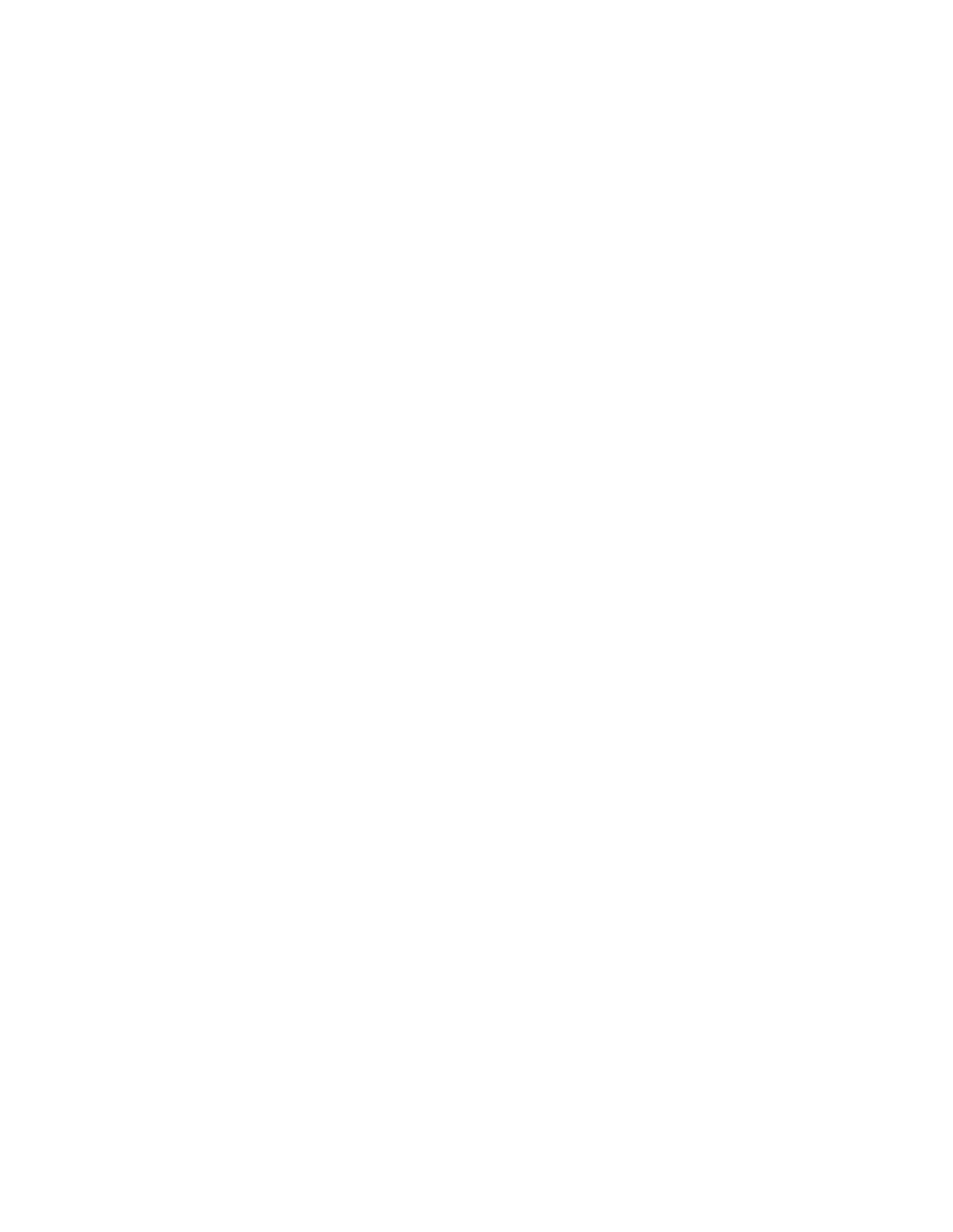**UMUGEREKA WA MBERE W'ITEKA RYA MINISITIRI N° 002/2008 RYO KU WA 01/4/2008 RIGENA UBURYO IYANDIKISHWA RY'UBUTAKA RIKORWA** 

**Ifishi y'Icyemezo cy'iyandikisha ry'ubutaka**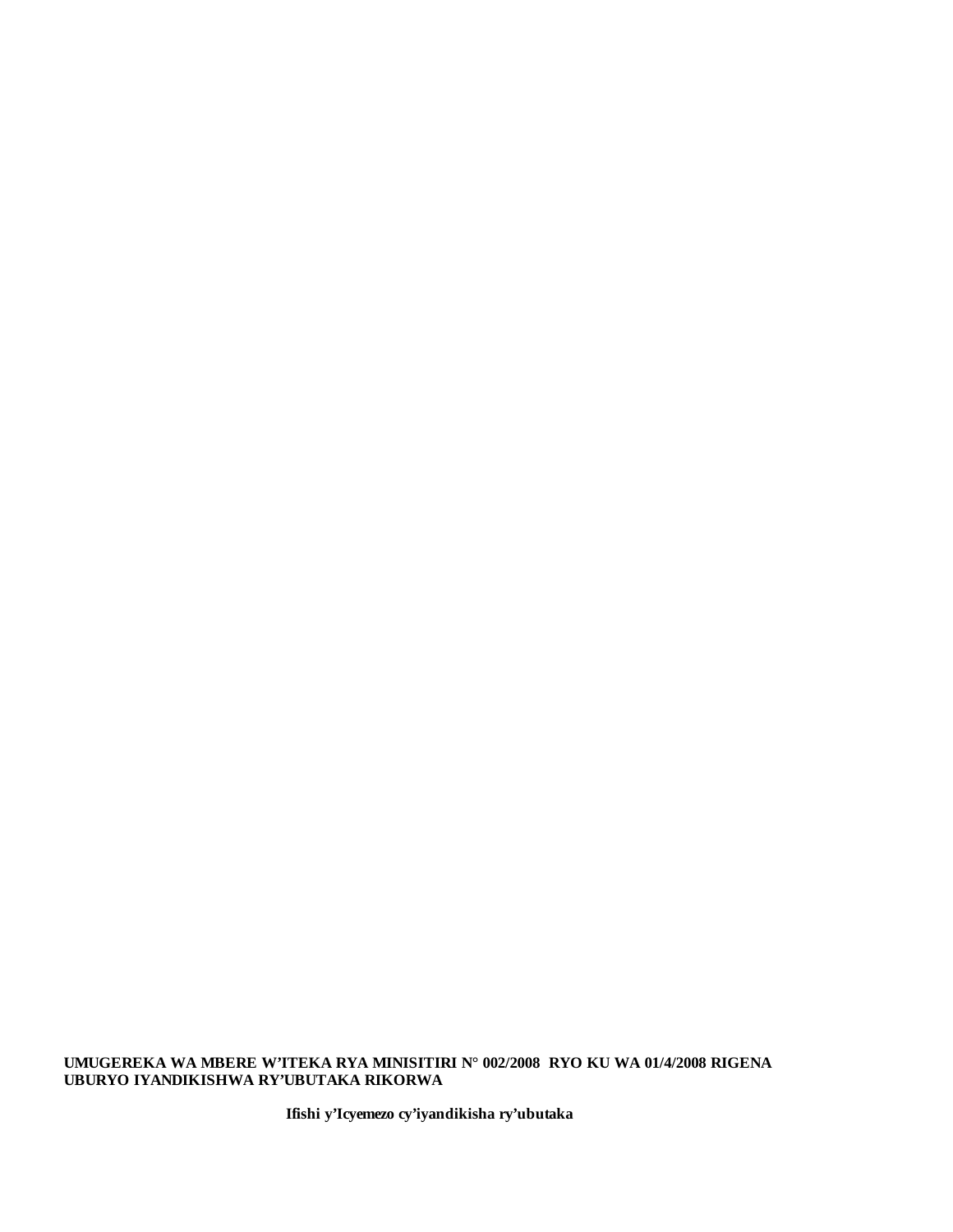| A. IGICE KIGENEWE IBIRANGA UBUTAKA             |          |              |           |                     |                           |  |                     |
|------------------------------------------------|----------|--------------|-----------|---------------------|---------------------------|--|---------------------|
| Intara:<br>Umujyi wa Kigali                    | Akarere: |              | Umurenge: |                     | Akagari:                  |  | Umudugudu:          |
| Ubwoko bw'icyemezo: Umutungo<br>bwite/ Ubukode |          |              |           |                     |                           |  | Nomero ya pariseli: |
| Nomero y'iyandikisha:                          |          | Ubusobanuro: |           |                     | Nomero y'ikarita yometse: |  |                     |
| Itariki y'iyandikisha rya mbere:               |          |              |           | Ubuso bugenekereje: |                           |  |                     |

| <b>Nomero</b><br>y'inyandi<br>ko | Itariki | <b>Nomero</b><br>y'icyemez<br>$\bf{0}$ | <b>Ubwoko</b><br>bw'umutun<br><b>go</b><br>wiyongereye<br>ho | Imitungo yiyongereyeho | <b>Umukono</b><br>w'Umubitsi |
|----------------------------------|---------|----------------------------------------|--------------------------------------------------------------|------------------------|------------------------------|
|                                  |         |                                        |                                                              |                        |                              |
|                                  |         |                                        |                                                              |                        |                              |
|                                  |         |                                        |                                                              |                        |                              |

| <b>B. IGICE KIGENEWE IBIRANGA BA NYIR'UBUTAKA</b> |                                                                                                                                                                               |  |  |  |  |  |
|---------------------------------------------------|-------------------------------------------------------------------------------------------------------------------------------------------------------------------------------|--|--|--|--|--|
| <b>Nomero</b><br><b>y'inyandik</b>                | <b>Nomero</b><br>Amazina ya ba nyir'uburenganzira ku butaka n'aho batuye<br><b>Umukono</b><br><b>Itariki</b><br>y'icyemez<br>cyangwa ibiranga ibibangamira<br>w'Umubitsi<br>0 |  |  |  |  |  |
|                                                   |                                                                                                                                                                               |  |  |  |  |  |
|                                                   |                                                                                                                                                                               |  |  |  |  |  |
|                                                   |                                                                                                                                                                               |  |  |  |  |  |

|                                  | C. IGICE KIGENEWE UBUNDI BURENGANZIRA |                                        |                                                |               |                       |  |  |  |  |
|----------------------------------|---------------------------------------|----------------------------------------|------------------------------------------------|---------------|-----------------------|--|--|--|--|
| <b>Nomero</b><br>y'inyand<br>iko | Itariki                               | <b>Nomero</b><br>y'icyemez<br>$\Omega$ | <b>Ubwoko</b><br>bw'ubundi<br>burenganzir<br>a | Amakuru yabwo | Umukono<br>w'Umubitsi |  |  |  |  |
|                                  |                                       |                                        |                                                |               |                       |  |  |  |  |
|                                  |                                       |                                        |                                                |               |                       |  |  |  |  |
|                                  |                                       |                                        |                                                |               |                       |  |  |  |  |
|                                  |                                       |                                        |                                                |               |                       |  |  |  |  |
|                                  |                                       |                                        |                                                |               |                       |  |  |  |  |
|                                  |                                       |                                        |                                                |               |                       |  |  |  |  |
|                                  |                                       |                                        |                                                |               |                       |  |  |  |  |
|                                  |                                       |                                        |                                                |               |                       |  |  |  |  |

**Kigali, kuwa 01/04/2008**

**Bibonywe kugira ngo byomekwe ku Iteka rya Minisitiri n° 002/2008 ryo kuwa 01/4/2008 rigena uburyo iyandikishwa ry'ubutaka rikorwa**

> Minisitiri w'Umutungo Kamere **KAMANZI Stanislas** (sé)

**Bibonywe kandi bishyizweho Ikirango cya Repubulika:**

Minisitiri w'Ubutabera/Intumwa Nkuru ya Leta **KARUGARAMA Tharcisse** (sé)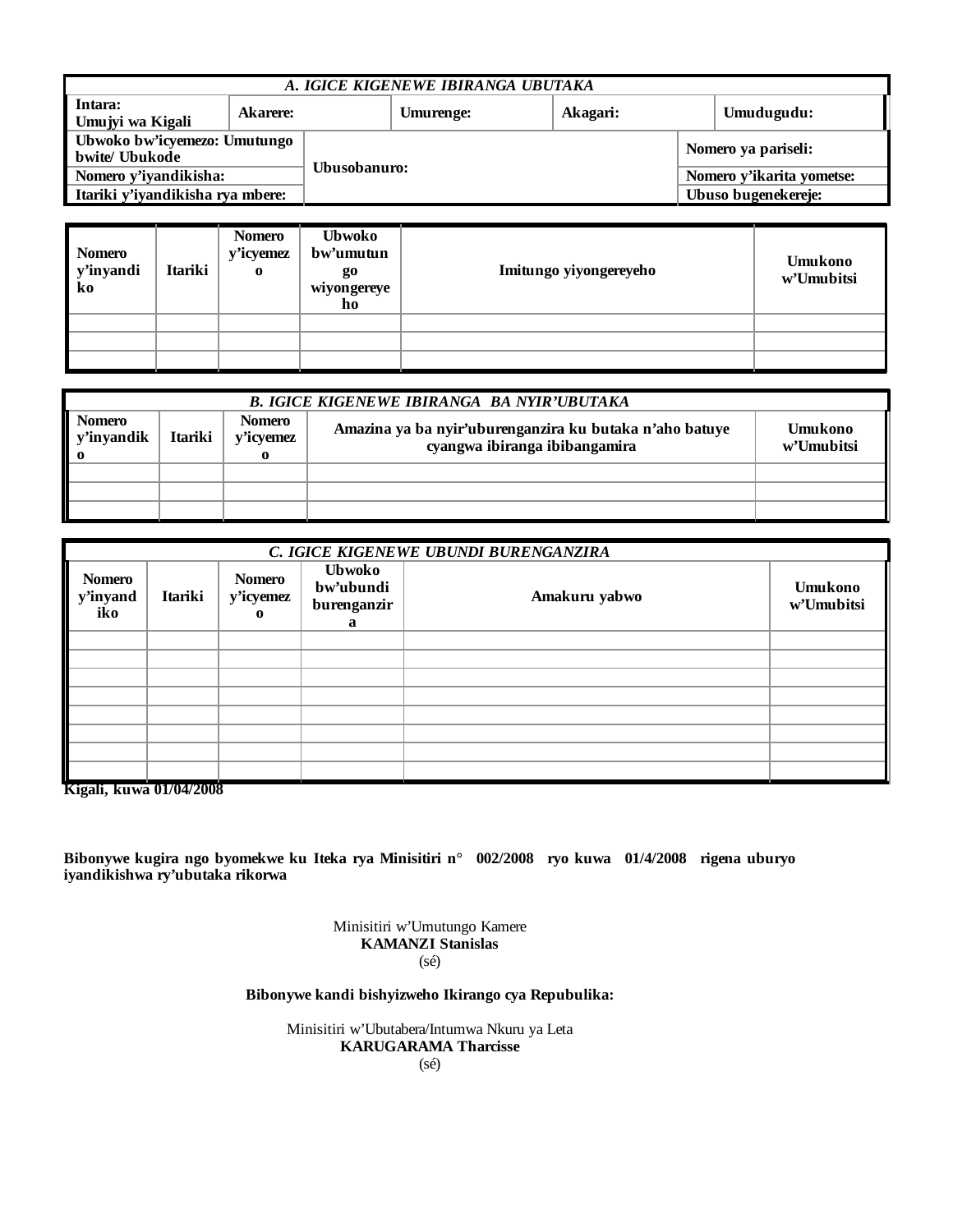# **ANNEX ONE TO THE MINISTERIAL ORDER N° 002/2008 OF 01/4/2008 DETERMINING MODALITIES OF LAND REGISTRATION**

# **Form of Certificate of Land Registration**

| A. PROPERTY SECTION                                            |           |                          |  |  |  |  |  |
|----------------------------------------------------------------|-----------|--------------------------|--|--|--|--|--|
| <b>Province:</b><br>City of Kigali                             | District: | Umudugudu:               |  |  |  |  |  |
| Nature of Title: Full Title/Lease Title<br><b>Description:</b> |           | Parcel No:               |  |  |  |  |  |
| <b>Registration No:</b>                                        |           | <b>Index Map No:</b>     |  |  |  |  |  |
| <b>First Registration Date:</b>                                |           | <b>Approximate Area:</b> |  |  |  |  |  |

| Entr<br>y No | Date | <b>Instrume</b><br>nt No. | Nature of<br>Appurtenan<br><b>ce</b> | <b>Appurtenances</b> | <b>Signature of</b><br>Registrar |
|--------------|------|---------------------------|--------------------------------------|----------------------|----------------------------------|
|              |      |                           |                                      |                      |                                  |
|              |      |                           |                                      |                      |                                  |
|              |      |                           |                                      |                      |                                  |

| <b>B. PROPRIETORSHIP SECTION</b> |             |                       |                                                                                                                                             |  |  |  |  |
|----------------------------------|-------------|-----------------------|---------------------------------------------------------------------------------------------------------------------------------------------|--|--|--|--|
|                                  | <b>Date</b> | <b>Instrument No.</b> | <b>Name</b><br>and<br><b>Address</b><br>of<br>Proprieto<br>$r(s)$ or<br>particula<br>rs of<br>caveat<br><b>Signature</b><br>of<br>Registrar |  |  |  |  |
|                                  |             |                       |                                                                                                                                             |  |  |  |  |
|                                  |             |                       |                                                                                                                                             |  |  |  |  |
|                                  |             |                       |                                                                                                                                             |  |  |  |  |
|                                  |             |                       |                                                                                                                                             |  |  |  |  |
|                                  |             |                       |                                                                                                                                             |  |  |  |  |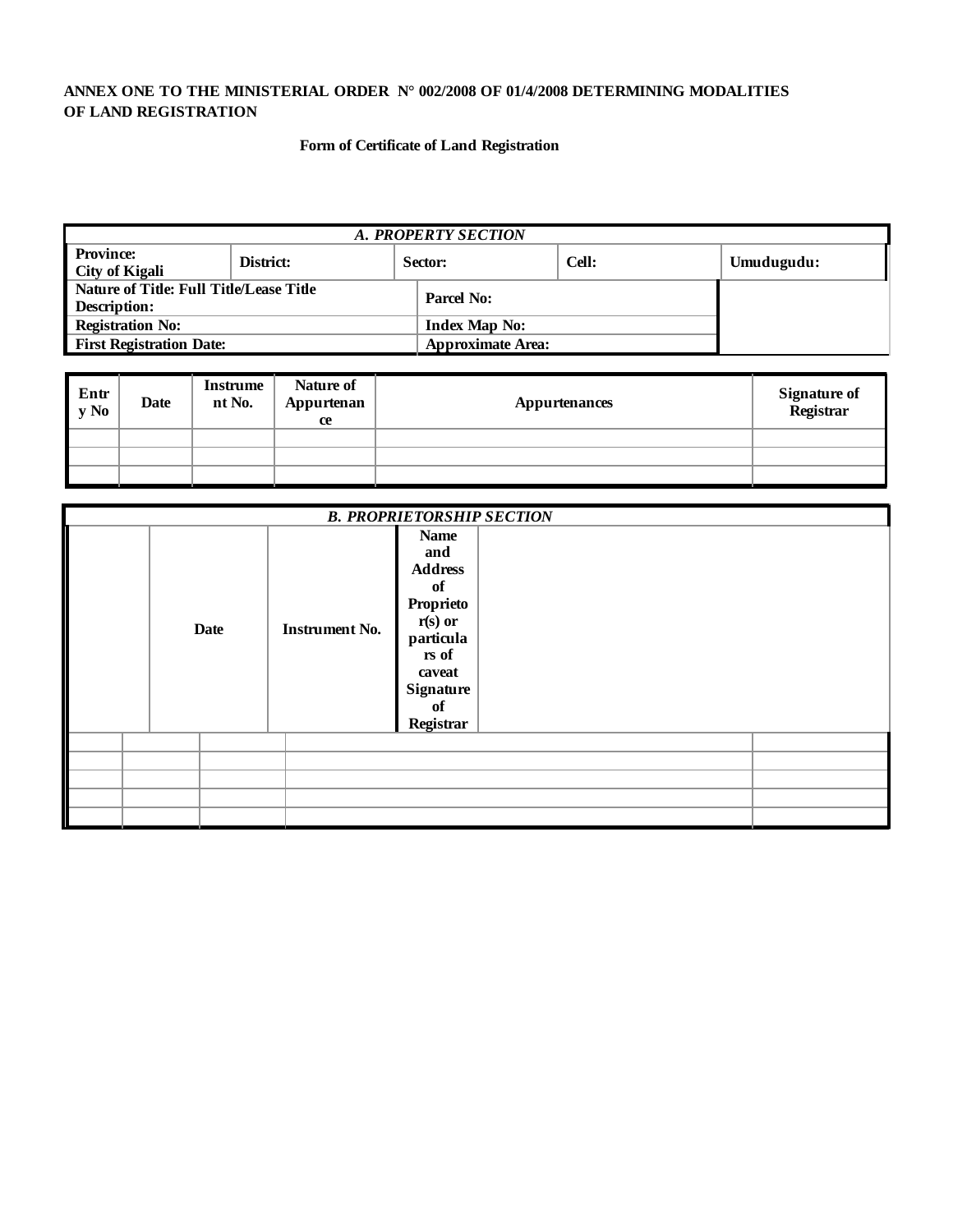# The Minister of Natural Resources **KAMANZI Stanislas** (sé) **Seen and sealed with the Seal of the Republic:**

# The Minister of Justice/Attorney General **KARUGARAMA Tharcisse** (sé)

# **ANNEXE I A L'ARRETE MINISTERIEL N° 002/2008 DU 01/4/2008 PORTANT MODALITES D'ENREGISTREMENT DES TERRES**

# **Formulaire du Certificat d'Enregistrement foncier**

| A. SECTION RESERVEE A LA PARCELLE   |           |                     |          |                 |                     |                           |  |
|-------------------------------------|-----------|---------------------|----------|-----------------|---------------------|---------------------------|--|
| <b>Province:</b><br>Ville de Kigali | District: |                     | Secteur: | <b>Cellule:</b> |                     | <b>Village:</b>           |  |
| Nature du Titre: Titre de           |           |                     |          |                 |                     |                           |  |
| propriété/Titre de Bail             |           |                     |          |                 | <b>Parcelle No:</b> |                           |  |
| Emphytéotique                       |           | <b>Description:</b> |          |                 |                     |                           |  |
| No d'enregistrement:                |           |                     |          |                 |                     | Carte indexée No:         |  |
| Date du premier enregistrement:     |           |                     |          |                 |                     | Superficie approximative: |  |

| No de<br>l'inscriptio<br>n | Date | <b>Instrume</b><br>nt No | <b>Nature</b><br>du bien<br>dépenda<br>nt | Biens dépendants | Signature du<br>Conservateur |
|----------------------------|------|--------------------------|-------------------------------------------|------------------|------------------------------|
|                            |      |                          |                                           |                  |                              |
|                            |      |                          |                                           |                  |                              |
|                            |      |                          |                                           |                  |                              |

| <b>B. SECTION RESERVEE AU PROPRIETAIRE</b> |                                                                                                      |  |  |  |  |  |  |
|--------------------------------------------|------------------------------------------------------------------------------------------------------|--|--|--|--|--|--|
| No de<br>l'inscriptio<br>n                 | <b>Instrumen</b><br>Nom et Adresse du (des) Propriétaires ou détails de l'opposition<br>Date<br>t No |  |  |  |  |  |  |
|                                            |                                                                                                      |  |  |  |  |  |  |
|                                            |                                                                                                      |  |  |  |  |  |  |
|                                            |                                                                                                      |  |  |  |  |  |  |
|                                            |                                                                                                      |  |  |  |  |  |  |

|                                      | C. SECTION RESERVEE AUX CHARGES |                          |                              |                |                              |  |  |  |
|--------------------------------------|---------------------------------|--------------------------|------------------------------|----------------|------------------------------|--|--|--|
| No de<br>l'inscriptio<br>$\mathbf n$ | Date                            | <b>Instrume</b><br>nt No | Nature des<br><b>Charges</b> | <b>Détails</b> | Signature du<br>Conservateur |  |  |  |
|                                      |                                 |                          |                              |                |                              |  |  |  |
|                                      |                                 |                          |                              |                |                              |  |  |  |
|                                      |                                 |                          |                              |                |                              |  |  |  |
|                                      |                                 |                          |                              |                |                              |  |  |  |
|                                      |                                 |                          |                              |                |                              |  |  |  |
|                                      |                                 |                          |                              |                |                              |  |  |  |
|                                      |                                 |                          |                              |                |                              |  |  |  |
|                                      |                                 |                          |                              |                |                              |  |  |  |
|                                      |                                 |                          |                              |                |                              |  |  |  |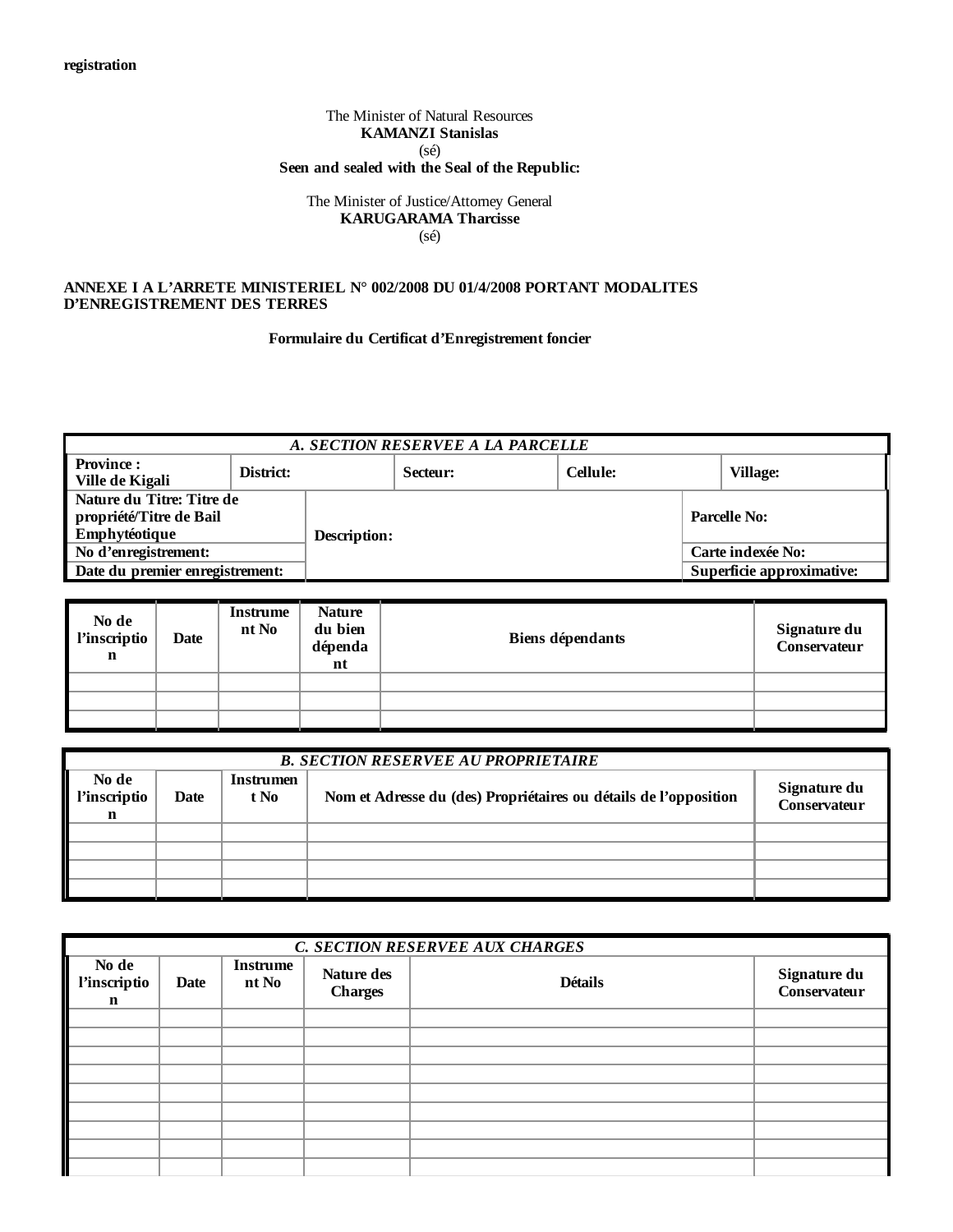**Vu pour être annexé à l'Arrêté Ministériel n° 002/2008 du 01/4/2008 portant modalités d'enregistrement des terres**

> Le Ministre des Ressources Naturelles **KAMANZI Stanislas** (sé)

### **Vu et scellé du Sceau de la République:**

Le Ministre de la Justice/Garde des Sceaux **KARUGARAMA Tharcisse** (sé)

# **UMUGEREKA WA 2 W'ITEKA RYA MINISITIRI N° 002/2008 RYO KU WA 01/4/2008 RIGENA UBURYO IYANDIKISHWA RY'UBUTAKA RIKORWA**

# **IFISHI Y'UBUTAKA BWANDITSWE**

| <b>INTARA</b><br>UMUJYI WA KIGALI<br>AKARERE          |                                        | <b>IFISHI Y'UBUTAKA</b><br><b>BWANDITSWE</b> |                                        |         | by'Ubutaka<br>Itariki: |                       | Umukono w'Umukuru w'Ibiro |                |  |
|-------------------------------------------------------|----------------------------------------|----------------------------------------------|----------------------------------------|---------|------------------------|-----------------------|---------------------------|----------------|--|
| <b>IFISHI Y'UBUTAKA</b>                               |                                        | Nomero                                       |                                        |         |                        | Agace                 | Nomero                    |                |  |
| Documents I.G.C.B.                                    |                                        | ya pula<br>y'agace<br>k'ubutaka<br>bupimye   | Endegise (index)                       |         |                        |                       |                           |                |  |
| Igishushanyo cy'imbibi zigabanijwe                    |                                        |                                              |                                        |         |                        |                       | Intara:                   |                |  |
| Inyandiko-mvugo y'igabana ry'imbibi ryemejwe          |                                        |                                              |                                        |         |                        |                       | Akarere:                  |                |  |
| Inyandiko-mvugo y'ipima n'igabana ry'imbibi z'ubutaka |                                        |                                              |                                        |         |                        |                       | Umurenge:                 |                |  |
| <b>UBUSO</b>                                          | Hegitare<br>(ha)                       | are                                          | Santiyari (ca)                         |         | gukoreshwa             | Icyo ubutaka bugenewe | Akagari:                  |                |  |
| Ibiranga ukoresha ubutaka                             | Ubwoko n'igihe<br>uburenganzira bumara |                                              | Uburenganzira bwo<br>gukoresha ubutaka |         |                        | Iyandikisha           |                           | Ibikurikiyeho: |  |
|                                                       |                                        |                                              | Nomero                                 | Itariki |                        | Volume Folio          |                           |                |  |
|                                                       |                                        |                                              |                                        |         |                        |                       | Inyubako                  |                |  |

| Igishushanyo cy'ubutaka, cy'inyubako n'uburenganzira abandi bashobora kuba bafite kuri ubwo butaka.<br>Aho imbibi zigarukira. |               |           |               |  |  |  |
|-------------------------------------------------------------------------------------------------------------------------------|---------------|-----------|---------------|--|--|--|
|                                                                                                                               | <b>ISONGA</b> | UBUREBURE | <b>INGUNI</b> |  |  |  |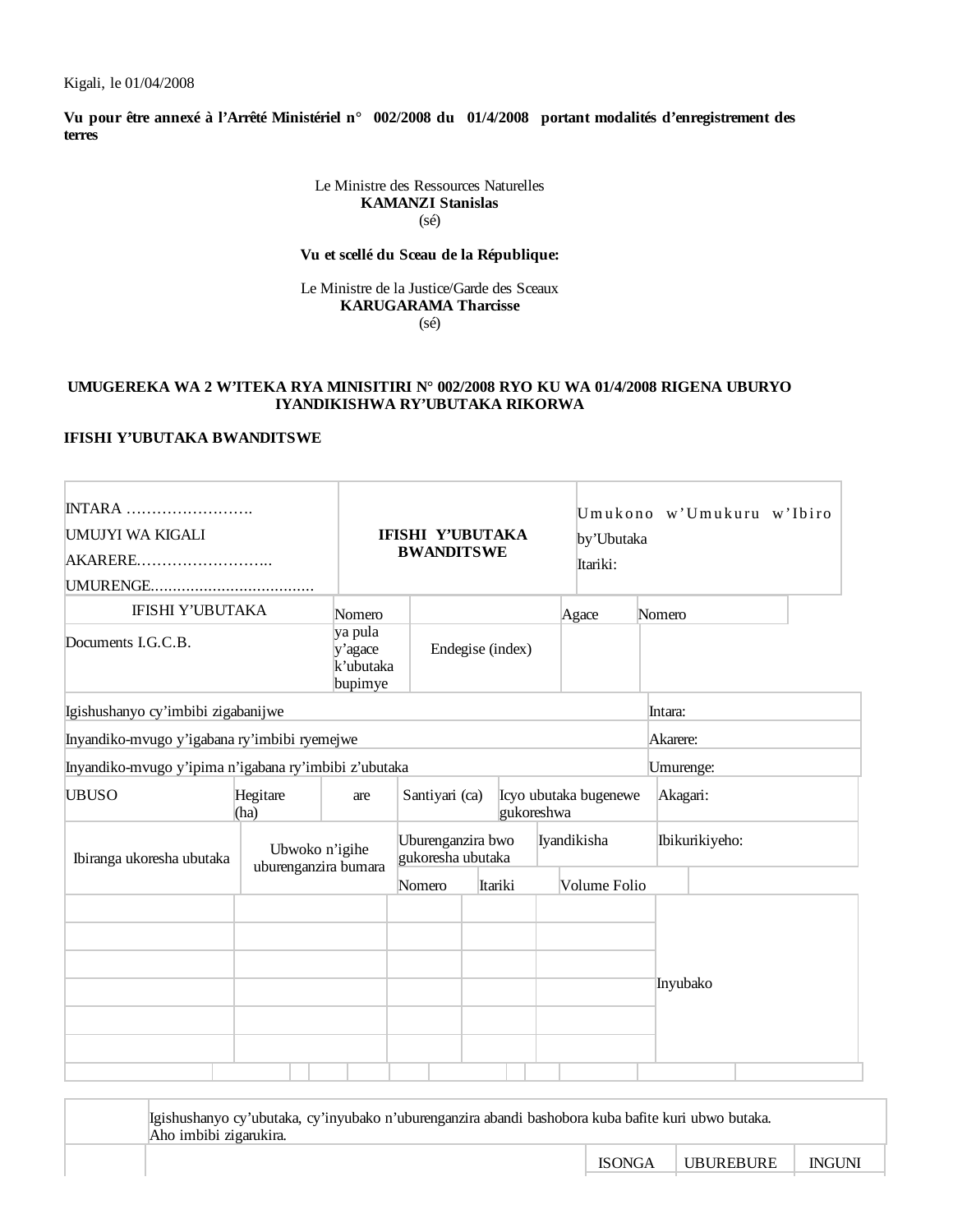| Impuzangero: 1/2000 |  |  |
|---------------------|--|--|
|                     |  |  |

Kigali, kuwa 01/04/2008

**Bibonywe kugira ngo byomekwe ku Iteka rya Minisitiri n° 002/2008 ryo kuwa 01/4/2008 rigena uburyo iyandikishwa ry'ubutaka rikorwa**

> Minisitiri w'Umutungo Kamere **KAMANZI Stanislas** (sé)

**Bibonywe kandi bishyizweho Ikirango cya Repubulika:**

Minisitiri w'Ubutabera/Intumwa Nkuru ya Leta **KARUGARAMA Tharcisse** (sé)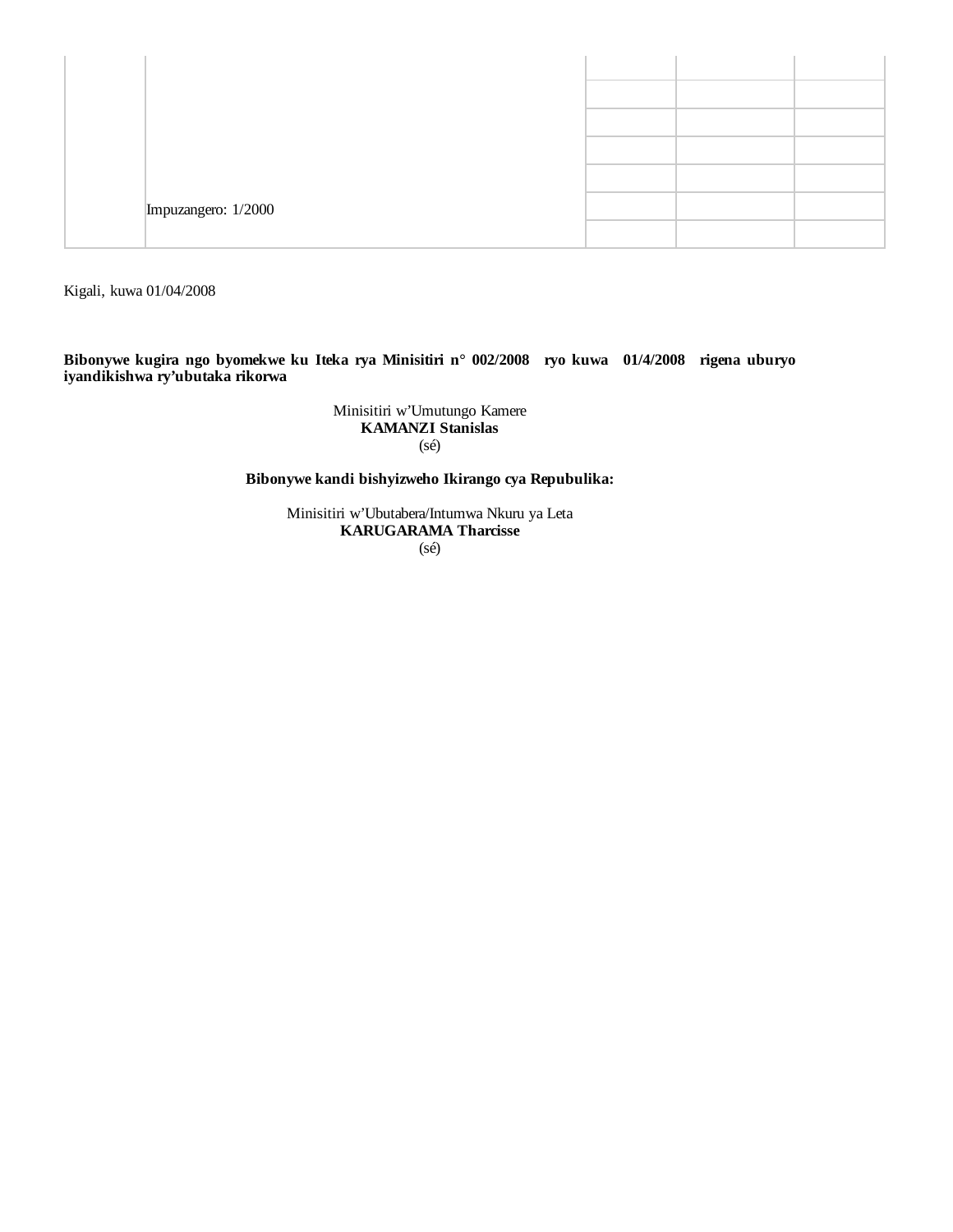# **ANNEX 2 TO THE MINISTERIAL ORDER N° 002/2008 OF 01/4/2008 DETERMINING MODALITIES OF LAND REGISTRATION**

# **CADASTRAL PLAN**

| <b>PROVINCE:</b><br><b>CITY OF KIGALI</b> |    |                                 | <b>CADASTRAL PLAN</b>     |      |                              | Date:          | Visa of the District Land Officer |  |
|-------------------------------------------|----|---------------------------------|---------------------------|------|------------------------------|----------------|-----------------------------------|--|
| PARCEL PLAN                               |    | Cadas                           |                           |      | Div                          | N <sub>o</sub> |                                   |  |
| Documents I.G.C.B.                        |    | tral<br>Board<br>No             | <b>Index</b>              |      |                              |                |                                   |  |
| Demarcation map                           |    |                                 |                           |      |                              |                | Province:                         |  |
| Official demarcation report               |    |                                 |                           |      |                              |                | District:                         |  |
| Demarcation and adjudication report       |    |                                 |                           |      |                              |                | Sector:                           |  |
| <b>AREA</b>                               | ha | a                               | ca                        |      | Land use                     |                | Cell:                             |  |
| Occupant's identity                       |    | Nature and duration<br>of right | Occupancy title<br>Number | Date | Registration<br>Folio Volume |                | Follow-up:                        |  |
|                                           |    |                                 |                           |      |                              |                | Construction                      |  |

| SKETCH            |
|-------------------|
| MAP <sub>of</sub> |
| parcel,           |
| constructio       |
| ns and            |
| possible          |
| servitudes.       |
| Indication        |
| of butts and      |

 $\lceil$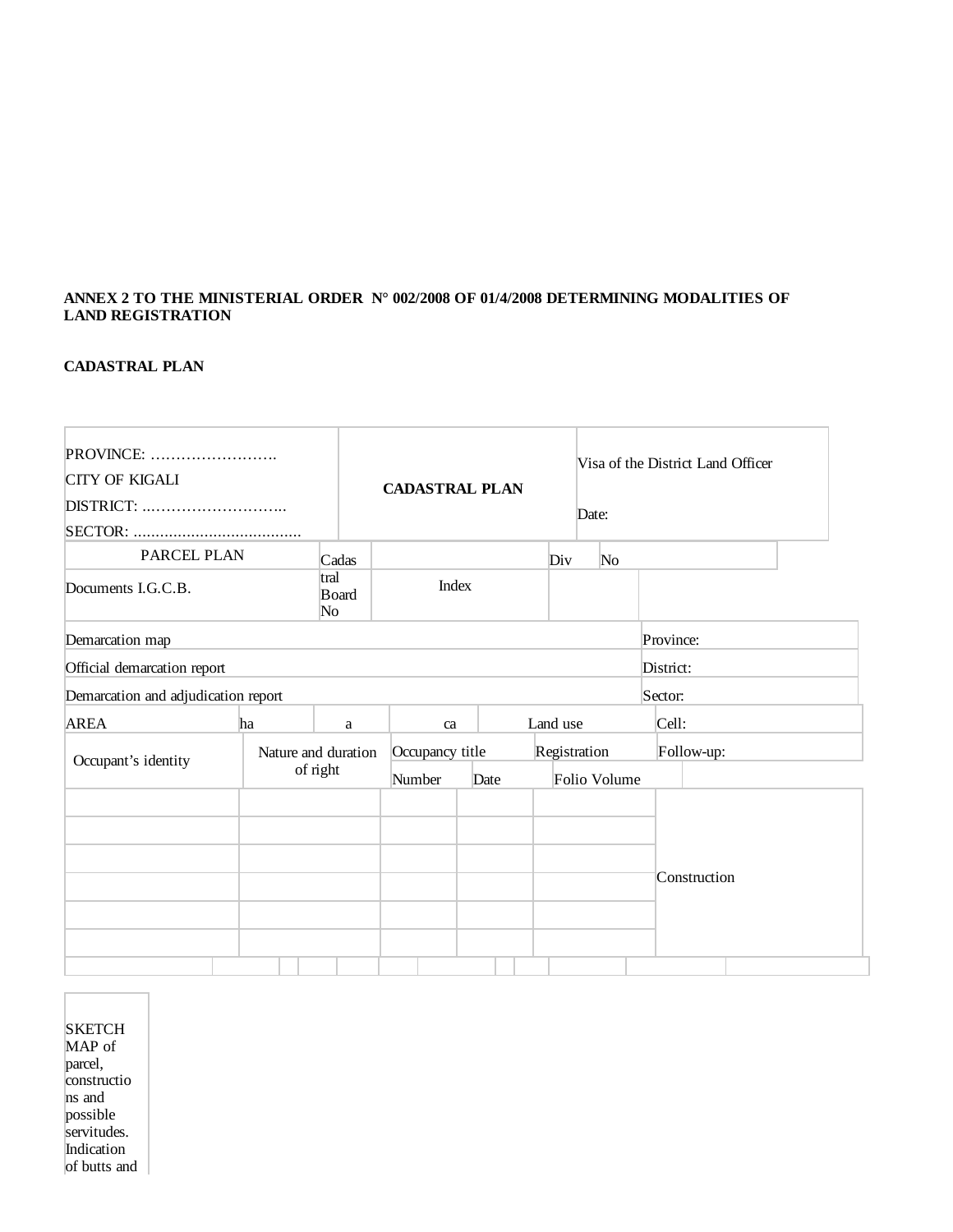| bounds. |        |             |                         |  |
|---------|--------|-------------|-------------------------|--|
|         |        | <b>APEX</b> | <b>DISTANCE CORNERS</b> |  |
|         |        |             |                         |  |
|         |        |             |                         |  |
|         | Scale: |             |                         |  |
|         | 1/2000 |             |                         |  |
|         |        |             |                         |  |
|         |        |             |                         |  |
|         |        |             |                         |  |
|         |        |             |                         |  |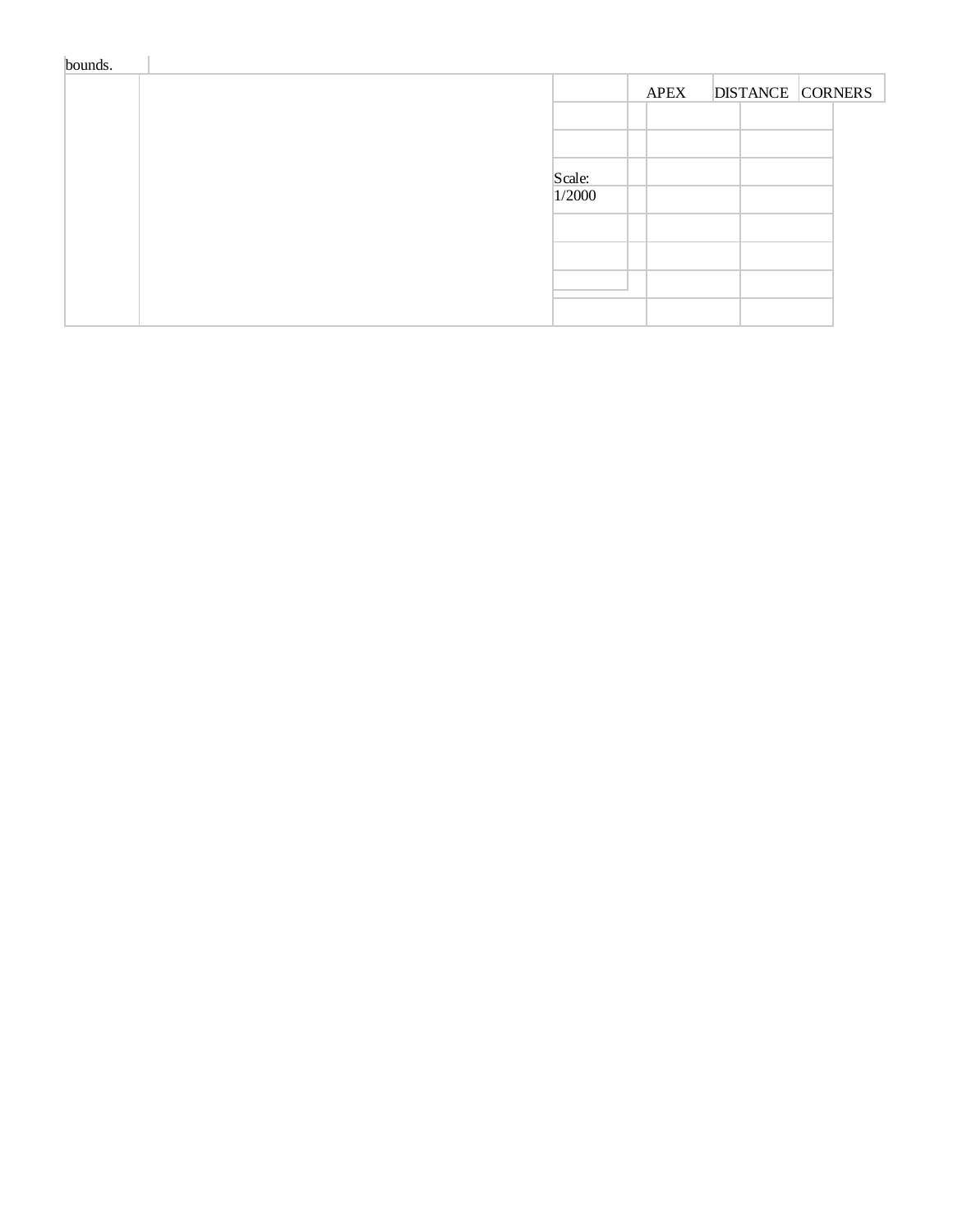| Croquis orienté de la parcelle, des constructions et des servitudes éventuelles.<br>Indications des tenants et aboutissants. |  |               |                 |               |  |  |
|------------------------------------------------------------------------------------------------------------------------------|--|---------------|-----------------|---------------|--|--|
|                                                                                                                              |  | <b>SOMMET</b> | <b>LONGUEUR</b> | <b>ANGLES</b> |  |  |
|                                                                                                                              |  |               |                 |               |  |  |
|                                                                                                                              |  |               |                 |               |  |  |
|                                                                                                                              |  |               |                 |               |  |  |
|                                                                                                                              |  |               |                 |               |  |  |
|                                                                                                                              |  |               |                 |               |  |  |
|                                                                                                                              |  |               |                 |               |  |  |
| Echelle 1/2000                                                                                                               |  |               |                 |               |  |  |

Kigali, le 01/04/2008

**Vu pour être annexé à l'Arrêté Ministériel n° 002/2008 du 01/4/2008 portant modalités d'enregistrement des terres**

> Le Ministre des Ressources Naturelles **KAMANZI Stanislas** (sé)

# **Vu et scellé du Sceau de la République:**

Le Ministre de la Justice/Garde des Sceaux **KARUGARAMA Tharcisse** (sé)

| UMUGEREKA WA 3 W'ITEKA               |                                                                             | ANNEXE 3 A L'ARRETE                         |
|--------------------------------------|-----------------------------------------------------------------------------|---------------------------------------------|
| RYA MINISITIRI N° 002/2008 RYO       |                                                                             | MINISTERIEL $N^{\circ}$ 002/2008 DU         |
| KU WA 01/04/2008 RIGENA              | "Adjudication Record" means the final                                       | 01/04/2008 PORTANT MODALITES                |
| UBURYO IYANDIKISHWA                  | and definitive record of all the rights and                                 | D'ENREGISTREMENT DES TERRES                 |
| RY'UBUTAKA RIKORWA                   | interests in or over land produced as a                                     |                                             |
|                                      | result of the adjudication and                                              |                                             |
|                                      | demarcation process the basis of which                                      |                                             |
| <b>IYANDIKISHA RUSANGE</b>           | titles to those parcels will be issued by                                   | <b>ENREGISTREMENT</b>                       |
|                                      | the Registrar of Land Titles;                                               | <b>SYSTEMATIQUE</b>                         |
| Akiciro ka mbere: Ibyerekeye ingingo |                                                                             |                                             |
| rusange                              |                                                                             | Sous-section première : Des dispositions    |
|                                      | "Cell adjudication" means the                                               | générales                                   |
|                                      | processes and procedures for adjudication                                   |                                             |
| §1: Ibyerekeye ibisobanuro           | and demarcation implemented by a cell                                       |                                             |
| by'amagambo                          | adjudication committee;                                                     | §1: Des définitions                         |
|                                      |                                                                             |                                             |
| Kwemeza uburenganzira ku butaka:     |                                                                             | "Constatation des droits fonciers" c'est la |
|                                      | ni ukuba ubuyobozi bubifitiye ububasha   "Demarcation" means the process of | reconnaissance par une autorité compétente  |
|                                      |                                                                             |                                             |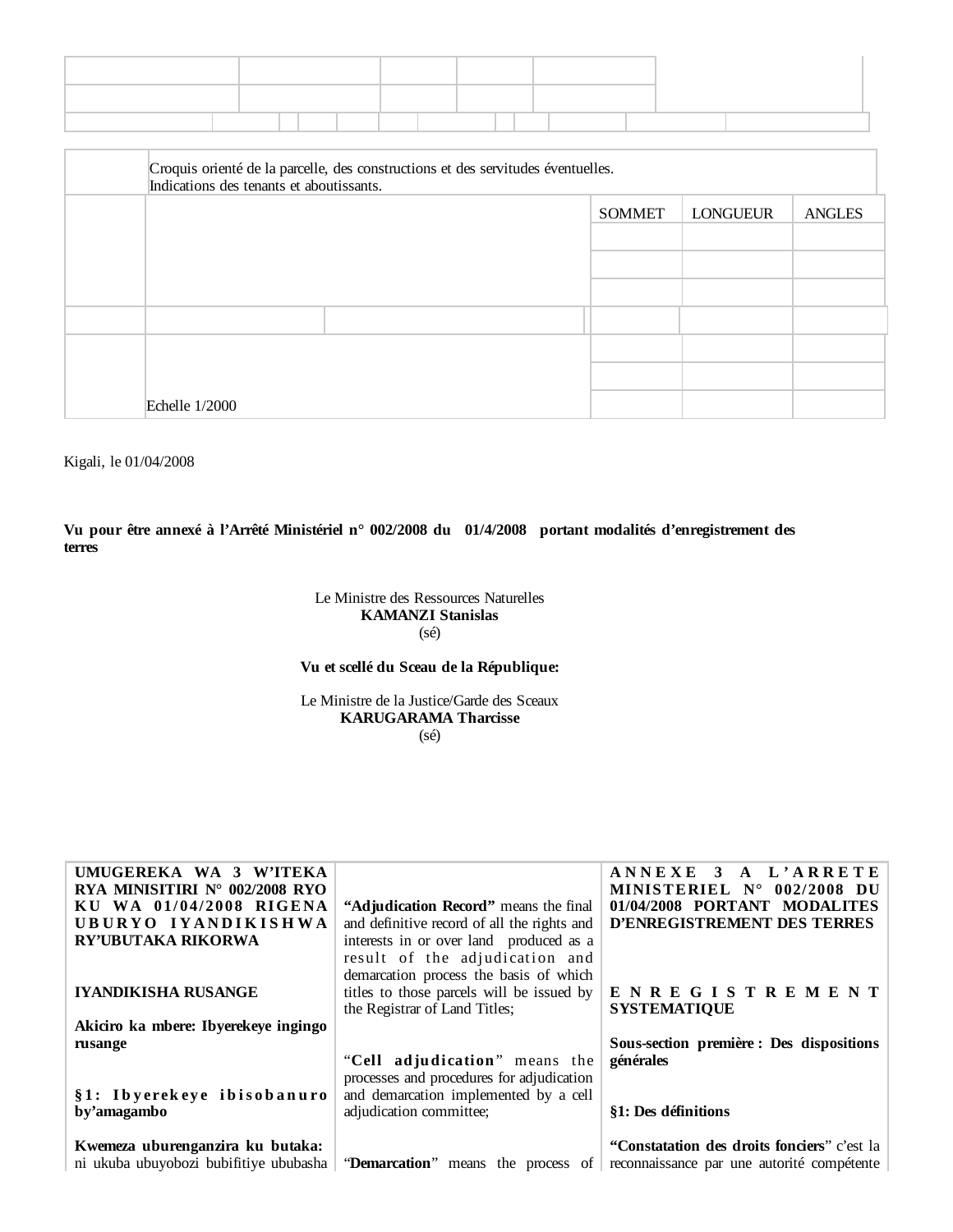bwemeza ibijyanye n'iri Teka bwo gucunga umutungo w'ubutaka bwaba bwanditse cyangwa butanditse.

**"Raporo yo kwemeza uburenganzira ku butaka":** ni raporo ya nyuma igaragaza uburenganzira n'inyungu byose byo gucunga ubutaka cyapimwe hakurikijwe ibikurikizwa mu kwemeza uburenganzira ku butaka no mu kugena imbibi zabwo ari byo bishyingirwaho mu itangwa ryi byemezo n'Umubitsi w'Impapurompamo z'ubutaka;

"Kwemeza kw'akagari": ni i b y u b a h i r i z w a m u k w e m e z a uburenganzira ku butaka no mu kugena imbibi zabwo na Komite y'Akagari yashyizweho kubera izo mpamvu;

**"Kwemeza imbibi":** ni ibyubahirizwa mu kugenzura no mu kugaragaza imbibi z'ubutaka;

**"Ahantu handikishirizwa imitungo y'ubutaka":** ibi bisobanura ahantu hateganijwe kwandikishirizwa ubutaka nkuko biteganywa n'ingingo ya 17 y'iri Teka.

**"Agace gakorerwamo ijyanisha n'igihe n'uburenganzira ku ubutaka":** Bivuga agace kahantu handikishirizwa ubutaka cyangwa agace kaho gato mu rwego rwo kujyanisha n'igihe uburenganzira abantu batunze ku butaka bikozwe mu buryo bwa rusange.

# **§2: Ibyerekeye ibyiciro by'ijyanisha n'igihe by' uburenganzira ku butaka**

Ijyanisha ry'igihe uburenganzira ku butaka bikorwa na Komite ishinzwe kwemeza iby'ubutaka y'Akagari cyangwa Umurenge bitewe n'uko bimeze kandi bikorwa ku buryo bukurikira :

a) Kubimenyesha abaturage binyuze mu matangazo;

b) Gushyiraho imbibi no kwemeza uburenganzira ku butaka;

c) Igihe cyo kumenyesha, gukosora no kuvuguruza ibikubiye muri gahunda y'agateganyo yo kwemeza uburenganzira ku butaka na gahunda y'agateganyo yo gushyira imbibi ku butaka;

d) Kwemeza raporo yo kwemeza ;

e) Kwandikisha ubutaka ubwa nyuma.

Ibiro by'ubutaka ku Karere bikora isuzuma rihoraho kandi rihagije ry'uburyo bwo kujyanisha n'igihe **§4: Delegation of powers for the land** 

examination and determination of the boundaries of a land;

**"Land Registration area**" means an area to which this Order has been applied under article 15 of this Order;

"**L an d T en u re Regu larisation Section**" is a systematic administrative procedure involving adjudication and demarcation undertaken for the purpose of recognising and securing existing rights that people and organisations have in land for the purposes of first registration or rectifying existing registration;

# § 2: Steps for land tenure **regularisation**

The land tenure regularisation is carried out by sector or cell adjudication committees as appropriate and follows the following steps:

a) Notification and public information;

b) Demarcation of boundaries and adjudication of land rights: c) Period of notification, correction and objections to the provisional adjudication record on land rights and the provisional parcel demarcation plan;

d) Certification of the adjudication record; and

e) Registration of title.

The District Land Bureau carries out a continuous and deepened assessment of the procedures and methods of the land tenure regularisation and sends all the reports to the Registrar for Land Titles for registration.

## **§ 3: Responsibility of land tenure regularisation in first registration areas**

Upon the proposal by the District Land Commission, the District Mayor must empower one or several staff members of the District Land Bureau to monitor and implement the land tenure regularisation programme.

aux termes du présent Arrêté des droits détenus sur une propriété foncière, enregistrée ou non.

**"Rapport de constatation des droits fonciers**", est le rapport définitif constatant tous les droits et intérêts détenus sur une terre dressé suite au processus de constatation des droits fonciers et de délimitation des terres sur la base duquel les titres sont délivrés par le Conservateur des Titres Fonciers ;

**"Constatation de cellule**" est le processus de constatation des droits fonciers et de délimitation des terres par un comité de cellule établi à cet effet;

**"Délimitation**" est le processus de vérification et de détermination des limites d'une terre;

**"Zone d'enregistrement des propriétés foncières**" signifie une zone à laquelle le présent Arrêté a été appliqué aux termes de l'Article 17 du présent arrêté;

**"Section de Régularisation de la Tenure Foncière**" signifie une subdivision d'une zone d'enregistrement des propriétés foncières ou une unité définie en vue d'entreprendre une régularisation de la tenure foncière systématique;

# **§2: Etapes de régularisation de la tenure foncière**

La régularisation de la tenure foncière est assurée par les comités de constatation de cellule ou de secteur selon le cas et suit les étapes suivantes :

a) notification et information publique;

b) délimitation et constatation des droits fonciers;

c) période de notification, de correction et d'objections du rapport provisoire de constatation des droits fonciers et du plan provisoire de délimitation des terres;

d) confirmation du rapport de constatation ;

e) enregistrement final.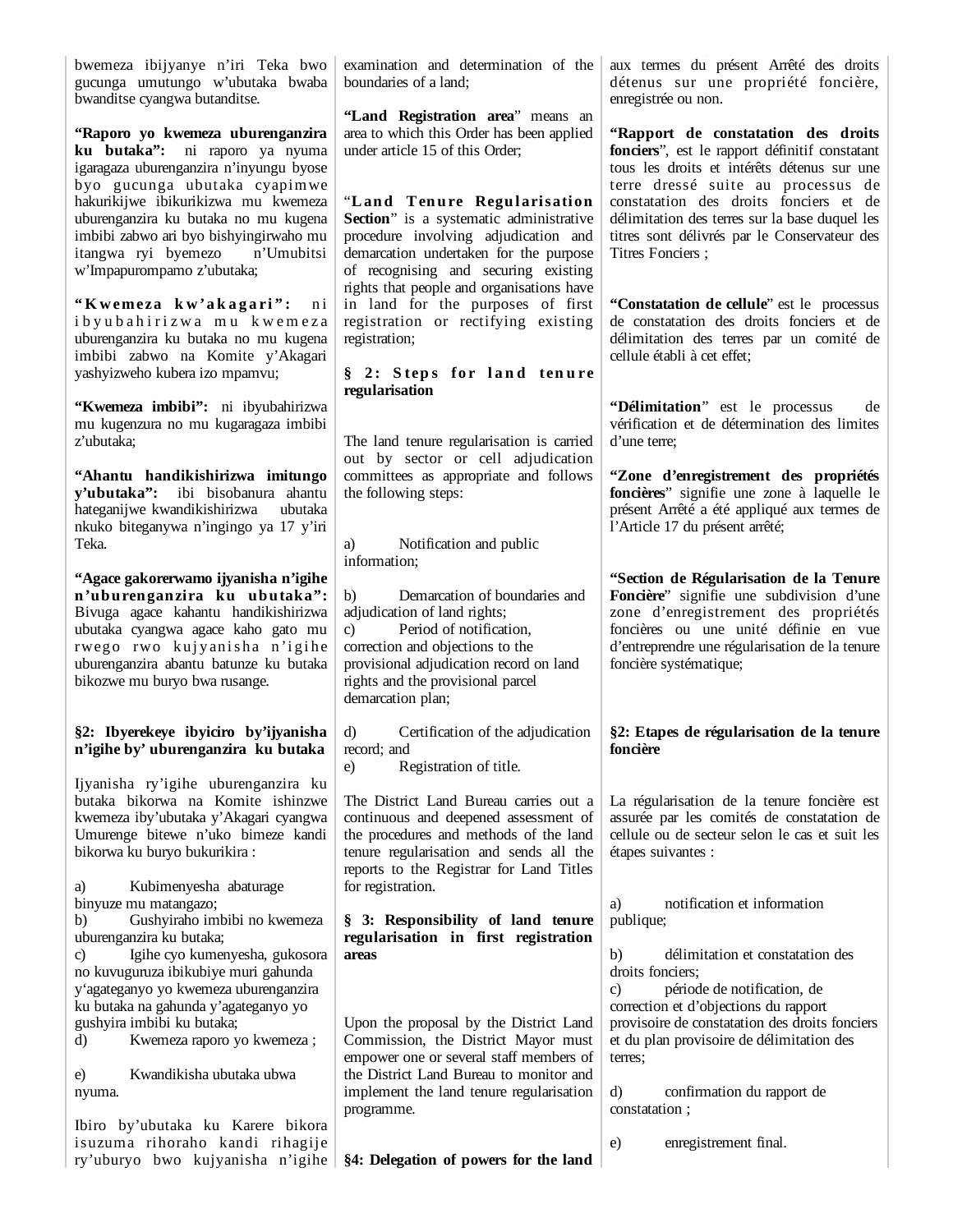uburenganzira ku butaka, raporo ikoherezwa Umubitsi w'impapurompamo z'ubutaka kugira ngo abyandike mu gitabo cyabigenewe.

**§3: Ibyerekeye n'inshingano mu bijyanye no kujyanisha n'igihe uburenganzira ku butaka ahantu hiyandikishwa ryuburenganzira bwa mbere**

Abigiriwemo inama na Komisiyo ishinzwe iby'ubutaka ku rwego rw'Akarere, Umuyobozi w'Akarere ashinga umwe mu bakozi cyangwa abakozi banyuranye bo mu Biro by'ubutaka gukurikirana ishyirwa mu bikorwa rya gahunda yo kujyanisha n'igihe uburenganzira ku butaka.

## **§4: Ibyerekeye itangwa ububasha mu ijyanisha n'igihe uburenganzira ku butaka**

Ibiro bishinzwe ubutaka mu Karere, bubyemerewe na Komisiyo ishinzwe iby'ubutaka mu Karere, n'Umubitsi w'impapurompamo z'ubutaka, bishobora guha Ubuyobozi bw'inzego zibanze bw'ahantu hiyandikisha ubushobozi n'ububasha bwo gushyira mu bikorwa gahunda yo kujyanisha n'igihe uburenganzira mu iyandikisha rya mbere.

# **Akiciro ka II: Ibyerekeye Komite zishinzwe kwemeza uburenganzira ku butaka**

## **§5: Ibyerekeye abagize Komite zishinzwe kwemeza uburenganzira ku butaka mu Kagari**

Komite ishinzwe kwemeza iby'ubutaka mu Kagari ijyana n'umudugudu ukorerwamo kwemezwa no gishyira imbibi ku butaka. Iyo komite, igizwe n'abantu icumi, batanu (5) muri bo bakaba bari muri Komite ishinzwe ubutaka mu Kagari, abandi batanu bakaba ari abagize Komite y'umudugudu urebwa n'iyandikisha ry'ubutaka.

Iyo imbibi z'ahantu hiyandikishwa zirenze imbibi z'AKagari, Komite ishinzwe kwemeza iby'ubutaka ahantu hiyandikishwa igirwa n'abagize za Komite z'ubutaka mu tugari bireba.

Nibura 30% by'abagize Komite ishinzwe kwemeza iby'ubutaka bagomba kuba ari abategarugori.

**§ 6 : I b y erekeran y e i mi h a n g o** 

#### **tenure regularisation**

The District Land Bureau may, with written approval from District Land Commission and the Deputy Registrar, delegate its powers and functions to the local authorities of the registration area or unit in order to allow them to implement the land tenure regularisation programme for the first registration.

# **Sub-section II : Adjudication Committees**

## **§ 5 : Composition of cell adjudication committees**

The adjudication committee varies according to the village in which the adjudication and demarcation of parcels is carried out. It is comprised of 10 members among whom 5 are members of the cell Land Committee while the other five are members of the village committee of the village in which registration takes place.

When the boundaries of a registration area go beyond the boundaries of a cell, the adjudication committee in the registration area must include all members of land committee of the relevant cells.

At least 30% of the total membership of the cell adjudication committee must be women.

#### **§6: Procedures of the adjudication committee.**

If any member of a cell adjudication committee has an interest, direct or indirect in any land which is the subject of a hearing before the committee, and is present at a meeting of the committee at which the determination of that claim or dispute is under consideration, he or she must as soon as is practicable after the commencement of the meeting, disclose the fact of that interest and take no further part in the consideration or determination of that claim or dispute.

The chair of the cell land committee must be the chair of the cell adjudication committee who must preside at all the adjudication committee meetings. If at any meeting the chair is absent, the vicechair must preside over that meeting. He must be elected at the first session of the Le Bureau Foncier du District effectue un examen continu et approfondi des procédures et procédés de la régularisation de la tenure foncière et transmet tous les rapports au Conservateur des titres fonciers pour enregistrement. .

**§3: De la responsabilité en matière de régularisation de la tenure foncière dans les zones de premier enregistrement** 

Sur proposition de la Commission Foncière au niveau du District, le Maire de District charge un ou plusieurs membres du personnel du Bureau Foncier de District d'assurer le suivi et la mise en œuvre du programme de régularisation de la tenure foncière.

# **§4: Délégation de pouvoirs pour la régularisation de la tenure foncière**

Le Bureau Foncier de District peut, avec l'approbation écrite de la Commission Foncière au niveau du District et du Conservateur des Titres Fonciers, déléguer ses pouvoirs et fonctions aux autorités locales de la zone ou de l'unité d'enregistrement afin de leur permettre d'exécuter le programme de régularisation de la tenure foncière pour le premier enregistrement.

**Sous-section 2 : Des Comités de Constatation des droits fonciers**

## **§5: Composition des Comités de Constatation des droits fonciers dans la Cellule**

Le comité de constatation de cellule varie selon le village dans lequel s'effectuent la constatation et la délimitation des terres. Il est composé de dix membres parmi lesquels cinq (5) sont les membres du comité foncier de cellule alors que les cinq autres sont les membres du comité du village concerné par l'enregistrement. .

Lorsque les limites d'une zone d'enregistrement dépassent les limites d'une cellule, le comité de constatation de la zone d'enregistrement sera composé de tous les membres des comités fonciers des cellules concernées.

Au moins 30% des membres du comité de constatation de la cellule sont des femmes.

**§6: Du fonctionnement du comité de constatation**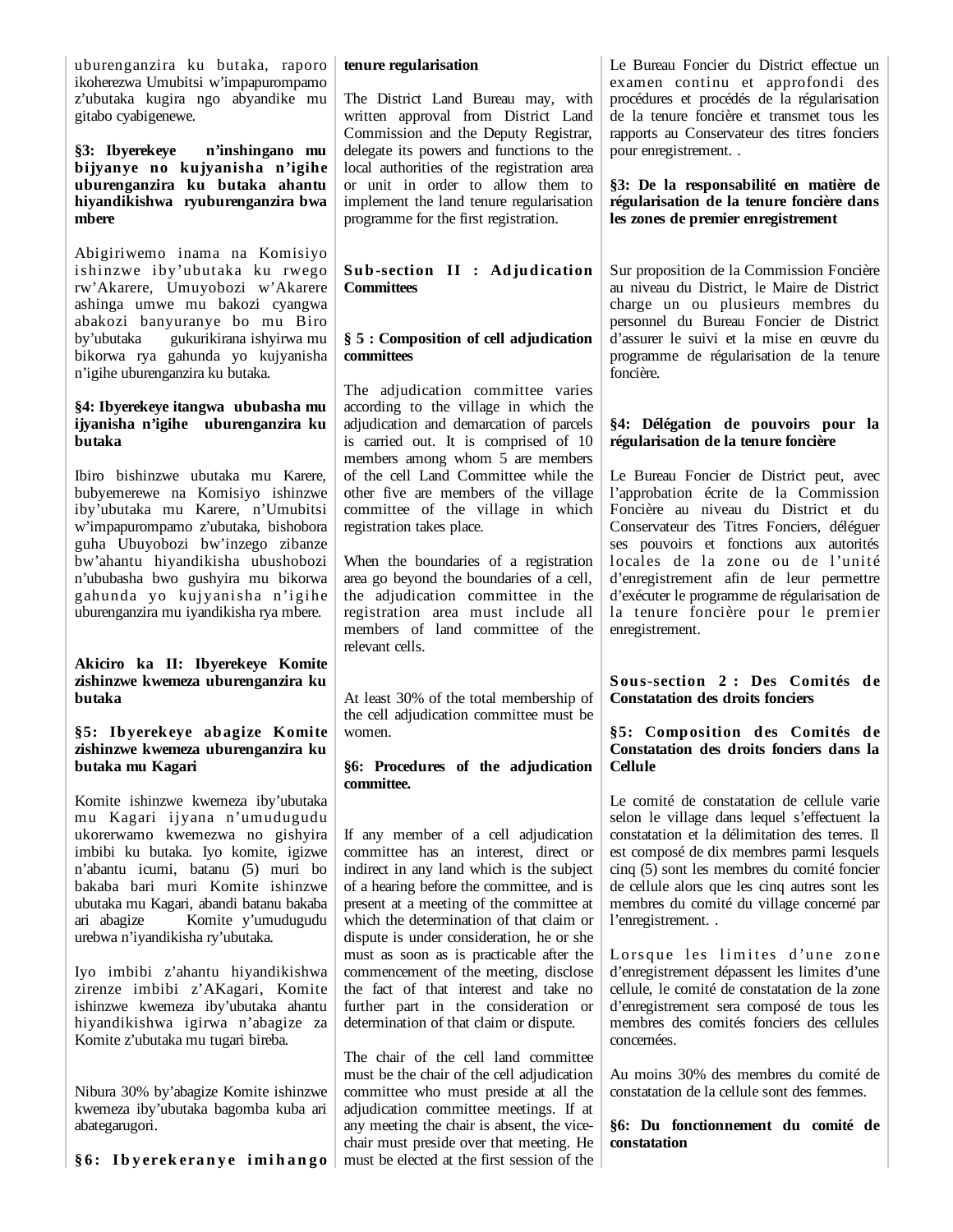| ikurikizwa na Komite ishinzwe<br>kwemeza iby'ubutaka<br>Iyo umwe mu bagize Komite ishinzwe                                                           | adjudication committee in each village.<br>In case of the second paragraph of $\S$ 5 of<br>this annex, the adjudication committee | Si un membre d'un comité de constatation<br>de cellule a un intérêt direct ou indirect dans<br>une propriété foncière qui fait l'objet d'une                                                  |
|------------------------------------------------------------------------------------------------------------------------------------------------------|-----------------------------------------------------------------------------------------------------------------------------------|-----------------------------------------------------------------------------------------------------------------------------------------------------------------------------------------------|
| kwemeza iby'ubutaka mu kagari afite<br>inyungu mu buryo buziguye cyangwa<br>butaziguye ku mutungo w'ubutaka<br>usuzumwa na Komite nawe ari muri yo   | elects within itself a Chairperson among<br>the Chairmen of the cell committees<br>present.                                       | audience devant le comité et est présent dans<br>une réunion du comité à laquelle la décision<br>sur cette réclamation ou ce litige est en<br>examen, il révèle cet intérêt aussitôt après le |
| nama igomba gufata icyemezo,<br>agaragariza inama igitangira iyo nyungu<br>maze agahezwa mu myanzuro ifatirwa<br>icyo kibazo cyerekeranye n'ubutaka. | The quorum of a cell adjudication<br>committee must be $\frac{3}{4}$ of its members at<br>least.                                  | début de la réunion et ne prend plus part à<br>l'examen ou la décision sur cette<br>revendication ou ce litige.                                                                               |
|                                                                                                                                                      | In the case that due to any vacancy in its<br>membership the quorum is an even<br>number of members and there is an               | Le président du comité foncier de cellule est<br>le président du comité de constatation de                                                                                                    |
| Perezida wa Komite ishinzwe<br>iby'ubutaka mu Kagari ni nawe Perezida<br>wa Komite ishinzwe kwemeza<br>iby'ubutaka mu Kagari kandi ayobora           | equality of votes on any matter, the chair<br>of the meeting must have an additional<br>casting vote.                             | cellule et préside à toutes les réunions du<br>comité de constatation. En cas d'absence ou<br>d'empêchement, il est remplacé par le vice-<br>président. Celui-ci est élu lors de la première  |
| inama zayo zose. Igihe adahari cyangwa<br>hari impamvu zitandukanye zituma<br>atayobora inama, asimburwa na Visi-                                    | Any decision of a cell adjudication<br>committee must be signed by the chair<br>of the meeting.                                   | séance du comité de constatation dans<br>chaque village.                                                                                                                                      |
| Perezida utorwa mu nama ya mbere ya<br>Komite ishinzwe kwemeza iby'ubutaka<br>muri buri mudugudu.                                                    | The cell executive secretary must be the<br>secretary of the cell adjudication                                                    | Dans le cas du deuxième alinéa de § 5 du<br>présent annexe, le comité de constatation<br>élut en son sein un président et un vice<br>Présidents parmi les présidents des comités              |
| Ku bijyanye n'umurongo wa 2 w'igika<br>cya 5 cy'uyu mugereka, komite ishinzwe<br>kwemeza iby'ubutaka yitoramo Perezida                               | committee and must keep the records of<br>the committee and have no voting rights<br>within the committee. He or she              | fonciers de cellule.                                                                                                                                                                          |
| na Visi Perezida muri ba perezida ba za<br>komite z'ubutaka mu tugari.                                                                               | nonetheless may delegate those tasks.<br>§ 7 : Functions of cell adjudication<br>committees                                       | Le quorum d'un comité de constatation de<br>cellule est de $\frac{3}{4}$ de ses membres au moins.<br>Dans le cas où, suite à l'absence ou à                                                   |
| Umubare ngombwa wo guterana mu<br>nama ni 3/4 by'abagize iyo Komite.                                                                                 | The functions of the cell adjudication                                                                                            | l'empêchement des membres, le quorum est<br>un nombre pair et qu'en même temps au<br>cours du vote il y a égalité des voix, la voix                                                           |
| Iyo habaye gusiba cyangwa kutaboneka<br>kwa bamwe bagize Komite, abaje mu<br>mama bakanganya amajwi mu itora                                         | committee are notably to:<br>(a) determine the boundaries of and                                                                  | du président de la réunion est prépondérant.                                                                                                                                                  |
| ry'icymezo, ijwi rya Perezida w'inama ni<br>ryo ryiganza.                                                                                            | rights to and interests in and<br>over all land which is the<br>subject of a process of cell<br>adjudication;                     | Toute décision d'un comité de constatation<br>de cellule est signée par le président de la<br>réunion.                                                                                        |
| Umwanzuro wose ufashwe na Komite<br>ishinzwe kwemeza iby'ubutaka<br>ushyirwaho umukono n'umuyobozi                                                   | (b) demarcate existing rights of<br>way and other servitudes;<br>(c) advise and/or reconcile parties                              | Le secrétaire exécutif de la cellule assure le<br>secrétariat du comité de constatation de                                                                                                    |
| w'inama.<br>Umunyamabanga Nshingwabikorwa<br>w'AKagari niwe ukora ubunyamabanga                                                                      | in a land dispute;<br>(d) safeguard the rights and<br>interests of absent persons,<br>non-married and non-legally                 | cellule et il conserve les dossiers du comité.<br>n'a pas de droit de vote au sein du<br>Ш<br>comité. Il peut néanmoins déléguer ces<br>tâches.                                               |
| bwa Komite ishinzwe iby'ubutaka<br>akanabika amadosiye yose ya Komite.<br>Ntaburenganzira agire bwo gutora muri                                      | married women, widows,<br>orphans, minors and all other<br>persons under a disability                                             | §7: Fonctions des Comités de                                                                                                                                                                  |
| Komite. Icyakora ashobora kurekera undi<br>muntu iyo mirimo.<br>§7: Ibyerekeye imirimo ya Komite                                                     | (whether physical or mental)<br>whether such persons are<br>represented by a guardian or<br>not;                                  | constatation de Cellule<br>Les fonctions du comité de constatation de<br>cellule consistent notamment à :                                                                                     |
| ishinzwe kwemeza iby'ubutaka mu<br>Kagari:                                                                                                           | examine the validity of<br>(e)<br>evidence related to the claims<br>over land;                                                    | déterminer les limites et les droits<br>a)<br>et intérêts sur toute propriété qui fait l'objet                                                                                                |
| Inshingano za komite ishinzwe kwemeza<br>iby'ubutaka mu kagari ni izi zikurikira:<br>Kugaragaza imbibi,<br>a)                                        | (f) interview land claimants with<br>regard to rights to and interests<br>in or over land;                                        | d'un processus de constatation de cellule;<br>délimiter les droits existants de<br>b)<br>passage et d'autres servitudes;                                                                      |
|                                                                                                                                                      |                                                                                                                                   |                                                                                                                                                                                               |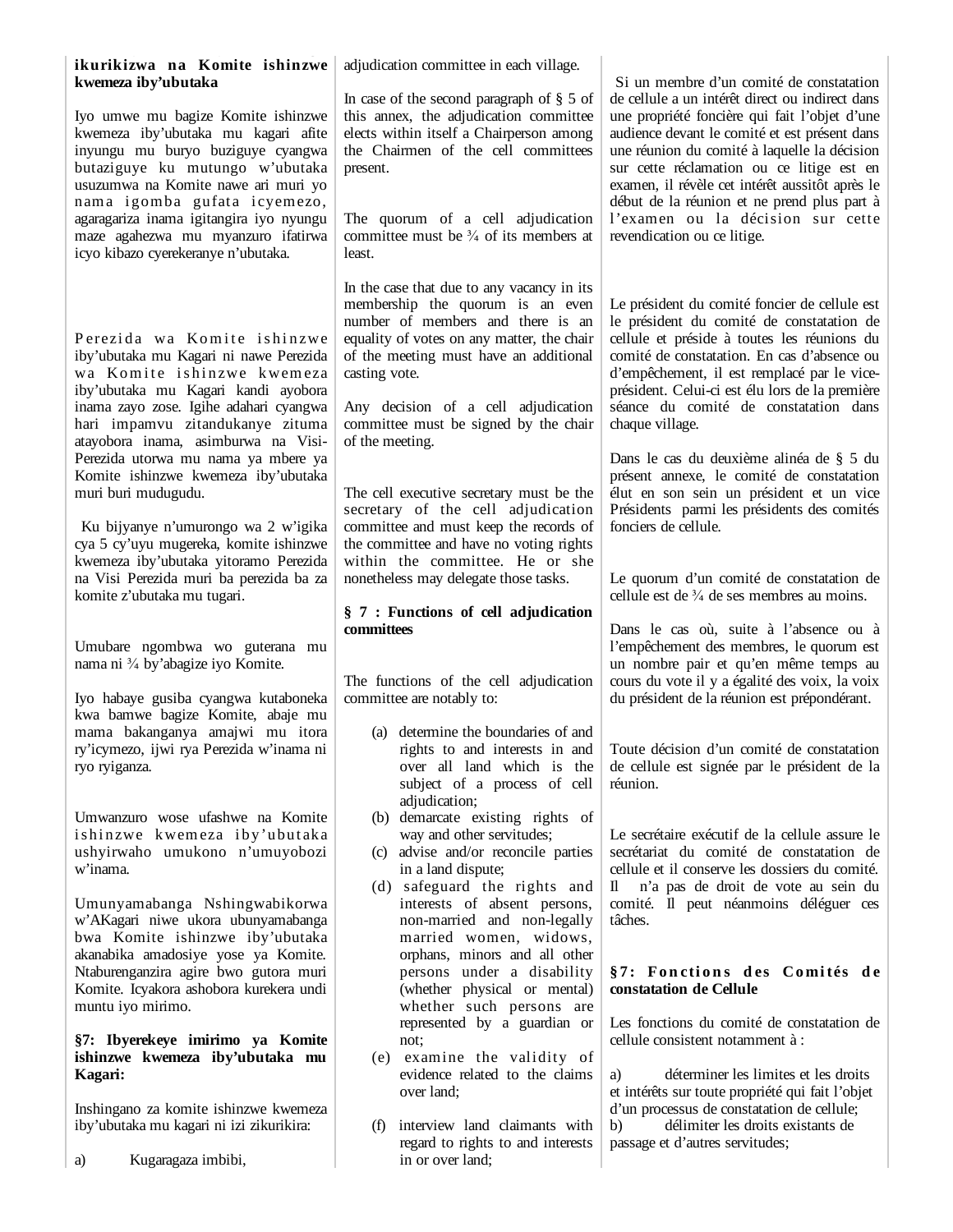uburenganzira n'inyungu zijyanye n'umutungo w'ubutaka wemejwe ku rwego rw'Akagari; b) Kugaragaza uburenganzira ku nzira abandi bafite ku ubutaka n'ibindi bafitiye uburenganzira; c) Kugira inama no kunga abafite ibibazo byerekeranye n'ubutaka; d) Bitabangamiye ibiteganywa n'amategeko, kurengera inyungu n'uburenganzira by'abantu badahari, abadafite ubushobozi, n'abafite intege nke;

e) Kugenzura niba ibimenyetso byatanzwe byose ari byo kandi bifite agaciro imbere y'amategeko; f) Kuvugana n'abafite ibibazo byerekeranye n'ubutaka; g) Kwita ku nyungu n'uburenganzira ku ubutaka butagira ba nyirabwo;

h) Kwandika no kwemeza raporo y'agateganyo yo kwemeza ubutaka;

i) Gukora urutonde rw'amakimbirane yagaragaye mu gihe cyo kwandikisha imitungo no kubukorera raporo ishyikirizwa Komite ishinzwe ubutaka ku Murenge;

#### **§ 8 : I b y erek ey e n o k w em eza nuburenganzira ku butaka mu Murenge**

Bitabangamiye ibiteganywa n'Itegeko Ngenga n°31/2006 ryo kuwa 14 Kanama 2006 rigena imitere, ububasha n'imikorere ya Komite y'Abunzi, ibyemezo bifatwa na Komite ishinzwe ubutaka mu Kagari bishyikirizwa Komite ishinzwe kwemeza iby'ubutaka y'Umurenge, iyo Komite igafata imyanzuro ikwiriye.

Raporo ya Komite ishinzwe kwemeza iby'ubutaka ku makimbirane yagaragaye yoherezwa Komite ishinzwe kwemeza iby'ubutaka mu Kagari kugira ngo yitabweho mu gihe cyo gukora raporo y'agateganyo na raporo ya nyuma yo kwemeza uburenganzira ku butaka by'Akagari.

Komite ishinzwe kwemeza iby'ubutaka y'Umurenge ifite inshingano n'imikorere imwe na Komite ishinzwe kwemeza iby'ubutaka y'Akagari, ikaba igizwe n'abantu icumi (10) batanu (5) bakaba (g) take account of any right to or interest in or over land in respect of which for any reason no claim has been made;

- (h) prepare and confirm a Provisional Adjudication Record to be an Adjudication Record;
- (i) prepare a record of all unresolved disputes during the process of cell adjudication and provide a copy of that list to the sector land committee.

#### **§8: Adjudication of land rights in the sector**

Without prejudice of provisions of the Organic Law n° 31/2006 of 14 August 2006 determining the organisation and functioning of the committee of the mediators, disputes in connection with the decisions taken by the cell land committee are taken before the adjudication committee of the sector, the sector adjudication committee substitutes itself to the one of the cell and takes an appropriate decision.

The report of the sector adjudication committee over the dispute must be transmitted to the cell adjudication committee, in order to be taken into account in writing the provisional and final cell adjudication report.

The cell adjudication committee has the same functions and the same functioning as that of the cell adjudication committee, and is composed of 10 members of which 5 are members of the cell land committee, and the other 5 are appointed by the sector council.

The Sector Executive Secretary serves as the secretary of the sector adjudication committee and does not have voting rights within the committee; he/she can however delegate his/her duties.

# **Sub-section III: Procedures for land demarcation and adjudication of land rights**

# **§9: Notification of the beginning of land demarcation**

Upon advice of the sector land committee, the cell adjudication

c) conseiller et/ou concilier les parties à un litige à caractère foncier ;

d) Sans préjudice aux autres dispositions légales, sauvegarder les droits et intérêts des personnes absentes incapables et les vulnérables.

e) examiner la validité des preuves à l'appui des prétentions des droits et intérêts;

f) Interviewer ceux qui ont des réclamations sur la terre.

g) tenir compte des droits ou intérêts sur la terre que nul n'a revendiqués quelque soient les raisons;

h) Dresser et confirmer le rapport provisoire de constatation;

i) Dresser la liste de tous les litiges constatés au cours de l'enregistrement et en faire le rapport au comité foncier du secteur.

# **§8: De la constatation des droits fonciers dans le secteur**

Sans préjudice des dispositions de la loi organique n° 31/2006 du 14 Août 2006 portant organisation ressort compétence et fonctionnement du comité des conciliateurs, les contestations portant sur les décisions prises par le comité foncier de cellule sont portées devant le comité de constatation du secteur, le comité de constatation du secteur se substitue à celui de la cellule et prend une décision appropriée.

Le rapport du comité de constatation de secteur sur le litige est transmis au comité de constatation de cellule pour être tenu en considération lors de la confection du rapport provisoire et du rapport définitif de constatation de cellule.

Le comité de constatation de cellule a les mêmes fonctions et le même fonctionnement que le comité de constatation de cellule et est composé de dix (10) personnes dont cinq (5) sont les membres du comité foncier de cellule et les cinq autres nommés par le Conseil du secteur.

 Le secrétaire exécutif de Secteur assure le secrétariat du comité de constatation de secteur et n'a pas de droit de vote au sein du comité. Il peut néanmoins déléguer ces tâches.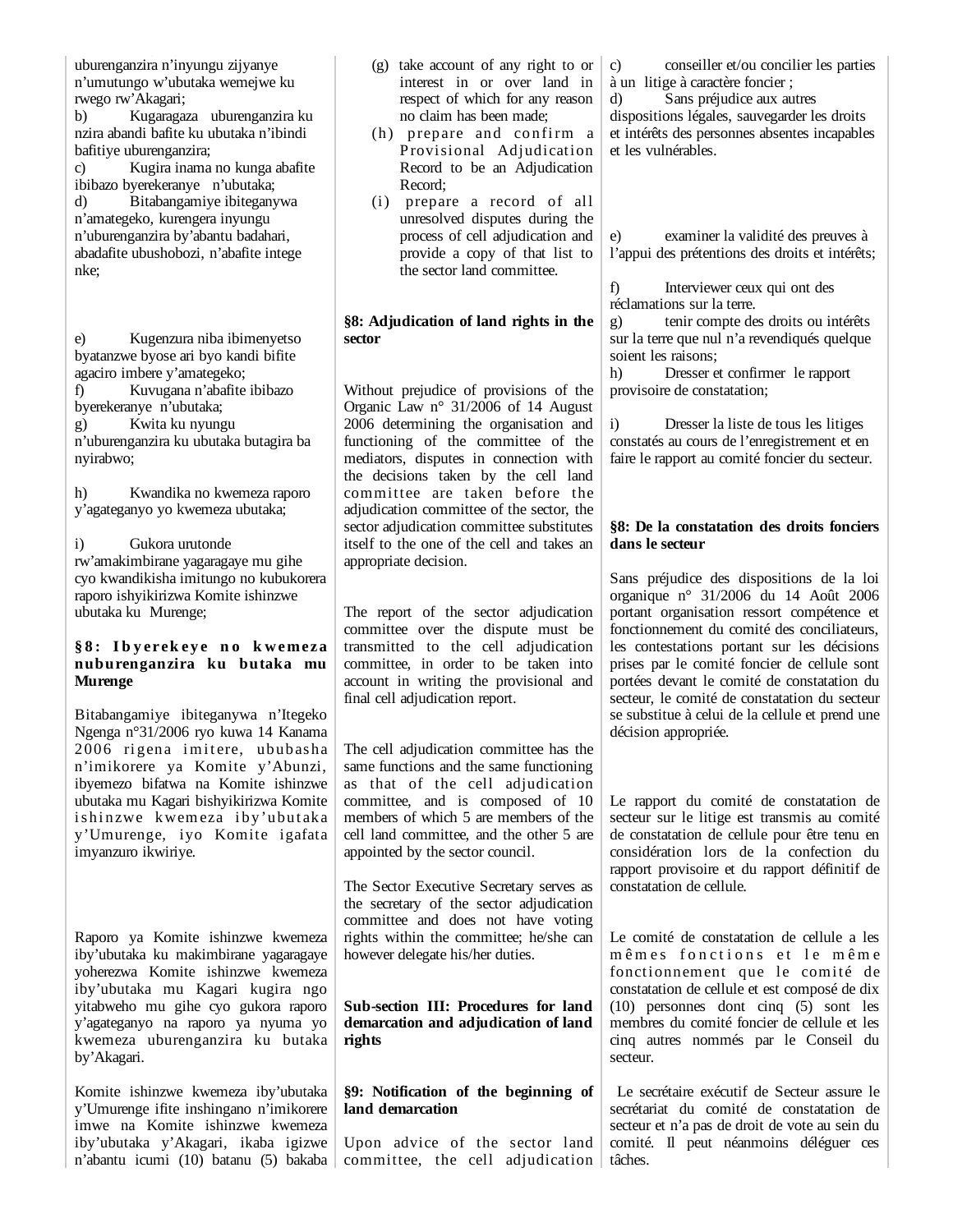bari muri Komite y'ubutaka y'Akagari, abandi batanu bagashyirwaho n'Inama Njyanama y'Umurenge.

Umunyamabanga nshingwabikorwa w'Umurenge akora ubunyamabanga bwa Komite ishinzwe kwemeza iby'ubutaka ku rwego rw'Umurenge kandi ntagire uburenganzira bwo gutora muri Komite. Icyakora ashobora kugena umukorea iyo mirimo.

#### Akiciro ka III: Ibyerekeranye **n'uburyo bwo gushyiraho imbibi ku bibanza no kwemeza uburenganzira ku butaka**

#### **§9: Ibyerekeye gutangaza itangira ryo gushyira imbibi ku bibanza**

Byemejwe na Komite y'ubutaka y'Umurenge, Komite ishinzwe kwemeza iby'ubutaka y'Akagari, igabanya agace k'iyandikisha ry'ubutaka mu mashami menshi yo guhamya uburenganzira ku butaka, buri shami rigahabwa izina ryihariye nk'iryagaragaye mu gishyiraho imbibi z'ibibanza

Umukuru wa Komite ishinzwe kwemeza iby'ubutaka y'Akagari itegeka ko hategurwa ikarita igaragaza imbibi muri buri murenge wandikishirizwamo ubutaka, ikazerekanwaho nyuma buri kibanza kigaragazwa n'inomero yihariye nka ya yindi yo mu gihe cyo kugaragaza imbibi z'ibibanza.

Iyo icyemezo cy'Akagari rikozwe mu ishami ryo guhamya uburenganzira ku butaka, Komite ishinzwe kwemeza iby'ubutaka imanika itangazo nimbura iminsi cumi y'akazi mbere y'uko igikorwa cyo gushyira imbibi ku bibanza no kwemeza uburenganzira ku butaka gitangira. Ntabwo traduction ihuye na version francaise ni anglaise à discuter en groupe.

#### **§10: Amahame ngenderwaho yo gushyiraho imbibi ku bibanza**

Hari uburyo bubiri bwo guhyiraho imbibi mu kwandikisha ubutaka:

a) Gushyiraho imbibi z'ubuso bw'icyemezo c'ubutaka cynanditse zishingiye kuri ubwo butaka ubwabwo ari nabyo bitanga ifishi y'ubutaka; b) Gushyiraho imbibi zigaragaza neza ubuso bw'umutungo w'ubutaka kigaragazwa n'ifishi y'ubutaka igaragaza imbibi zihamye kandi yita ku

committee must divide the registration area or unit in several regularisation land holding sections by giving to each section a distinctive name. As much as possible, a section of land tenure regularisation corresponds to a village.

The chair of the cell adjudication committee orders to prepare a demarcation map for each land tenure regularisation section on which it will be, later on, shown each separated piece of land identified by distinctive number as the one identified during the process of delimiting the parcels.

When the cell adjudication is applied to a section of landholding regularisation, a notice is put up by the cell adjudication committee at least 10 working days before the beginning of the demarcation of the land and the investigation of the land rights on the notice board of the cell.

# **§ 10: Parcel demarcation standards**

There are two demarcation norms for the needs of registration:

a) Topographic demarcation of the general boundaries of each area to be registered as a individual parcel of land, which is shown on a cadastral map:

b) A more detailed demarcation of the registered parcel of land which is shown on a cadastral map which, on top of the above conditions, denotes fixed boundaries and must take into account the variations of height.

# **§11: Demarcation and registration of boundaries**

When marking boundaries, inflection points, corners and other changes of direction are clearly marked. Boundary markers should be placed at intervals such that they can be easily seen one after the other.

The cell adjudication committee, the proprietor and the person in charge of the demarcation in the land tenure regularisation section, certify the exactitude of boundaries by signing a form intended to the effect, the receipt of the application prescribed by the manual of land tenure regularisation.

**Sous-section 3: De la procédure et la délimitation des parcelles et de la constatation des droits fonciers**

# **§9: Notification du début de la délimitation des parcelles**

Sur avis du comité foncier de secteur, le comité de constatation de cellule divise la zone ou l'unité d'enregistrement foncier en plusieurs sections de régularisation de la tenure foncière en donnant à chaque section un nom distinctif. Dans la mesure du possible, une section de régularisation de la tenure foncière correspond au Village.

Le président d'un comité de constatation de cellule ordonne que soit préparé un Plan de Délimitation de chaque section de régularisation de la tenure foncière sur lequel il sera plus tard montré chaque parcelle séparée identifiée par un numéro distinctif comme celui identifié lors du processus de délimitation des parcelles.

Lorsque la constatation de cellule est appliquée dans une section de régularisation de la tenure foncière, un avis est affiché par le comité de constatatation de cellule au moins dix jours ouvrables avant le début de la délimitation des parcelles et de la constatation des droits fonciers au tableau d'affichage de la cellule.

# **§10: Des normes standards de la délimitation des parcelles**

Il existe deux normes de délimitation pour des besoins d'enregistrement:

a) Une délimitation topographique des limites de l'étendue du titre enregistré qui produit une fiche cadastrale ;

b) Une délimitation plus détaillée de l'étendue du titre qui produit une fiche cadastrale qui, en plus des conditions cidessus, dénote des limites fixes et doit tenir compte toute variation en hauteur

# **§ 1 1 : De l a d él i mi ta ti o n et d e l'enregistrement des limites**

Lors du marquage des contours, les points d'inflexion, les coins et d'autres changements de direction sont clairement marqués. Les bornes peuvent être placées à des intervalles de telle sorte qu'elles peuvent être facilement vus l'un après l'autre.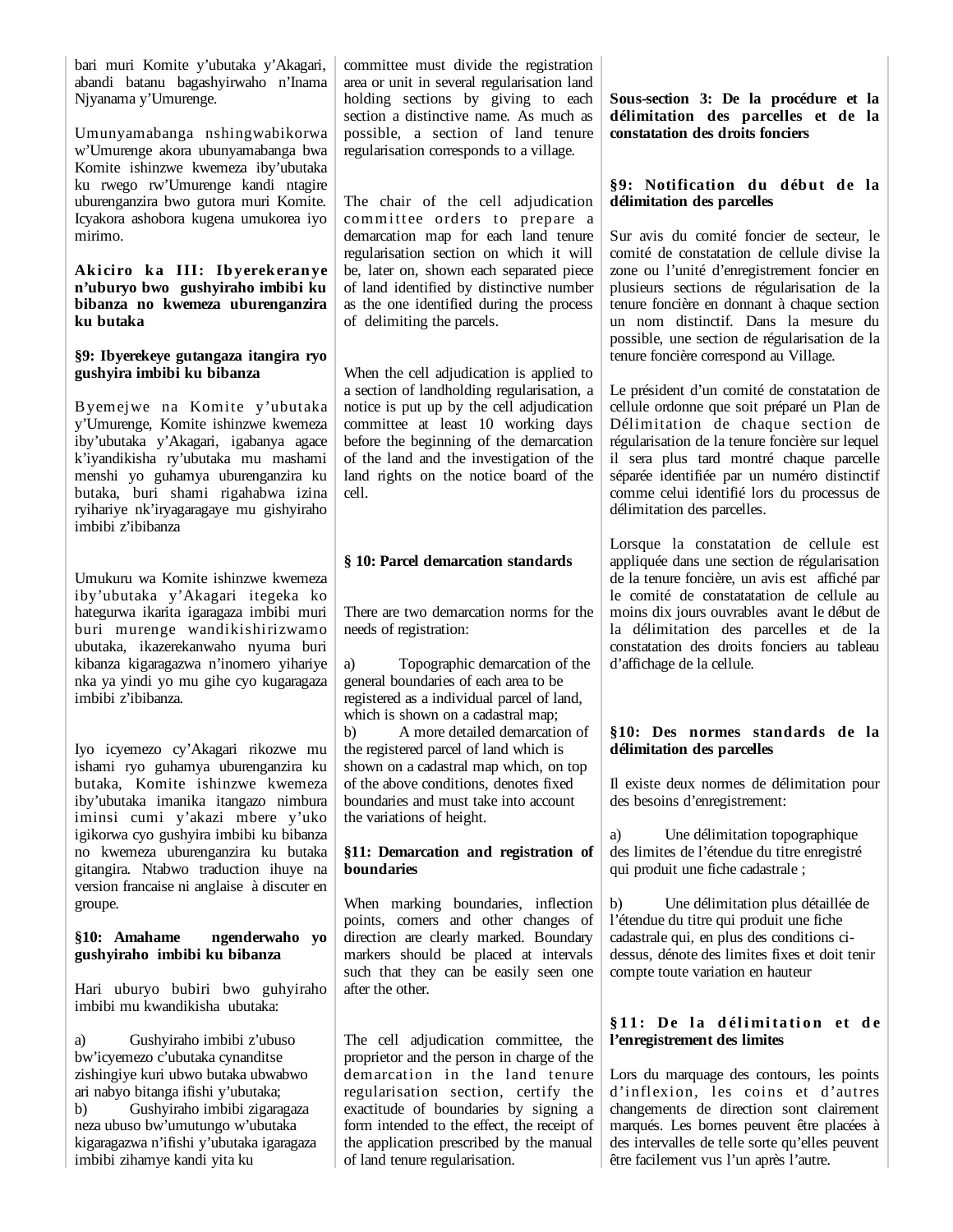mihindagurike y'uburebure bw'ubutaka.

# **§11: Ibyerekeye gushyiraho imbibi no kuzandikisha**

Igihe cyo gushyiraho imbibi, hagaragazwa neza inguni n'ihuriro ry'imirongo y'igipimo. Ibigaragaza imbibi bishingwa bikurikirana ku buryo bigaragara.

Komite ishinzwe kwemeza iby'ubutaka y'Akagari, Nyir'ubutaka n'Ushinzwe imbibi mu ishami rishinzwe guhamya uburenganzira ku butaka bemeza ukuri ku mbibi bagashyira umukono ku ifishi yabigenewe nk'uko bigaragara mu gitabo cy'imitunganyirize n'imikoreshereze y'ubutaka.

Amazina y'abaturanyi yandikwa muri raporo y'agateganyo yermeza uburenganzira ku mutungo w'ubutaka, bagafatwa nk'abahamya mu gihe cyo gushyiraho imbibi z'ibibanza.

## **§12: Ibyerekeye kwita ku mbago nyuma yo gushyiraho imbibi**

Buri muntu utunze ubutaka afite inshingano zo kwita ku nzitiro, imibunda, ibiti, amabuye, inkuta n'ibindi bigaragaza imbibi z'ikibanza cye.

#### **Akiciro ka IV: Ibyerekeye raporo yo kwemeza by'agateganyo**

#### **§13: Ibyerekeye itegurwa rya raporo yo kwemeza by'agateganyo**

Iyo Komite yo kwemeza by'agateganyo i by'ubut aka y'Akagari cyangwa y'Umurenge imaze gusuzuma no gushyira imbibi ku bibanza biri muri zone y'iyandikisha ry'ubutaka, ikaba yaranumvise ikanasuzuma ibibazo by'abantu bose basaba uburenganzira ku mutungo w'ubutaka cyangwa ubundi burenganzira n'inyungu ku bibanza biri mu ishami ryo guhamya uburenganzira ku butaka, iyo Komite itegura raporo yo kwemeza by'agateganyo iby'ubutaka.

# **§14: Ibyerekeye uburenganzira**

Raporo yo kwemeza by'agateganyo ibyerekeranye n'ubutaka igomba kugaragaza uburenganzira bw'abafite umutungo w'ubutaka.

The names of neighbours are recorded in the provisional report of adjudication of land rights as witnesses during the demarcation of parcels.

# **§ 12: Maintenance of boundaries after demarcation**

Every proprietor has the duty to keep in good condition the fences, hedges, trees, stones, walls and other elements which indicate the boundaries of his /her land.

# **Sub-section IV: Provisional adjudication record**

# **§ 13: Preparing the Provisional adjudication record**

When the cell or sector adjudication committee will have examined and marked all the boundaries of the parcels in the declared land registration area, and has heard and examined cases from all persons who were claiming a title or other rights and interests on land in the land tenure regularisation sector it prepares a provisional adjudication report.

# **§ 14 : Charges**

The provisional adjudication report should mention the charges which affect a land property.

# **§ 15 : Vacant land**

When during the adjudication process, it is noted that a piece of land appears to be vacant, because it has been abandoned or for some other reason, the adjudication committee reports to the District Land commission, at the same time informing the cell land committee as well as the Sector land committee. The District Land Commission makes a report to the commission about the vacant land at the level of the district.

# **§ 16 : Format of the provisional adjudication record**

The provisional adjudication record includes:

a) The identification of the person

Le comité de constatatation de cellule, le propriétaire et le responsable en charge de la délimitation dans la section de régularisation de la tenure foncière certifient l'exactitude des limites en signant un formulaire prévu à cet effet reçu de demande presrit dans le Manuel de régularisation de la tenure foncière.

Les noms des voisins sont enregistrés dans le rapport provisoire de constatation des droits fonciers comme témoins lors de la délimitation des parcelles.

# **§12: Entretien des contours après la délimitation**

Chaque propriétaire a le devoir de garder en bon état les clôtures, les haies, les arbres, les pierres, les murs et d'autres éléments qui indiquent les limites de sa parcelle.

# **Sous-section 4: Du rapport provisoire de constatation**

# **§13: De la préparation du rapport provisoire de constatation**

Lorsque le comité de constatation de cellule ou de secteura examiné et marqué toutes les limites des parcelles dans une zone d'enregistrement foncier déclarée et a entendu et examiné les cas de toutes les personnes qui revendiquent un titre ou d'autres droits et intérêts sur des parcelles dans la section de régularisation de la tenure foncière, il prépare un rapport provisoire de constatation.

# **§14: Des charges**

Le rapport provisoire de constatation doit mentionner les charges qui affectent une propriété foncière.

# **§15: Des terres vacantes**

Lorsque pendant le processus de constatation, il est constaté qu'une terre a été abandonnée ou est en déshérence, le comité de constatation en fait rapport à la commission foncière au niveau du District, tout en informant le comité foncier de cellule et le comité foncier de secteur. La commission foncière au niveau du District fait rapport à la commission des biens abandonnés au niveau du District.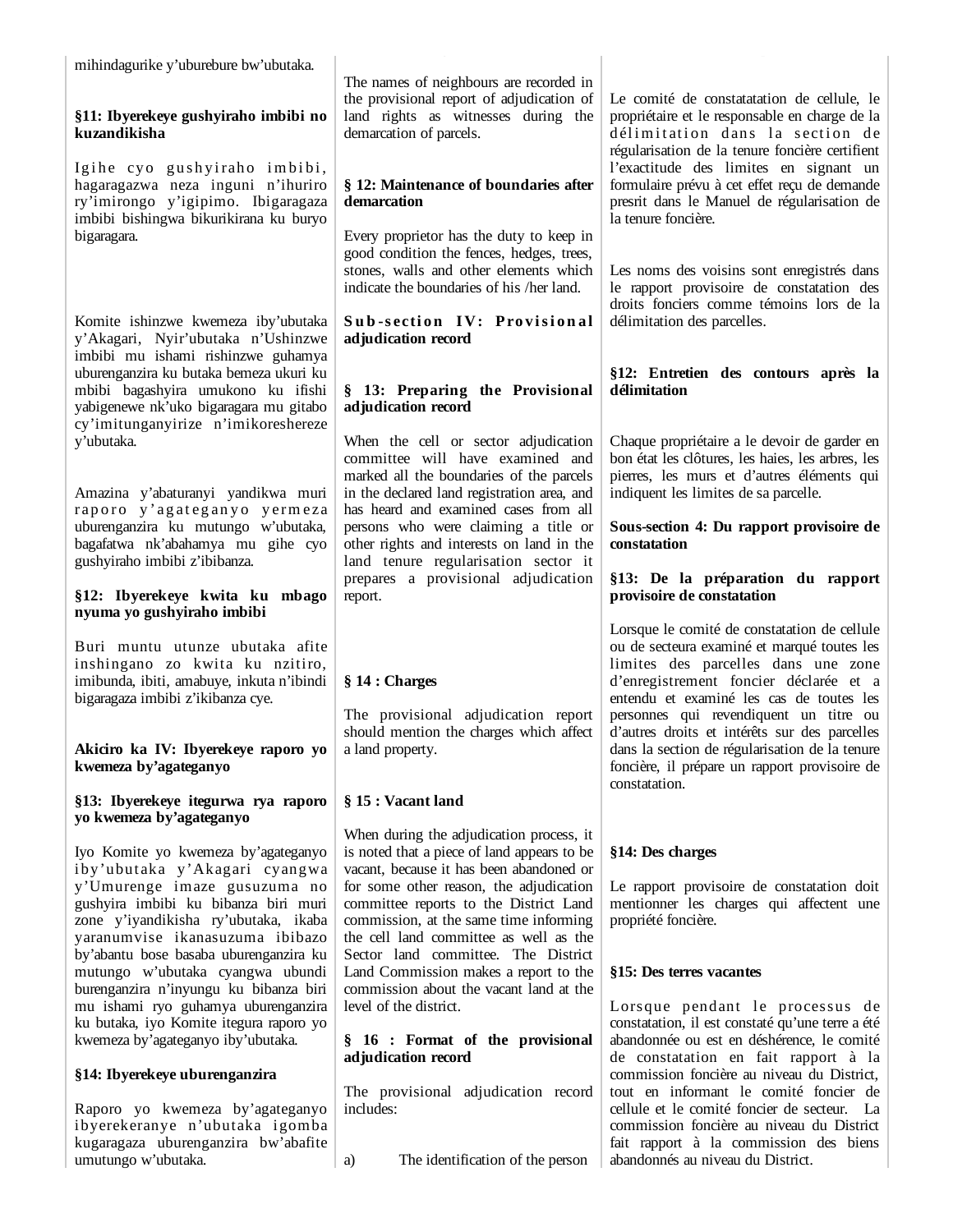# **§15: Ibyerekeye ubutaka butagira nyirabwo**

Iyo mu gihe cyo kwemeza uburenganzira ku butaka habonetse ko hari ubutaka bwatawe cyangwa butitaweho, Komite yo kwemeza uburenganzira ku butaka ibikorera raporo ikayishyikiriza Komisiyo y'Ubutaka ku rwego rw'Akarere, ikabimenyesha Komite y'Ubutaka y'Akagari na Komite y'ubutaka ku rwego rw'Umurenge. Komisiyo y'Ubutaka ku rwego rw'Akarere ikorera raporo Komisiyo y'imitungo itagira beneyo.

#### **§16: Ibyerekeye imiterere ya raporo y ' a g a t e g a n y o y o k w e m e z a iby'ubutaka.**

Raporo y'agateganyo yo kwemeza uburenganzira ku butaka yerekana :

a) Umwirondoro w'umuntu ufite uburenganzira bwo kwiyandikisha nka nyir'ikibanza;

b) Ibisobanuro ku burenganzira n'ingwate birebana n'ikibanza n'umwirondoro w'abagomba guhabwa inyungu zikomoka ku burenganzira no ku ngwate;

c) Umwirondoro w'uhagarariye undi iyo uvugwa muri raporo y'agateganyo yo kwemeza uburenganzira ku butaka igaragaje ko Nyir'umutungo atari yagera ku myaka y'ubukure, atabishoboye cyangwa atabyemerewe; d) Itariki ifishi yandikiweho.

Ifishi ya raporo y'agateganyo yo kwemeza uburenganzira ku butaka yometswe kuri uyu mugereka.

Raporo y'agateganyo yo kwemeza uburenganzira ku butaka iherekezwa n'igishushanyo mbonera cy'agateganyo cy'imbibi z'ikibanza kigaragaza imbibi n'uduce tw'ibibanza bivugwa muri Raporo y'agateganyo yo kwemeza uburenganzira ku butaka.

### **§ 1 7 : I b y e r e k e y e g u k e m u r a amakimbirane**

Igihe cyo gukora Raporo y'agateganyo yo kwemeza uburenganzira ku butaka no gushyiraho imbibi ku kibanza habayeho amakimbirane ntashobore gukemurwa mu bwumvikane, bimenyeshwa Komite y'Abunzi cyangwa hakiyambazwa inzego z'ubutabera.

Ubwumvikane ku mpande zombi,

having the right to be registered as the proprietor of the piece of land;

b) The details of charges and mortgages which affect the plot as well as the identification of the persons who have the right to benefit the charges and the mortgages;

c) The identification of the administrator when the indicated person in the provisional adjudication record as the proprietor is a minor, incompetent or a ward of the court;

d) The date on which the form was filled.

The form of the provisional adjudication record is provided for in the Schedule of this Annex.

The provisional adjudication record is accompanied by the provisional demarcation map of the land, showing boundaries and approximate areas of all the parcels mentioned in the provisional adjudication record.

# **§17: Processing of disputes**

When during the demarcation and adjudication process, there is a dispute which can not be resolved amicably, either party may take the matter to committee of mediators in the ability of its competence or refers it to the competent jurisdiction.

Compromise between both parties approved by the cell adjudication committee has the power of an agreement which binds both parties. In case the dispute, as for its execution or refusal to execute it, it can be executed through an order from the competent Court over the principal land dispute.

# $§18:$  Jurisdiction of the cell **adjudication committees**

The cell adjudication committee has jurisdiction over all claims made during the course of a cell adjudication process and for this purpose and in order to discharge the functions referred to in this Article, the chair of such a committee must be competent to convene persons so that they can testify or produce documents deemed necessary for the cell adjudication. Such powers are equally held by the sector adjudication committee within the limits of its jurisdiction.

## **§16: Du format du rapport provisoire de constatation des terres**

Le rapport provisoire de constatation indique :

a) L'identification de la personne ayant le droit d'être enregistrée comme propriétaire de la parcelle;

b) Les détails des charges et hypothèques qui affectent la parcelle ainsi que l'identifications des personnes qui ont le droit de bénéficier des charges et hypothèques;

c) L'identification du tuteur lorsque la personne indiquée dans le Rapport Provisoire de constatation comme propriétaire est mineure, incapable ou interdit;

d) La date à laquelle le formulaire a été rempli.

Le formulaire du rapport provisoire de constatation est annexé à la présente annexe.

Le rapport provisoire de constatation est accompagné par la carte provisoire de délimitation des parcelles montrant les limites et les zones approximatives de toutes les parcelles reprises dans le rapport provisoire de constatation.

# **§17: Du traitement des litiges**

Lorsque pendant le processus de constatation et de délimitation des parcelles, il survient un litige et qu'il ne parvient pas à être résolu à l'amiable, la partie la plus diligente saisit le comité des conciliateurs dans la mesure de ses compétences ou recourt à la juridiction compétente.

Le compromis entre les parties approuvé par le comité de constatation de cellule a force d'une convention qui oblige les mêmes parties. En cas de litige quant à son exécution ou au refus de son exécution, il est exécutoire par ordonnance du tribunal compétent sur le litige foncier principal.

# **§18: De la compétence des Comités de Constatation de Cellule**

Le comité de constatation de cellule a compétence sur toutes les réclamations faites au cours du processus de constatation de cellule en vue du règlement amiable. A cet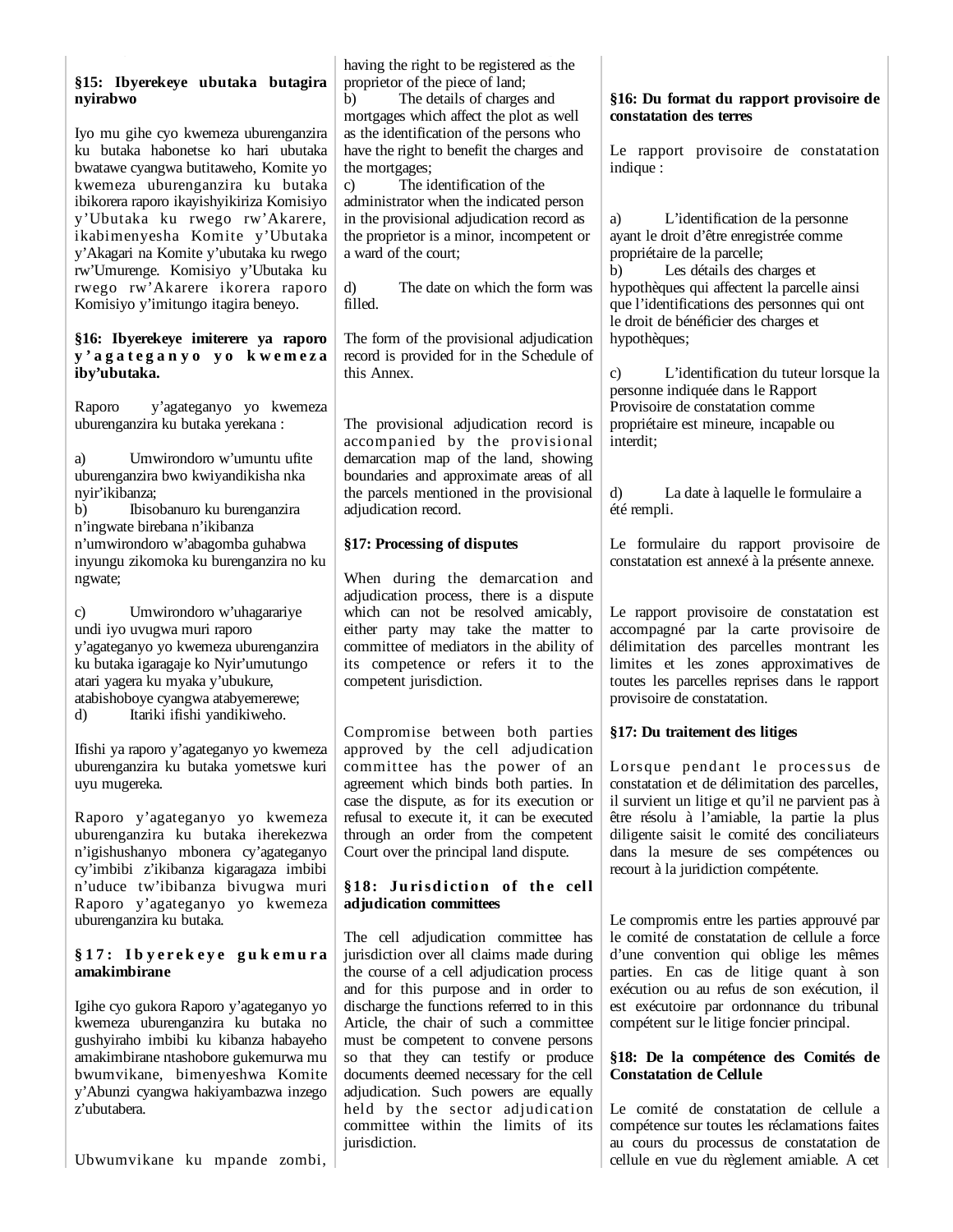bwemejwe na Komite ishinzwe kwemeza iby'ubutaka y'Akagari bufatwa nk'amasezerano hagati y'izo mpande zombi. Haramutse havutse ingorane cyangwa kwanga kuyashyira mu bikorwa bitegekwa n'urukiko rushinzwe ibibazo by'ubutaka.

# **§18: Ibyerekeye ububasha bwa**  Komite ishinzwe kwemeza **iby'ubutaka bw'Akagari**

Komite ishinzwe kwemeza iby'ubutaka y'Akagari ifite ububasha bwo gusuzuma ibibazo byose byatanzwe mu gihe cyo kwemeza ibijyanye n'ubutaka mu Kagari kugira ngo ibikemure mu bwumvikane. Ku bw'ibyo, Perezida wa Komite yo kwemeza uburenganzira ku butaka ashobora guhamagaza abantu kugira ngo batange ubuhamya cyangwa bagaragaze inyandiko zikenewe mu byemezo by'Akagari. Ububasha nk'ubu bufitwe na none na Komite yo kwemeza uburenganzira ku butaka y'Umurenge itarenze ku nshingano zayo.

## **§ 1 9 : I b y e r e k e y e u b u b a s h a budasanzwe bwa komite y'Akagari yo kwemeza**

Komite y'Akagari yo kwemeza burenganzira ku butaka ishobora: a) byemejwe na ba nyirubutaka, guhindura imbibi ya pariseli mu gace ko kwemeza uburenganzira ku butaka kugira ngo ubutaka burusheho gukoreshwa neza cyangwa kugira ngo bugabanywe neza;

b) gufatira ubutaka Komite ibona ko bukwiriye kugirango imihanda itunganywe neza cyangwa hakorwe imiyoboro y'amazi kugira ngo atangiza ubutaka

c) kugena indishyi Komite ibona ko ikwiye guhabwa umuntu watakaje igice cy'isambu ye mu gihe imbibi zahinduwe cyangwa ubutaka bwafatiriwe kugira ngo hatunganywe imihanda n'inzira n'imiyoboro y'amazi.

#### **§20: Ibyerekeye imihango ikurikizwa na Komite yo kwemeza uburenganzira ku butaka**

Kugira ngo haboneke ubwumvikane hagati y'impande zifite amakimbirane, Komite yo kwemeza uburenganzira ku butaka ikora mu buryo bukurikira:

a) Ibibazo bivugwa mu ruhame;

b) Umunsi wo kumva ibazo umenyekanishwa iminsi umunani (8) mbere y'uko ugera,

# **§19: Special powers of the cell adjudication committees**

The cell adjudication committee may:

a) With the consent of the owners concerned, adjust the boundaries of any parcel of land in the adjudication area to ensure the more beneficial occupation of the land or to effect a more suitable subdivision of the land;

b) Make any reservation the committee considers necessary for the purposes of defining existing roads and footpaths or for the better drainage of any land;

c) Set the amount of such compensation that the committee considers fair to be paid to any person who has suffered loss of land as a result of any adjustments of boundaries or reservation of roadways, footpaths or drainage way-leaves.

# § 20: Procedure of the cell **adjudication committee**

In order to help the parties reach a compromise, the adjudication and demarcation committee proceeds as follows:

a) Adjudication hearings are carried out in public;

b) The hearing is announced eight days before. The announcement specifies the date, the time and the venue; c) Exclude any member of the committee having a direct or indirect

interest over the land property subject to the hearing before the committee;

d) Allow the applicant to present first his case and then be interrogated on its aspects or for giving more information asked by a member of the committee or any other person claiming an interest over the land property;

e) Allow anybody who wishes to personally or through his/her representative present to the committee his/her observations;

f) After the presentation of the case, give an opportunity to any body claiming his/her right or interest on land property to present his/her case and be interrogated by the committee;

g) Whenever the committee needs some evidence, or analyse written evidences of official documents or any other documents on a given problem, inform all parties to the audience and give them an opportunity to verify, comment and ask questions on the evidence;

effet, le président du comité de constatation peut convoquer des personnes pour qu'elles fassent des dépositions ou produisent des documents jugés nécessaires à la constatation de cellule. Tels pouvoirs sont également détenus par le comité de constatation de secteur dans les limites de ses compétences.

# **§19: Des pouvoirs spéciaux des comités de constatation de Cellules**

Le Comité de Constation des droits fonciers dans la Cellule peut :

a) avec le consentement des propriétaires concernés, ajuster les limites d'une parcelle dans la zone de constatation afin d'assurer une occupation plus bénéfique de la terre ou une subdivision appropriée de la terre;

b) réserver des terres que le comité juge nécessaires afin de définir les routes et voies existantes ou pour un meilleur drainage des terres;

c) fixer un montant que le comité juge juste pour être payé à une personne qui a perdu une portion de terre comme conséquence des ajustements de limtes ou de rérservation des voies et routes ou de droits de passage pour le drainage

# **§20: Des procédures du comité de constatation de cellule**

Pour aider les parties à arriver à un compromis, le comité de constatation et de délimitation procède de la manière suivante:

a) Les audiences de constatation sont publiques;

b) L'audience est annoncée huit jours avant. L'annonce précise la date, l'heure et l'endroit;

c) Exclure tout membre du comité ayant un intérêt, direct ou indirect sur une propriété foncière faisant l'objet d'une audience devant le comité;

d) Permettre au demandeur de présenter d'abord son cas et ensuite d'être interrogée sur ses aspects ou de donner plus d'informations y relatives demandées par un membre du comité ou toute autre personne revendiquant un intérêt sur la propriété foncière;

e) Permettre à toute personne qui désire présenter au comité des observations en personne ou par un représentant;

f) Après que le demandeur ait présenté son cas, permettre à toute personne revendiquant un droit ou un intérêt sur la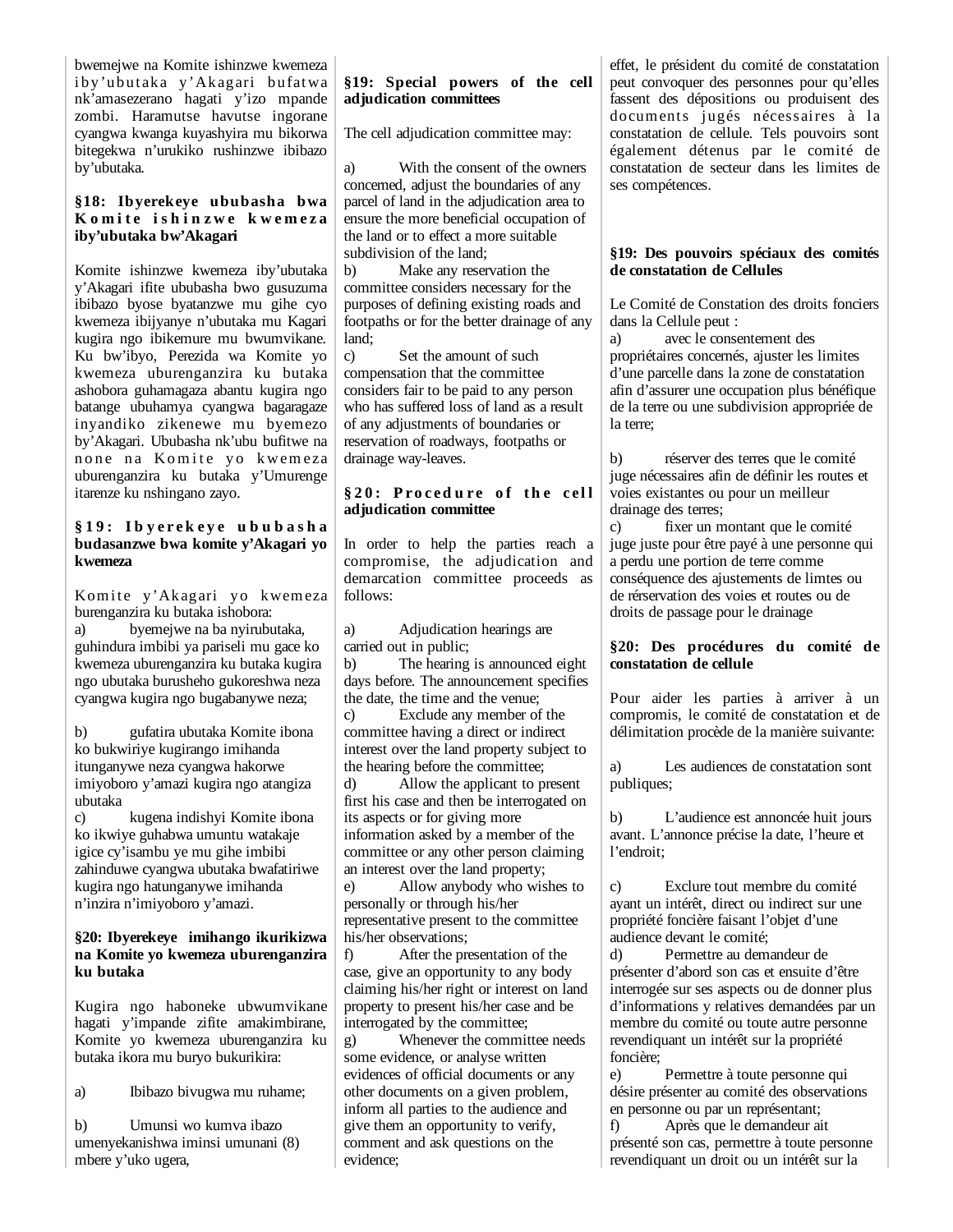hakanamenyekanishwa isaha n'ahantu;

c) Guheza umuntu wese wo muri Komite ufite inyugu ku buryo buziguye cyangwa butaziguye ku mutungo w'ubutaka uvugwa mu kibazo;

d) Kwemerera usaba akabanza kuvuga ibye hanyuma akabona kubazwa, n'umuntu wo muri Komite cyangwa undi wese ubufitemo inyngu kuri ubwo butaka kugira ngo atange amakuru ahagije ajyanye n'ibyo asaba;

e) Kwemerera umuntu wese wifuza gushyikiriza Komite igitekerezo ubwe cyangwa binyuze k'umuhagarariye; f) Kwemerera umuntu wese usaba uburenganzira ku mutungo w'ubutaka ko, nyuma yo kuvuga ikibazo cye abazwa ibisobanuro n'abagize Komite;

g) Iyo Komite ikeneye ibimenyetso cyangwa gusuzuma gihamya y'inyandiko yemewe ku kibazo icyo ari cyose ibimenyesha impande zose ziri mukibazo kandi ikabemerera gusuzuma, kugira icyo bavuga no kubaza ibibazo kuri icyo gihamya;

h) Kwemerera impande zose zisaba uburenganzira kuri ubwo butaka kwerekana ibimenyetso by'uwo mutungo no gutanga ibindi bitekerezo kuri uwo mutungo uri mu mpaka buri gihe Komite isuye kandi igasuzuma ubwo butaka;

i) Gusubika ibiganiro kubera iyongera ry'ibisabwa n'abasaba uburenganzira ku butaka; j) Gutegura raporo yanditse yoherezwa Komite ishinzwe kwemeza iby'ubutaka ku rwego rw'Umurenge.

#### **§21: Ibyerekeranye no gutangaza raporo y'agateganyo yo kwemeza uburenganzira ku bibanza**

Iyo raporo y'agateganyo yo kwemeza uburenganzira ku butaka mu ishami ryo guhamya uburenganzira ku butaka yarangiye, Perezida wa Komite yo kwemeza uby'butaka ku kagali ashyira itangazo ahantu hagaragara kugira ngo abantu bose barisome. Iyo raporo ishyirwaho umukono n'abagize Komite bose hiyongereyeho Ushinzwe Ishyiraho ry'imbibi.

#### Akiciro ka V: Ibyerekeranye **n'ibitemewe n'ibigomba gukosorwa**

**§22: Ib yerek eye k wan d i k i sh a ibitemewe** 

h) Allow all parties claiming a right or interest on the property to indicate the characteristics of the property and make other observations on the property and their rights and interests in the property whenever the committee organises a visit and verifies the concerned property;

i) Postpone hearings on the basis of supplementary claims;

j) Prepare a written report and submit it to the Sector adjudication committee.

# **§21: Publicising the Provisional Adjudication Record**

When a Provisional Adjudication Record in respect of any Land Tenure Regularisation section has been completed, the chair of the cell adjudication committee must publish a notice that must be displayed in a public place for a better consultation. That record must be signed by all members of the adjudication committee as well as the person in charge of demarcation.

# **Sub-section V: Objections and Corrections to the Provisional Adjudication Record**

# §22: Lodging Objections and **Corrections**

Any individual member of the public or registered company or organisation having legal personality or public authority claiming an interest in or over any land referred to in any Provisional Adjudication Record or any Provisional Demarcation Map who considers that Record or Map to be inaccurate or incomplete in any respect whatsoever may within sixty working days of the date on which the notice under the previous Article was posted appeal to the chair of the cell adjudication committee through completion of a prescribed form provided for in the Land Tenure Regularisation manual.

# **§ 23 : Processing Objections**

In case of lack of compromise on a given objection, the most diligent party takes the case before the mediators' committee or relevant courts of law.

propriété foncière de présenter son cas et d'être interrogée par le comité et le demandeur;

g) Lorsque le comité a l'intention de demander des preuves ou d'examiner une preuve écrite de documents officiels ou autres sur n'importe quel problème, informer de ce fait toutes les parties à l'audience et leur permettre de vérifier, de commenter et de poser des questions sur cette preuve;

h) Permettre à toutes les parties qui revendiquent un droit ou un intérêt sur la propriété d'indiquer les marques de la propriété et de faire d'autres observations sur la propriété et leurs droits et intérêts dans la propriété, lorsque le comité visite et vérifie la propriété faisant l'objet de la demande

i) Ajourner les audiences sur base des revendications supplémentaires et éventuelles ;

j) préparer un rapport écrit qui est transmis au comité de constatation au niveau du secteur.

# **§21: De la publication du rapport provisoire de constatation des parcelles**

Lorsque le rapport provisoire de constatation d'une section de régularisation de la tenure foncière est terminé, le président du comité de constatation de cellule publie un avis de notification dans un lieu bien en vue pour une meilleure consultation. Ce rapport est signé par tous les membres du comité de constatation ainsi que par le responsable de la délimitation.

**Sous-section 5: Des objections et des corrections au rapport provisoire de constatation des droits fonciers**

# **§22: De l'introduction des objections et des corrections**

Toute personne revendiquant un intérêt sur une propriété foncière mentionnée dans le rapport provisoire de constatation ou dans une carte de délimitation provisoire qui considère que le rapport ou la carte est incorrect peut, endéans soixante jours ouvrables à partir de la date à laquelle l'avis mentionné à l'article précèdent a été affiché, demander sa correction au comité de constatation de cellule en remplissant une formulaire approprié.

**§24: Amendments to the Provisional §23: Du traitement des objections**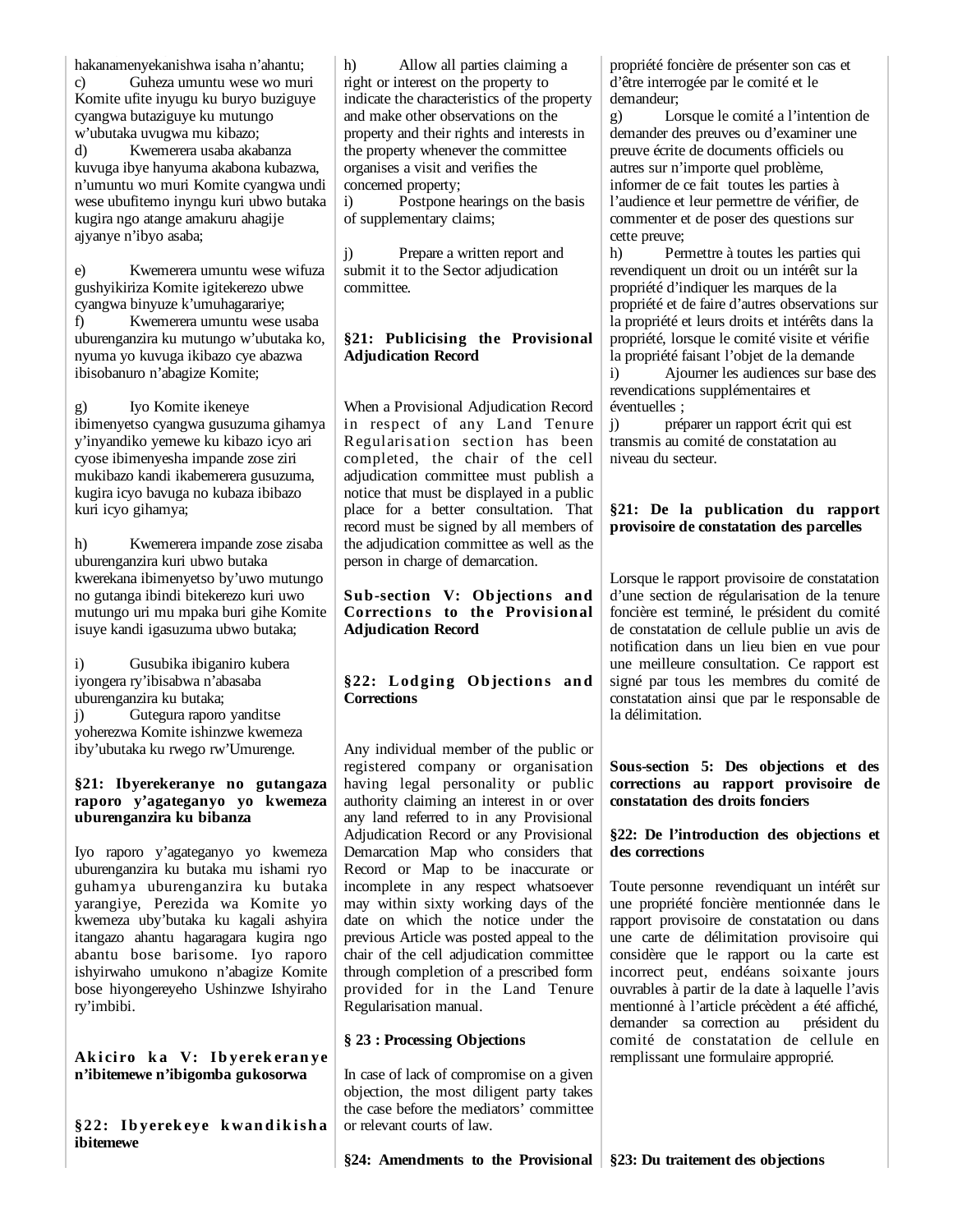Umuntu wese usaba uburenganzira ku mutungo w'ubutaka buvugwa muri raporo y'agateganyo yo kwemeza uburenganzira ku butaka cyangwa ku gishuhanyo mbonera gishyiraho by'agateganyo imbibi asanze ko raporo cyangwa igishushanyo mbonera kirimo amakosa, ashobora, mu gihe kitarenze iminsi mirongo itandatu y'akazi uhereye itariki itangazo rivugwa mu ngingo ibanziriza ryamanikiwe, gusaba ko bikosorwa yujuje ifishi yabigenewe.

# **§23: Ibyerekeye gusuzuma ibibazo**

Iyo hatabayeho ubwumvikane ku bit emewe, uruhande rubikwiye rubimenyesha Komite y'Abunzi cyangwa Urukiko rubifitiye ububasha.

#### **§ 2 4 : I b y e r e k e y e i b i g o m b a g u h i n d u r w a m u r i r a p o r o y ' a g a t e g a n y o y o k w e m e z a uburenganzira ku butaka.**

Ihindurwa iryo ari ryo ryose rya raporo y'agateganyo yo kwemeza uburenganzira ku butaka cyangwa ry'igishushanyo mbonera cy'imbibi risabwa na Komite y'Abunzi cyangwa n'Urukiko rubifitiye ububasha, ikorwa kandi igashyirwaho umukono na Perezida wa Komite ishinzwe kwemeza iby'ubutaka y'Akagari. Icyemezo gisaba ihindurwa cyohererezwa kandi kigashyirwa ku mugereka wa raporo y'agateganyo y'ibanze.

#### **Akiciro ka VI: Ibyerekeye raporo ya n yu ma yo k wemeza ib ijyan ye n'ubutaka**

#### **§25: Ibyerekeye kwemeza raporo yemeza ibijyanye n'ubutaka**

Raporo y'agateganyo yo kwemeza ibijyanye n'ubutaka iba iya nyuma iyo:

Nta kitemewe cyagaragajwe nyuma y'iminsi mirongo itandatu (60) y'akazi;

b) Nyuma y'iminsi icumi (10), icyemezo kimaze gufatwa ku bitemewe kuri raporo y'agateganyo yo kwemeza uburenganzira ku butaka biheruka kugaragazwa;

c) Iminsi icumi (10) y'akazi nyuma y'itariki y'ihindurwa riheruka

## **Adjudication Record**

Any amendment to the Provisional Adjudication Record or the Demarcation Map required by a decision of the mediators' committee or the relevant court of law on an objection must be made by the chair of the cell adjudication committee. The decision that requests amendments must be entered and attached to the main provisional record.

**Sub-section VI : Final adjudication record** 

# $§ 25 : Confirmation of the$ **adjudication record**

The Provisional Adjudication Record becomes final and is referred to from that date as the Adjudication Record when:

(a) after a period of sixty working days , no objection was made; (b) objections were made to the provisional adjudication record after a period of ten days from the last decision on the objection;

(c) ten (10) working days have elapsed after the date of the previous amendment of the provisional adjudication requested by the mediators' committee or ordered by the relevant court of law.

The committee prepares and signs a certificate to the effect that the Provisional Adjudication Record has become the Adjudication Record. That certificate together with the adjudication record is transmitted to the Land Officer and copy must be reserved to the Deputy Registrar. The Adjudication Record comes into effect on the day it is signed by all the members. A notice of the coming into effect of the Adjudication Record must be posted in the cell, sector and District offices where the land is located.

#### **§ 26 : Receipt of the Adjudication Register**

On receipt of the Adjudication Record, it must be the duty of the Deputy Registrar  $to -$ 

En cas d'absence de compromis sur l'objection, la partie la plus diligente saisit le comité des conciliateurs ou le tribunal compétents.

#### **§24: Des modifications apportées au rapport provisoire de constatation**

Toute modification au rapport provisoire de constatation ou à la carte de délimitation recommandé par le comité des conciliateurs ou ordonné par le tribunal compétent sur une objection est faite et signée par le président du comité de constatation de cellule. La décision ordonnant la modification est transcrite et annexée au rapport provisoire principal.

## **Sous-section 6: Du rapport définitif de constatation**

# **§25: Confirmation du rapport de constatation**

Le rapport provisoire de constatation devient définit et est appelé rapport de constatation des droits fonciers lorsque:

a) après un délai de soixante jours ouvrables, aucune objection n'a été enregistrée ;

b) après un délai de dix jours après la décision sur la dernière objection, des objections ont été faite au rapport provisoire de constatation ;

c) dix (10) jours ouvrables se sont écoulés après la date de la dernière modification du rapport provisoire de constatation recommandé par le comité des conciliateurs ou ordonné par le tribunal compétent.

Le comité dresse et signe un procès verbal de confirmation du rapport de constatation. Ce rapport accompagné du procès verbal de constatation est transmis au chef du bureau foncier avec copie au Conservateur des Titres Fonciers. Le rapport de constatation des droits fonciers entre en vigueur le jour de la signature par les tous membres. Un avis d'entrée en vigueur est affiché aux bureaux de cellule, de secteur, et de District où est situé la parcelle.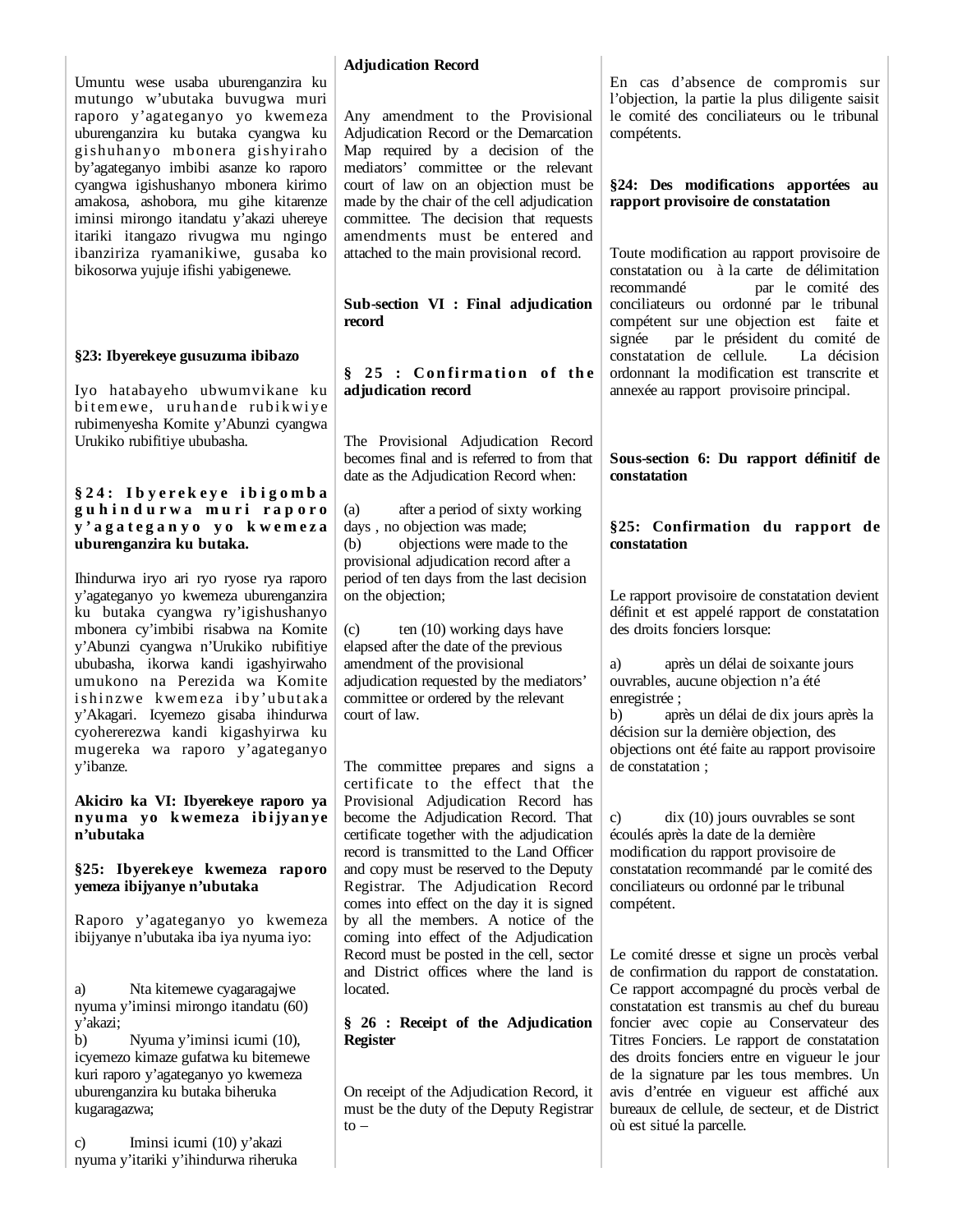gukorwa kuri raporo y'agateganyo yo kwemeza uburenganzira ku butaka, ibisabwa na Komite y'Abunzi cyangwa bitegetswe n'Urukiko rubifitiye ububasha.

Komite itegura kandi igashyira umuko ku nyandiko-mvugo yemeza raporo kwemeza ibijyanye n'ubutaka. Iyo rapo iherekejwe n'iyo nyandiko-vug yohererezwa Umukuru w' Ibi by ' U bu t a k a, U m u b i t w'impapurompamo akagenerwa ko Raporo yemeza uburenganzira ku buta ishyirwa mu bikorwa umun ishyiriweho umukono n'abagize Kom bose. Itangazo rimenyesha ishyirwa m bikorwa rya raporo rishyirwa ku bi by'Akagari, Umurenge n'Akarere by'a icyo kibanza giherereye.

#### §26: Ibyerekeye iyakirwa rya rapo **igaragaza uburenganzira ku butaka**

Iyo Umubitsi Wungirije amaze kwak raporo yo kwemeza uburenganzira ku butaka, akora ibi bikurikira:

a) Kwandika mu gitabo cy'imitungo y'ubutaka uburenganzira n'inyungu bikomoka kuri icyo kibanza cyangwa ubwo butaka; b) Gutanga icyemezo cyangwa ibyemezo by'umutungo w'ubwo butaka cyangwa icyo kibanza.

Iyo atabifitiye ububasha, aha Umubi raporo yo kwemeza uburenganzira ku butaka n'imigereka yayo.

Iyo icyemezo cy'umutungo cyategu mu izina ry'umwe mu bashakanye mu buryo bwo kuvanga umutungo cyang bwo kuvangura umutungo, icyo cyeme kigomba kwerekana umwirondoro w'uw bashakanye nka nyir'umutun bafatanyije.

# **Akiciro ka VII: Ibyerekeye ubujurire**

# **§ 27: Ubujurire**

Umuntu ubangamiwe n'icyeme cyafashwe na Komite yo kweme uburenganzira ku butaka ku kaga cyangwa ku murenge biturutse ku bur bwo gushyiraho imbibi no kuzeme nk'uko biteganywa n'iri Teka ashobo kujuririra Urukiko rubifitiye ububasha.

Kigali kuwa 01/04/2008

**Bibonywe kugirango byomekwe ku** 

|                                             | (a) enter into the title register rights<br>and interests in or over the<br>land;                                                                                                                      | §26: De la réception du rapport de<br>constatation des droits fonciers                                                                                                                                                                                                                     |
|---------------------------------------------|--------------------------------------------------------------------------------------------------------------------------------------------------------------------------------------------------------|--------------------------------------------------------------------------------------------------------------------------------------------------------------------------------------------------------------------------------------------------------------------------------------------|
| nо<br>yo                                    | (b) issue the land title or titles over<br>the land.                                                                                                                                                   | A la réception du rapport de constatation des<br>droits fonciers, le Conservateur adjoint<br>procède:                                                                                                                                                                                      |
| oro<br>$g_0$<br>iro<br>$\sin$<br>pi.<br>aka | Where he is not competent, he must<br>remit the Adjudication record and<br>accompanying documents to the<br>Registrar.                                                                                 | A l'inscription dans le registre<br>a)<br>des titres des droits et intérêts à faire valoir<br>sur la parcelle;                                                                                                                                                                             |
| nsi<br>ite<br>mu<br>iro                     | Where a registered title is prepared in the<br>name of spouses married under the<br>regime of community of property or                                                                                 | b)<br>A la délivrance du titre ou des<br>titres fonciers sur la parcelle.                                                                                                                                                                                                                  |
| aho<br>oro                                  | proprietorship in common, it must also<br>indicate that they are joint proprietors.                                                                                                                    | Lorsqu'il n'est pas compétent, il doit<br>remettre le rapport de constatation des droits<br>fonciers et les documents connexes au<br>Conservateur.                                                                                                                                         |
|                                             | <b>Sub-section VII : Appeals</b>                                                                                                                                                                       |                                                                                                                                                                                                                                                                                            |
|                                             | § 27: Appeals                                                                                                                                                                                          | Lorsqu'un titre est préparé au nom d'un<br>époux et d'une épouse marié ou mariée sous                                                                                                                                                                                                      |
| tira<br>ku                                  | Any person who is aggrieved by any act<br>or decision of a cell or sector<br>adjudication committee in connection<br>with any of the processes of demarcation<br>and adjudication provided for in this | le régime de la communauté universelle ou<br>de la communauté réduite aux acquêts, il<br>doit aussi mentionner l'identification de sa<br>conjointe ou de son conjoint comme<br>propriétaire conjoint.                                                                                      |
|                                             | Annex may appeal to the appropriate                                                                                                                                                                    | Sous-section 7: Des appels                                                                                                                                                                                                                                                                 |
|                                             | court of law.                                                                                                                                                                                          | §27: Appels                                                                                                                                                                                                                                                                                |
|                                             |                                                                                                                                                                                                        |                                                                                                                                                                                                                                                                                            |
| a<br>itsi<br>ku                             | Kigali, on 01/04/2008<br>Seen to be attached to the Ministerial<br>Order n° 002/2008 of 01/04/2008                                                                                                     | Toute personne qui se sent lésée par un acte<br>ou une décision d'un comité de constatation<br>de cellule ou de secteur en rapport avec l'un<br>des procédés de délimitation et de<br>constatation prévus dans le présent Arrêté<br>peut interjeter appel auprès du tribunal<br>compétent. |
| we                                          | determining modalities of land<br>registration                                                                                                                                                         |                                                                                                                                                                                                                                                                                            |
| mu                                          |                                                                                                                                                                                                        | Kigali, le 01/04/2008                                                                                                                                                                                                                                                                      |
| wa<br>ezo                                   |                                                                                                                                                                                                        |                                                                                                                                                                                                                                                                                            |
| WO<br>gо                                    | The Minister of Natural Resources<br><b>KAMANZI Stanislas</b><br>$(s\acute{e})$                                                                                                                        | Vu pour être annexé à l'Arrêté<br>Ministériel n° 002/2008 du 01/04/2008<br>portant modalités d'enregistrement des<br>terres                                                                                                                                                                |
| e                                           | Seen and sealed with the Seal of the                                                                                                                                                                   |                                                                                                                                                                                                                                                                                            |
|                                             | <b>Republic:</b>                                                                                                                                                                                       |                                                                                                                                                                                                                                                                                            |
| 20:                                         |                                                                                                                                                                                                        | Le Ministre des Ressources Naturelles<br><b>KAMANZI Stanislas</b>                                                                                                                                                                                                                          |
| eza<br>ari                                  | The Minister of Justice/Attorney General<br><b>KARUGARAMA Tharcisse</b>                                                                                                                                | $(s\acute{e})$                                                                                                                                                                                                                                                                             |
| ryo                                         | $(s\acute{e})$                                                                                                                                                                                         |                                                                                                                                                                                                                                                                                            |
| eza<br>ora                                  |                                                                                                                                                                                                        | Vu et scellé du Sceau de la République:                                                                                                                                                                                                                                                    |
|                                             |                                                                                                                                                                                                        | Le Ministre de la Justice/Garde des Sceaux<br><b>KARUGARAMA Tharcisse</b><br>$(s\acute{e})$                                                                                                                                                                                                |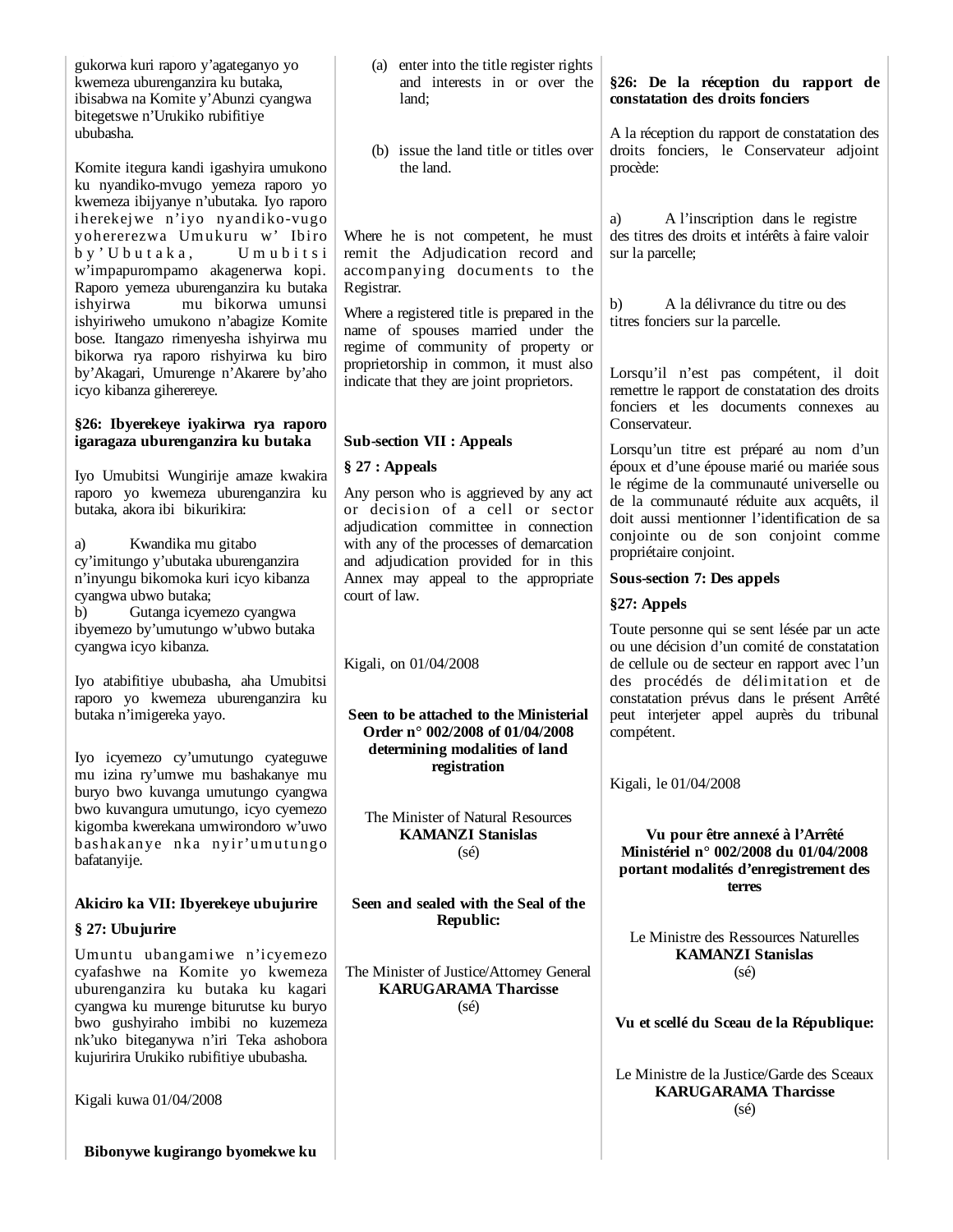| Iteka rya Minisitiri n° 002/2008 ryo<br>ku wa 01/04/2008 rigena uburyo<br>iyandikishwa ry'ubutaka rikorwa                                                   |  |
|-------------------------------------------------------------------------------------------------------------------------------------------------------------|--|
| Minisitiri w'Umutungo Kamere<br><b>KAMANZI Stanislas</b><br>$(s\acute{e})$                                                                                  |  |
| Bibonywe kandi bishyizweho<br>ikirango cya Repubulika:                                                                                                      |  |
| Intumwa Nkuru ya Leta/Minisitiri<br>w'Ubutabera<br><b>KARUGARAMA Tharcisse</b><br>$(s\acute{e})$                                                            |  |
| ANNEX 3 TO THE MINISTERIAL<br>ORDER N° 002/2008 OF 01/04/2008<br>DETERMINING MODALITIES OF<br><b>LAND REGISTRATION</b>                                      |  |
| <b>SYSTEMATIC REGISTRATION</b>                                                                                                                              |  |
| <b>Sub-section one: General Provisions</b>                                                                                                                  |  |
| §1: Definitions                                                                                                                                             |  |
| "Adjudication" means the official<br>ascertainment of rights in land, whether<br>registered or not, by a competent<br>delegated authority under this order. |  |

# **UMUGEREKA W'UMUGEREKA WA 3 W'ITEKA RYA MINISITIRI N° 002/2008 RYO KU WA 01/4/2008 RIGENA UBURYO IYANDIKISHWA RY'UBUTAKA RIKORWA**

# **RAPORO Y'AGATEGANYO YO KWEMEZA UBURENGANZIRA KU BUTAKA**

| Akagari:  Umurenge: |  |
|---------------------|--|
|                     |  |

Ibiranga nyir'uburenganzira ku butaka:

| Amazina ya ba nyir'uburenganzira ku<br>butaka | <b>Nomero</b><br>z'indangamuntu<br>za ha<br>nyir'uburenganz<br>ira | Amazina y'abishingizi | <b>Nomero</b><br>z'indangamu<br>ntu<br>z'abishingizi |
|-----------------------------------------------|--------------------------------------------------------------------|-----------------------|------------------------------------------------------|
|                                               |                                                                    |                       |                                                      |
|                                               |                                                                    |                       |                                                      |
|                                               |                                                                    |                       |                                                      |

Abandi bantu bafite inyungu n'abaturanyi

**Amazina y'abandi bantu bafite inyungu kuri ubwo butaka**

**Nomero z'indangamunt**

**Ibiranga ubutaka bw'umutur**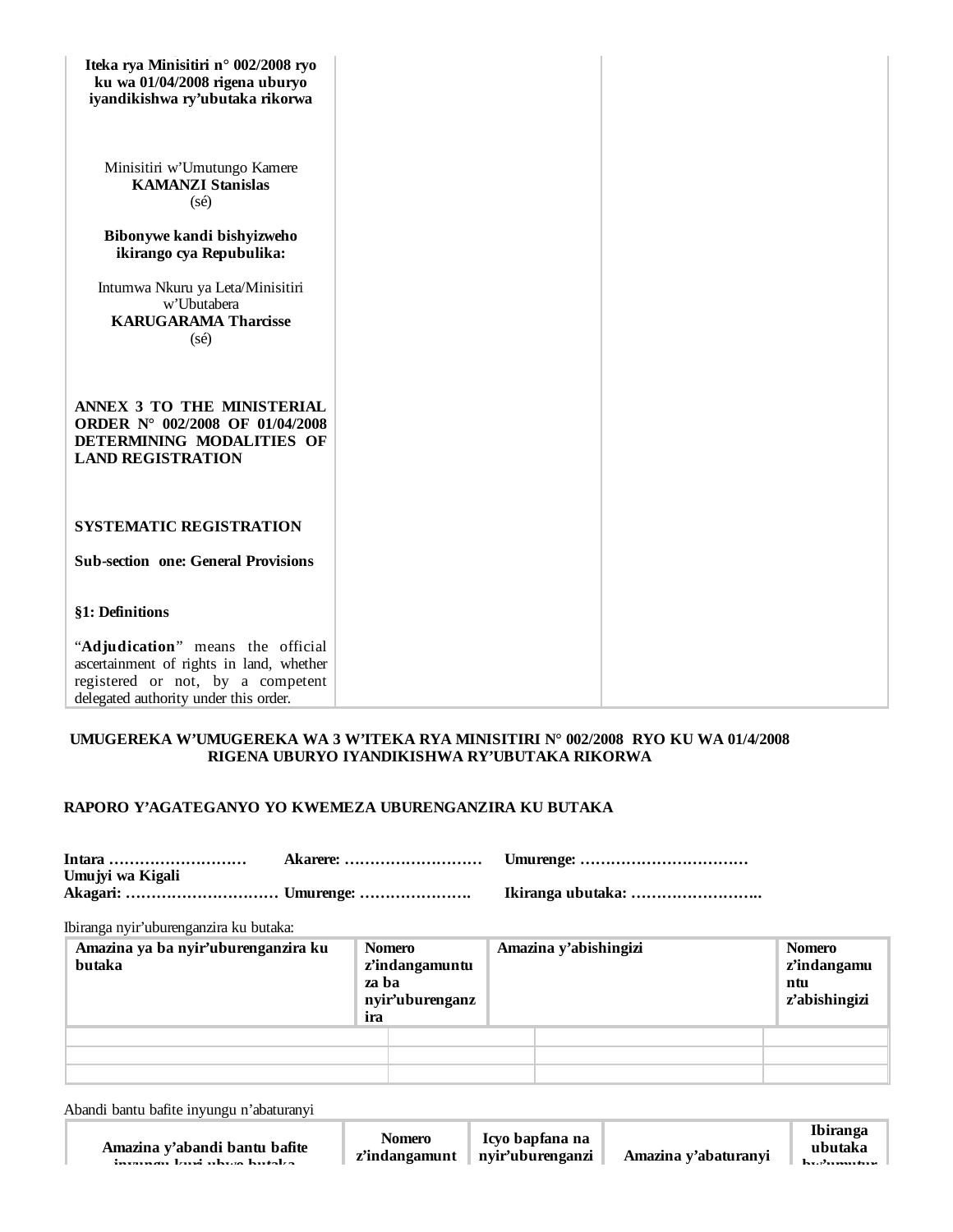| inyungu Kuri upwo butaka | $\overline{\phantom{a}}$<br>u | $\sim$<br>$\overline{\phantom{a}}$<br>ra | $\sim$<br>$\sim$ | $UV$ unique<br>anvi |
|--------------------------|-------------------------------|------------------------------------------|------------------|---------------------|
|                          |                               |                                          |                  |                     |
|                          |                               |                                          |                  |                     |
|                          |                               |                                          |                  |                     |
|                          |                               |                                          |                  |                     |

#### Uburyo umuntu yabonyemo ubutaka

| Kubugura | Kuburagwa | Kubuhabwa<br>na Leta | Isaranganya | Kugurana<br>ubutaka | Impano | Ubundi buryo |
|----------|-----------|----------------------|-------------|---------------------|--------|--------------|
|          |           |                      |             |                     |        |              |

#### Ibyemezo

| <i><u><b>Icvemezo</b></u></i><br>cy'iyandikisha<br>ry'umutungo<br>bwite | <b>Icyemezo</b><br>cy'iyandikisha<br>rv'ubukode<br>burambye/<br>guhabwa ku<br>buntu | Amasezerano y'ubukode<br>cyangwa ifishi y'ubutaka<br>bupimye cyangwa<br>uburenganzira bwo<br>kubaka | Icyemezo cy'Umutungo | Amasezerano<br>arebana n'ubutaka<br>buri muri peyizana |
|-------------------------------------------------------------------------|-------------------------------------------------------------------------------------|-----------------------------------------------------------------------------------------------------|----------------------|--------------------------------------------------------|
|                                                                         |                                                                                     |                                                                                                     |                      |                                                        |

| TTD<br>. | Amasezerano<br>v'ubugure | Amasezerano<br>v'impano | <b>Irage</b> | Tgishushanyo.<br>Ibitabo, | Ibindi | Nta na kimwe |
|----------|--------------------------|-------------------------|--------------|---------------------------|--------|--------------|
|          |                          |                         |              |                           |        |              |

#### Ibindi

| Amakimbirane |     | <b>Ingwate</b> | Ibyemezo byabonywe na                        |
|--------------|-----|----------------|----------------------------------------------|
| YEGO.        | OYA |                | Komite yo kwemeza<br>uburenganzira ku butaka |
|              |     |                |                                              |

#### Kigali, kuwa 01/04/2008

**Bibonywe kugira ngo byomekwe ku Mugereka wa 3 w'Iteka rya Minisitiri n° 002/2008 ryo kuwa 01/4/2008 rigena uburyo iyandikishwa ry'ubutaka rikorwa**

#### Minisitiri w'Umutungo Kamere **KAMANZI Stanislas** (sé)

### **Bibonywe kandi bishyizweho ikirango cya Repubulika:**

Minisitiri w'Ubutabera/Intumwa Nkuru ya Leta **KARUGARAMA Tharcisse** (sé)

#### **ANNEX TO ANNEX 3 TO THE MINISTERIAL ORDER N° 002/2008 OF 01/4/2008 DETERMINING MODALITIES OF LAND REGISTRATION**

# **PROVISIONAL ADJUDICATION RECORD**

| City of Kigali |  |
|----------------|--|
|                |  |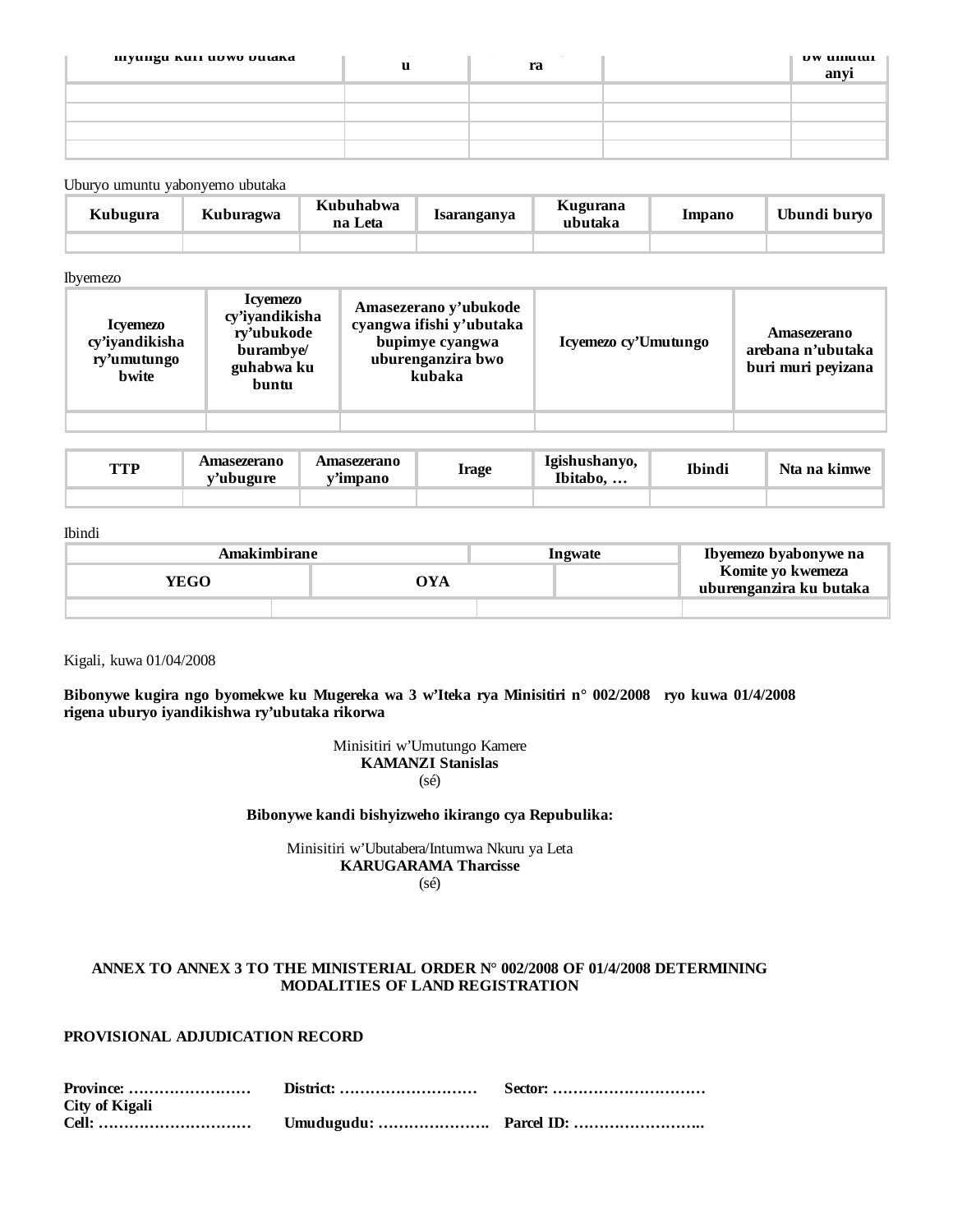## Owner's Information

| <b>Owners Names</b> | <b>Owner ID</b><br><b>Numbers</b> | <b>Guardians Names</b> | <b>Guardians ID</b><br><b>Numbers</b> |
|---------------------|-----------------------------------|------------------------|---------------------------------------|
|                     |                                   |                        |                                       |
|                     |                                   |                        |                                       |
|                     |                                   |                        |                                       |

## Other Peoples with Interest and Neighbours

| Names of Other People with Interests in<br>this Parcel | <b>ID</b> Card<br><b>Numbers</b> | <b>Relationship to</b><br>Owner | <b>Neighbours Names</b> | Neighbour<br>Parcel ID |
|--------------------------------------------------------|----------------------------------|---------------------------------|-------------------------|------------------------|
|                                                        |                                  |                                 |                         |                        |
|                                                        |                                  |                                 |                         |                        |
|                                                        |                                  |                                 |                         |                        |
|                                                        |                                  |                                 |                         |                        |

Access to Land

| <b>Purchase</b> | Inheritance | Allocated by<br><del>F</del> overnment | <b>Land Sharing</b> | Land<br>€vehanσe | Gift | Other |
|-----------------|-------------|----------------------------------------|---------------------|------------------|------|-------|
|                 |             |                                        |                     |                  |      |       |

Documentations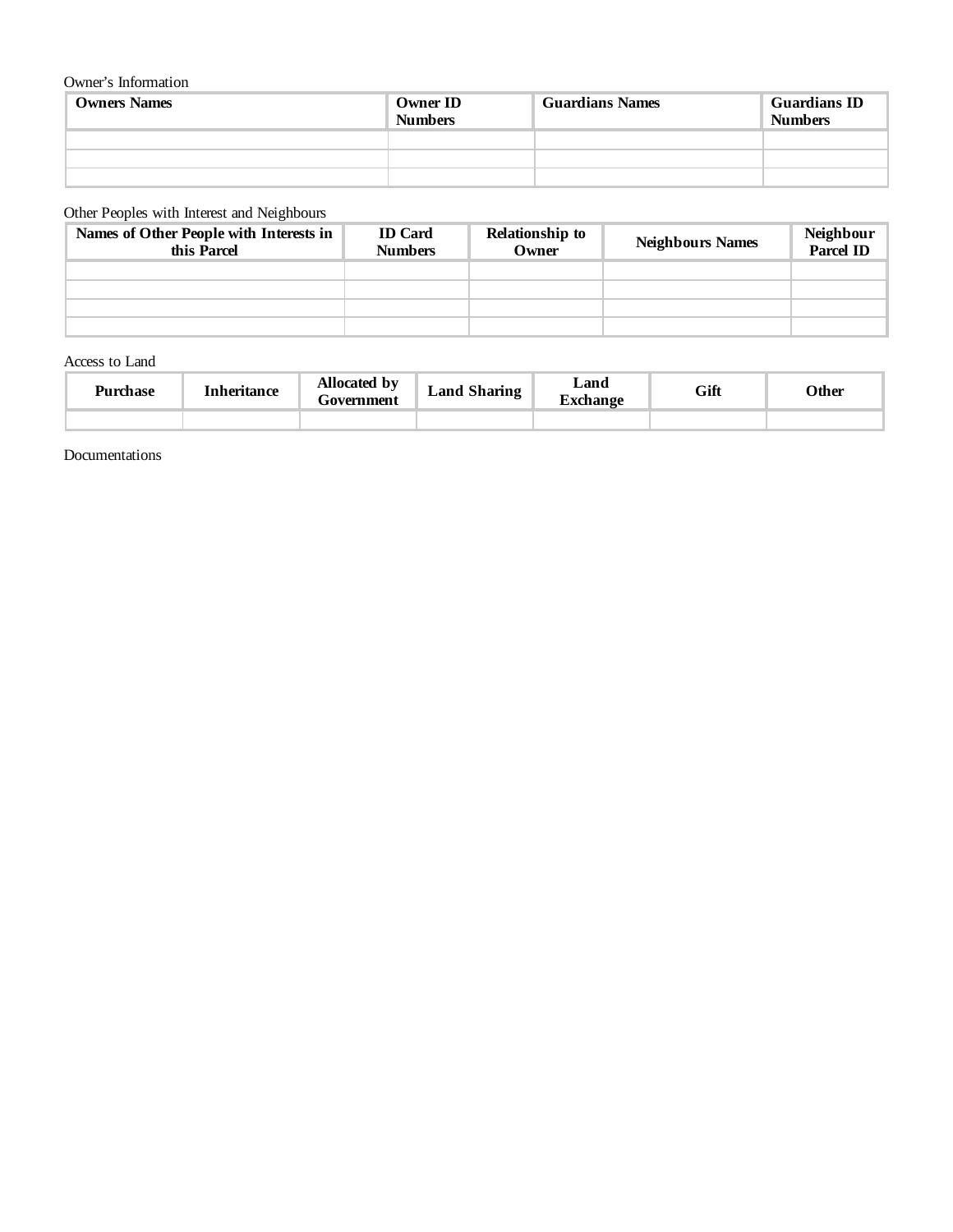# **RAPPORT PROVISOIRE DE CONSTATATION DES DROITS FONCIERS**

| Province:   District: |  |
|-----------------------|--|
| Ville de Kigali       |  |
|                       |  |

**Province: …………………… District: ……………………… Secteur: …………………………**

**Cellule: ………………………… Village: …………………. ID de la Parcelle: ……………………..**

Informations relatives au propriétaire:

| Noms des propriétaires | Numéros d'ID des<br>propriétaires | Noms des tuteurs | Numéros d'ID<br>des tuteurs |
|------------------------|-----------------------------------|------------------|-----------------------------|
|                        |                                   |                  |                             |
|                        |                                   |                  |                             |
|                        |                                   |                  |                             |

Autres personnes ayant un intérêt et voisins

| Noms des autres personnes ayant un<br>intérêt sur cette parcelle | Numéros des<br>cartes d'ID | <b>Relation avec le</b><br>Propriétaire | Noms des voisins | <b>ID</b> de la<br>parcelle du<br>voisin |
|------------------------------------------------------------------|----------------------------|-----------------------------------------|------------------|------------------------------------------|
|                                                                  |                            |                                         |                  |                                          |
|                                                                  |                            |                                         |                  |                                          |
|                                                                  |                            |                                         |                  |                                          |
|                                                                  |                            |                                         |                  |                                          |

Accès à la terre

| Achat | Héritage | Alloué par le<br>Gouvernement | Partage des<br>terres | <b>Echange des</b><br>terres | Don | Autre |
|-------|----------|-------------------------------|-----------------------|------------------------------|-----|-------|
|       |          |                               |                       |                              |     |       |

#### Documents

| <b>Certificat</b><br>d'Enregistrement<br>d'une Propriété<br>Foncière | <b>Contrat</b><br>d'Emphytéose ou<br>Contrat de<br><b>Cession Gratuite</b> | Contrat de<br>Location ou Fiche<br>Cadastrale ou<br>Autorisation de<br><b>Bâtir</b> | Acte de Notoriété ou A Qui de<br><b>Droit</b> | Contrat pour les terres de<br>paysannat |
|----------------------------------------------------------------------|----------------------------------------------------------------------------|-------------------------------------------------------------------------------------|-----------------------------------------------|-----------------------------------------|
|                                                                      |                                                                            |                                                                                     |                                               |                                         |

| TTD<br>$\cdots$ | Contrat de<br>vente | Convention de<br>don | <b>CONTINUES</b><br>l'estament/Leg | roquis.<br>Carnets. etc. | Autres | Aucun |
|-----------------|---------------------|----------------------|------------------------------------|--------------------------|--------|-------|
|                 |                     |                      |                                    |                          |        |       |

Autres

| ∑onflit |     | Hypothèque | Documents vus par le Comité            |  |  |
|---------|-----|------------|----------------------------------------|--|--|
|         | NON |            | de constatation des droits<br>fonciers |  |  |
|         |     |            |                                        |  |  |

Kigali, le 01/04/2008

**Vu pour être annexé à l'Annexe 3 de l'Arrêté Ministériel N° 002/2008 du 01/04/2008 portant modalités d'enregistrement des terres**

> Le Ministre des Ressources Naturelles **KAMANZI Stanislas** (sé)

**Vu et scellé du Sceau de la République:**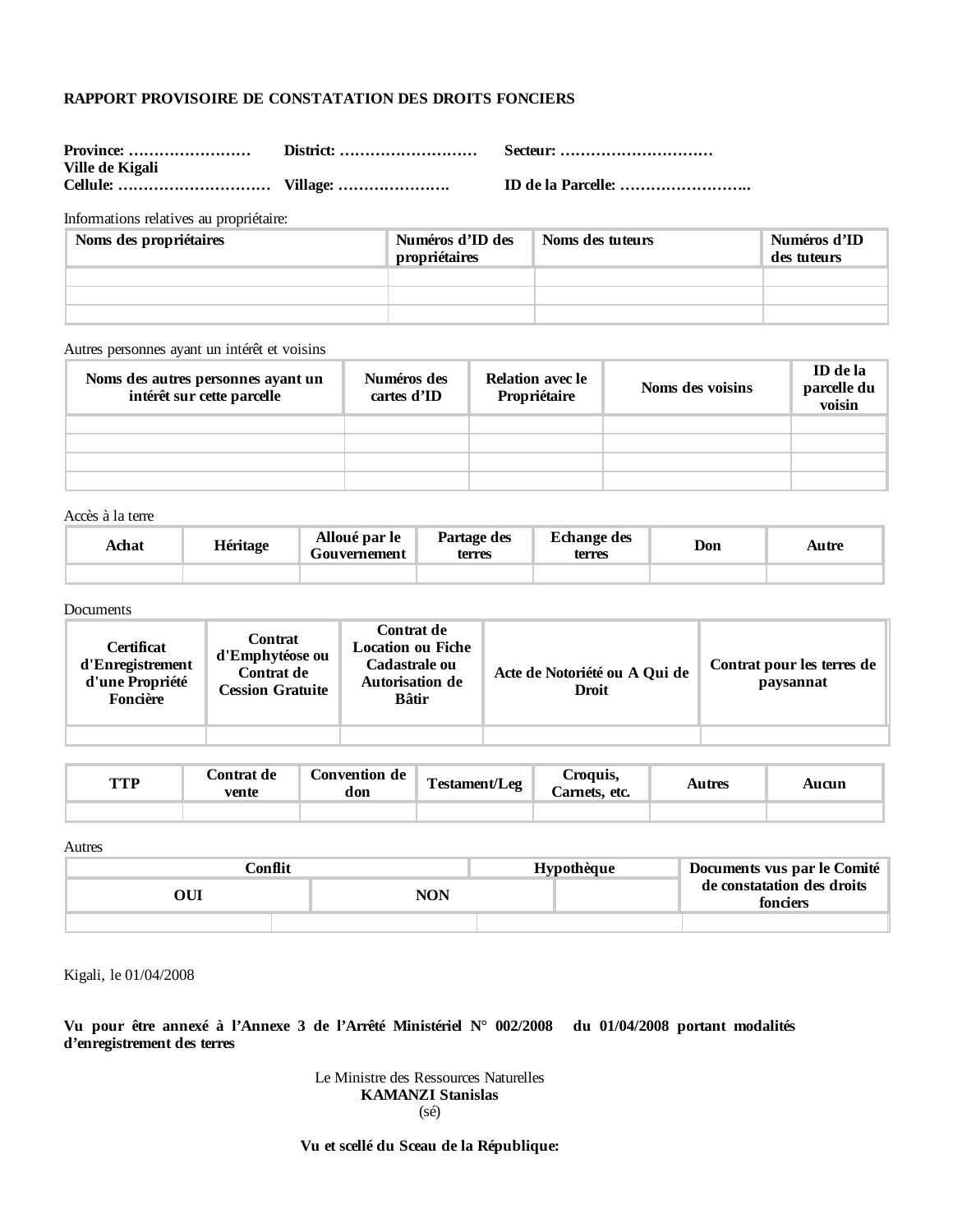#### Le Ministre de la Justice/Garde des Sceaux **KARUGARAMA Tharcisse** (sé)

# **UMUGEREKA WA 4 W'ITEKA RYA MINISITIRI N° 002/2008 RYO KU WA 01/4/2008 RIGENA UBURYO IYANDIKISHWA RY'UBUTAKA RIKORWA**

# **Ifishi y'ihererekanya ry'ubutaka**

**Icyiciro A: Ibiranga ubutaka**

**UPI:**

|                                              | TCYRTIO A. IDHANGA UDULANA |          |                |  |          |                                        |              |
|----------------------------------------------|----------------------------|----------|----------------|--|----------|----------------------------------------|--------------|
| Inta<br>ra<br>Um<br>ujyi<br>wa<br>Kig<br>ali | <b>Akarere</b>             | Umurenge | <b>Akarere</b> |  | Umurenge | <b>Nomero</b><br>y'ikibanz<br>a/isambu | <b>Ubuso</b> |
|                                              |                            |          |                |  |          |                                        |              |
| $\bigcap$<br>∠                               |                            |          |                |  |          |                                        |              |
| $\mathbf{z}$                                 |                            |          |                |  |          |                                        |              |

**Icyiciro B: Utanga ubutaka** *(Ongeraho umugereka niba hari abantu barenga babiri (2) basangiye ubutaka bukodeshwa)*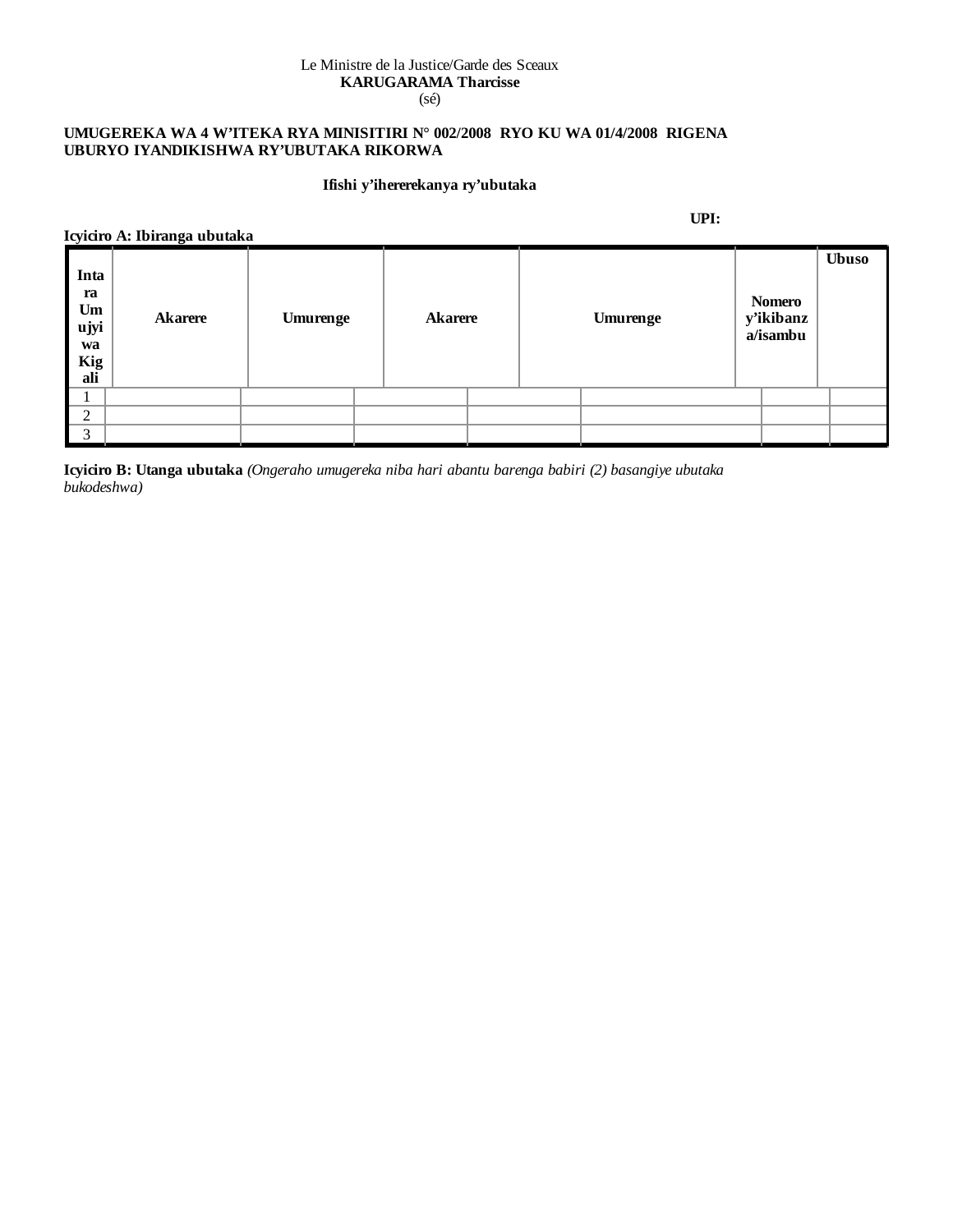

Yarashatse<br>Yarapfakaye

**Abantu bafite inyungu ku butaka** *(Ongeraho umugereka niba hari abantu barenga batatu (3))*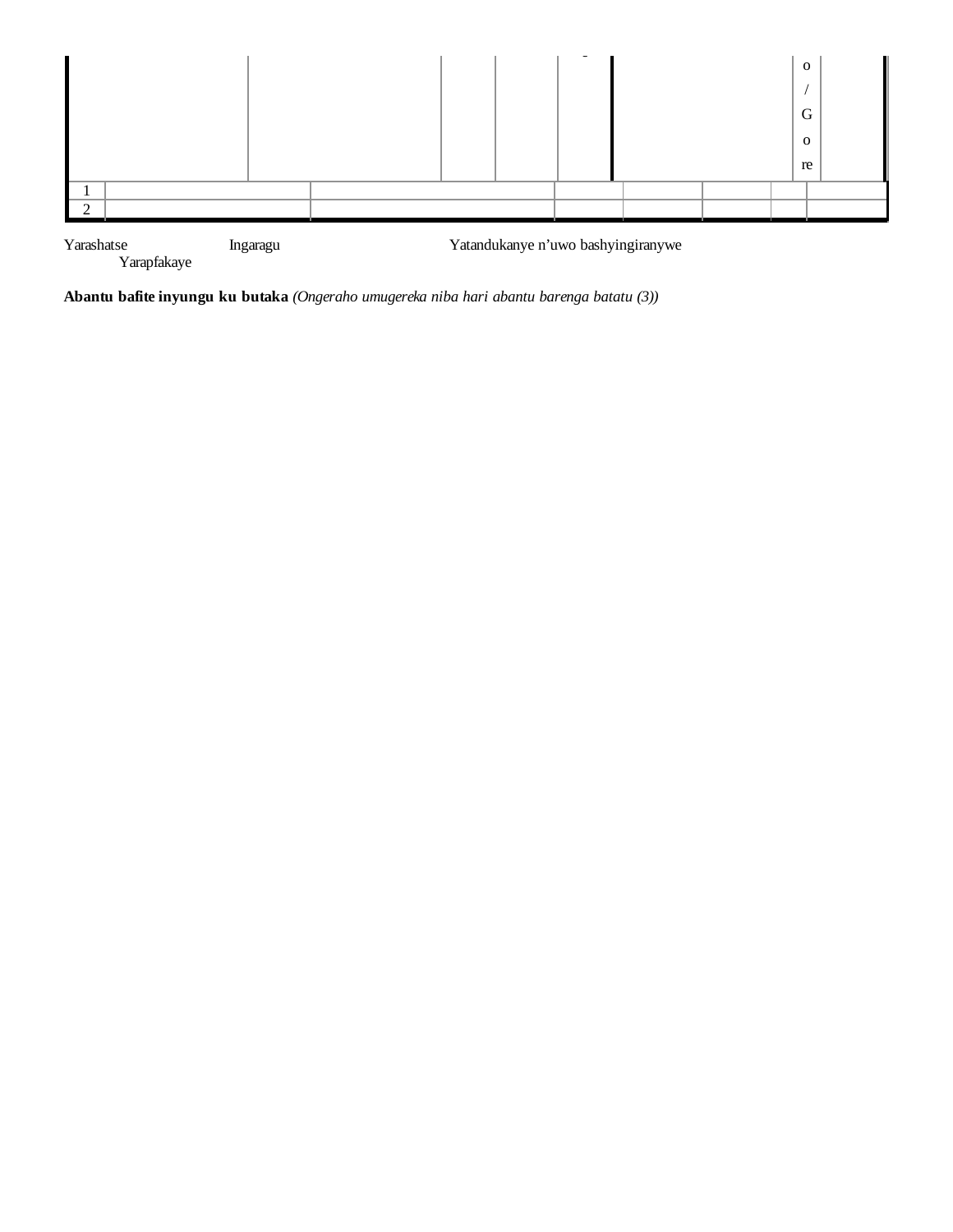|                                                                                                                                     | Itariki:                 |
|-------------------------------------------------------------------------------------------------------------------------------------|--------------------------|
|                                                                                                                                     | umunsi/                  |
|                                                                                                                                     | ukwezi/umwaka            |
|                                                                                                                                     | Itariki:                 |
|                                                                                                                                     | umunsi/                  |
|                                                                                                                                     | ukwezi/umwaka            |
|                                                                                                                                     | Itariki:                 |
|                                                                                                                                     | umunsi/ukwezi/           |
| umwaka                                                                                                                              |                          |
|                                                                                                                                     | Itariki:                 |
|                                                                                                                                     | umunsi/ukwezi/           |
| umwaka                                                                                                                              |                          |
|                                                                                                                                     |                          |
| Urwandiko rusaba rwakiriwe na:<br>Umukono:<br>rwakiriweho:                                                                          | Itariki urwandiko rusaba |
| Amazna                                                                                                                              |                          |
| umunsi/ukwezi/umwaka                                                                                                                |                          |
|                                                                                                                                     |                          |
|                                                                                                                                     |                          |
|                                                                                                                                     | Itariki byemejweho:      |
| Amazna                                                                                                                              |                          |
| umunsi/ukwezi/umwaka                                                                                                                |                          |
| Kigali, kuwa 01/04/2008                                                                                                             |                          |
| Bibonywe kugirango byomekwe ku Iteka rya Minisitiri n° 002/2008 ryo kuwa 01/4/2008 rigena uburyo<br>iyandikishwa ry'ubutaka rikorwa |                          |
| Minisitiri w'Umutungo Kamere<br><b>KAMANZI Stanislas</b>                                                                            |                          |
| $(s\acute{e})$                                                                                                                      |                          |
| Bibonywe kandi bishyizweho Ikirango cya Repubulika:                                                                                 |                          |
| Minisitiri w'Ubutabera/Intumwa Nkuru ya Leta<br><b>KARUGARAMA Tharcisse</b><br>$(s\acute{e})$                                       |                          |
| ANNEX 4 TO THE MINISTERIAL ORDER N° 002/2008 OF 01/4/2008 DETERMINING MODALITIES OF                                                 |                          |
| <b>LAND REGISTRATION</b>                                                                                                            |                          |

### **Form of Transfer**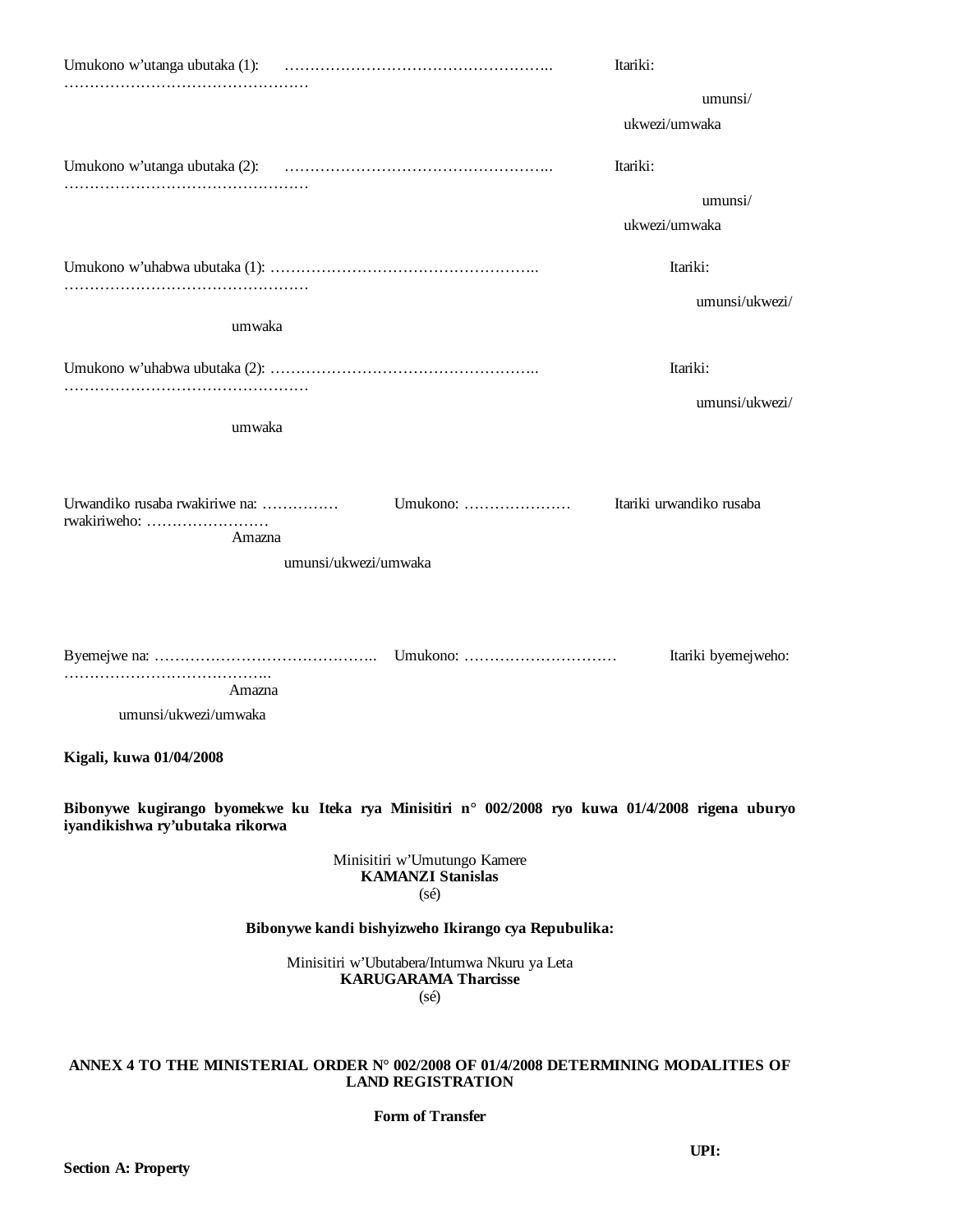| Pro<br>vinc<br>e<br>$\overline{\phantom{a}}$ City<br>of<br>Kig<br>ali | <b>District</b> | <b>Sector</b> | <b>Cell</b> |  | Umudugudu | Plot No. | Area |
|-----------------------------------------------------------------------|-----------------|---------------|-------------|--|-----------|----------|------|
|                                                                       |                 |               |             |  |           |          |      |
| $\overline{2}$                                                        |                 |               |             |  |           |          |      |
| $\mathcal{R}$                                                         |                 |               |             |  |           |          |      |

**Section B: Transferor(s)** *(include attachment if more than two(2) leaseholders.)*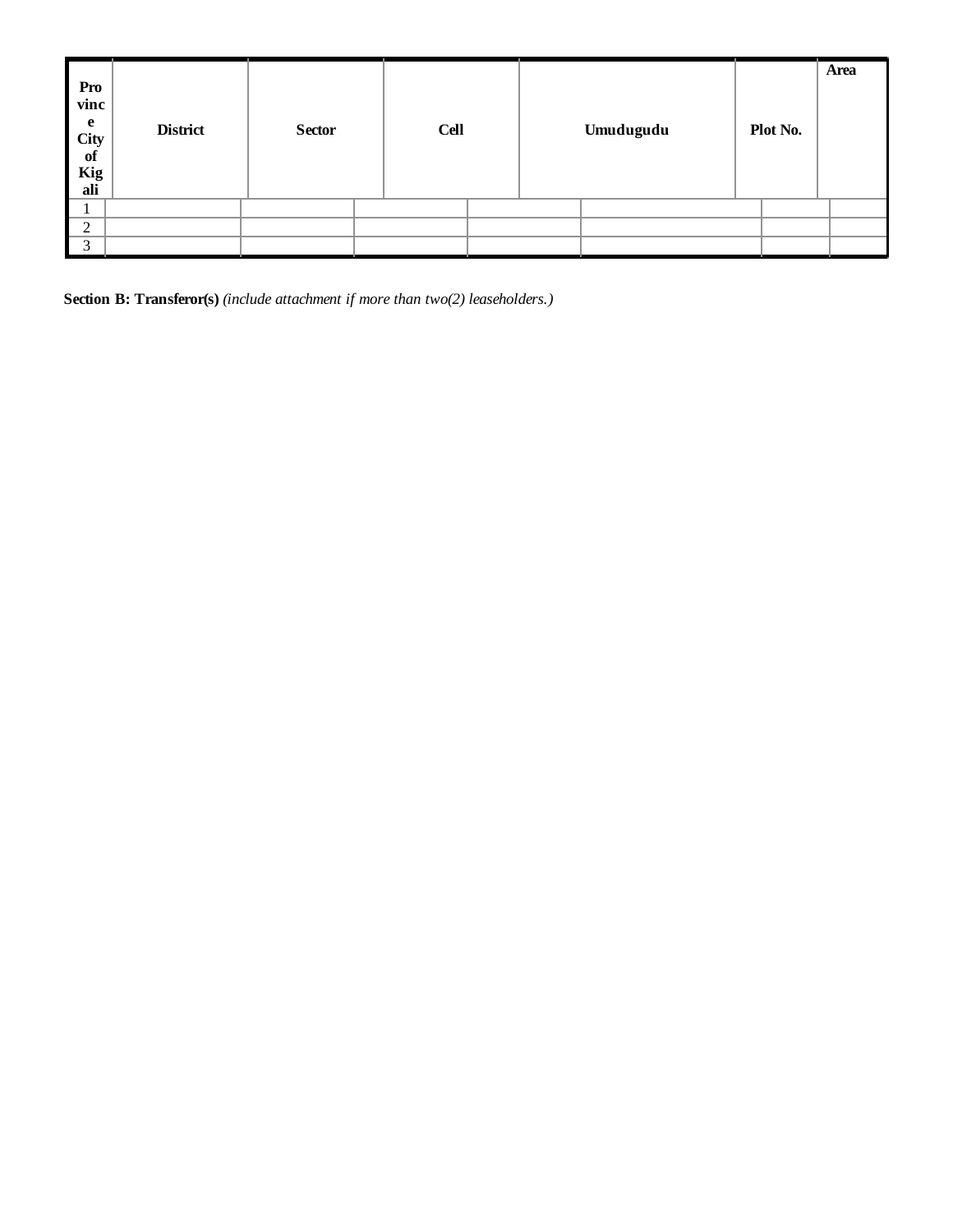**Section D: Full Title/Lease**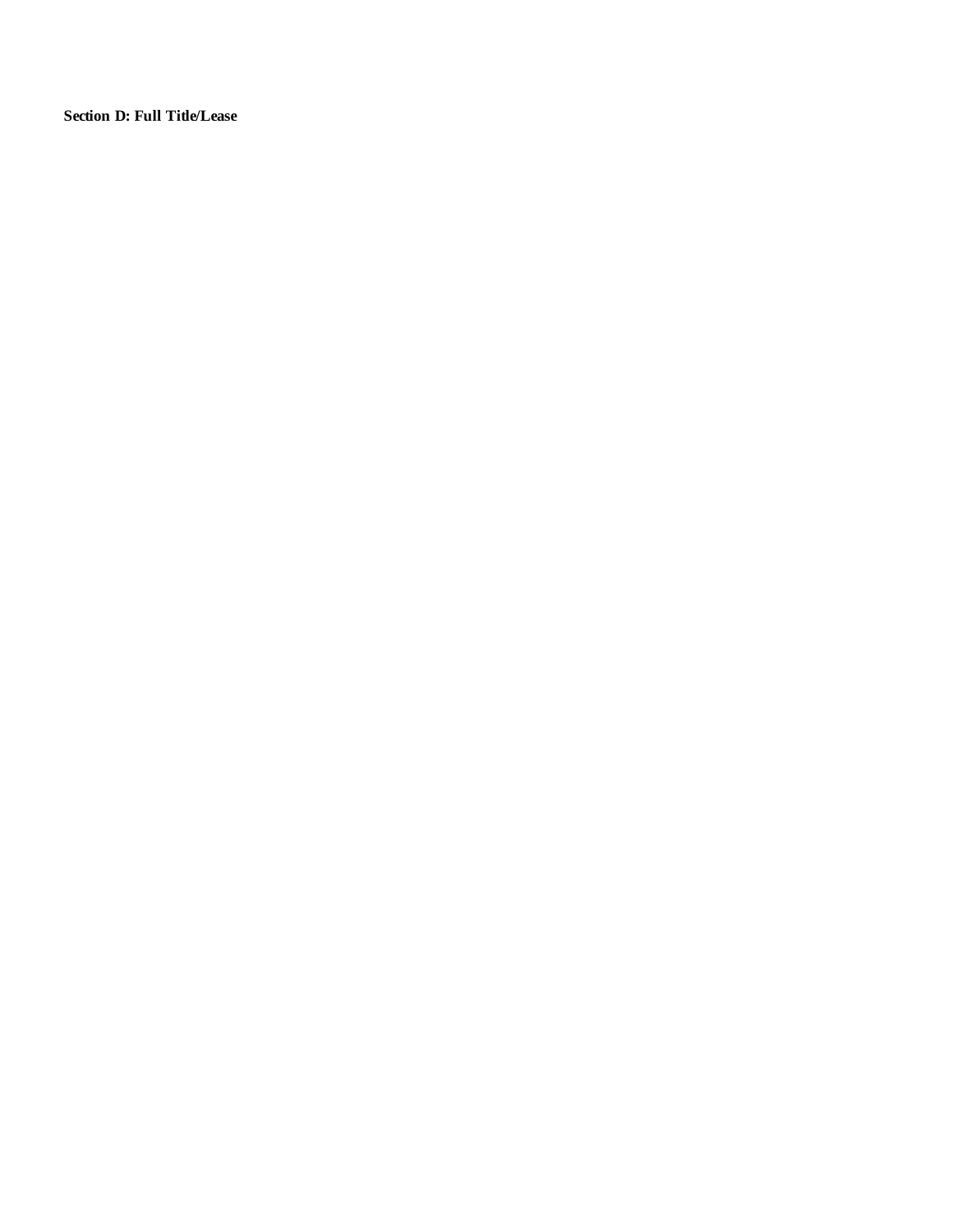#### The Minister of Natural Resources **KAMANZI Stanislas** (sé)

# **Seen and sealed with the Seal of the Republic:**

The Minister of Justice/Attorney General **KARUGARAMA Tharcisse** (sé)

# **ANNEXE 4 A L'ARRETE MINISTERIEL N° 002/2008 DU 01/4/2008 PORTANT MODALITES D'ENREGISTREMENT DES TERRES**

#### **Formulaire de transfert**

|                                                       | Section A: Propriété |                |                |                |                 |                |
|-------------------------------------------------------|----------------------|----------------|----------------|----------------|-----------------|----------------|
| Pro<br>vinc<br>e<br><b>Vill</b><br>e de<br>Kig<br>ali | <b>District</b>      | <b>Secteur</b> | <b>Cellule</b> | <b>Village</b> | Parcelle<br>No. | Superfi<br>cie |
|                                                       |                      |                |                |                |                 |                |
| $\overline{2}$                                        |                      |                |                |                |                 |                |
| $\vert 3 \vert$                                       |                      |                |                |                |                 |                |

**Section B: Cédant(s)** *(comprend une annexe si plus de deux (2) titulaires de domaine à bail)*

**UPI:**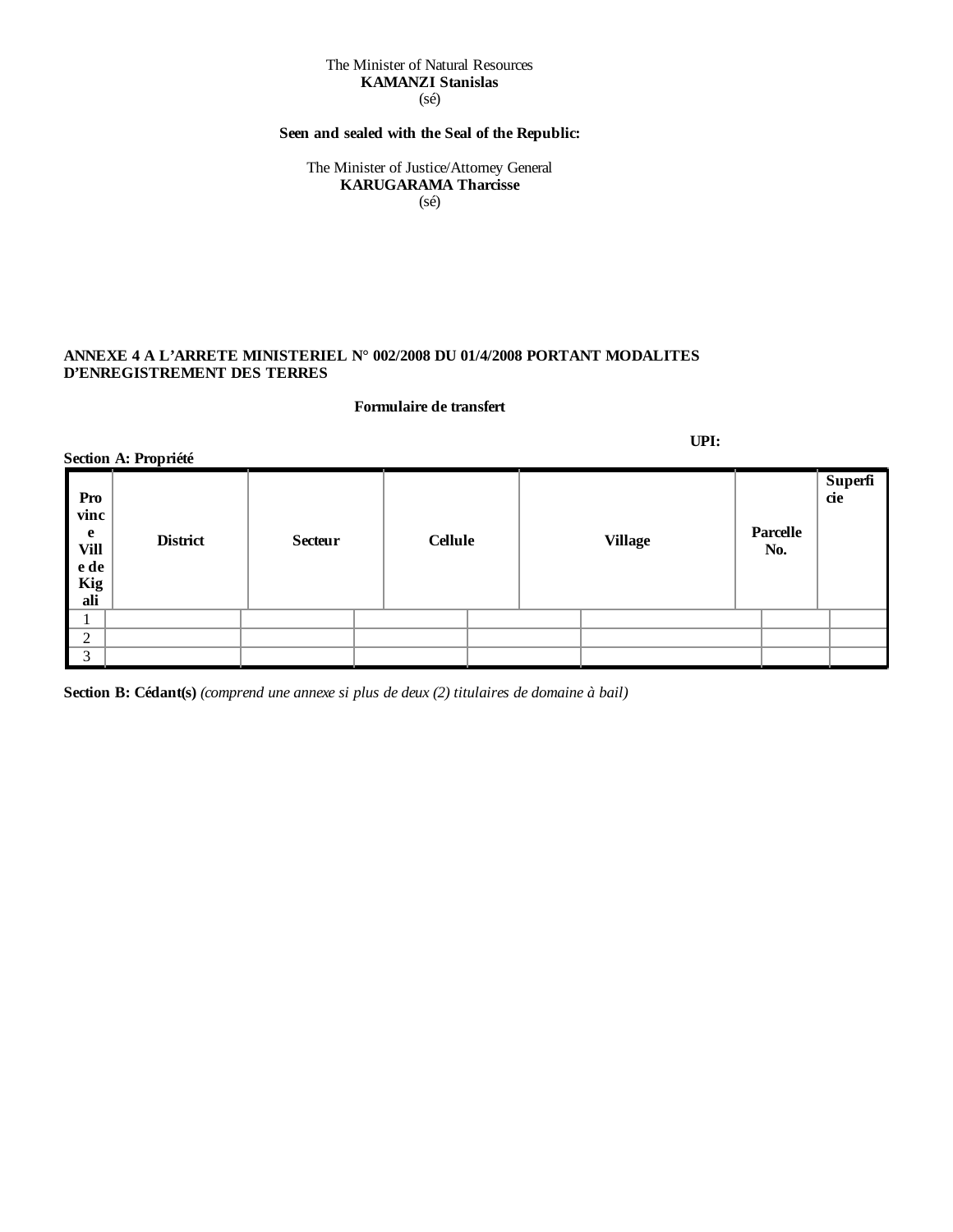

**Personne(s) avec intérêt** *(comprend une annexe si plus de trois (3) personnes)*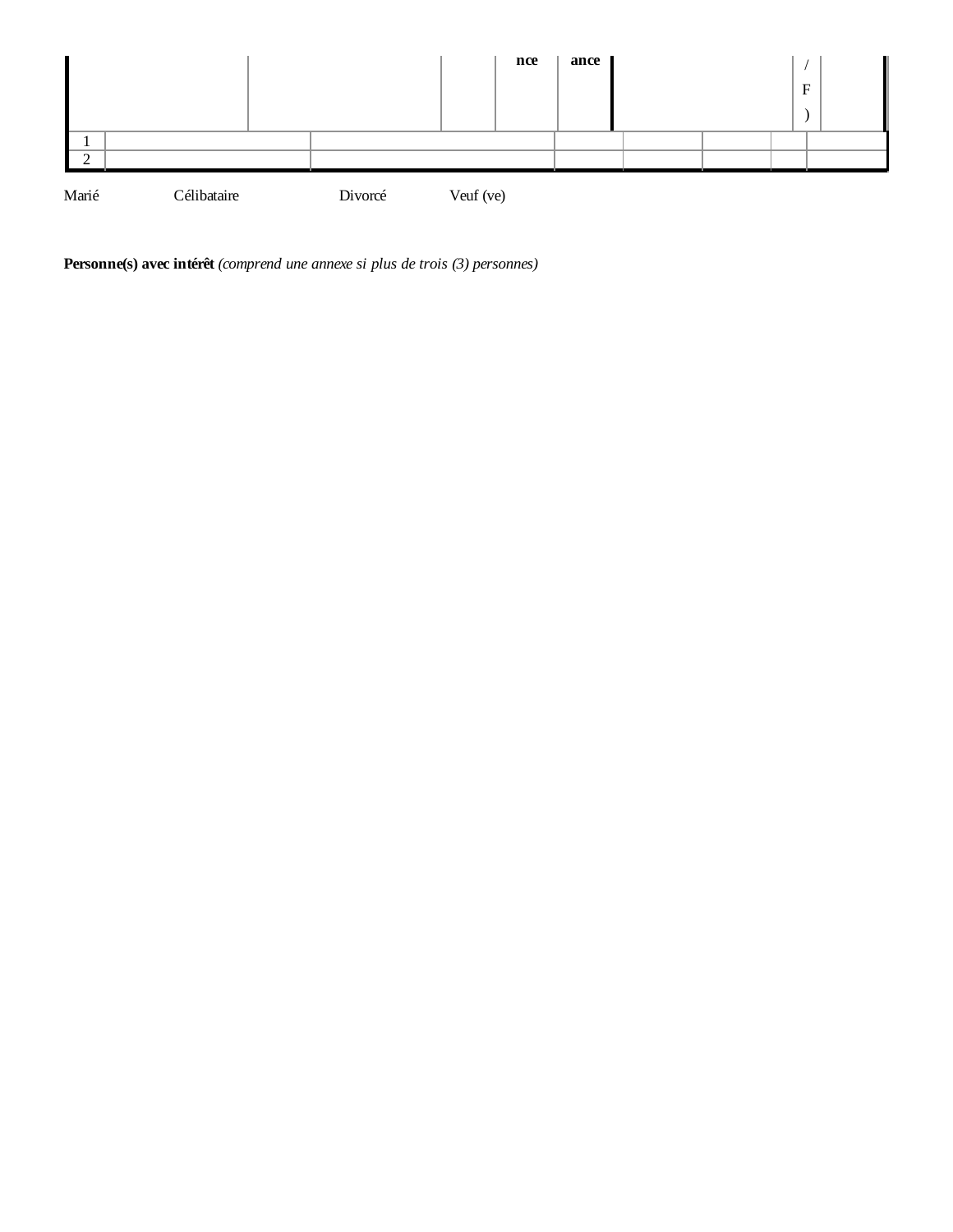|             |            |            |       | jj/mm/aaaa |
|-------------|------------|------------|-------|------------|
|             |            |            | Date: | jj/mm/aaaa |
| la demande: | Nom        | jj/mm/aaaa |       |            |
| jj/mm/aaaa  | <b>Nom</b> |            |       |            |

**Vu pour être annexé à l'Arrêté Ministériel n° 002/2008 du 01/4/2008 portant modalités d'enregistrement des terres**

# Le Ministre des Ressources naturelles **KAMANZI Stanislas** (sé)

### **Vu et scellé du Sceau de la République:**

Le Ministre de la Justice/Garde des Sceaux **KARUGARAMA Tharcisse** (sé)

## **UMUGEREKA WA 5 W'ITEKA RYA MINISITIRI N° 002/2008 RYO KUWA 01/4/2008 RIGENA UBURYO IYANDIKISHWA RY'UBUTAKA RIKORWA**

#### **Ubugwate bukomoka ku masezerano**

# **Icyemezo n°: UPI:**

Kigali, le 01/04/2008

| Ubutaka buvugwa hasi bwatanzweho ingwate hakurikijwe ibisabwa mu nyandiko ivugwa munsi ku |  |  |
|-------------------------------------------------------------------------------------------|--|--|
|                                                                                           |  |  |
|                                                                                           |  |  |
|                                                                                           |  |  |
|                                                                                           |  |  |

#### **UMWENDA WATUMYE HATANGWA INGWATE**:

Umwenda wa banki kubwo impamvu zo kuwutangaho ingwate:

1) y' umubare w'amafaranga *(mu nyuguti no mu mibare)*:

…………………………………………………………………………………………………………….

2) y'ibisabwa *(igihe, ...)* …………………………………………………………………………………

3) y'inyungu: …………………..% (ku mwaka)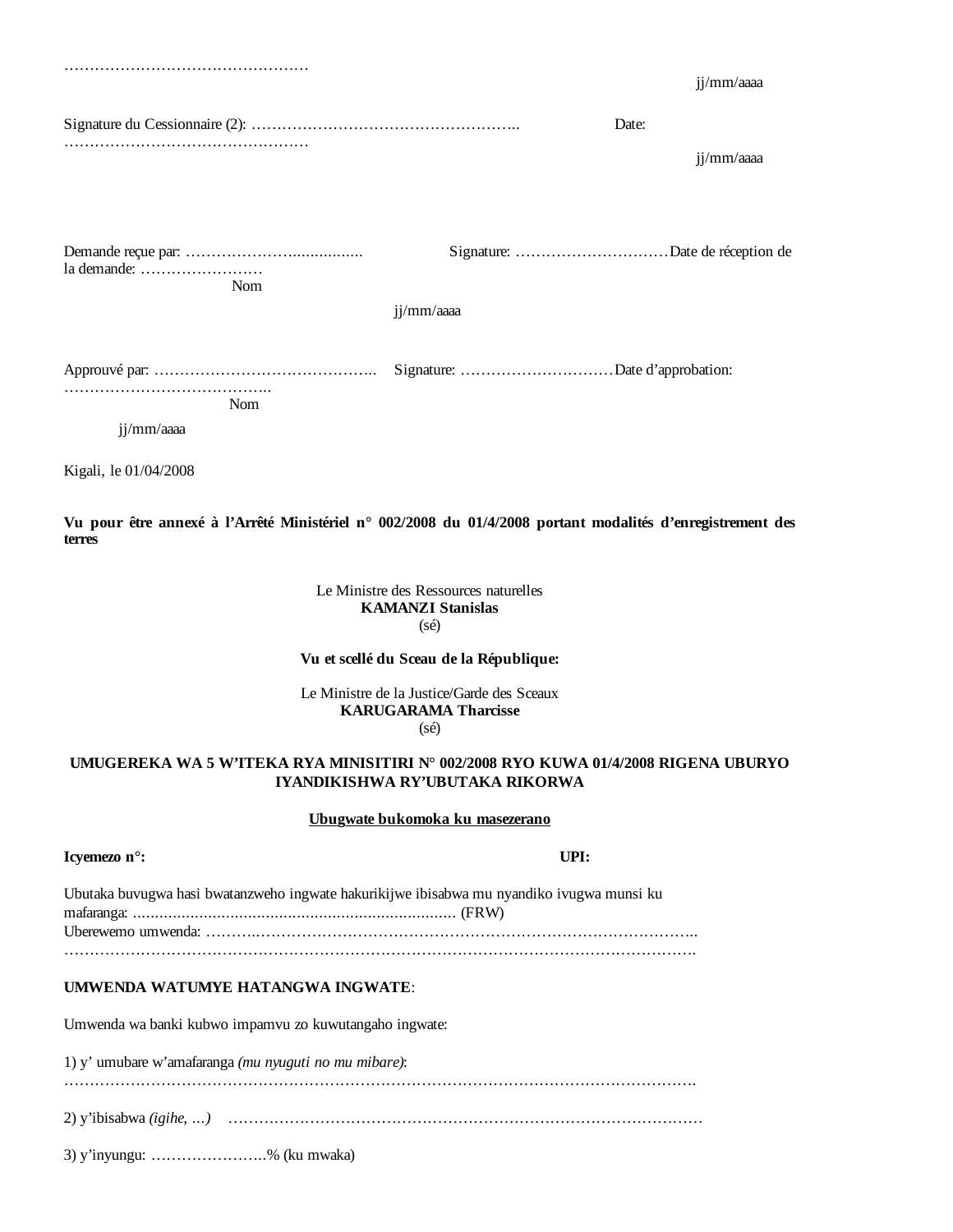4) yo guteza cyamunara: nk'uko bisanzwe biteganijwe ……..................................................................

**Ingingo y'uko abantu bashobora kwishyurwa:** kwishyura abantu bikorwa uwahawe ingwate yanditse inyuma y'urupapuro rw'ingwate ko abweguriye undi muntu akandika izina rye, agashyiraho itariki n'umunsi kandi akabishyiraho umukono nk'uko biteganywa n'amategeko yerekeranye n'ingwate ku mutungo utimukanwa.

**Ubwishingizi : ……………………………………………………………………………………………..**

### **Hakurikijwe**

| . . |  |  |
|-----|--|--|
|     |  |  |

2. inyandiko isaba iyandikwa ry'ingwate yo ku itariki ya ……......…….. , inyandiko yakiriwe uyu munsi mu biro by'Umubitsi w'Impapurompamo z'ubutaka cyangwa Umubitsi w'Impapurompamo z'ubutakawungirije ifite nomero …………………...

Bishizweho umukono uyu munsi: / /

### **Umubitsi w'Impapurompamo**

### **HAGENEWE UBUYOBOZI (***ntiwandike munsi y'uyu murongo***)**

|    | Ubwishyu bw'ubukode (amafaranga y'ubukode yarishyuwe yose) | Yego | Ova  |     |            |
|----|------------------------------------------------------------|------|------|-----|------------|
| 2. | Ukodesha ukoresha umutungo utimukanwa?                     | Yego |      | Ova |            |
|    | Ingwate ya mbere?                                          |      | Yego |     | <b>Ova</b> |

4. Niba igisubizo ku kibazo cya 3 ari **OYA**, vuga niba icyemezo cy'uko umwenda warangije kwishyurwa cyaratanzwe na Banki igomba kugitanga? Yego Oya

**Impamvu** : ……………………………………………………………………………………………………………………… ………………………………………………….. ………………………………………………………………………………………….. ………………………………………………………………………………………..…....

 **Amazina : ………………………………. Umukono : …………………………. Itariki : ………………………………..**

### Kigali, kuwa 01/04/2008

**Bibonywe kugirango byomekwe ku Iteka rya Minisitiri n°002/2008 ryo kuwa 01/4/2008 rigena uburyo iyandikishwa ry'ubutaka rikorwa**

### Minisitiri w'Umutungo Kamere **KAMANZI Stanislas**  $(s<sub>ef</sub>)$

### **Bibonywe kandi bishyizweho Ikirango cya Repubulika:**

### Minisitiri w'Ubutabera/Intumwa Nkuru ya Leta **KARUGARAMA Tharcisse** (sé)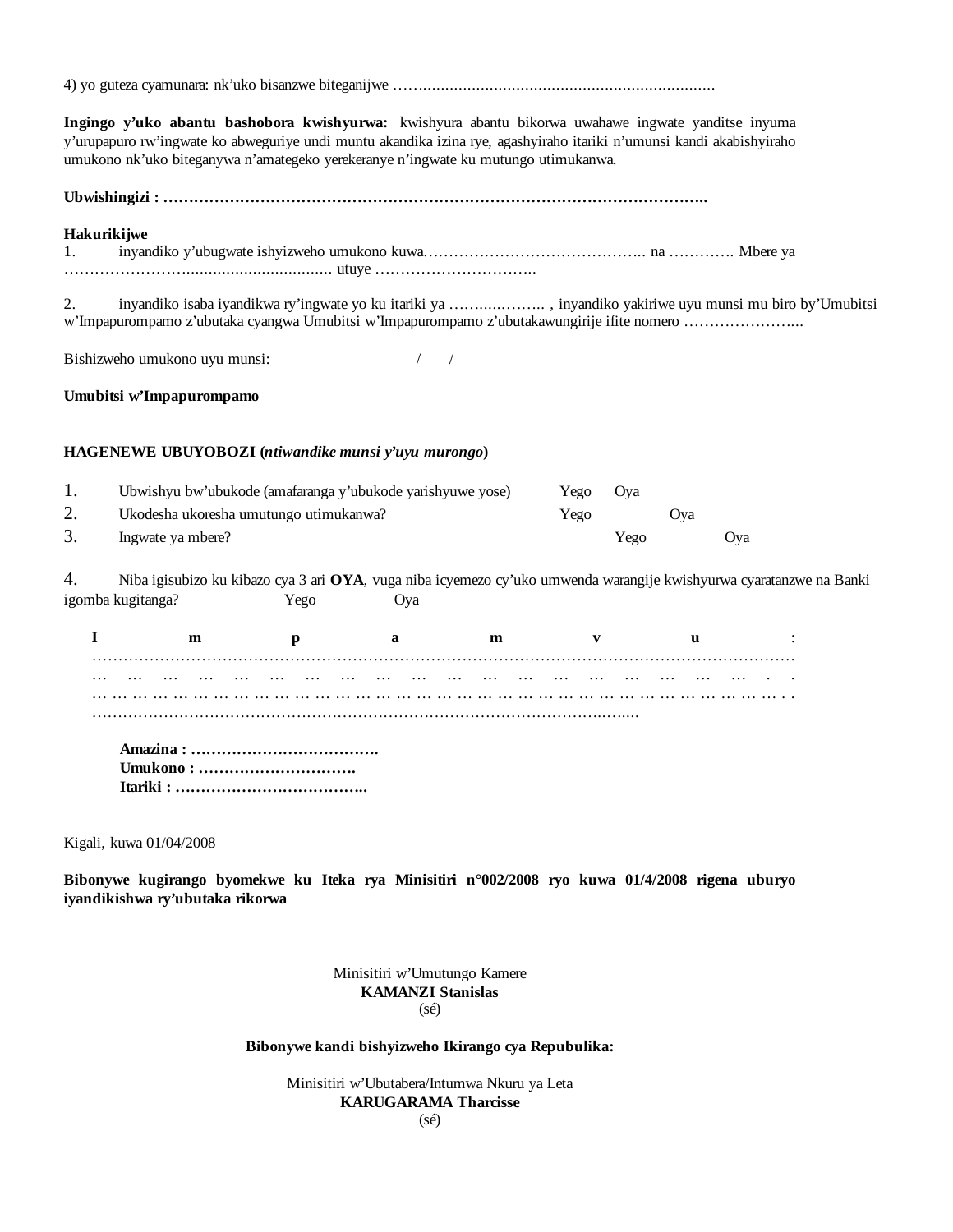# **ANNEX 5 TO THE MINISTERIAL ORDER N° 002/2008 OF 01/04/2008 DETERMINING MODALITIES OF LAND REGISTRATION**

| <b>Conventional Mortgage</b>                                                                                                                                    |
|-----------------------------------------------------------------------------------------------------------------------------------------------------------------|
| UPI:<br><b>Instrument No:</b>                                                                                                                                   |
| <b>Conventional Mortgage</b>                                                                                                                                    |
| The plot hereafter is mortgaged according to the general provisions of the deed mentioned hereinafter                                                           |
| DEBT FOR WHICH THE MORTGAGE IS ALLOCATED:                                                                                                                       |
| Opening of a Bank Credit for surety and guarantee of;                                                                                                           |
| 1) Principal amount (words and numbers):                                                                                                                        |
|                                                                                                                                                                 |
| 3) Interest: % (per year)                                                                                                                                       |
|                                                                                                                                                                 |
| <b>Order clause:</b> With express and transmittable provision by endorsement dated and signed to the person appointed<br>according to rules governing mortgage. |
|                                                                                                                                                                 |
| Pursuant to:                                                                                                                                                    |
|                                                                                                                                                                 |
| 2.<br>of the Registrar of Land Titles under general number                                                                                                      |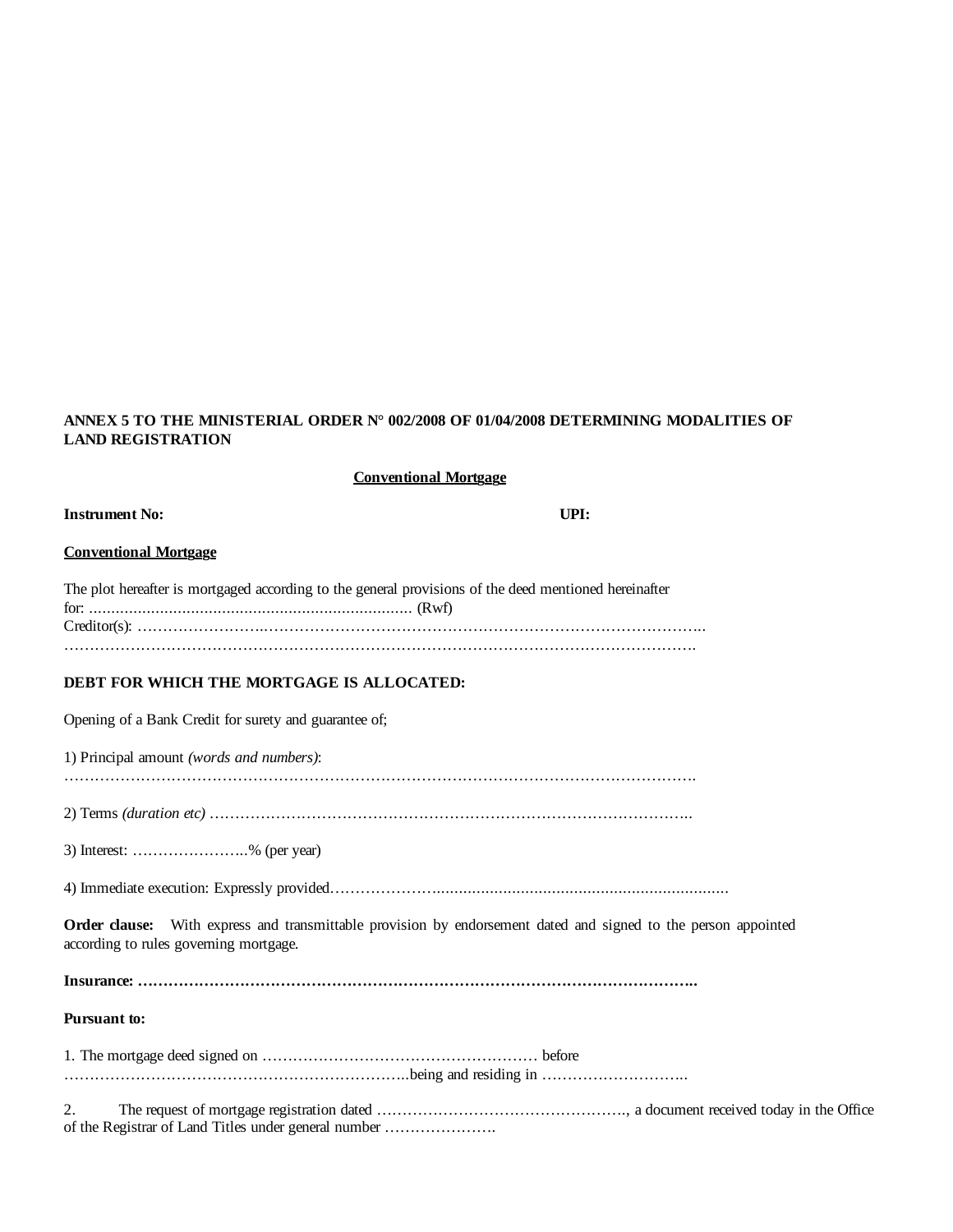Signed on this day:  $\frac{1}{2}$  /

### **Registrar of Land Title**

## **FOR OFFICE USE ONLY (***DO NOT WRITE BELOW THIS LINE* **)**

| N <sub>0</sub> |                                                                                                           |
|----------------|-----------------------------------------------------------------------------------------------------------|
|                |                                                                                                           |
|                |                                                                                                           |
|                |                                                                                                           |
| $\mathbf n$    |                                                                                                           |
|                |                                                                                                           |
|                |                                                                                                           |
|                |                                                                                                           |
|                |                                                                                                           |
|                |                                                                                                           |
|                | If the answer to Question 3 is NO, state if clearance has been given by the relevant Financial Institute? |

Kigali, on 01/04/2008

## **Seen to be attached to the Ministerial Order n° 002/2008 of 01/04/2008 determining modalities of land registration**

The Minister of natural Resources **KAMANZI Stanislas** (sé)

**Seen and sealed with the Seal of the Republic:**

The Minister of Justice /Attorney General **KARUGARAMA Tharcisse** (sé)

## **ANNEXE 5 A L'ARRETE MINISTERIEL N° 002/2008 DU 01/04/2008 PORTANT MODALITES D'ENREGISTREMENT DES TERRES**

# **Hypothèque conventionnelle**

**Acte N°: UPI:**

| La parcelle ci-dessous est hypothéquée conformément aux dispositions générales de l'acte mentionné ci-après |  |
|-------------------------------------------------------------------------------------------------------------|--|
|                                                                                                             |  |
|                                                                                                             |  |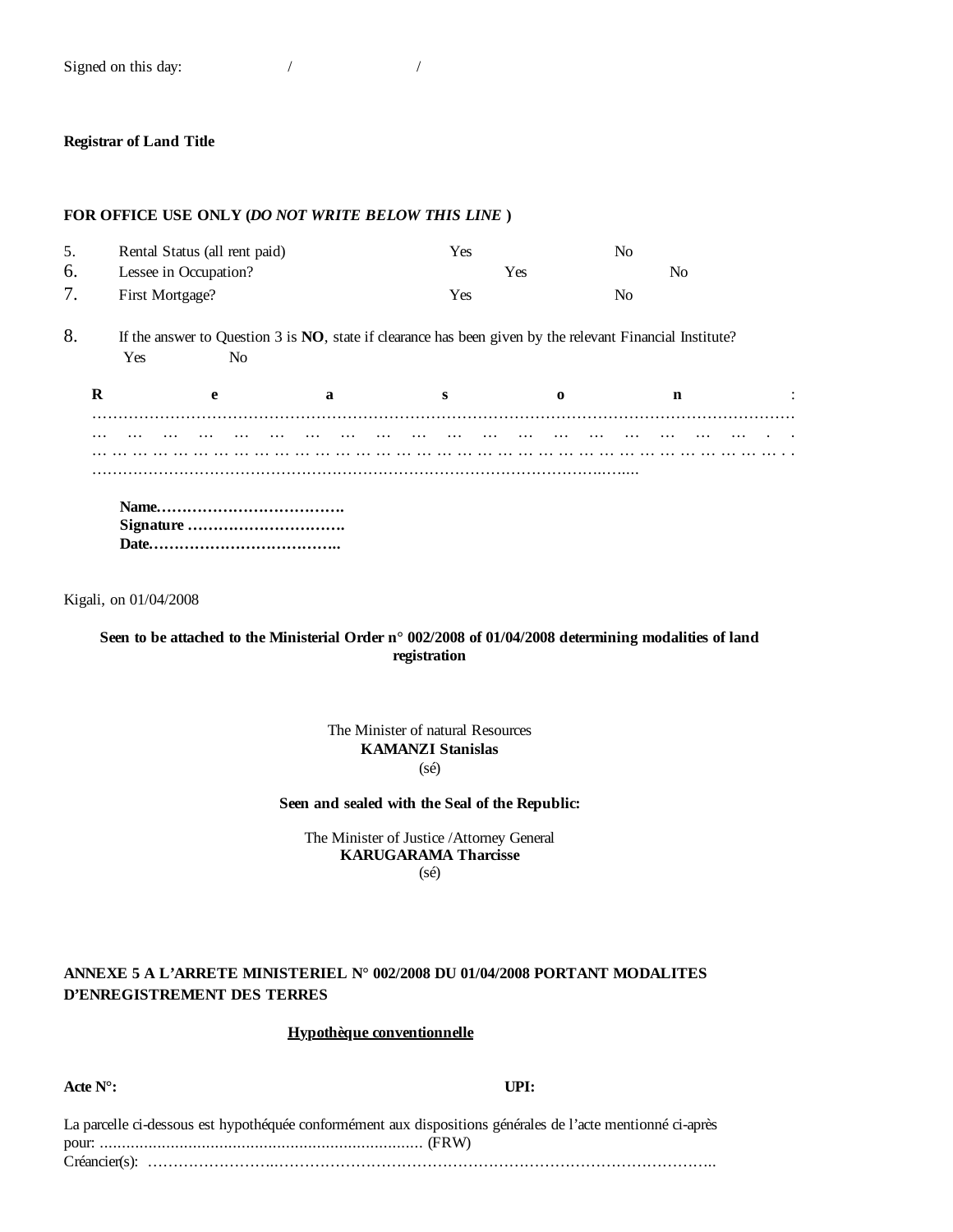# **DETTE POUR LAQUELLE L'HYPOTHEQUE EST ALLOUEE**:

Ouverture d'un Crédit Bancaire pour caution et garantie du:

1) Capital *(en lettres et en chiffres)*: …………………………………………………………………………………………………………….

…………………………………………………………………………………………………………….

2) Conditions *(durée, etc.)* ……………………………………………………………………………..

3) Intérêt: …………………..% (par an)

4) Voie parée: Expressément prévu ………………..................................................................

**Clause à ordre:** Avec stipulation expresse et transmissible par endossement daté et signé à personne dénommée conformément à la législation relative au régime hypothécaire.

Assurance: **………………………………………………………………………………………………..**

# **En vertu**

4. d'une requête d'inscription hypothécaire datée du ……..………, document reçu ce jour au bureau du Conservation des Titres Fonciers sous les numéros d'ordre général …………………...

Signé ce jour:  $\frac{1}{2}$  /

# **Conservateur des Titres Fonciers**

# **RESERVE A L'ADMINISTRATION (***VEUILLEZ NE PAS ECRIRE SOUS CETTE LIGNE***)**

|     | Etat du loyer (tout le loyer payé) | Oui | Non |  |
|-----|------------------------------------|-----|-----|--|
| 10. | Le locataire en occupation?        | Oui | Non |  |
| 11. | Première hypothèque?               | Oui | Non |  |

12. Si la réponse à la Question 3 est Non, dites si l'attestation de non-créance a été donnée par l'Institution Financière appropriée? Oui Non

R<sub>a</sub> a is so n: ……………………………………………………………………………………………………………………… ………………………………………………….. …………………………………………………………………………………………..  **Nom : ………………………………. Signature : …………………………. Date : ………………………………..**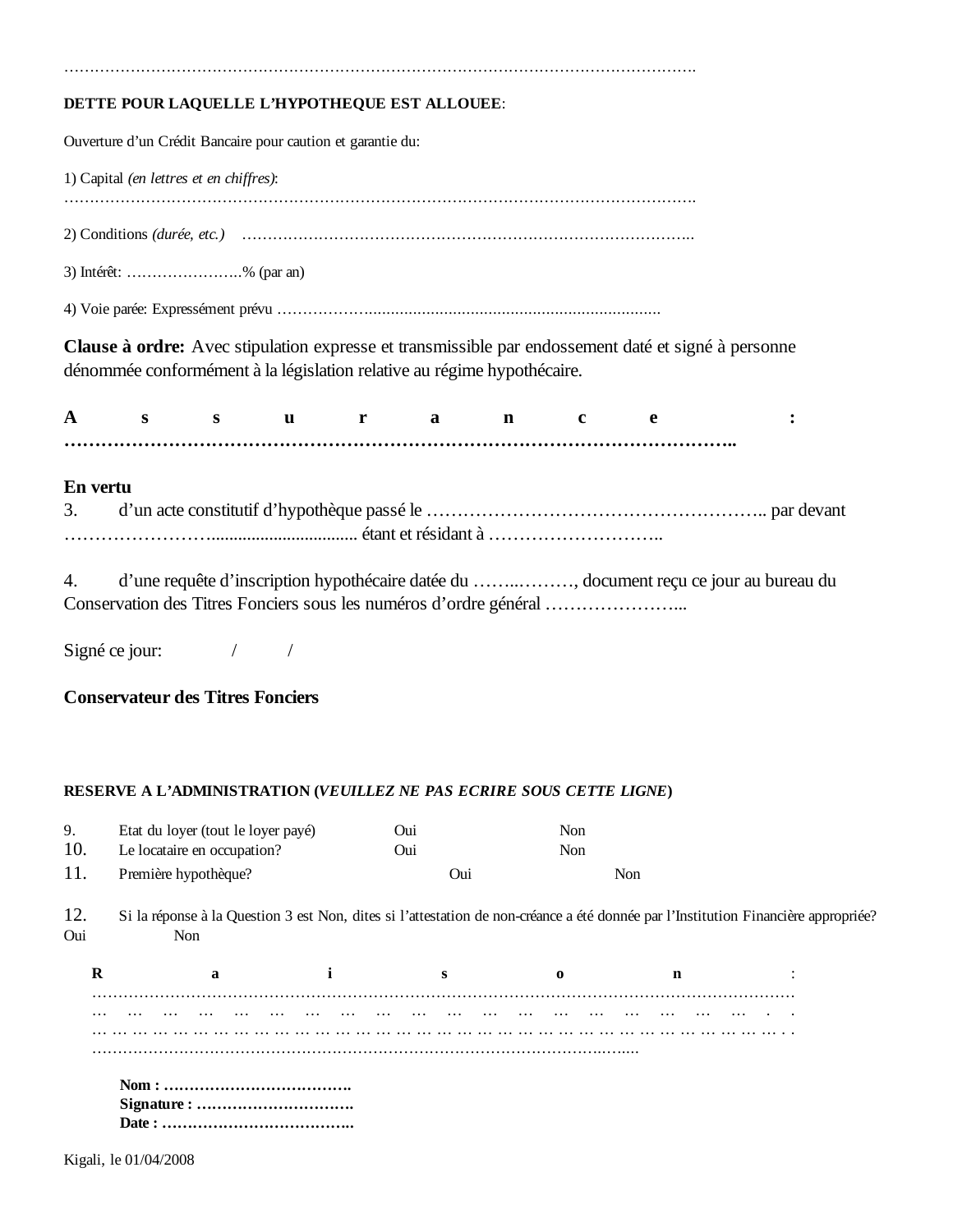## **Vu pour être annexé à l'Arrêté Ministériel n° 002/2008 du 01/04/2008 portant modalités d'enregistrement des terres**

## Le Ministre des Ressources Naturelles **KAMANZI Stanislas** (sé)

### **Vu et scellé du Sceau de la République:**

Le Garde des Sceaux/Ministre de la Justice **KARUGARAMA Tharcisse** (sé)

### **UMUGEREKA WA 6 W'ITEKA RYA MINISITIRI N° 002/2008 RYO KUWA 01/4/2008 RIGENA UBURYO IYANDIKISHWA RY'UBUTAKA RIKORWA**

### **IBANGAMIRA**

**UPI**

### **Ku Mwanditsi w'Impapurompamo z'Ubutaka**

Nifuza kubamenyesha ko jyewe …………………………… utuye ……………………… mfite inyungu ku butaka buvugwa haruguru, ubu bukaba bwanditswe kuri

…………………………………………………………………………………………….. buri ……………………………………………………………………………...................

Kubw'ibyo, nifuza gutambamira iyandikwa ry'icyemezo icyo ari cyo cyose cy'ihererekanya ry'ubutaka cyangwa ikindi cyemezo cyagira inkurikizi ku nyungu zanjye kugeza igihe menyeshejwe itanganzo ryo kwandikisha (cyangwa keretse iryo hererekanya rikozwe ibyo nsaba byitaweho).

Ubwoko bw'inyungu n'impamvu ishingiyeho: Ubwoko bw'ibyo nsaba: ……………………………………………………………… Impamvu z'ibyo nsaba: ………………………………………………………………

**Amazina y'ubangamira n'aho abarizwa**

**Umukono w'ubangamira Itariki:**

……………………………… …………………………………

**Kigali, le 01/04/2008**

**Bibonywe kugirango byomekwe ku Iteka rya Minisitiri n° 002/2008 ryo kuwa 01/4/2008 rigena uburyo iyandikishwa ry'ubutaka rikorwa**

> Minisitiri w'Umutungo Kamere **KAMANZI Stanislas** (sé) **Bibonywe kandi bishyizweho Ikirango cya Repubulika:**

> > Minisitiri w'Ubutabera/Intumwa Nkuru ya Leta **KARUGARAMA Tharcisse**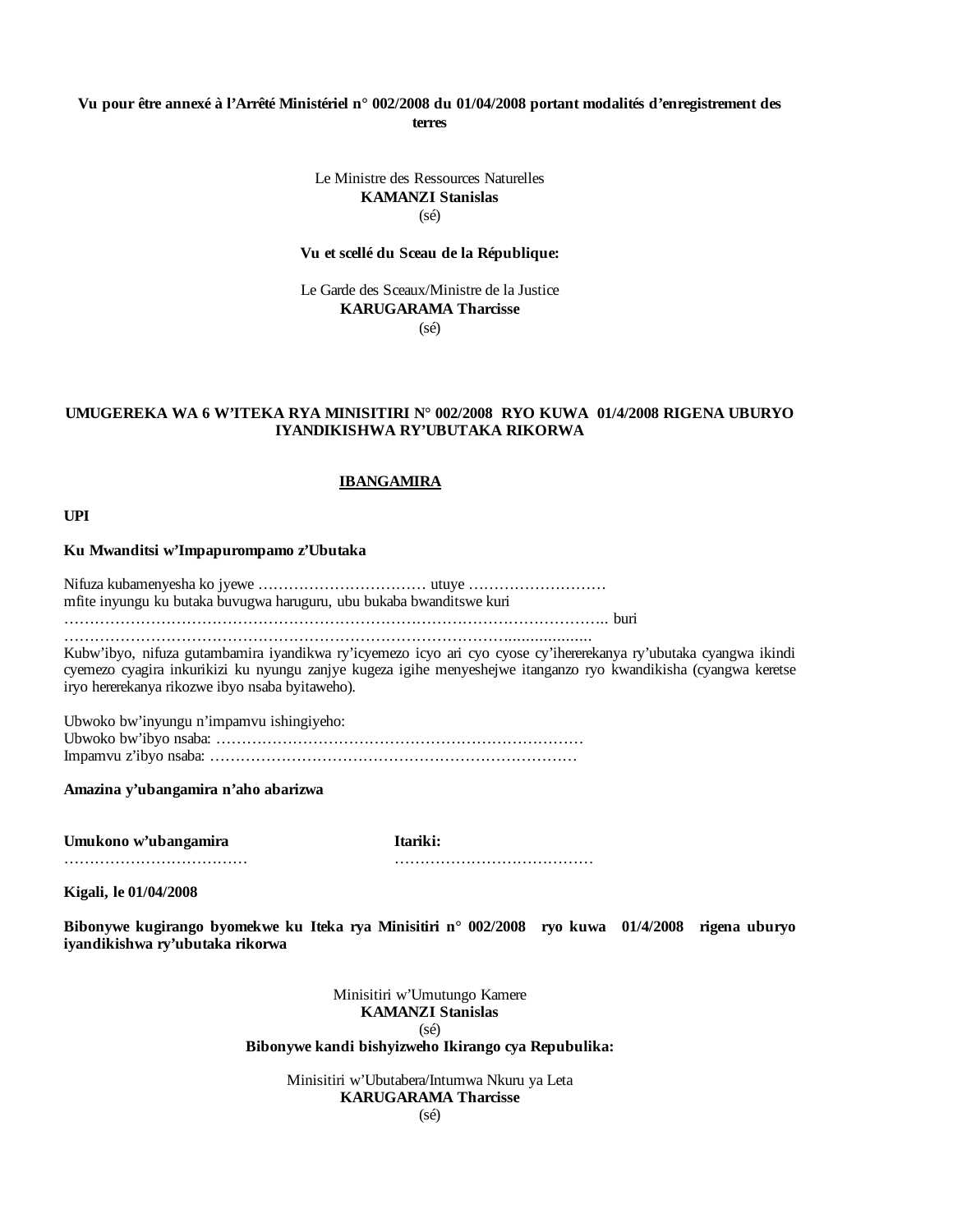### **ANNEX 6 TO THE MINISTERIAL ORDER N° 002/2008 OF 01/4/2008 DETERMINING MODALITIES OF LAND REGISTRATION**

### **CAVEAT**

**UPI:**

### **To the Registrar of Land Titles**

Take notice that I ………………………………………. of …………………………… claim an interest in the above parcel (now standing in the register in the name) of ……………………………………………………………………………………………. and located at ……………………………………………………………………………... I forbid the registration of any instrument of transfer or other instrument affecting the said interest until after notice of the

intended registration has been given to me (or unless such dealing is expressed to be subject to my claim). Nature of the interest claimed and grounds upon which such claim is founded:

Nature of claim: …………………………………………………………………………… Grounds of claim: …………………………………………………………………………

### **Name and Address of the Caveator**

Signature of Caveator Date:

……………………………… ………………………………….

Kigali, le 01/04/2008

**Seen to be attached to the Ministerial Order n° 002/2008 of 01/4/2008 determining modalities of land registration**

The Minister of Natural Resources **KAMANZI Stanislas** (sé)

### **Seen and sealed with the Seal of the Republic:**

The Minister of Justice/Attorney General **KARUGARAMA Tharcisse** (sé)

## **ANNEXE 6 A L'ARRETE MINISTERIEL No 002/2008 DU 01/4/2008 PORTANT MODALITES D'ENREGISTREMENT DES TERRES**

### **OPPOSITION**

**UPI :** 

### **Au Conservateur des Titres Fonciers**

Veuillez prendre note que moi …………………………… de …………………………………………………..... je revendique un intérêt sur la parcelle ci-dessus (actuellement inscrite au registre au nom) de … … … … … … … … … … … … … … … … … … … … … … … … … … … … … … … … . e t s i t u é e à ……………………………………………………………………………...

Je m'oppose à l'enregistrement de tout instrument de transfert ou autre instrument affectant le dit intérêt jusqu'à ce que l'avis d'enregistrement prévu m'ait été adressé (ou à moins qu'une telle transaction ne soit entreprise sous réserve de ma revendication).

| Nature de l'intérêt revendiqué et raisons sur lesquelles cette revendication se fonde: |  |
|----------------------------------------------------------------------------------------|--|
|                                                                                        |  |
|                                                                                        |  |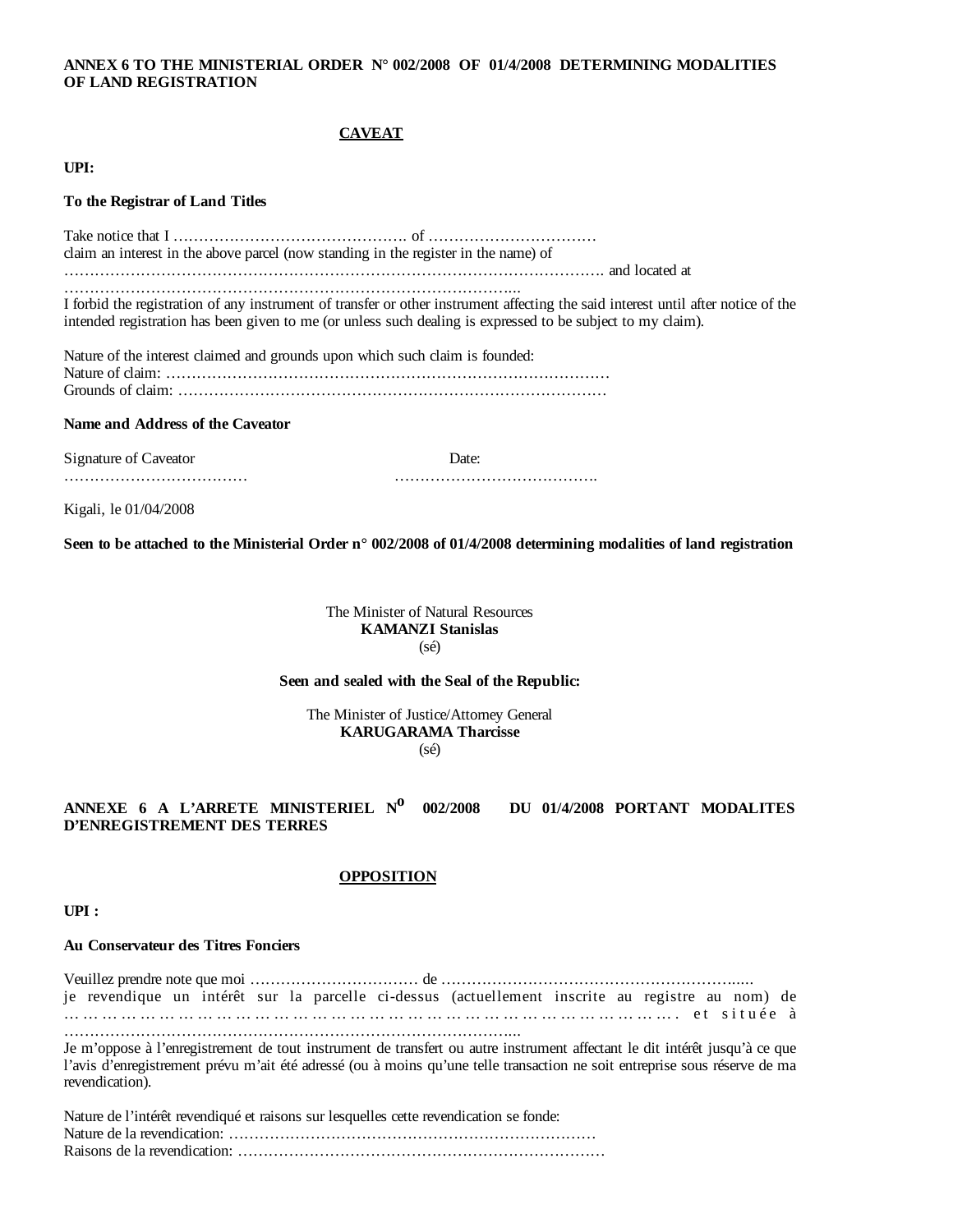## **Nom et Adresse de l'opposant**

Signature de l'opposant Date: ……………………………… ………………………………….

**Kigali, le 01/04/2008**

**Vu pour être annexé à l'Arrêté Ministériel n° 002/2008 du 01/4/2008 portant modalités d'enregistrement des terres**

> Le Ministre des Ressources Naturelles **KAMANZI Stanislas** (sé)

# **Vu et scellé du Sceau de la République:**

Le Ministre de la Justice/Garde des Sceaux **KARUGARAMA Tharcisse** (sé)

| <b>INSERTIONS</b>                                                                                                                                                                                                                                                                                                                   | TARIF DES ABONNEMENTS ET DES | <b>IBICIRO BY'IGAZETI YA LETA N'INYANDIKO</b><br>ZIYITANGARIZWAMO                                                                                                                                                                                                                                     |            |  |
|-------------------------------------------------------------------------------------------------------------------------------------------------------------------------------------------------------------------------------------------------------------------------------------------------------------------------------------|------------------------------|-------------------------------------------------------------------------------------------------------------------------------------------------------------------------------------------------------------------------------------------------------------------------------------------------------|------------|--|
| Référence faite à l'arrêté présidentiel n° 19/01 du<br>01/10/2001 portant révision de l'arrêté Présidentiel n°<br>02/01 du 02/02/1996 portant fixation du tarif des<br>abonnements et d'insertions au Journal Officiel de la<br>République Rwandaise, le tarif est modifié comme suit à<br>partir du 1 <sup>er</sup> janvier 2002 : |                              | Hakurikijwe Iteka rya Perezida n° 19/01 ryo ku wa<br>01/10/2001 rivugurura iteka rya Perezida n° 02/01 ryo ku<br>wa 02/02/1996 rishyiraho ikiguzi cy'Igazeti ya Leta ya<br>Repubulika y'u Rwanda n'inyandiko zitangarizwamo,<br>ibiciro byahinduwe ku buryo bukurikira kuva ku wa 1<br>Mutarama 2002: |            |  |
| bonnement annuel<br>$\mathbf{A}$ .                                                                                                                                                                                                                                                                                                  |                              | Ikiguzi cy'umwaka wose<br>A.                                                                                                                                                                                                                                                                          |            |  |
| - Rwanda                                                                                                                                                                                                                                                                                                                            | 21.000                       | -Mu Rwanda                                                                                                                                                                                                                                                                                            | 21.000     |  |
|                                                                                                                                                                                                                                                                                                                                     | Frs                          | Frs                                                                                                                                                                                                                                                                                                   |            |  |
| -Pays limitrophes                                                                                                                                                                                                                                                                                                                   | 25.200                       | -Mu bihugu bidukikije                                                                                                                                                                                                                                                                                 | 25.200     |  |
|                                                                                                                                                                                                                                                                                                                                     | Frs                          | Frs                                                                                                                                                                                                                                                                                                   | 25.500 Frs |  |
| -Autres Pays d'Afrique                                                                                                                                                                                                                                                                                                              | 25.500 Frs                   | -Mu bindi bihugu by' Afurika<br>-Mu Burayi                                                                                                                                                                                                                                                            | 27.000     |  |
| -Europe                                                                                                                                                                                                                                                                                                                             | 27.000                       | Frs                                                                                                                                                                                                                                                                                                   |            |  |
| Frs                                                                                                                                                                                                                                                                                                                                 |                              | -Muri Amerika na Aziya                                                                                                                                                                                                                                                                                | 28.500 Frs |  |
| -Amérique et Asie<br>Frs                                                                                                                                                                                                                                                                                                            | 28.500                       | -Muri Oseyaniya                                                                                                                                                                                                                                                                                       | 30.000     |  |
| -Océanie                                                                                                                                                                                                                                                                                                                            | 30.000                       | Frs                                                                                                                                                                                                                                                                                                   |            |  |
| Frs                                                                                                                                                                                                                                                                                                                                 |                              |                                                                                                                                                                                                                                                                                                       |            |  |
|                                                                                                                                                                                                                                                                                                                                     |                              | Ikiguzi cya buri numero<br>В.                                                                                                                                                                                                                                                                         |            |  |
| Prix de détail au numéro<br><b>B.</b>                                                                                                                                                                                                                                                                                               |                              | -Mu Rwanda                                                                                                                                                                                                                                                                                            | 700        |  |
| - Rwanda                                                                                                                                                                                                                                                                                                                            | 700                          | Frs<br>-Mu bihugu bidukikije                                                                                                                                                                                                                                                                          | 840        |  |
| Frs                                                                                                                                                                                                                                                                                                                                 |                              | Frs                                                                                                                                                                                                                                                                                                   |            |  |
| -Pays limitrophes                                                                                                                                                                                                                                                                                                                   | 840                          | -Mu bindi bihugu by' Afurika                                                                                                                                                                                                                                                                          | 850 Frs    |  |
| Frs                                                                                                                                                                                                                                                                                                                                 |                              | -Mu Burayi                                                                                                                                                                                                                                                                                            | 900        |  |
| -Autres Pays d'Afrique                                                                                                                                                                                                                                                                                                              | 850 Frs<br>900               | Frs                                                                                                                                                                                                                                                                                                   |            |  |
| -Europe                                                                                                                                                                                                                                                                                                                             |                              | Mond Amondles no Arison                                                                                                                                                                                                                                                                               | 050E       |  |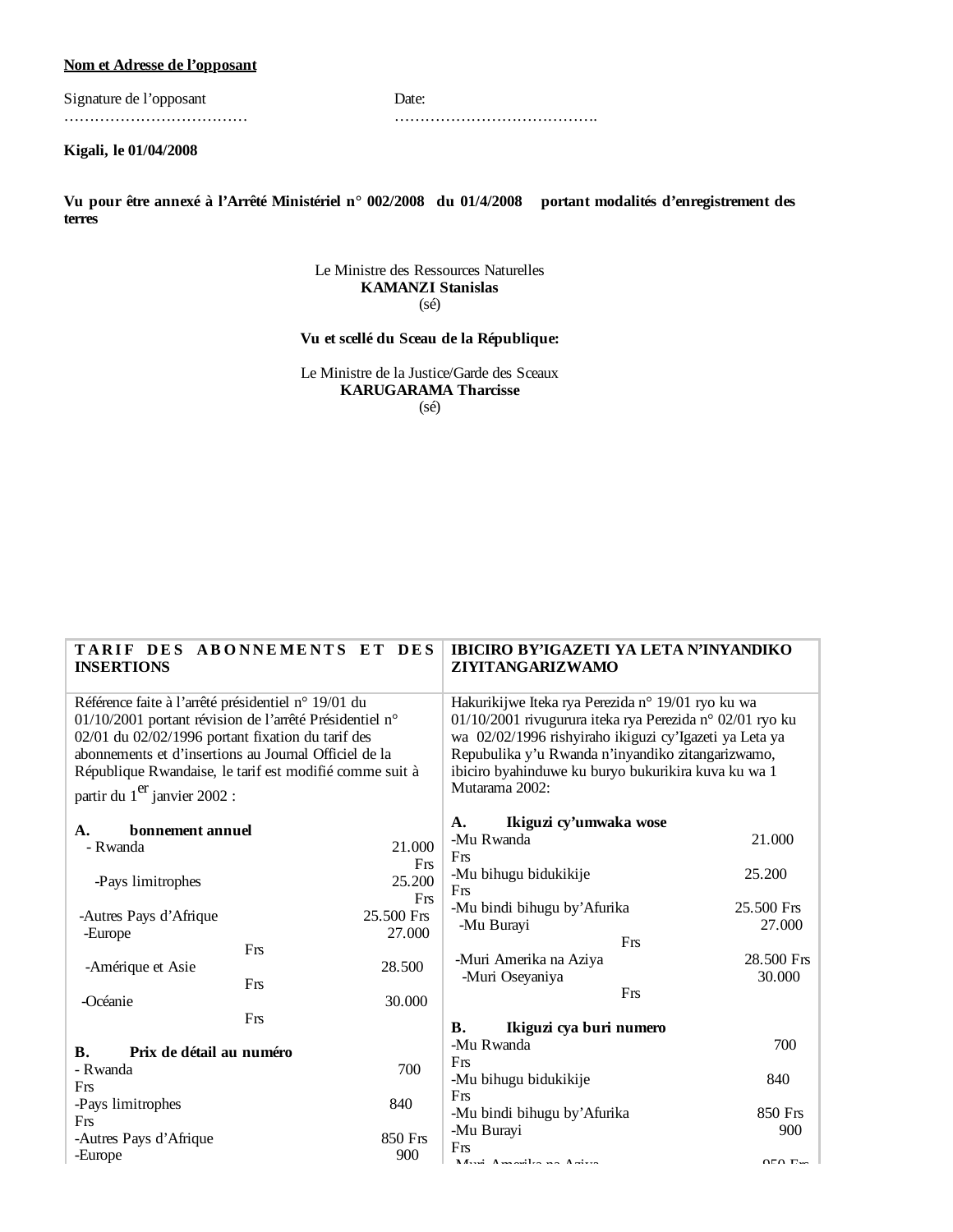| Frs<br>-Amérique et Asie<br>Frs                                                                                                                                                                                                                                                     | 950   | -иип Ашенка па Адуа<br>-Muri Oseyaniya<br>Frs                                                                                                                                                                                                 | <b>ADU LIP</b><br>1000 |
|-------------------------------------------------------------------------------------------------------------------------------------------------------------------------------------------------------------------------------------------------------------------------------------|-------|-----------------------------------------------------------------------------------------------------------------------------------------------------------------------------------------------------------------------------------------------|------------------------|
| -Océanie<br>Frs                                                                                                                                                                                                                                                                     | 1.000 | $\mathbf{C}$ .<br>Ikiguzi cy'inyandiko ziyitangarizwamo<br>Amafaranga 525 kuri buri murongo wandikishije imashini                                                                                                                             |                        |
| C.<br><b>Prix des insertions</b><br>525 Frw pour chaque ligne de texte dactylographié ou écrit<br>à l'ordinateur.                                                                                                                                                                   |       | cyangwa orudinateri.<br>Igazeti ya Leta ya Repubulika y'u Rwanda iboneka ku<br>munsi wa mbere no ku wa cumi n'itanu wa buri kwezi.                                                                                                            |                        |
| Le Journal Officiel de la République Rwandaise paraît le<br>premier et le quinzième jour de chaque mois.<br>Les sommes dues pour les abonnements, les numéros<br>séparés ou pour les insertions sont à verser                                                                       |       | Amafaranga agenewe igazeti, buri numero ukwayo cyangwa<br>inzandiko zijyana nayo ashyirwa mu Kigo cy'lmisoro<br>n'Amahoro bakerekana icyo atangiwe.                                                                                           |                        |
| à l'Office Rwandais des Recettes-Recettes non Fiscales, en<br>indiquant le motif du versement.                                                                                                                                                                                      |       | Igazeti ni iya buri mwaka kandi itangira ku ya mbere<br>y'ukwezi kwa Mutarama.                                                                                                                                                                |                        |
| Les abonnements sont annuels et prennent cours le premier<br>janvier.                                                                                                                                                                                                               |       | Abasaba kugura Igazeti ya Leta mu gihe cy'umwaka,<br>bagomba kubimenyesha Ubunyamabanga Bukuru bwa                                                                                                                                            |                        |
| Les demandes d'abonnement ou de renouvellement<br>d'abonnement doivent être adressées au Secrétariat Général<br>du Gouvernement, Services du Premier Ministre B.P. 1334<br>à Kigali, au plus tard le 31 décembre de l'année précédant<br>celle à laquelle l'abonnement se rapporte. |       | Guverinoma muri Serivisi za Minisitiri w'Intebe B.P.<br>1334 i Kigali, bitarenze itariki ya 31 Ukuboza y'umwaka<br>ubanziriza uwo bifuzaho iyo gazeti. Abazaza batinze<br>bazabakira, gusa ntawishingiye kuzabaha inumero zizaba<br>zarahise. |                        |
| Les demandes d'insertion doivent être adressées à ce même                                                                                                                                                                                                                           |       | Abifuza kugira icyo bayandikamo babinyuza muri ibyo<br>biro.                                                                                                                                                                                  |                        |
| service.                                                                                                                                                                                                                                                                            |       | Tirage: 1 000 exemplaires                                                                                                                                                                                                                     |                        |
| Edité par le Secrétariat Général<br>du Gouvernement<br><b>Services du Premier Ministre</b><br>www.primature.gov.rw                                                                                                                                                                  |       |                                                                                                                                                                                                                                               |                        |

## **SUBSCRIPTION AND ADVERTISING RATES**

By presidential order n° 19/01 of 01/10/2001 relating to review of presidential order n°02/01 of 02/02/1996 concerning subscription and advertising rates for the Official Gazette of the Republic of Rwanda, those rates are modified as follows as from 1<sup>st</sup> January 2002:

## **A. Annual Subscription B. Retail per copy**

| -Rwanda                                         | $21,000$ Frs | $: 700$ Frs   |
|-------------------------------------------------|--------------|---------------|
| -Bordering countries                            | 25,200 Frs   | $: 840$ Frs   |
| -Other Countries in Africa                      | 25.500 Frs   | $: 850$ Frs   |
| -European Countries                             | 27,000 Frs   | $: 900$ Frs   |
| -American and Asian countries                   | 28,500 Frs   | $: 950$ Frs   |
| -Central and South Pacific Countries 30,000 Frs |              | $: 1,000$ Frs |
|                                                 |              |               |

## **C. Advertising Rates**

Insert per line by offset or computer is at 525 Frs.

The Official Gazette of the Republic of Rwanda is a bimonthly coming out on  $1<sup>st</sup>$  and  $15<sup>th</sup>$  of each month.

Dues for subscription, separate copies or advertisement are to be credited in Rwanda Revenue Authority with mention of the item purchased.

Subscription is for the whole year and takes effect on first January of the year subscribed for.

Request for subscription or renewal of subscription is to be addressed to General Secretariat of Government Office of the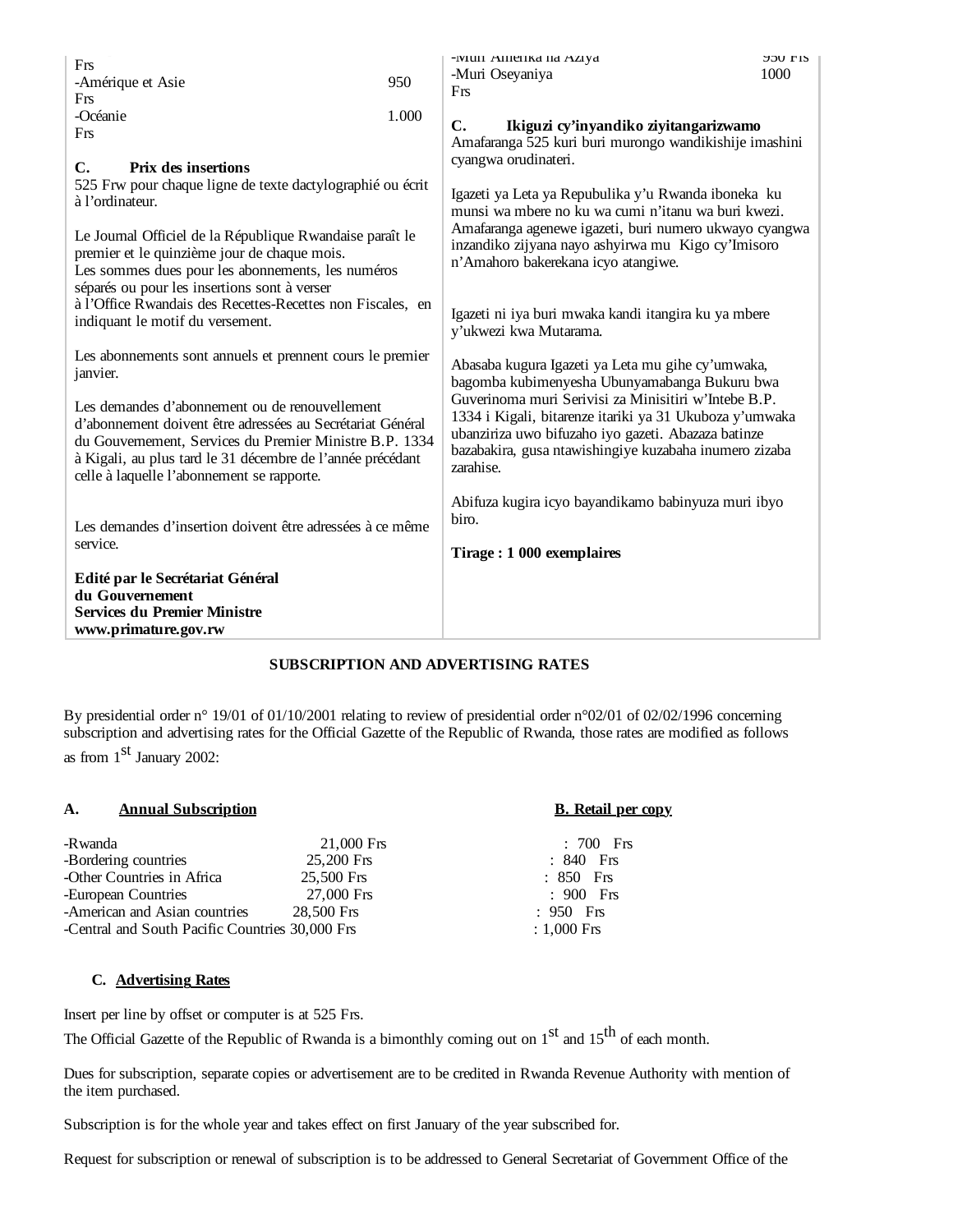Prime Minister, P.O.Box 1334, Kigali, latest on 31<sup>st</sup> December of the year preceding the one subscribed for.

Late subscriptions are accepted but with no guarantee of securing previously published copies of the year(s).

**Published by General Secretariat of Government Office of the Prime Minister www.primature.gov.rw**